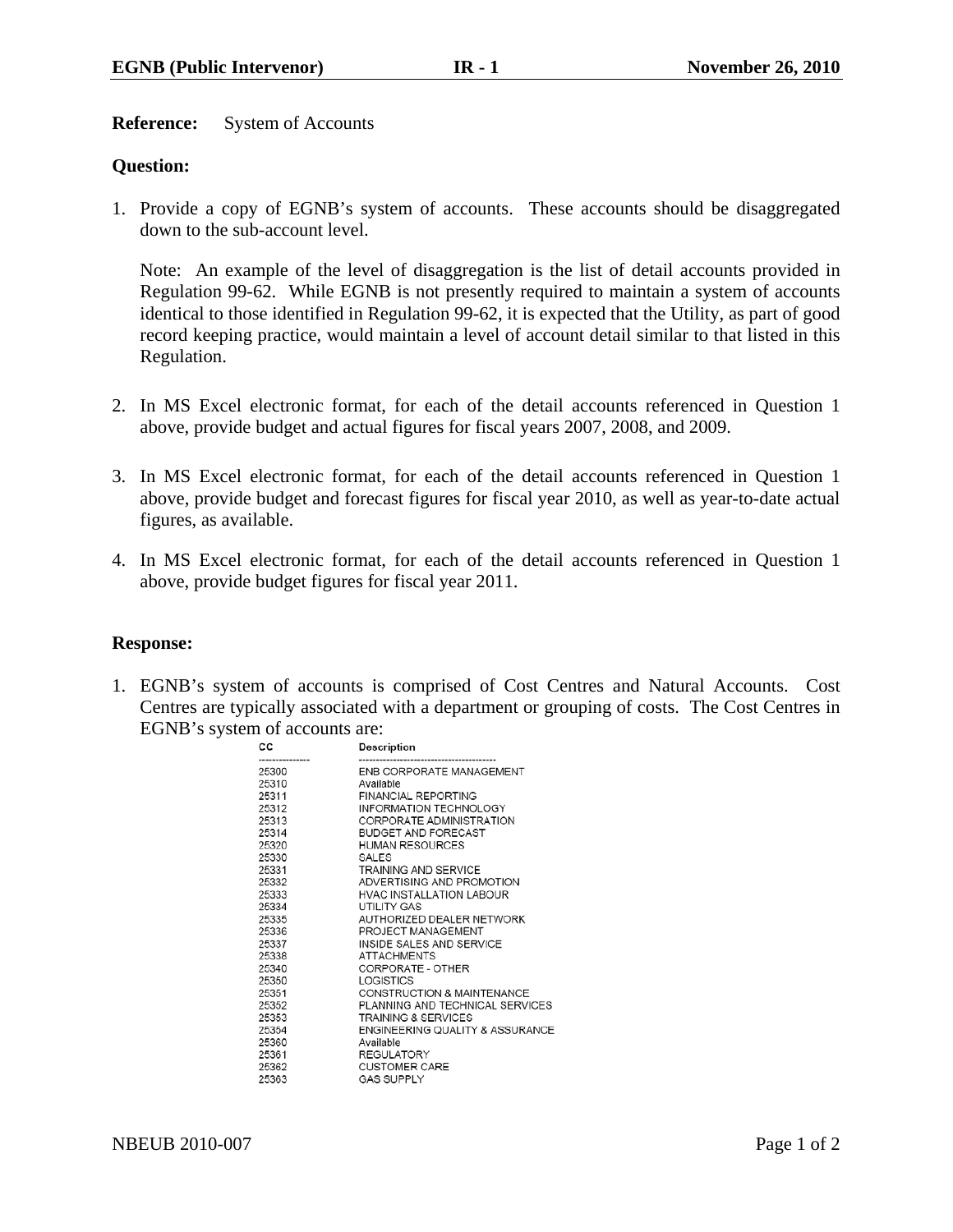Natural Accounts are used to identify specific types of expenditures within a Cost Centre. A copy of the Natural Accounts included within Enbridge Inc.'s system accounts, all of which are available for EGNB to use, are attached.

2. EGNB does not utilize all of the Cost Centres and Natural Accounts identified in the response to 1. above. Actual and budget figures for the Cost Centres and Natural Accounts used by EGNB in 2009 are attached in MS Excel electronic format. EGNB notes that the actual figures do not contain the proposed adjustments for corporate allocations as they had not been entered into our accounting system during the 2009 fiscal year.

EGNB does not believe the requested information for 2007 and 2008 is relevant for this proceeding as these amounts have already been reviewed and approved by the Board.

- 3. The requested information is attached in MS Excel electronic format. EGNB notes that EGNB does not prepare its annual budgets or forecasts at the individual account level, for items other than Operating and Maintenance ("O&M") accounts, which are prepared for each cost centre by account by the cost center managers. Budgets and Forecasts for balance sheet and income statement items other than O&M are prepared using major account groupings within EGNB's modeling tool. As a result, the budget and forecast figures for 2010 are zero for all items excluding O&M.
- 4. Please see EGNB's response to Board Interrogatory No. 13.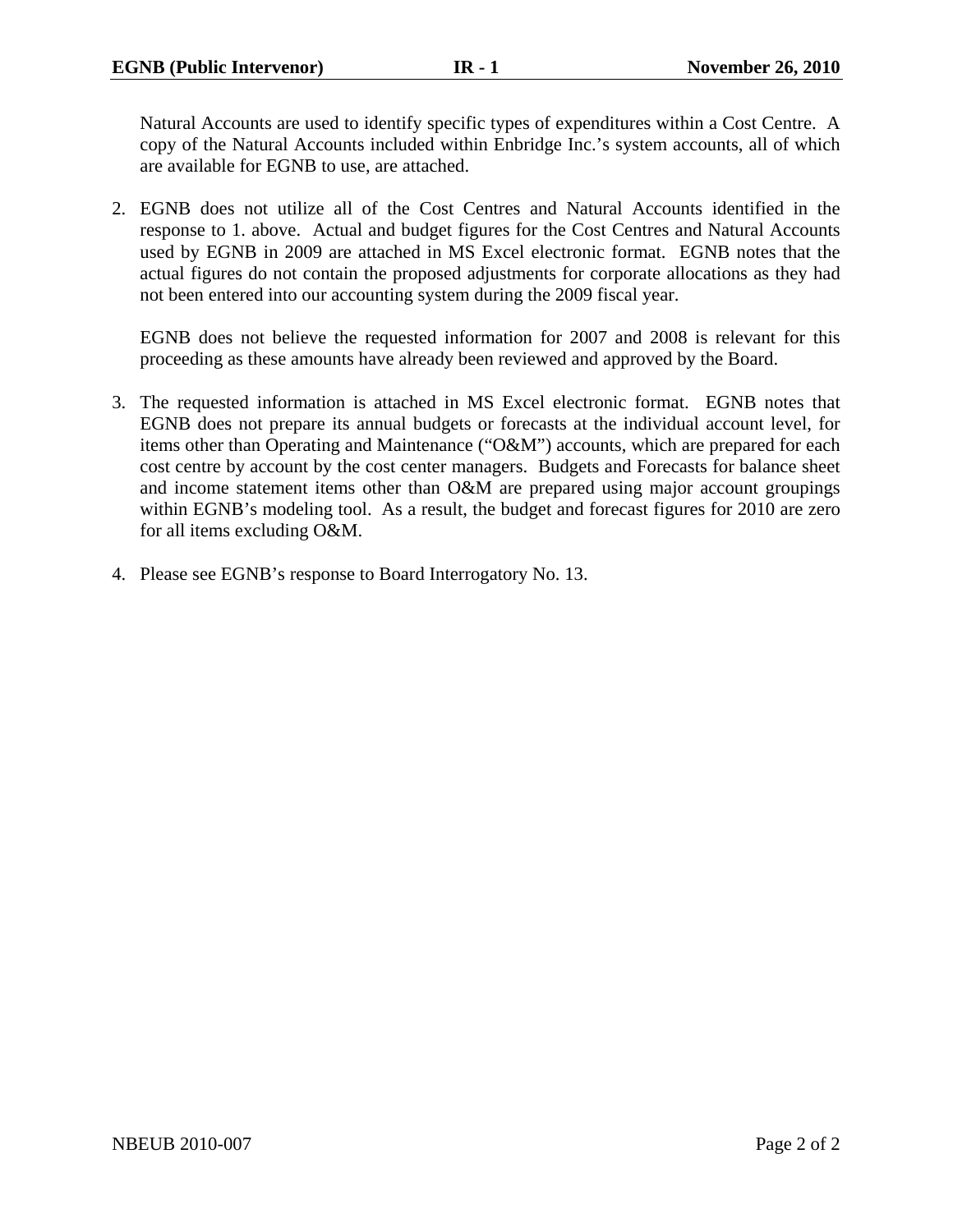**Reference:** Revenue Forecasting.

## **Question:**

- 1. For each customer class, provide forecast and actual figures for customer additions, customer losses, total number of customers, throughput, and revenue for fiscal years 2007, 2008, and 2009.
- 2. For each customer class, provide forecast figures for customer additions, customer losses, total number of customers, throughput, and revenue for fiscal year 2010.
- 3. For each customer class, provide the calculations to support the total number of customers by customer class provided in Note 7 of Exhibit A, Schedule 7, Page 6.

Note: The response to this question should include, by customer class, the number of customers at the beginning of forecast year 2011, number of additions during the year based on historical attachment rates, the number of additions based on assessment of current market potential, the number of additions attributable to capital investments proposed for 2011, and the number of drops during the year, the throughput, and the forecast revenue.

The small general service (SGS) class should be disaggregated into SGSRE, SGSRO, and SGSC classes consistent with Exhibit A, Schedule 9, Page 3 of the evidence.

## **Response:**

|              | <b>Customer Additions</b> |               | Existing<br>Customer |        | <b>Total Customer Count</b> | Throughput (TJs) |               | Revenue (\$000s) |               |
|--------------|---------------------------|---------------|----------------------|--------|-----------------------------|------------------|---------------|------------------|---------------|
| 2009         | Actual                    | <b>Budget</b> | Changes              | Actual | <b>Budget</b>               | Actual           | <b>Budget</b> | Actual           | <b>Budget</b> |
| <b>SGSRE</b> | 307                       | 1,148         | (1)                  | 2,009  | 2,536                       | 180              | 216           | 1,512            | 1,432         |
| <b>SGSRO</b> | 268                       | 204           | (38)                 | 4,989  | 5,114                       | 359              | 367           | 3,491            | 4,740         |
| <b>SGSC</b>  | 132                       | 526           | (36)                 | 1,406  | 1,773                       | 254              | 354           | 1,980            | 3,857         |
| GS           | 126                       | 260           | 30                   | 1,521  | 1,648                       | 1,066            | 1,218         | 7,581            | 12,988        |
| <b>I</b> CGS | 23                        | 24            | (27)                 | 246    | 278                         | 1,011            | 1,173         | 6,501            | 11,475        |
| <b>LFO</b>   |                           | ۰             |                      | 24     | 22                          | 1,367            | 2,203         | 4,680            | 7,548         |
| <b>HFO</b>   | h                         |               |                      | 9      |                             | 974              | 906           | 418              | 573           |
| Total        | 859                       | 2,162         | (71)                 | 10,204 | 11,378                      | 5,211            | 6,437         | 26,162           | 42,612        |

1. The following table provide the requested information for 2009:

The existing customer changes column reflects changes in the net number of customers during 2009, excluding new customer attachments. This includes showing customers that may have changed rate classes during the course of the year.

EGNB does not believe that the requested information for 2007 and 2008 is relevant as these years have already been reviewed and approved by the Board.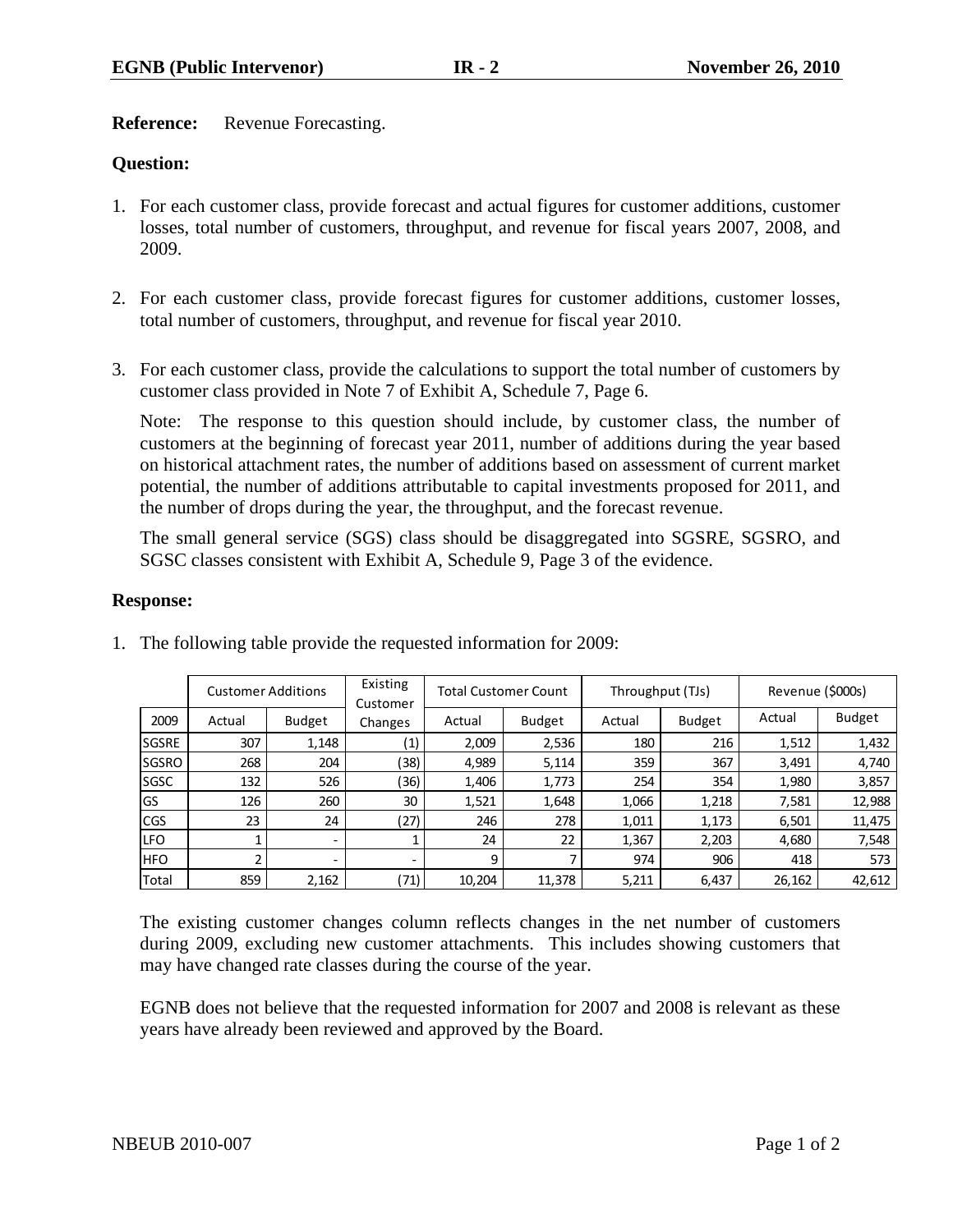|              | Customers |                       | Forecast   | Forecast |
|--------------|-----------|-----------------------|------------|----------|
|              | Forecast  | <b>Forecast Total</b> | Throughput | Revenue  |
|              | Additions |                       | (TJs)      | (5,000)  |
| <b>SGSRE</b> | 338       | 2,335                 | 188        | 1,934    |
| <b>SGSRO</b> | 276       | 5,276                 | 353        | 4,595    |
| SGSC         | 94        | 1,730                 | 284        | 3,266    |
| GS           | 101       | 1,365                 | 988        | 10,974   |
| <b>CGS</b>   | 36        | 305                   | 1,068      | 11,510   |
| <b>LFO</b>   | 1         | 26                    | 1,410      | 6,986    |
| <b>HFO</b>   | -         | 8                     | 1,049      | 717      |
| Total        | 846       | 11,045                | 5,340      | 39,982   |

2. Please see the following table for the requested information:

EGNB does not forecast customer losses. As a result, EGNB is unable to provide this information.

3. The following table provides the requested information regarding customer additions:

|               | Dec 31/10        |    |    |    |               |                         |    |     |     | <b>2011 Forecast Customer Additions</b> |     |     |     |           | Dec 31/11        |
|---------------|------------------|----|----|----|---------------|-------------------------|----|-----|-----|-----------------------------------------|-----|-----|-----|-----------|------------------|
|               | 2010 Forecast    |    |    |    |               |                         |    |     |     |                                         |     |     |     |           | 2011 Budget      |
|               | <b>Customers</b> |    |    |    |               | Jan Feb Mar Apr May Jun |    | Jul | Aug | Sep                                     | Oct | Nov |     | Dec Total | <b>Customers</b> |
| <b>SGSRE</b>  | 2,335            | 6  | 14 | 9  | 8             | 5                       | 23 | 29  | 36  | 55                                      | 51  | 48  | 49  | 333       | 2,668            |
| <b>SGSRO</b>  | 5,217            | 22 | 8  | 4  | 4             | 12                      | 18 | 23  | 32  | 49                                      | 40  | 34  | 36  | 282       | 5,499            |
| SGSC          | 1,693            | 10 | 8  | 8  | 5             | 7                       | 8  | 8   |     | 18                                      | 27  | 24  | 14  | 144       | 1,837            |
| IGS           | 1,331            | 8  | 8  | 4  | $\mathcal{P}$ | 5                       | 8  | 4   | 8   | 11                                      | 18  | 8   | 11  | 95        | 1,426            |
| ICGS          | 296              | 2  | 2  |    |               | 4                       | 3  |     | 2   | 8                                       | 2   | 2   | 2   | 27        | 323              |
| ILFO          | 27               |    |    |    |               |                         |    |     |     |                                         |     |     |     |           | 27               |
| <b>IHFO</b>   | 8                |    |    |    |               |                         |    |     |     |                                         |     |     |     |           | 8                |
| <b>OPS</b>    | 15               |    |    |    |               |                         |    |     |     |                                         |     |     |     |           | 15               |
| <b>CLVOPS</b> |                  |    |    |    |               |                         |    |     |     |                                         |     |     |     | ۰         | ٠                |
|               | 10,922           | 48 | 40 | 25 | 19            | 33                      | 60 | 64  | 85  | 141                                     | 138 | 116 | 112 | 881       | 11,803           |

Please see the response to AWL Interrogatory No. 20 for information regarding historic attachment rates and the manner in which the 2011 attachment budget was developed.

EGNB does not forecast for customer losses. As a result, EGNB is unable to provide this information.

Please see the response to Board Interrogatory No. 16 for information regarding forecast throughput and revenues.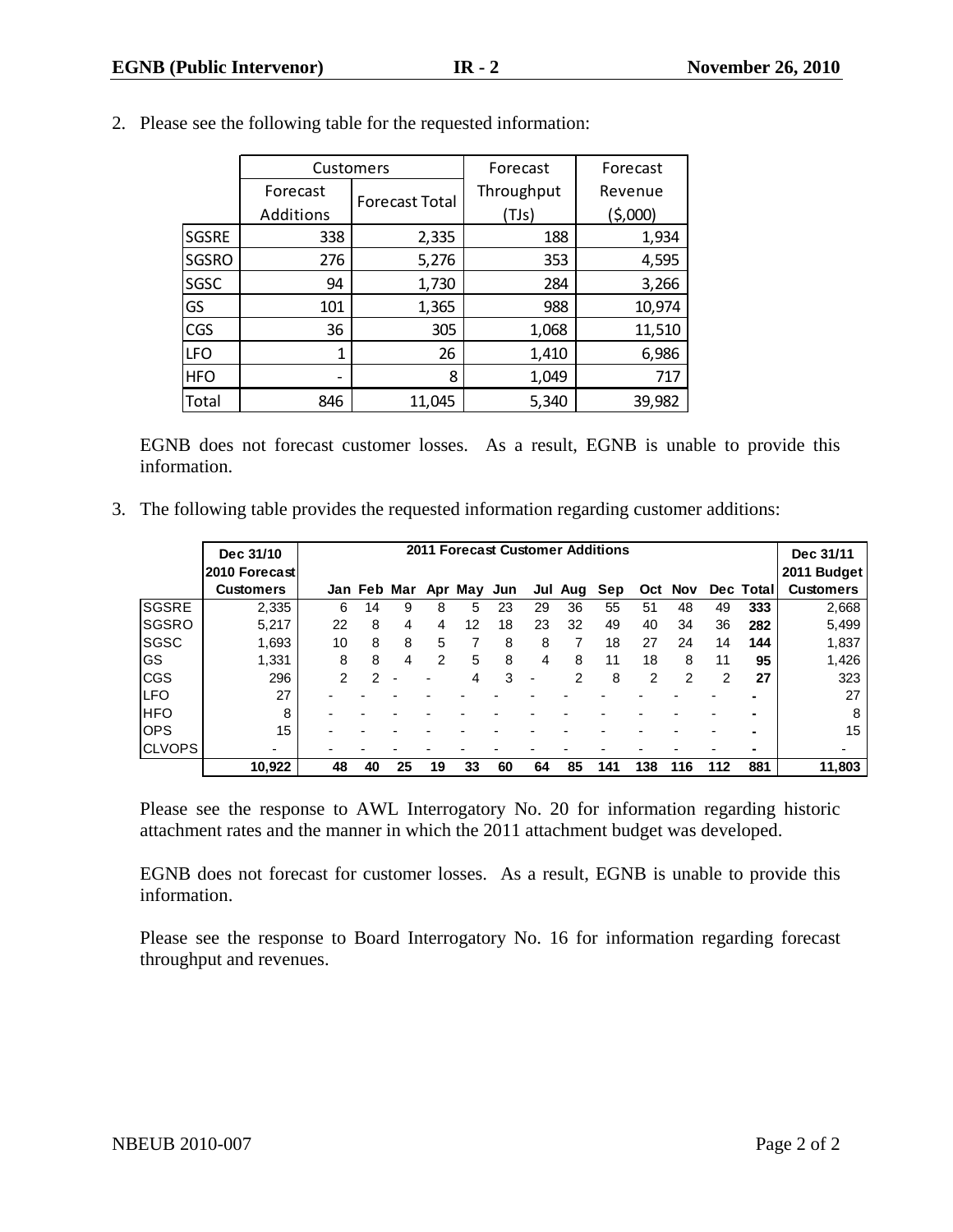**Reference:** 2011 Budget (Exhibit A, Schedule 7) and the Spreadsheet Program.

## **Question:**

- 1. Provide an electronic copy of the spreadsheet used to generate the balance sheet and income statement projections for fiscal year 2011. Provide this copy in Excel format. Do not lock any cells. To the extent these materials are deemed to be confidential, please provide the Public Intervenor with a suitable Confidentiality Undertaking in order to accommodate this request.
- 2. For each expense account that is generated in whole or in part through the use of a formula, provide both the account name and the formula.
- 3. Using the spreadsheet program, rerun the 2011 budget by adjusting the revenue projections to account for the average forecast error in revenue projections experienced in fiscal years 2007, 2008, and 2009.

Please note that average forecast error should be calculated as total actual distribution revenue for the three years minus total forecast distribution revenue for the three years divided by total actual distribution revenue for the three years, all times 100. This is your average percentage forecast error. Provide your calculations of this average percentage error in your response.

4. Please provide a forecast cash flow statement for 2011.

#### **Response:**

1. The spreadsheet used to generate the balance sheet and income statement projections for fiscal year 2011 is attached in Excel format, with its formulae intact. EGNB relies on a large collection of spreadsheets that are integrated through the use of complex macros to develop its forecasts. While requests regarding the basis for arriving at specific aspects of the forecast are relevant, EGNB does not believe providing this entire collection of information is relevant to this proceeding.

- 2. Please see the response to 1. above. Since EGNB has provided the spreadsheet with its formulae intact, EGNB believes the Public Intervenor has the ability to determine the requested information and does not believe it is appropriate or necessary to duplicate it.
- 3. Completing this request calls for hypotheticals not supported by EGNB, and EGNB believes this is not reasonable or relevant. The Public Intervenor can prepare this based on EGNB's response to 1.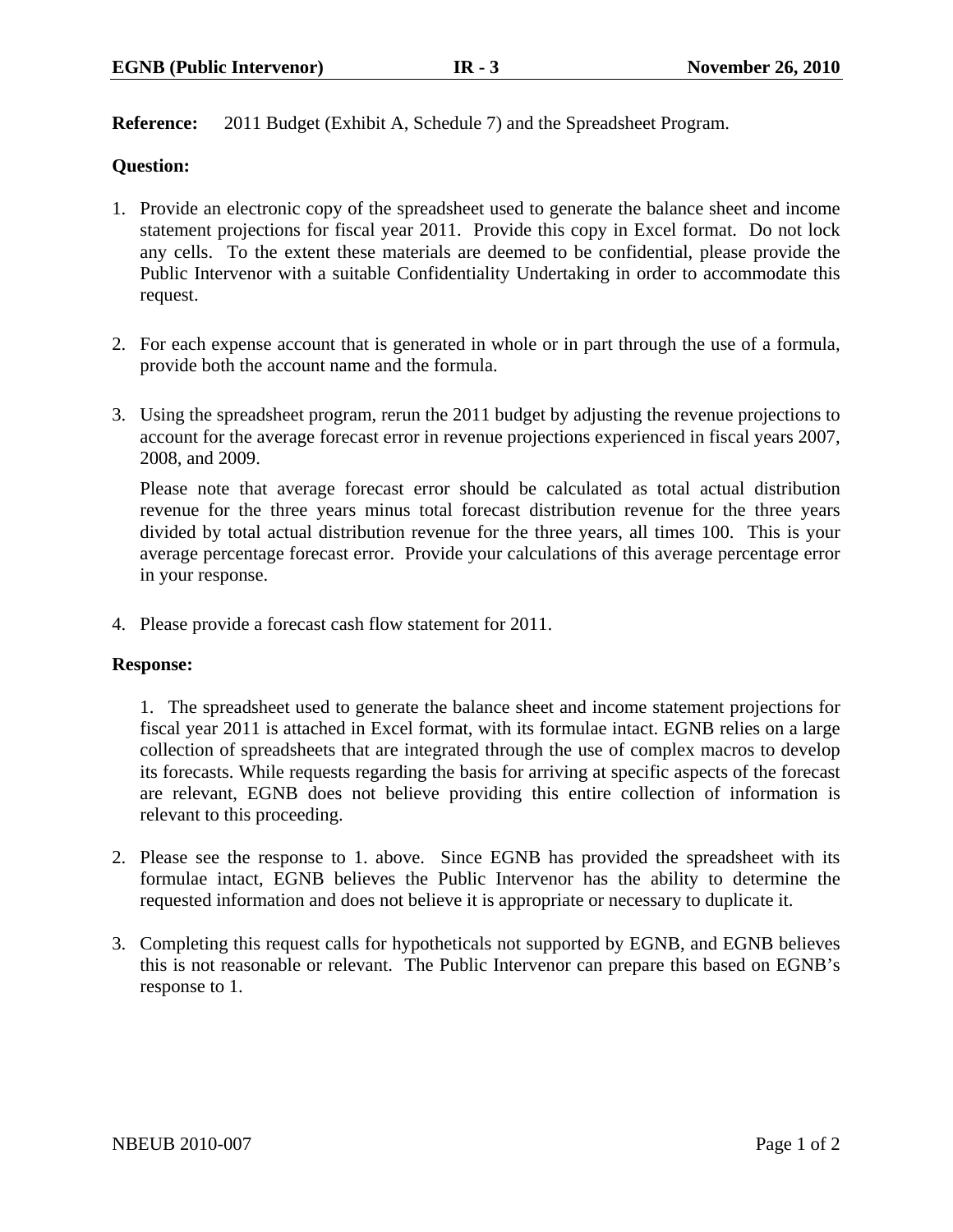# 4. The following table provides the requested cash flow statement:

| <b>Enbridge Gas New Brunswick</b><br><b>Forecast Statement of Income</b><br>Years ending December 31, 2011 |           |
|------------------------------------------------------------------------------------------------------------|-----------|
| (in thousands of dollars)                                                                                  |           |
|                                                                                                            | 2011      |
| Cash provided by (used in)                                                                                 |           |
| <b>Operating Activities</b>                                                                                |           |
| Net earnings for the year                                                                                  | 27,666    |
| Items not affecting cash                                                                                   |           |
| Regulatory deferral                                                                                        | (7, 352)  |
| Amortization of deferred charges & intangible assets                                                       | 2,946     |
| Amortization of property, plant and equipment                                                              | 6,145     |
|                                                                                                            | 29,405    |
| Net change in non-cash working capital related to operations                                               |           |
| Decrease(increase) in accounts receivable                                                                  | 1,861     |
| Decrease(increase) in inventory                                                                            |           |
| Increase(decrease) in accounts payable and accrued liabilities                                             | 191       |
| Increase(decrease) in long term post employment liabilities                                                |           |
|                                                                                                            | 31,457    |
| <b>Financing Activities</b>                                                                                |           |
| Change in partner's equity                                                                                 | 6         |
| Increase (decrease) in long term advances from affiliates                                                  |           |
| Increase(decrease) in bank indebtedness                                                                    | (3, 835)  |
|                                                                                                            | (3,829)   |
| <b>Investing Activities</b>                                                                                |           |
| Decrease (increase) in restricted term deposit (short term investments)                                    |           |
| Decrease (increase) in deferred carrying charges                                                           | (1)       |
| Additions to development O&M capitalized costs                                                             | (11, 741) |
| Decrease (increase) to CWIP                                                                                | (18)      |
| Additions to property, plant and equipment                                                                 | (15, 868) |
|                                                                                                            | (27, 628) |
| Change in cash                                                                                             |           |
| Cash - beginning of year                                                                                   |           |
| Cash - end of period                                                                                       |           |
|                                                                                                            |           |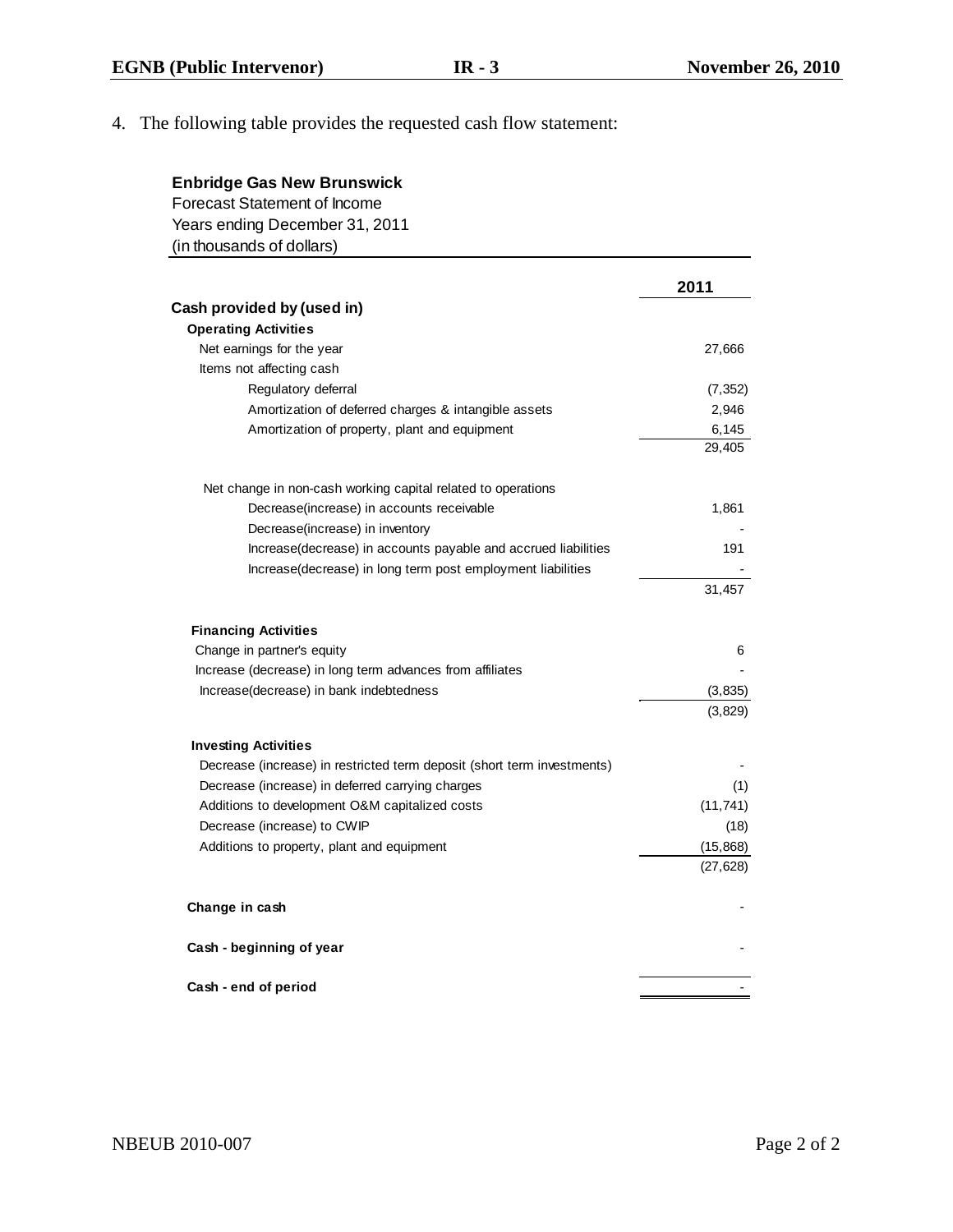**Reference:** 2011 Budget (Exhibit A, Schedule 7) and the Regulatory Deferral.

## **Question:**

1. Provide a detailed reconciliation of the difference between the \$7.352 million addition to the regulatory deferral referenced in Exhibit A, Schedule 7, Page 2 of this proceeding and the \$1.018 million addition to the regulatory deferral given in Exhibit C, Schedule 1, Page 2 of EGNB's evidentiary filing in NBEUB 2010-003 (the recently completed Cost of Capital proceeding).

## **Response:**

- 1. The \$6.334 million difference in the addition to the regulatory deferral amounts in the referenced exhibits is primarily due to:
	- a reduction in revenue (\$6.274 million) primarily due to a reduction in customer attachments and a reduction in throughput of existing customers and forecast attachments.
	- an increase in return on equity (\$0.121 million) due to an increase to ratebase and the addition of previously excluded corporate allocations.
	- partially offset by a reduction in expenses (\$0.061K) primarily due to a reduction in O&M expenses (resulting from revised O&M capitalization rates), bad debt expense (due to reduced revenue), municipal and other taxes, and amortization (due to a reduction in additions to ratebase).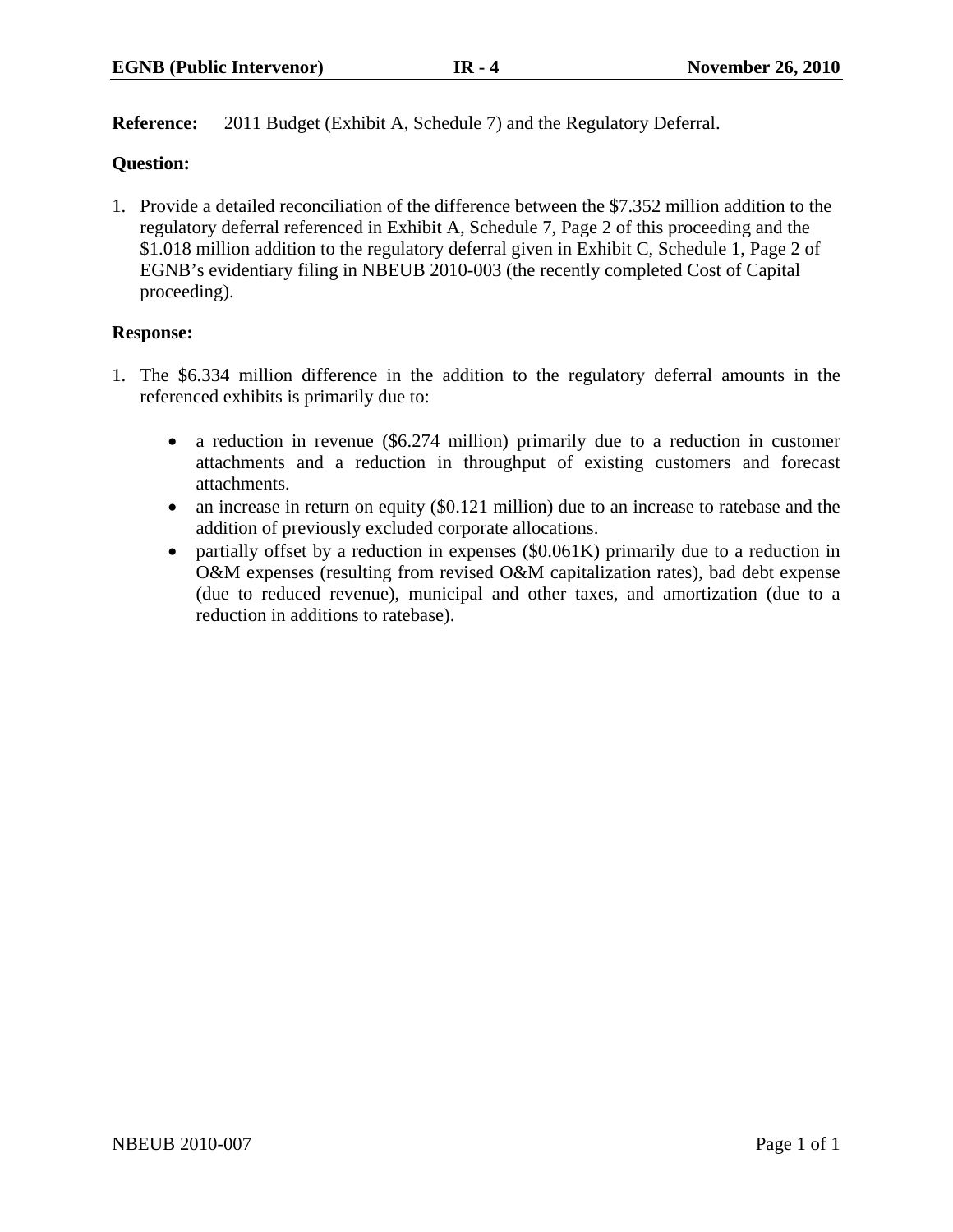**Reference:** 2011 Budget (Exhibit A, Schedule 7) and Long-Term Advances.

## **Question:**

In Exhibit A, Schedule 7, Page 5, Note 5, there is reference to the forecast issuance of a promissory note for \$8,201,000 on December 9, 2010, and the forecast issuance of a promissory note for \$1,000,000 on December 9, 2011. Please respond to the following:

- 1. What is the basis of the ten-year maturity period for both issues?
- 2. For what purpose(s) will the proceeds of the December 9, 2010 issue be applied? Identify the timing of outlays associated with this issue.
- 3. For what purpose(s) will the proceeds of the December 9, 2011 issue be applied? Identify the timing of outlays associated with this issue.

#### **Response:**

- 1. Historically EGNB has taken promissory notes with a ten-year maturity period as these rates have proven to be the preferable rates on a long-term basis. In December of 2008 and June 2009, promissory notes were taken with a five-year maturity period due to the increased rates being quoted on ten-year maturity periods, as a result of the credit crises at that time. Since that time, the credit crisis has relaxed and ten-year maturities are expected to once again provide preferred rates.
- 2. In preparation for year end 2010, EGNB forecasts its cash requirements necessary to balance cash to zero. EGNB also looks at the form of funding that will be used to satisfy the cash requirements (i.e. debt or equity). The December 9, 2010 promissory note represents the forecast cash requirements when the budget was prepared that were expected to be funded by debt. The proceeds represent the shortfall in cash received versus cash expensed for additions to ratebase and day-to-day operations.
- 3. Please see the response to 2. above. The same rationale is applicable to the forecast December 9, 2011 issue.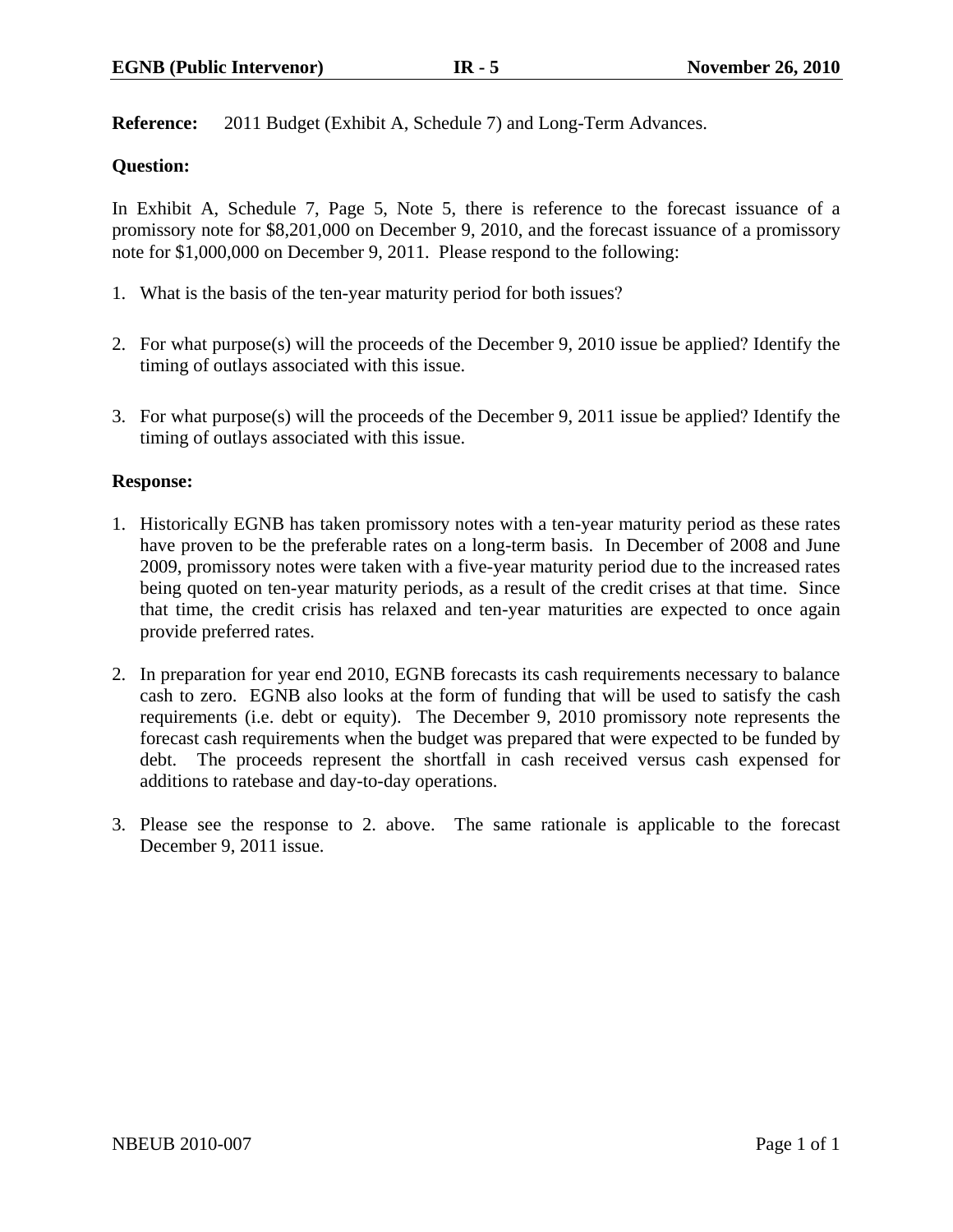**Reference:** 2011 Budget: Exhibit A, Schedule 7.

## **Question:**

- 1. Page 2, Gas Distribution Revenues:
	- a. In MS Excel electronic format, please provide the detailed gas distribution revenue forecast, showing number of customers by rate class, rates, throughput, and class revenues. Please include the analysis showing how forecast rates by class were derived from competing fuel prices and other factors.
	- b. Please identify the key factors leading to the reduction in 2011 gas distribution revenues from the \$59.9 million forecast used in the 10-year forecast in the Cost of Capital proceeding and the revised \$54.4 million forecast.
	- c. Please provide all sensitivity and risk analyses performed by EGNB with respect to the assumptions for number of customers by rate class, rates derived from competing fuel prices, and throughput.
- 2. Page 2, Installation Services:
	- a. Please provide an explanation for the significant reduction in both I/S revenues and costs in the current 2011 forecast from that presented in the 10-year forecast in the Cost of Capital proceeding.
- 3. Page 3, Distribution Plant costs:

At year-end 2009, the cost basis for distribution mains plant was \$97.4 million. In the 10 year forecast used in the cost of capital proceeding, this was forecast to increase to \$105.0 million in 2010 and \$110.7 million in 2011. The 2011 budget now shows \$116.7 million.

- a. Please provide an explanation for the upward revision in mains capital expenditures.
- b. Street services show a similar pattern, albeit less extreme. Please provide a similar explanation.
- 4. Page 8, O&M Expense:
	- a. Please provide the details of the capitalization percentages by account, showing the total account expense and capitalization percent.
	- b. Please explain any differences between the capitalization assumptions used in the referenced document and those used in the 10-year forecast used in the Cost of Capital proceeding.
	- c. Please explain generally why the amount capitalized to development O&M is higher in the current forecast than in the 10-year forecast, while O&M expenses are generally now lower.
- 5. Page 12, Affiliate Transactions:

NBEUB 2010-007 Page 1 of 5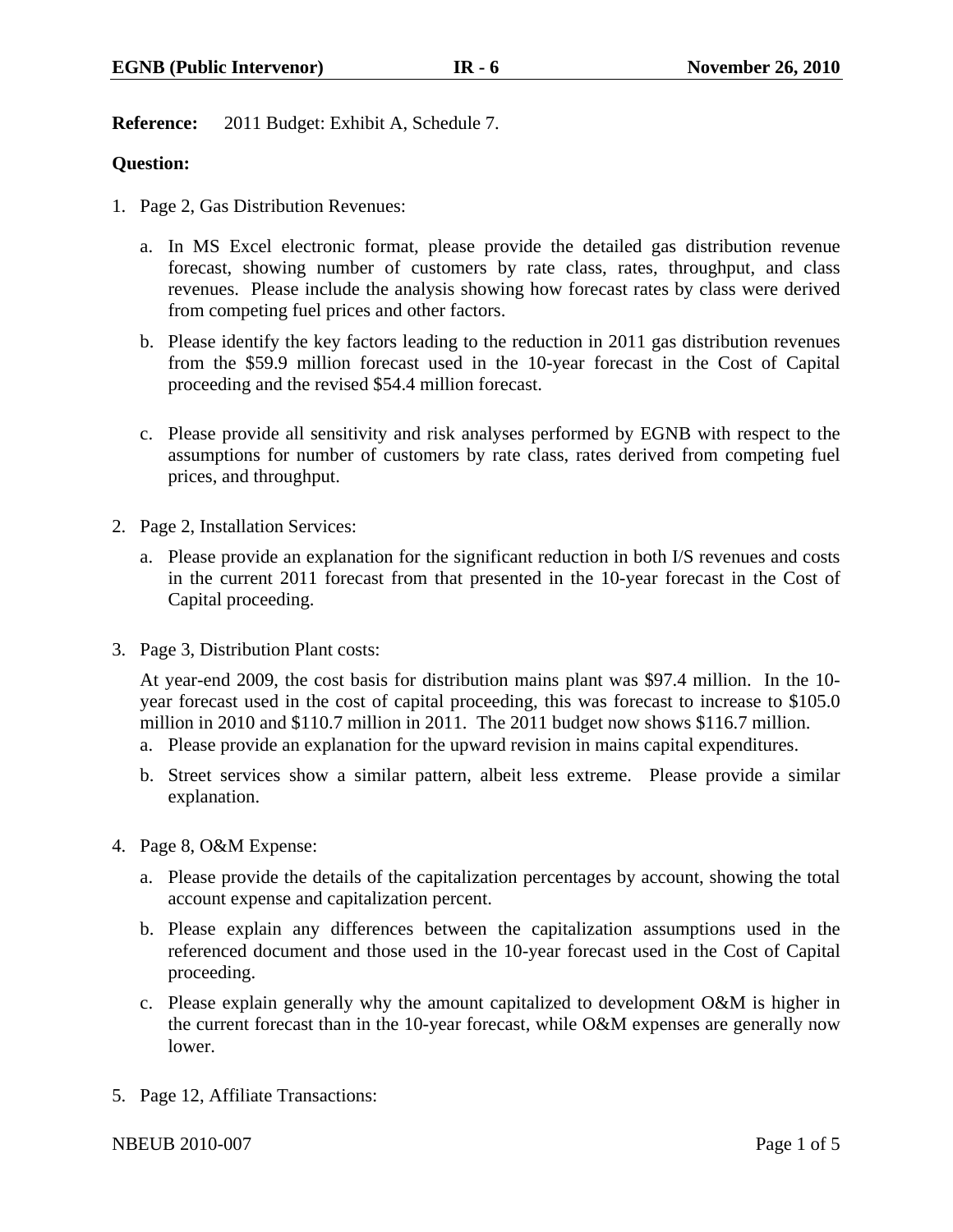- a. Please provide a version of the referenced statements for 2011 if EGNB's proposal to include all allocated corporate services costs in the revenue requirement is not accepted by the Board.
- b. Please provide a version of this exhibit for each year from 2001 to 2010. Please include versions based on allocated corporate costs and costs included in the revenue requirement.
- 6. Reference Exhibit A, Schedule 7:
	- a. Please provide the current forecast for 2010 in this format.
	- b. Please provide the detailed assumptions used to derive the 2010 revenue forecast, including number of customers by rate class, rates, throughput, etc.

#### **Response:**

#### 1.

- a. Please see the response to Board Interrogatory No. 16 for the gas distribution revenue forecast information. A spreadsheet in electronic format showing the derivation of the forecast rates is attached. EGNB notes that at the time the budget was prepared a simple average of the market data was used for forecasting retail oil prices in determining the 2011 rates.
- b. The \$5.5 million reduction in the 2011 gas distribution revenues from the 10-year forecast is primarily due to reduced LFO revenue expectations (\$1.6 million) resulting from the June 3, 2010 Board decision, lower anticipated LFO consumption (\$2.2 million) based on existing customer consumption and the removal of a new LFO customer that was expected, lower customer consumption in other rate classes (\$1.3 million) based on recent consumption patterns, and reduced volumes associated with new customer attachments (\$2.4 million) due to revised market expectations and a reduction in the standard new customer profiles. These have been partially offset by strengthened commodity market conditions (\$1.9 million).
- c. EGNB performed six sensitivity and risk analysis scenarios with respect to the assumptions for number of customers by rate class, rates derived from competing fuel prices and throughput.
	- i. Current approved rates Distribution rates were updated to reflect the currently approved distribution rates (e.g. no rate increase).
	- ii. Downside commodity rate Distribution rates were updated to reflect commodity pricing provided by the Enbridge Inc. Risk Assessment group based on historic volatility in the one year forward curve that provides a pessimistic impact on rates.
	- iii. Upside commodity rate Distribution rates were updated to reflect commodity pricing provided by the Enbridge Inc. Risk Assessment group based on historic volatility in the one year forward curve that provides an optimistic impact on rates.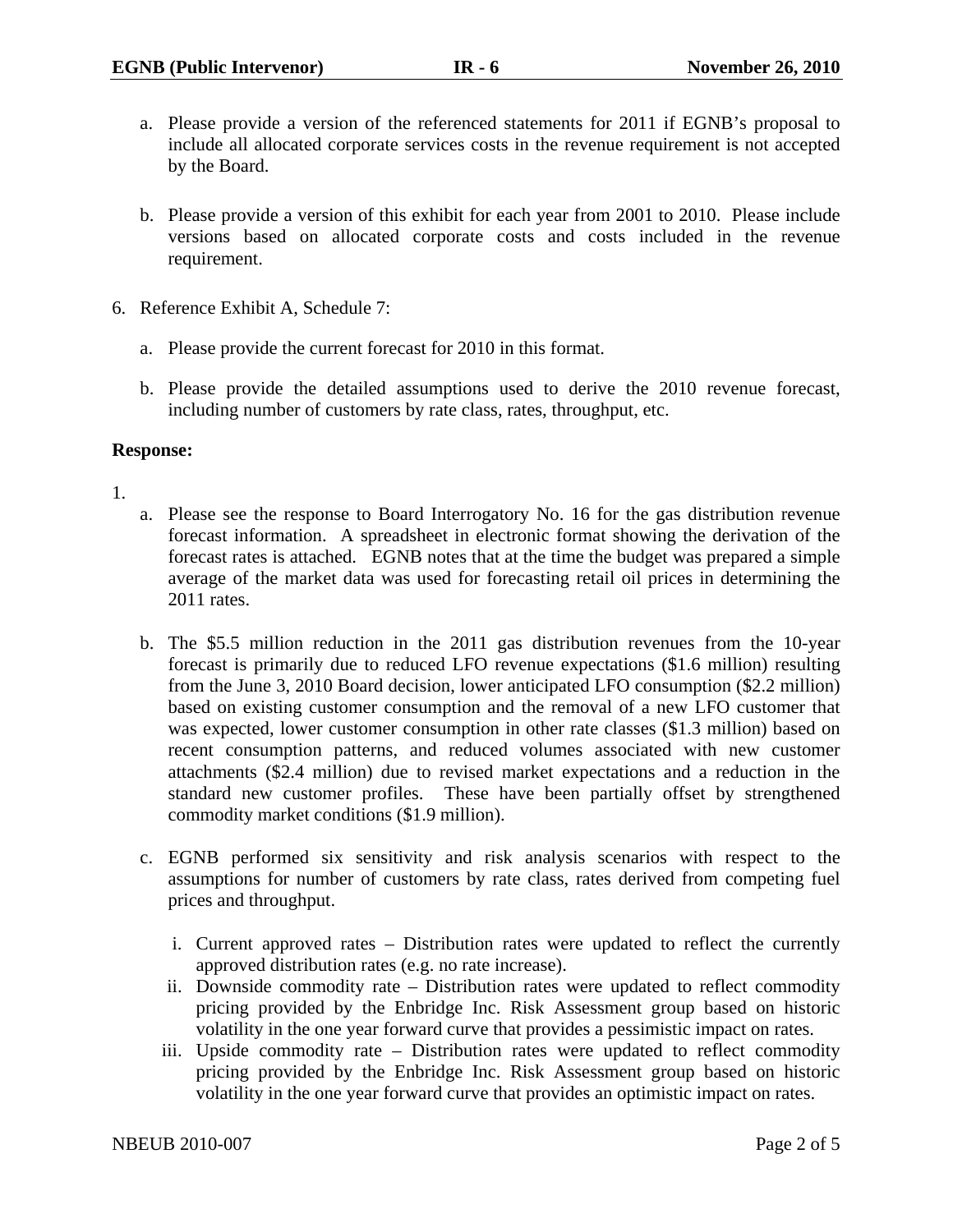- iv. Worst commodity rate Distribution rates were updated to reflect commodity pricing provided by the Enbridge Inc. Risk Assessment group based on historic lows in the one year forward curve that provides a pessimistic impact on rates.
- v. 25% reduced attachments Customer attachments are reduced by 25% across all rate classes.
- vi. 25% increased attachments Customer attachments are increased by 25% across all rate classes

The following table summarizes the impact of each of these scenarios when compared against key metrics from the 2011 budget:

|                             |                                                   | Total                | <b>Distribution</b> |                  |                   | <b>Construction</b>      |               | Deferral        |
|-----------------------------|---------------------------------------------------|----------------------|---------------------|------------------|-------------------|--------------------------|---------------|-----------------|
|                             |                                                   | Number of Throughput | Revenue             | <b>IS Margin</b> | <b>Incentives</b> | <b>Estimate</b>          | Ratebase      | <b>Addition</b> |
|                             | <b>Customers</b>                                  | (TJs)                | (\$ millions)       | (\$ millions)    | (\$ millions)     | (\$ millions)            | (\$ millions) | (\$ millions)   |
| 2011 Budget                 | 11,803                                            | 5.814                | 54.2                | 0.9              | 5.2               | 10.9                     | 454.9         | 6.4             |
| <b>Sensitivity Scenario</b> | Change to 2011 Budget due to Sensitivity Scenario |                      |                     |                  |                   |                          |               |                 |
| Current approved rates      |                                                   | ۰                    | (3.4)               |                  |                   | $\overline{\phantom{0}}$ | 3.0           | 3.5             |
| Downside commodity rates    |                                                   | $\blacksquare$       | (24.2)              | -                | $\blacksquare$    | $\blacksquare$           | 23.4          | 25.5            |
| Upside commodity rate       |                                                   | $\blacksquare$       | 27.9                | ۰                | $\blacksquare$    | $\blacksquare$           | (27.4)        | (29.4)          |
| Worst commodity rate        |                                                   | $\blacksquare$       | (43.9)              | ۰                | $\sim$            | $\blacksquare$           | 43.8          | 47.0            |
| 25% reduced attachments     | (220)                                             | (55)                 | (0.8)               | (0.2)            | (1.3)             | (1.2)                    | (1.6)         | 2.4             |
| 25% increased attachments   | 221                                               | 22                   | (3.1)               | 0.1              | 1.3               | 0.4                      | 4.4           | 3.2             |

2.

a. The reduction in Installation Services revenues and costs in the 2011 budget is primarily due to a reduction in the expected workload due to reduced customer attachments and participating in a lower percentage of work in the commercial sector.

3.

- a. The \$6.0 million upward revision in distributions mains plant is primarily due to higher a higher opening balance in 2011 (\$3.5 million) due to a modeling inconsistency and the addition of the expansion project to the Village of Dorchester (\$2.7 million).
- b. Street services have declined by \$2.0 million in the 2011 budget, primarily due to a lower opening balance in 2011 (\$1.4 million) due to lower attachments and reduced cost expectations for the Automated Meter Reading project in 2011 due to revised project cost projections.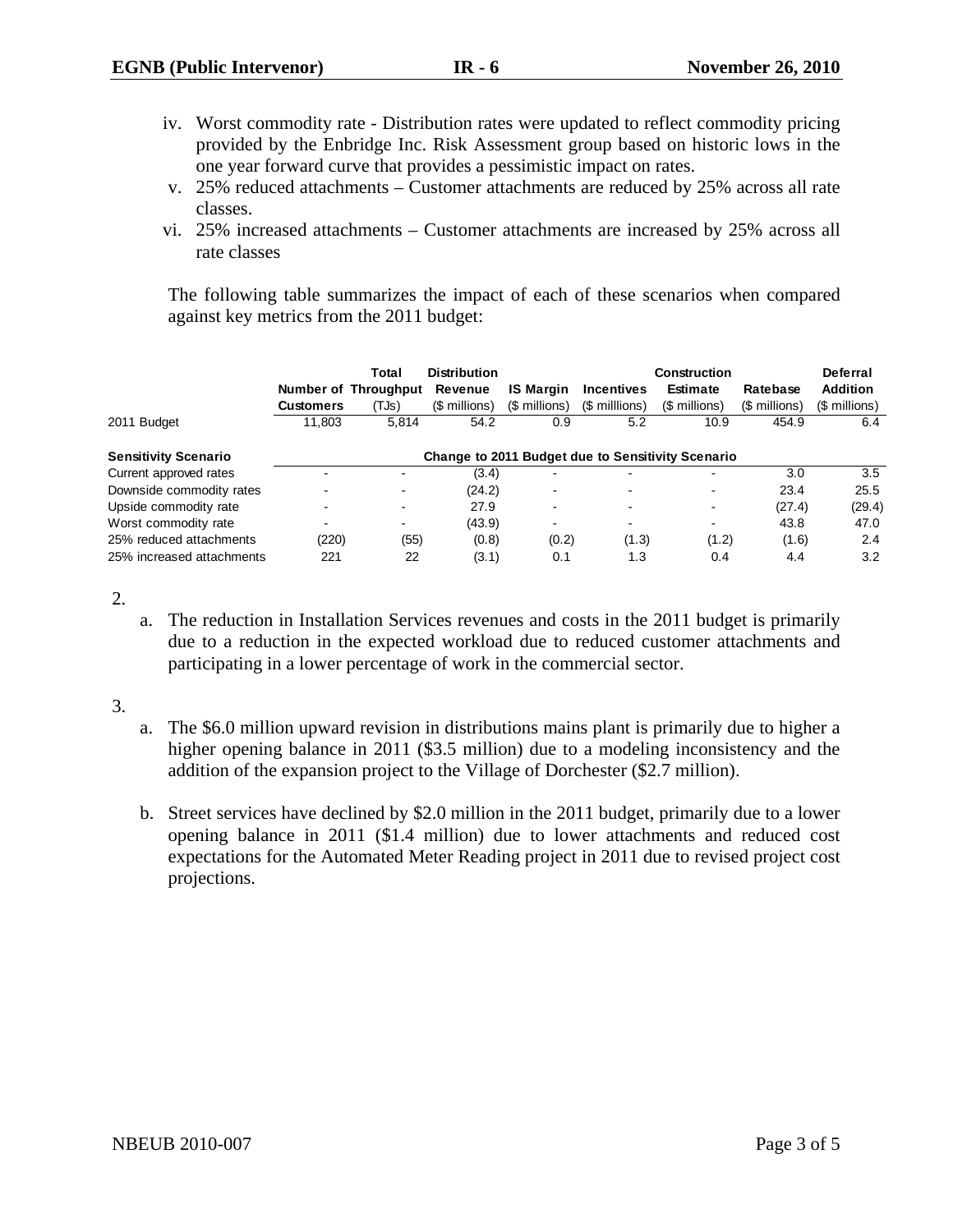| ۰<br>× |  |
|--------|--|

a. The following table provides the requested information (in \$000s):

|        |             |       | %                           |
|--------|-------------|-------|-----------------------------|
|        | Capitalized |       | <b>Expensed Capitalized</b> |
| 1,258  | 814         | 444   | 65%                         |
| 1,757  | 1,142       | 615   | 65%                         |
| 826    | 542         | 284   | 66%                         |
| 1,001  | 538         | 463   | 54%                         |
| 1,573  | 945         | 628   | 60%                         |
| 8,246  | 7,304       | 942   | 89%                         |
| 6,133  | 3,168       | 2,965 | 52%                         |
| 1,374  | 23          | 1,351 | 2%                          |
| 2,472  | 1,437       | 1,035 | 58%                         |
| 1,170  |             | 1,170 | 0%                          |
| 25,810 | 15,913      | 9,897 |                             |
|        | Total O&M   |       |                             |

b. The following table compares the capitalization rates used in the 10-year forecast in the Cost of Capital proceeding and the 2011 Budget:

|                                       | 2011  | 2011          |
|---------------------------------------|-------|---------------|
|                                       | COC   | <b>Budget</b> |
| Department                            | Rates | Rates         |
| Attachments                           | 67.0% | 65.5%         |
| <b>Construction &amp; Maintenance</b> | 67.0% | 28.3%         |
| Corporate Admin                       | 18.3% | 65.0%         |
| Corporate Management                  | 49.7% | 64.7%         |
| Customer Care                         | 6.4%  | 1.7%          |
| Eng QA                                | 67.0% | 15.0%         |
| <b>Financial Reporting</b>            | 49.7% | 65.7%         |
| Forecast & Budget                     | N/A   | N/A           |
| Gas Supply and Control                | 0.0%  | 0.0%          |
| Human Resources                       | 49.7% | 58.1%         |
| Incentives                            | 80.0% | 100.0%        |
| Information Technology                | 49.7% | 53.8%         |
| Installations - Project Mgmt          | 76.5% | 74.5%         |
| Installations - HVAC                  | 76.5% | 74.5%         |
| Logistics                             | 67.0% | 76.7%         |
| Marketing                             | 76.5% | 69.4%         |
| Planning                              | 67.0% | 47.2%         |
| Regulatory and Budgets                | 66.0% | 64.6%         |
| Sales                                 | 76.5% | 69.4%         |
| Service                               | 67.0% | 66.1%         |

Changes in capitalization rates are based on a study conducted by EGNB in 2010 that is discussed in the response to Flakeboard Interrogatory No. 10.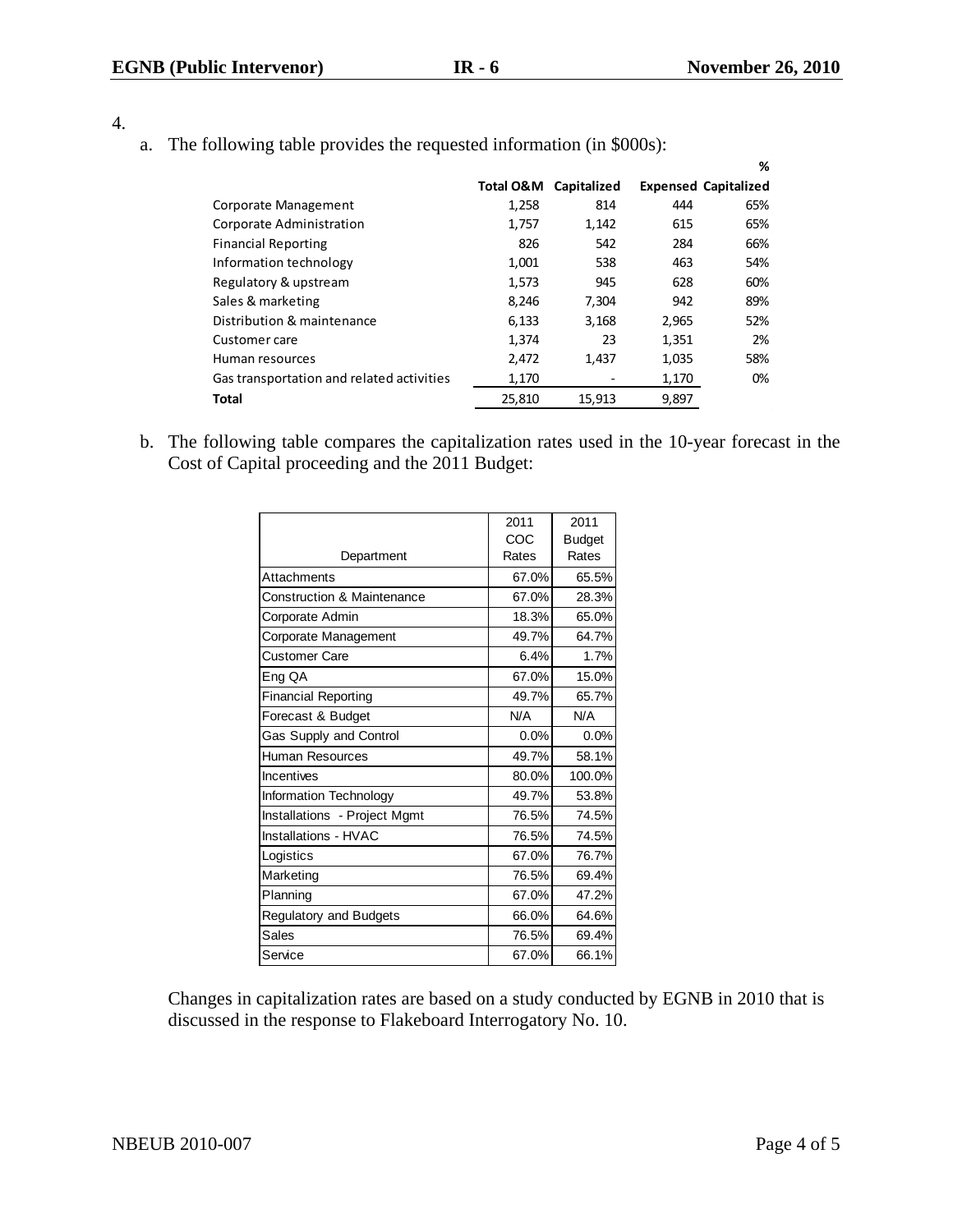- c. The amount capitalized to Development O&M in the 2011 Budget is higher than in the 10-year forecast due to two factors. First, the O&M Capitalization percentages in the 2011 Budget are slightly higher than the 10-year forecast, resulting from the capitalization study that was performed, adjusting some of the assumptions that had been made for 2011 in the 10-year forecast. Secondly, there is a different mix of O&M expenses (ie. change in amounts to each cost centre) which can change the amount capitalized to Development O&M.
- 5.
- a. EGNB is not able to speculate as to what the Board may or may not determine to be acceptable allocated corporate costs to be included in the revenue requirement. As a result, EGNB is unable to provide the requested statements.
- b. The final and approved versions of the notes to the financial results outlining the Affiliate transactions for the years 2001 to 2010 are attached. For the years 2009 and 2010, EGNB has shown the tables with current allocation methodology and proposed allocation methodology, as requested. For the years 2001-2008 EGNB did not restate the notes to include full corporate allocations in 2001 to 2008. The allocated costs for these years have already been reviewed and approved by the Board. As a result, EGNB does not believe restated tables are necessary or relevant to this proceeding.
- 6.
- a. The 2010 Forecast in the same format as Exhibit A, Schedule 7 is attached.
- b. Please see the attached revenue reconciliation that provides the requested assumptions. To ensure this table reconciles with the gas distribution revenues included in the forecast, a miscellaneous revenue line item has been included. This was necessary due to the minor variances in the assumptions applied to different components of the budget model that cannot be reconciled in this combined spreadsheet.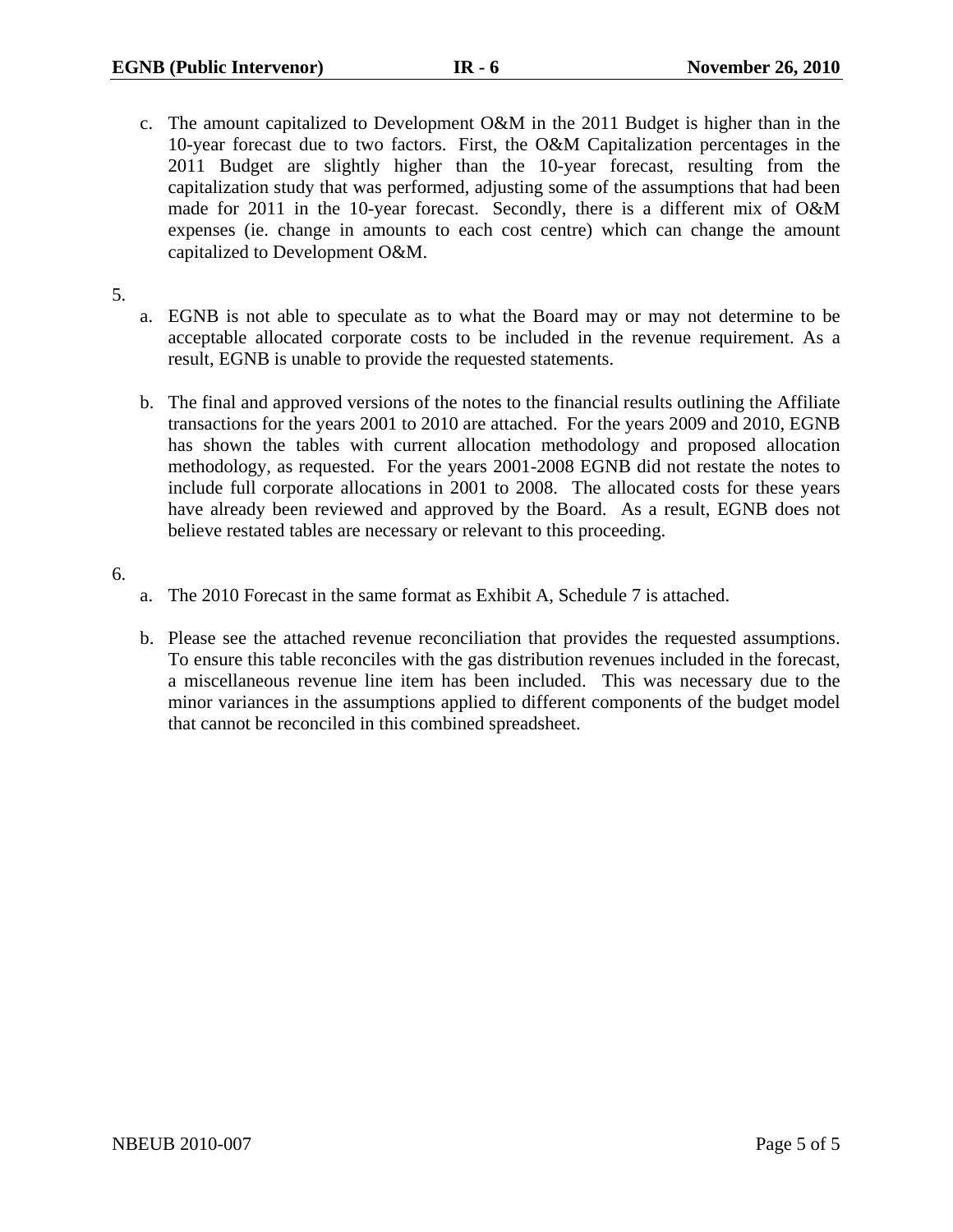**Reference:** 2011 Budget: Exhibit A, Schedule 8.

## **Question:**

- 1. Page 6, O&M Capitalization:
	- a. Please provide the capitalization assumptions used in each account in each year in Table 3.
	- b. Please provide the reasons for any variations in capitalization assumptions from year to year.

## **Response:**

- 1. Please see the response to AWL Interrogatory No. 21.
- 2. Please see the response to Flakeboard Interrogatory No. 10.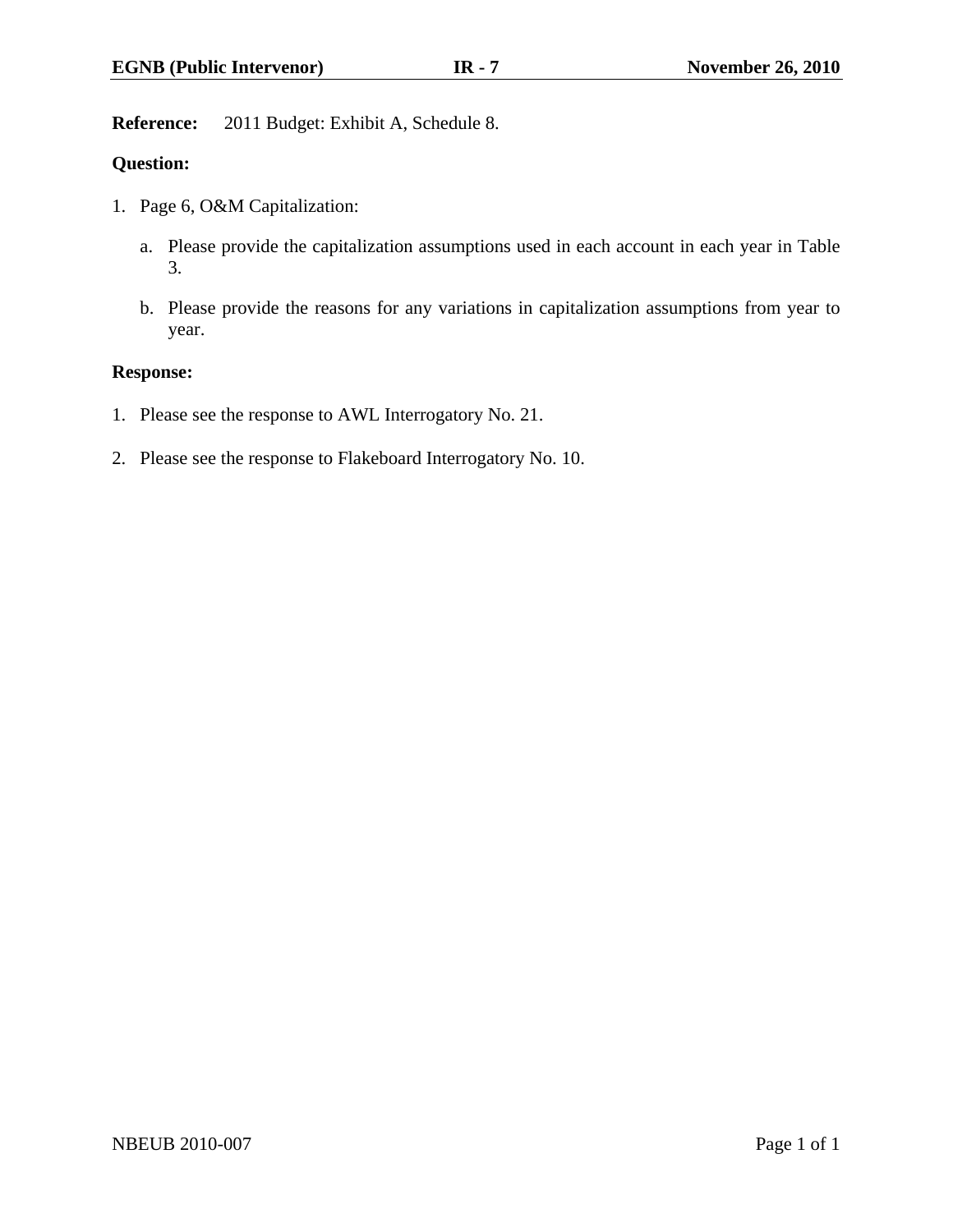**Reference:** 2011 Budget: Exhibit A, Schedule 9

## **Question:**

- 1. Page 5, O&M Capitalization Rates:
	- a. Provide copies of all documentation, including any studies conducted by EGNB,  $3^{rd}$  party consultants, or any of its affiliates, that would support the capitalization rates on provided on Page 5 of Schedule 9.

## **Response:**

1.

a. Please see the response to Flakeboard Interrogatory No. 10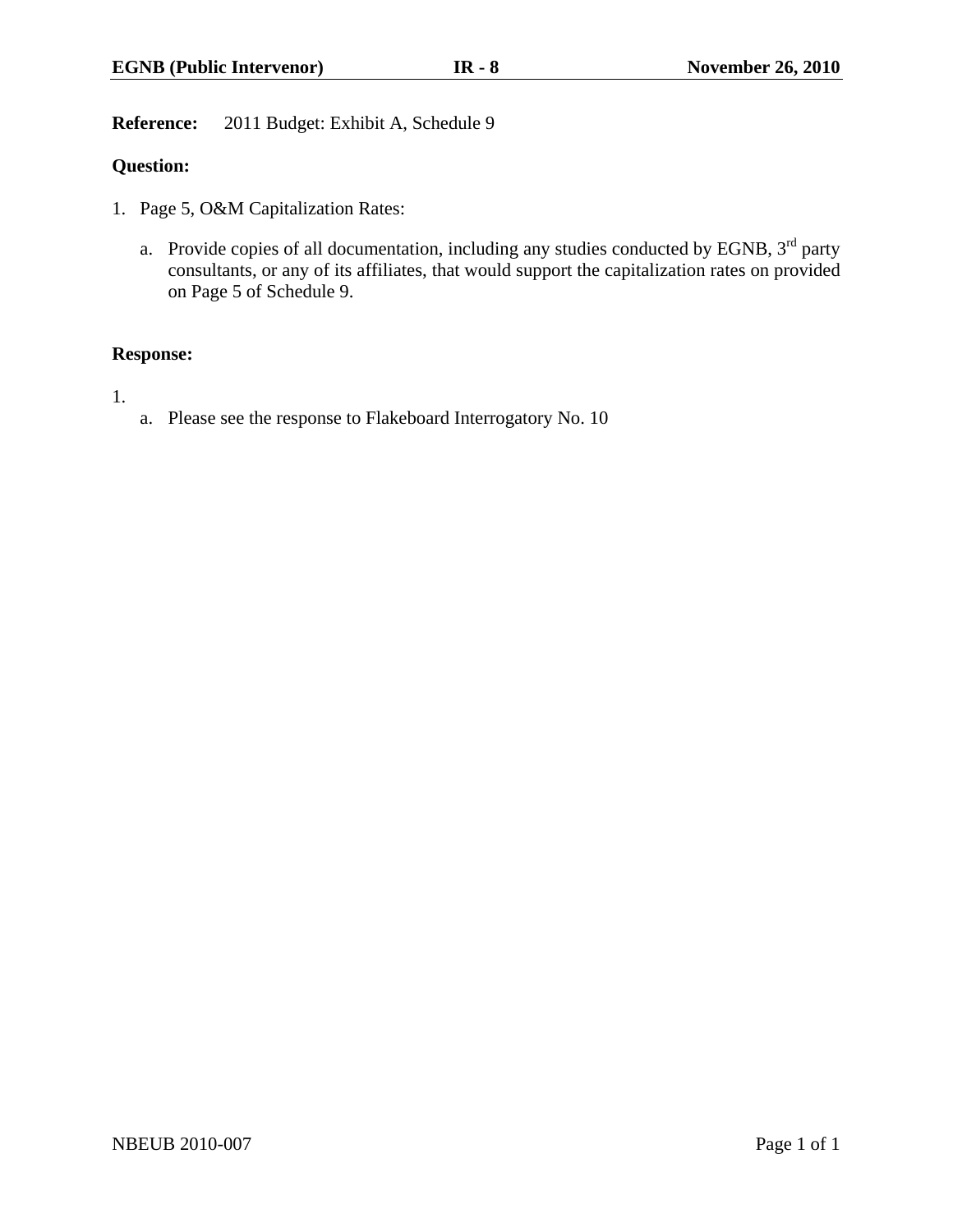**Reference:** Corporate Allocations Proposal

## **Question:**

- 1. Reference Exhibit A, Page 3, Answer 6:
	- a. Please provide a copy of the referenced report prepared by Mr. Easson.
	- b. Provide copies of all emails or other written communication between EGNB, Mr. Easson, and the Public Utilities Board (PUB) on this matter.
- 2. Reference Exhibit A, Schedule 3:
	- a. Has this document been approved, modified or rejected by a utility regulator? If so, please identify the specific regulatory decisions in which this document has been evaluated, and provide either a copy of, or internet reference to, each such decision.
	- b. Please identify all regulatory decisions within the past five years affecting Enbridge affiliates in which allocated costs based on this document have been approved, rejected or modified. Please provide either a copy of, or internet reference to, each such decision.
- 3. Reference Exhibit A, Schedule 4:
	- a. In MS Excel electronic format, please provide copies of this schedule for 2002 to 2009. Please indicate the magnitude of the costs that were allowed in the revenue requirement in each year.
- 4. Reference Exhibit A, Schedule 4:
	- a. Please provide a version of this exhibit which shows the total Enbridge cost allocated in 2009 and the allocation methodology used to assign the cost to EGNB. For those costs which are not directly assigned, please also provide the value of the allocation factor used for EGNB (e.g., number of customers) and the value for all of Enbridge.
	- b. For each cost item shown in this exhibit, please provide a reference to the corporate department and department number as used in Appendix C to Exhibit A, Schedule 3. Where no specific department applies, please describe the specific costs that are being allocated, and identify the value to EGNB.
- 5. Reference Exhibit A, Schedule 4. To the extent not otherwise explained in the previous IR:
	- a. Please detail the specific insurance premium costs being allocated to EGNB, and explain the value of each policy to EGNB.
	- b. Please explain what "stock based compensation" is. To the extent that it represents executive compensation, please identify the individuals who are eligible for this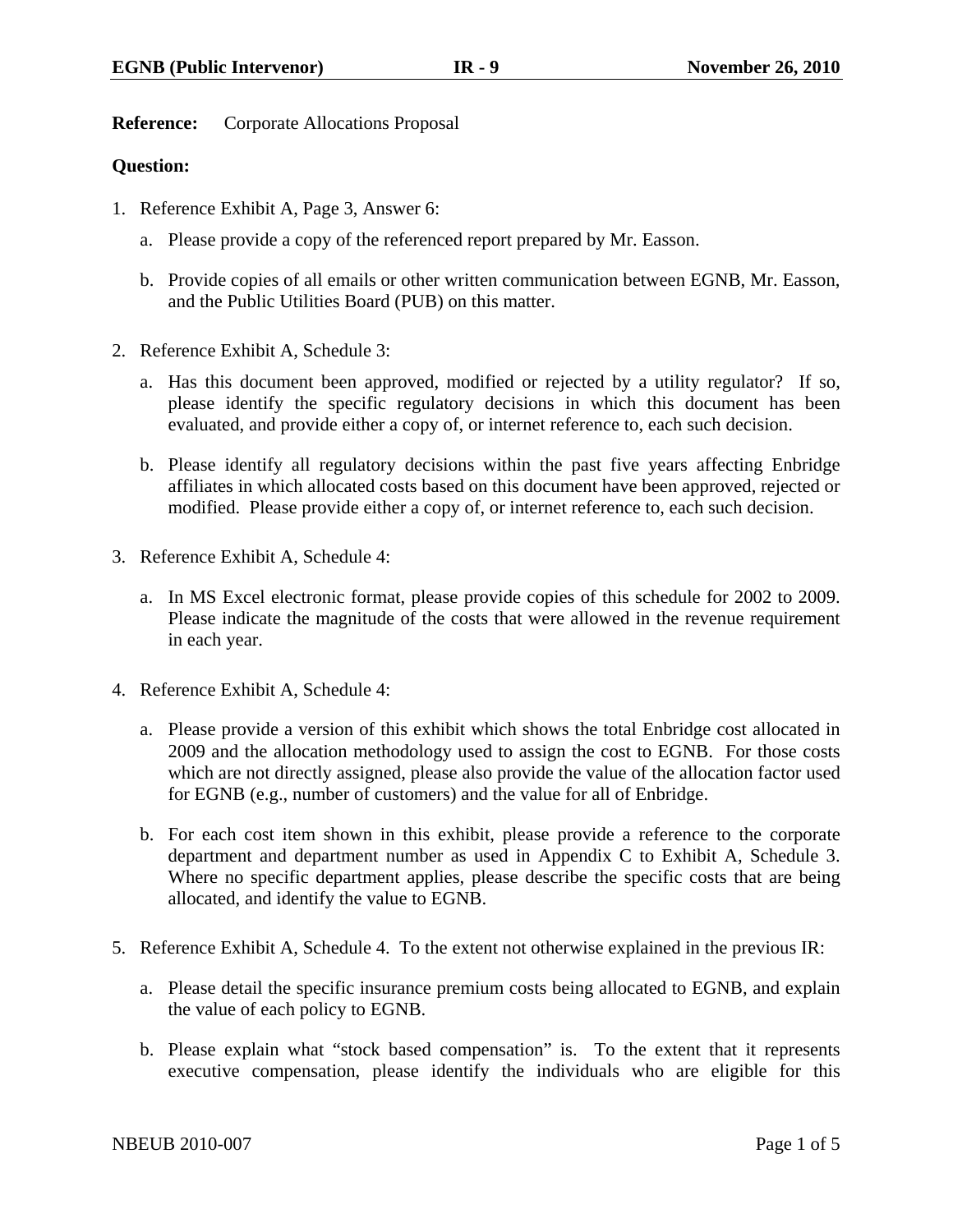compensation and the amounts provided to each. Please explain the value of those costs to EGNB.

- c. Please identify the rent and leases costs that are allocated to EGNB, and explain the value of those costs to EGNB.
- d. Please explain what "enterprise architecture" is, and define its value to EGNB.
- e. Please identify any specific value obtained by EGNB related to the "public affairs and corporate communication" costs.

## **Response:**

- 1.
- a. Please see the attached report of Mr. Easson.
- b. Please see the attached exchange between Mr. Easson and Jamie Leblanc. EGNB is not aware of any other written communications regarding this matter.

## 2.

- a. Please see the response to AWL Interrogatory No. 8(i).
- b. Please see the response to AWL Interrogatory No. 8(i).

#### 3.

a. Please see the response to Board Interrogatory No. 10.

#### 4.

a. The following table shows the total Enbridge costs allocated in 2009, and the allocation methodology used to assign the costs.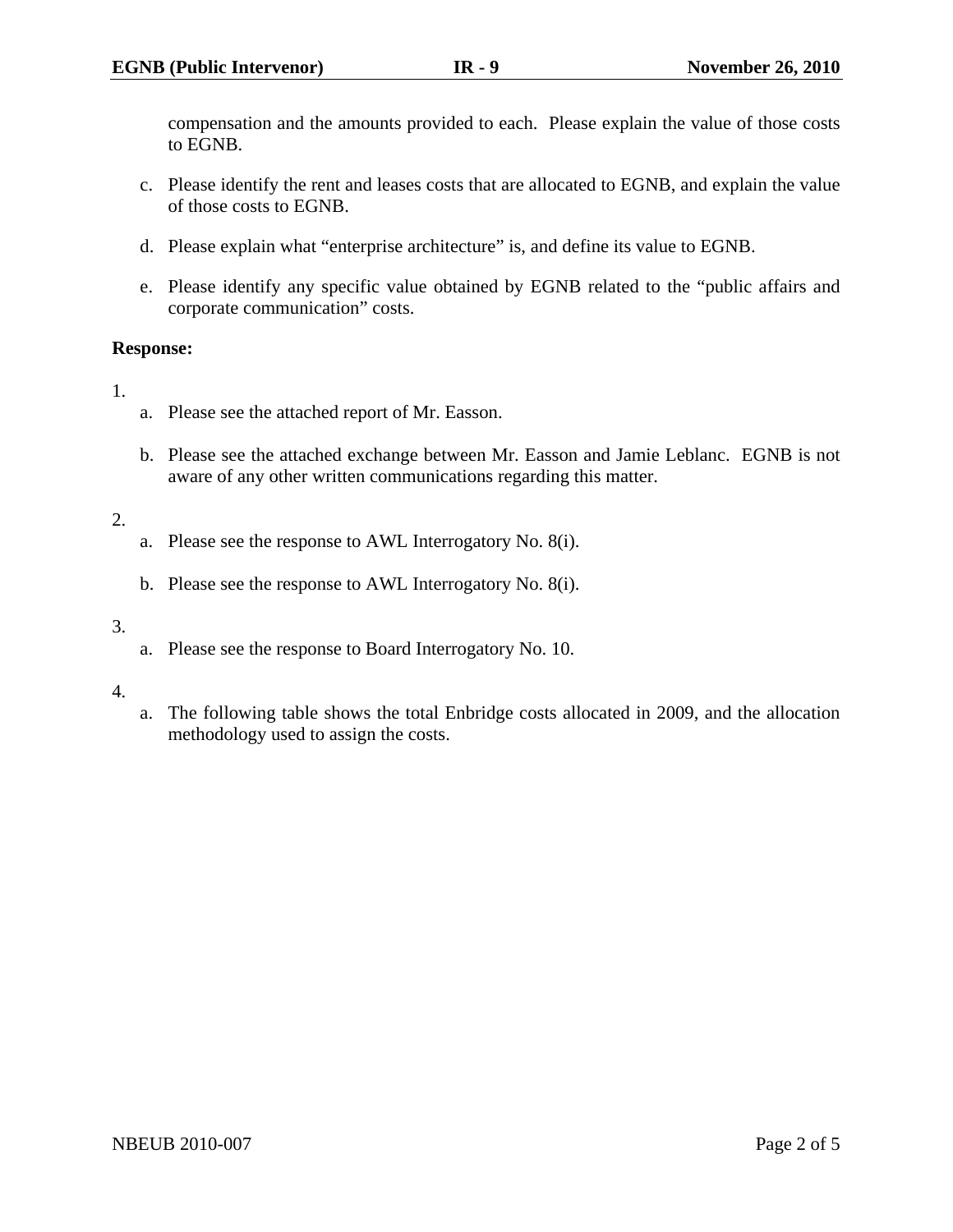|                                            |                                  | 2009 Allocated  |
|--------------------------------------------|----------------------------------|-----------------|
| Name                                       | <b>Allocation Methodology</b>    | Costs           |
| Audit Services - Shared fees               | Capital Employed (Audit fees) \$ | 29,790          |
| Audit Services (Calgary)                   | Capital Employed                 | 23,328          |
| <b>Benefits and Pensions</b>               | <b>Enterprise FTE</b>            | 5,325           |
| <b>Business Taxes</b>                      | Corporate FTE                    | 2,641           |
| <b>Chief Executive Officer</b>             | Capital Employed                 | 27,536          |
| <b>Chief Financial Officer</b>             | Capital Employed                 | 13,285          |
| <b>Chief Information Officer</b>           | <b>Enterprise FTE</b>            | 59,496          |
| Corp Law General Expense                   | Time Estimate (Law)              | 9,540           |
| Corp Secretarial Legal Fees                | Capital Employed                 | 17,490          |
| Corporate Admin.                           | Calgary Office FTE               | 29,056          |
| <b>Corporate Aviation</b>                  | Capital Employed                 | 56,983          |
| Corporate Controller                       | Capital Employed                 | 70,387          |
| Corporate HR                               | <b>Enterprise FTE</b>            | 44,905          |
| <b>Corporate IT Operations</b>             | Corporate FTE                    | 87,739          |
| Corporate IT Projects                      | Corporate FTE                    | 8,470           |
| Corporate Law                              | Time Estimate (Law)              | 9,507           |
| Depreciation                               | Capital Employed                 | 160,279         |
| Directors Fees and Expenses                | Capital Employed                 | 64,040          |
| <b>Enterprise Financial System Support</b> | <b>User Counts</b>               | 157,860         |
| <b>Enbridge Gas Distribution</b>           | Corporate FTE                    | 4,997           |
| <b>Employee Benefits</b>                   | Corporate FTE                    | 177,529         |
| <b>Employee Development</b>                | <b>Enterprise FTE</b>            | 28,069          |
| <b>Enterprise Architecture</b>             | <b>Enterprise FTE</b>            | 26,833          |
| Enbridge Pipelines Inc. Direct Charge      | Corporate FTE                    | 100,745         |
| <b>Financial Risk Management</b>           | Time Estimate (Risk)             | 28,443          |
| Group VP Corp. Resources                   | Capital Employed                 | 13,058          |
| <b>HRIS Services</b>                       | <b>Enterprise FTE</b>            | 18,035          |
| <b>Industry Association Fees</b>           | <b>Enterprise FTE</b>            | 33,684          |
| <b>Insurance Premiums</b>                  | Capital Employed                 | 7,392           |
| <b>Labour Relations</b>                    | N/A                              | 210,638         |
| Oracle Software Depreciation               | <b>Enterprise FTE</b>            | 6,417           |
| Other Employee Benefits                    | N/A                              | 30,756          |
| <b>Planning and Development</b>            | Corporate FTE                    | 137,337         |
| Public Affairs and Corp. Comm.             | Time Estimate (Plan)             | 10,799          |
| Records Management (Knowledge Management)  | Capital Employed                 | 111,973         |
| <b>Rent and Leases</b>                     | Capital Employed                 | 14,397          |
| Risk Management                            | Calgary Office FTE               | 57,744          |
| <b>Stock Based Compensation</b>            | Time Estimate (Ops)              | 1,874           |
| Tax Services (Calgary)                     | Corporate FTE                    | 390,397         |
| Tax Services (Toronto)                     | Time Estimate (Tax)              | 32,407          |
| <b>Total Compensation</b>                  | N/A                              | 19,772          |
| Treasury                                   | Time Estimate (Treasury)         | 28,265          |
| Total                                      |                                  | \$<br>2,369,217 |

Please see the response to Board Interrogatory No. 9(A) for the basis for the allocation factors.

b. The following table provides the requested department references and the requested information for costs where no specific department applies: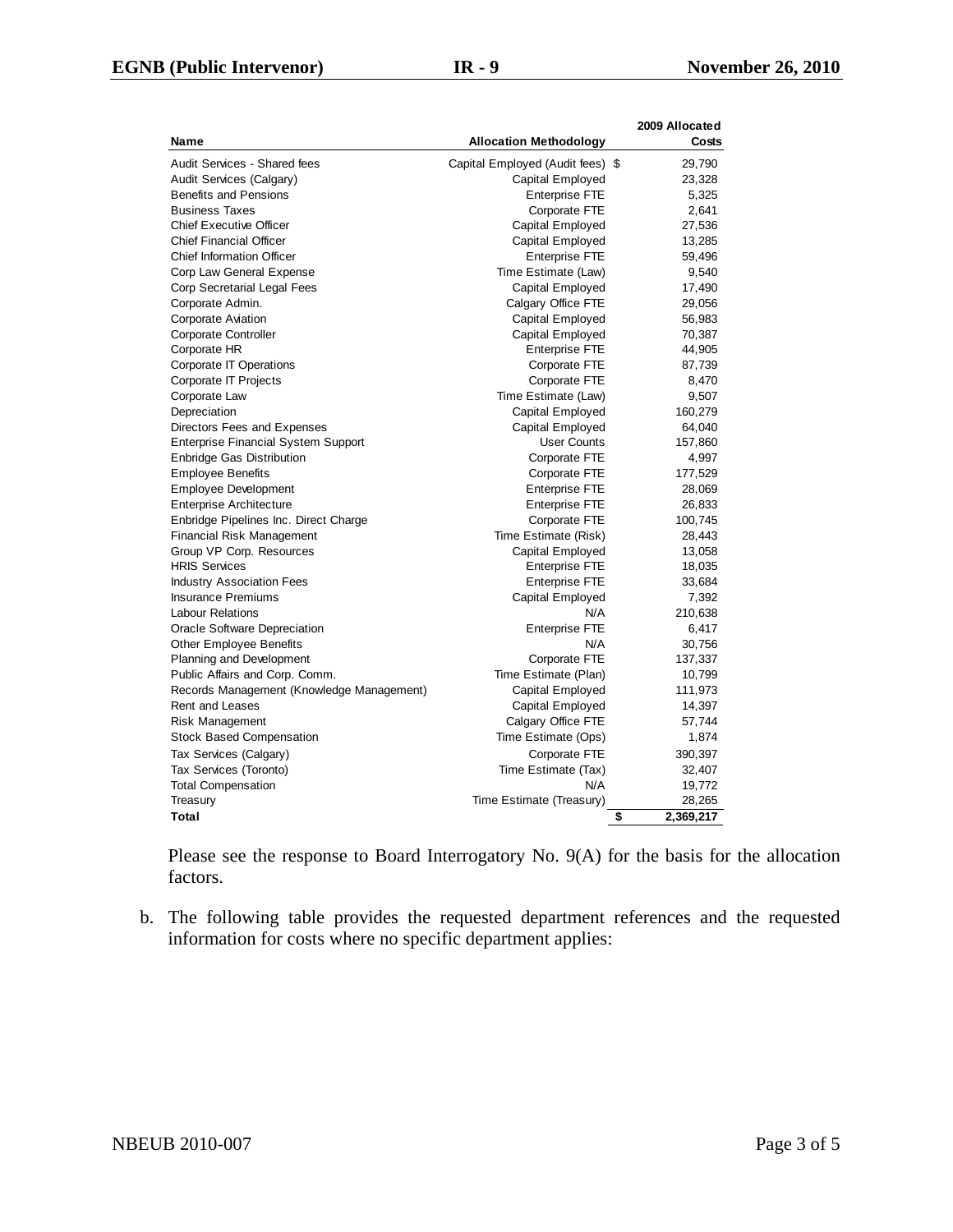|                                            | <b>Corporate Allocation</b>  |                                                                                    |
|--------------------------------------------|------------------------------|------------------------------------------------------------------------------------|
| Name                                       | <b>Methodology Reference</b> | Description                                                                        |
| Audit Services - Shared fees               | Appendix B                   | Allows Enbridge Inc. ("EI") to operate and provide services to EGNB                |
| Audit Services (Calgary)                   | Appendix C - 16.3.1.8        |                                                                                    |
| <b>Benefits and Pensions</b>               | Appendix B                   | Allows EI to operate and provide services to EGNB                                  |
| <b>Business Taxes</b>                      | Appendix B                   | Overall Cost of El operations from which EGNB would benefit                        |
| <b>Chief Executive Officer</b>             | Appendic C - 16.3.1.2        |                                                                                    |
| <b>Chief Financial Officer</b>             | Appendix C - 16.3.1.5        |                                                                                    |
| <b>Chief Information Officer</b>           | Appendix C - 16.3.1.25       |                                                                                    |
| Corp Law General Expense                   | Appendix C - 16.3.1.9        |                                                                                    |
| Corp Secretarial Legal Fees                | Appendix B&C - 16.3.1.10     |                                                                                    |
| Corporate Admin.                           | Appendix C - 16.3.1.11       |                                                                                    |
| <b>Corporate Aviation</b>                  | Appendix A&C - 16.3.1.34     |                                                                                    |
| Corporate Controller                       | Appendix C - 16.3.1.6        |                                                                                    |
| Corporate HR                               | Appendix A&C - 16.3.1.14     |                                                                                    |
| Corporate IT Operations                    | Appendix C - 16.3.1.26       |                                                                                    |
| Corporate IT Projects                      | Appendix C - 16.3.1.26       |                                                                                    |
| Corporate Law                              | Appendix C - 16.3.1.9        |                                                                                    |
| Depreciation                               | Appendix B                   | Depreciation on EI assets from which EGNB would gain value from                    |
| Directors Fees and Expenses                | Appendix B                   | Fees for El directors, who provide services to EGNB                                |
| <b>Enterprise Financial System Support</b> | Appendix C - 16.3.1.30       |                                                                                    |
| <b>Enbridge Gas Distribution</b>           | Appendix B                   | EGD services reallocated based on EGD employee time spent to service EGNB          |
| <b>Employee Benefits</b>                   | Appendix B                   | Allows EI to operate and provide services to EGNB                                  |
| <b>Employee Development</b>                | Appendix C - 16.3.1.17       |                                                                                    |
| <b>Enterprise Architecture</b>             | Appendix C - 16.3.1.27       |                                                                                    |
| Enbridge Pipelines Inc. Direct Charge      | Appendix B                   | EPI services to EI. Allows EI to operate and provide service to EGNB               |
| Financial Risk Management                  | Appendix C - 16.3.1.29       |                                                                                    |
| Group VP Corp. Resources                   | Appendix C - 16.3.1.18       |                                                                                    |
| <b>HRIS Services</b>                       | Appendix C - 16.3.1.14       |                                                                                    |
| <b>Industry Association Fees</b>           | Appendix B                   | Allows EI to operate and provide services to EGNB                                  |
| <b>Insurance Premiums</b>                  | Appendix B                   | Refer to Public Intervenor Interrogary No. 9(5(a))                                 |
| <b>Labour Relations</b>                    | Appendix C - 16.3.1.15       |                                                                                    |
| Oracle Software Depreciation               | N/A - Direct Billed by ECS   | Relates to depreciaton on Oracle software used by EGNB in day to day operations    |
| Other Employee Benefits                    | Appendix B                   | Allows EI to operate and provide services to EGNB                                  |
| Planning and Development                   | Appendix C - 16.3.1.21       |                                                                                    |
| Public Affairs and Corp. Comm.             | Appendix C - 16.3.1.12       |                                                                                    |
| Records Management (Knowledge Management)  | Appendix A                   | Overall Cost of El operations from which EGNB would benefit                        |
| Rent and Leases                            | Appendix B                   | Refer to Public Interrogary No. 9(5(a))                                            |
| Risk Management                            | Appendix C - 16.3.1.13       |                                                                                    |
| <b>Stock Based Compensation</b>            | Appendix B                   | Overall Cost of El operations from which EGNB would benefit                        |
| Tax Services (Calgary)                     | Appendix A&C - 16.3.1.7      |                                                                                    |
| Tax Services (Toronto)                     | N/A - Direct Billed by EGD   | Tax Services provided to EGNB staff as there are no tax resources on staff at EGNB |
| <b>Total Compensation</b>                  | Appendix C - 16.3.1.16       |                                                                                    |
| Treasury                                   | Appendix C - 16.3.1.28       |                                                                                    |
|                                            |                              |                                                                                    |

#### 5.

a. The table below outlines the insurance premiums paid by EGNB in 2009 for insurance:

| Property Insurance       | 1,800   |
|--------------------------|---------|
| Liability Insurance      | 174,175 |
| Automobile Insurance     | 16,640  |
| Executive Risk Insurance | 7,237   |
| <b>Fiduciary Risk</b>    | 2.774   |
| Crime Insurance          | 2,384   |
| Broker Insurance         | 5.629   |

These insurance policies provide value to EGNB in the following manner:

- Property Insurance protects against most risks to EGNB's property
- Liability Insurance protects EGNB against liability claims
- Automobile Insurance protects EGNB's vehicles against physical damage and liabilities resulting from traffic accidents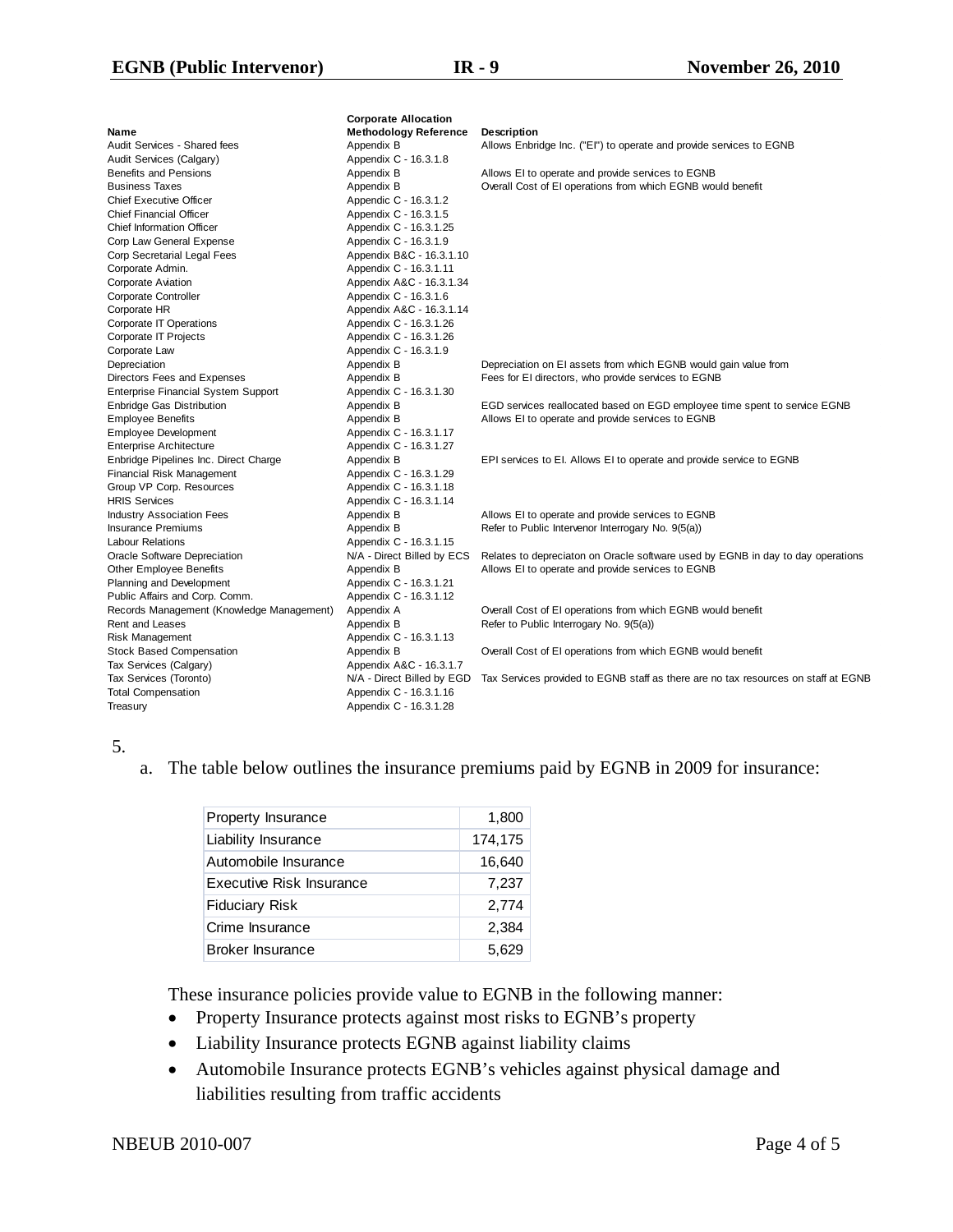- Executive Risk Insurance mitigates the personal responsibility of EGNB's representatives
- Fiduciary Risk Insurance protects EGNB against claims against pension and savings plans
- Crime Insurance covers EGNB's losses due to criminal victimization
- Broker Insurance covers the Broker's commission for arranging EGNB's insurance coverage
- b. Stock based compensation refers to compensation that is made in the form of stock options. Individuals at the Director level and above within Enbridge Inc. would typically be eligible for this compensation. The amounts provided to individuals within Enbridge Inc. are considered to be confidential and EGNB does not believe this information is relevant to this proceeding. As stock based compensation forms part of a competitive total compensation package for Enbridge Inc. employees, it supports the overall operations of Enbridge Inc. and Enbridge Inc.'s ability to attract and retain properly skilled employees. As articulated in Exhibit A, EGNB benefits from being part of an organization that has this caliber of staff.
- c. The rent and leases costs that are allocated to EGNB are a portion of the rental and lease costs for Enbridge Inc.'s corporate offices. Which provides a location for the corporate employees? Without a corporate head office, EGNB would not be able to derive many of the benefits it receives from being part of Enbridge.
- d. The enterprise architecture department Enbridge Inc. develops and monitors enterprise wide strategies, policies and standards for information technology. EGNB benefits from these services through use of Enbridge access to current information technology approaches, application suites, data storage in Toronto, software updates, training, etc. which are rolled out and governed by this corporate department.
- e. Public affairs and corporate communications provides EGNB with access to a broader group of professionals that can provide advice on issues facing EGNB and approaches to address them. In addition, these costs support Enbridge Inc.'s activities to develop plans, messages and relationships that maintain and strengthen the reputation of Enbridge among external stakeholders. The overall strength of Enbridge and how it is perceived in the market provides a foundation for the benefits that EGNB receives from being part of Enbridge, including relying on the strength of the Enbridge name in dealings with industry stakeholders and the public.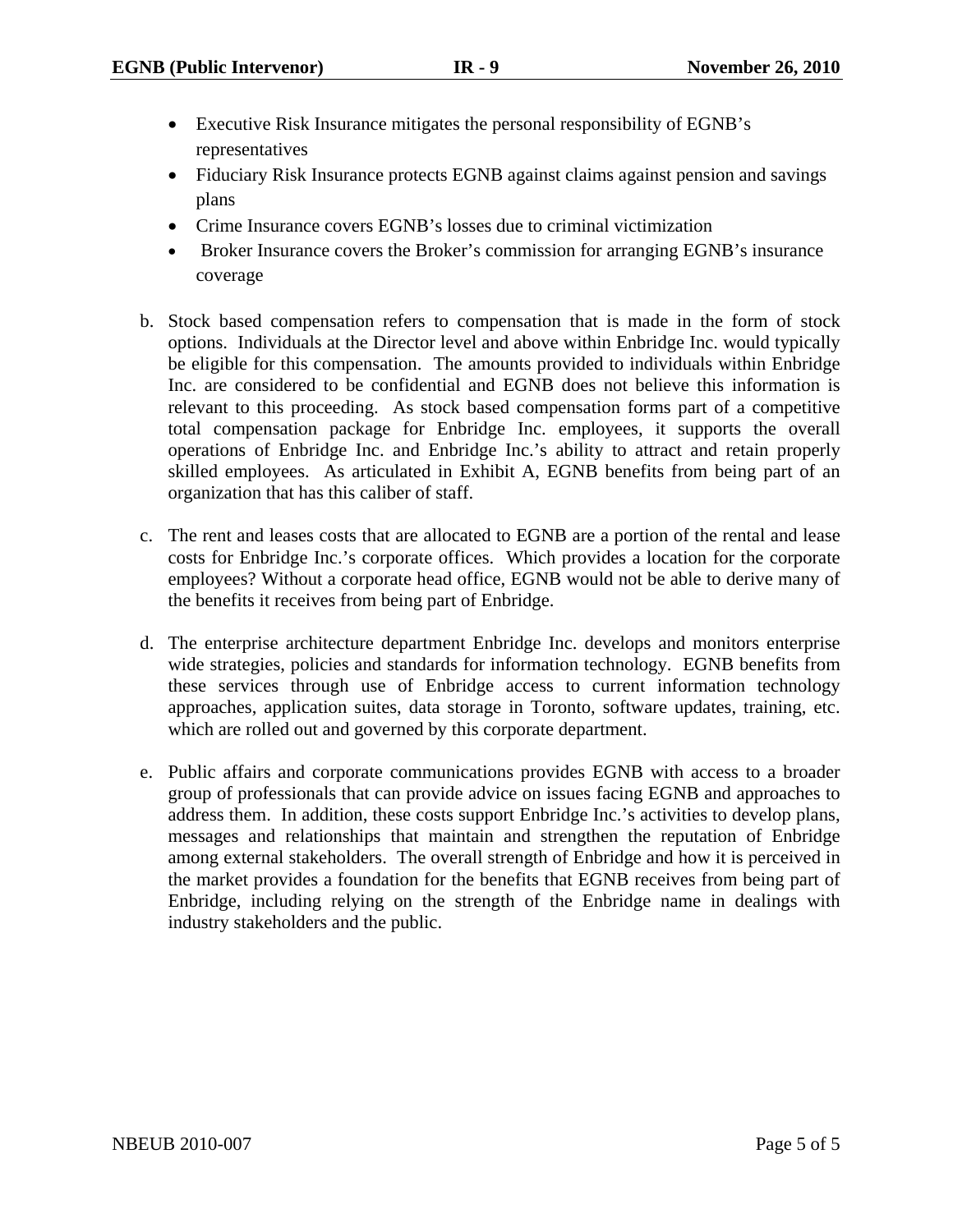**Reference:** EGNB′s 2009 Results.

## **Question:**

- 1. Please describe the prudence standard which EGNB believes should apply to its 2009 financial results.
- 2. 2009 was the first year in EGNB's history where its year-on-year revenues declined. Please provide all analysis performed by the Company relating to the drop in revenue.
- 3. Please provide a graph for each rate class showing the rate in effect in each month of 2008 on one line and the rate in effect for each month for 2009 as another line.
- 4. EGNB's revenues were down from the year prior, while EGNB's addition to the deferral account and capitalized O&M rate base increased significantly. Please explain:
	- a. When did EGNB know its revenues would be down relative to 2008?
	- b. Did EGNB consider applying to the Board to suspend rate riders in order to reduce the revenue loss? Please explain why or why not. Please describe all other measures taken by EGNB to mitigate revenue loss.
- 5. Please describe whether EGNB has considered financial hedges to protect against an unfavorable development in the spread between gas and oil. Please provide all copies of analyses performed or reviewed by EGNB in this regard.
- 6. Please provide an analysis of the economic costs and benefits of EGNB's decision to issue over \$45M in debt during 2009, while paying out nearly \$25 million to equity investors.
- 7. Please explain why customer care costs have increased by 36% over the past year.
- 8. Please explain the increase in upstream costs over the past year.
- 9. Please provide any documents used to support EGNB's decision to use affiliates rather than third-parties for the 43% of Total Consulting and Services Expenditure.
- 10. Please provide all price comparisons, RFPs, or other documents compiled to ensure that EGNB is paying market rate and no more for each of the Consulting and Services expenses.
- 11. Please provide the components of the \$24.5M distribution to partners. Please list each payment contained in this line item.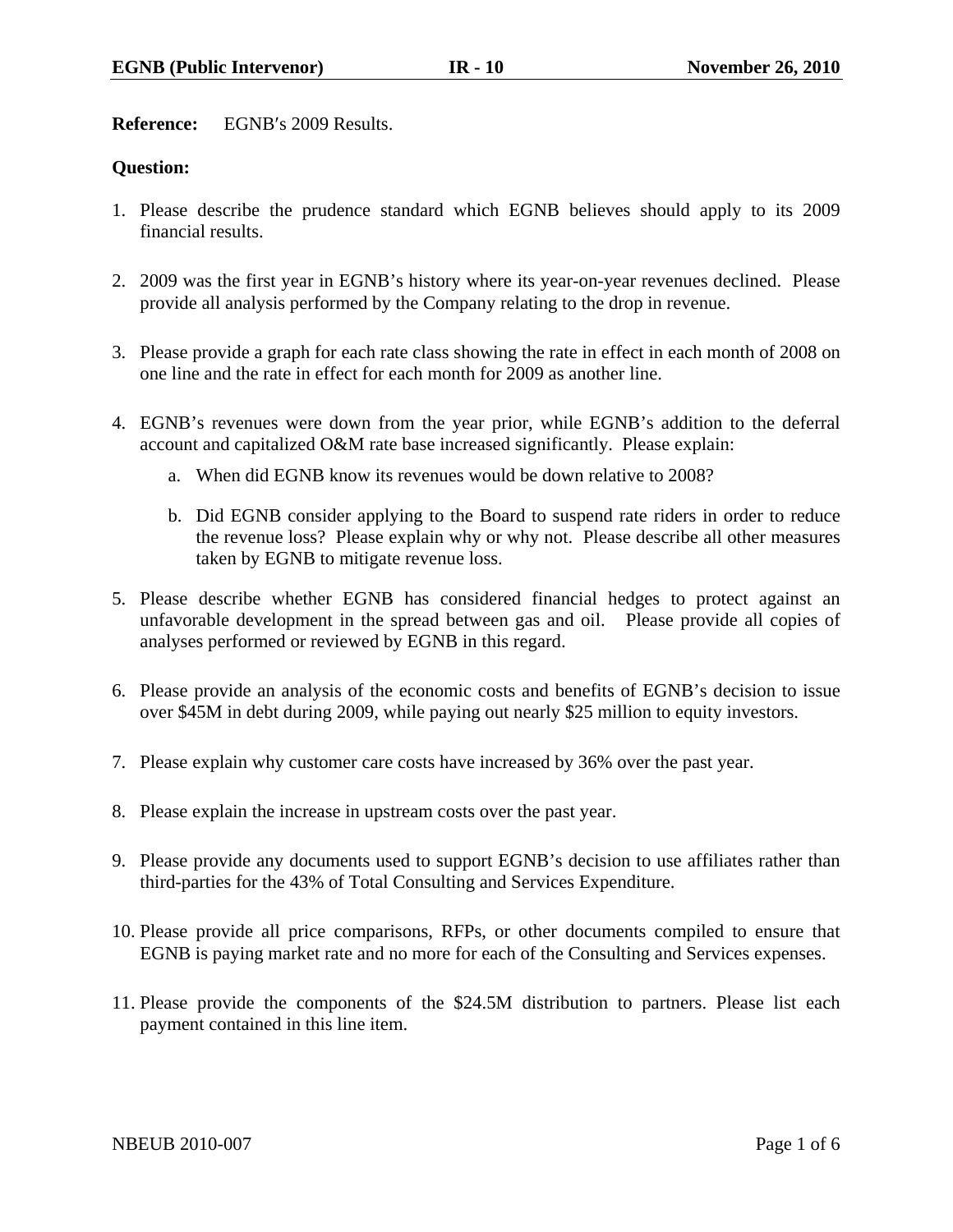12. With reference to Exhibit A, Schedule 5, Page 13, what does the Total Consulting and Services column refer to? Identify all 3<sup>rd</sup> party contracts for each of the Consulting Services categories.

## **Response:**

- 1. EGNB believes that the typical standard for prudence should apply to its 2009 financial results. Any decision of EGNB should first be presumed to have been made prudently unless a party demonstrates reasonable grounds to question the prudence of that decision. If this presumption of prudence is overcome, then EGNB must show that its business decision was reasonable under the circumstances that were known to, or ought to have been known to, EGNB at the time it made the decision.
- 2. The decline in EGNB's revenues in 2009 in comparison to 2008 is a direct result of the substantial rate riders that EGNB implemented during the 2009 heating season. No analysis was required to determine this fact.
- 3. The following graphs show the distribution rates in effect in each month of 2008 and 2009 for each rate class:

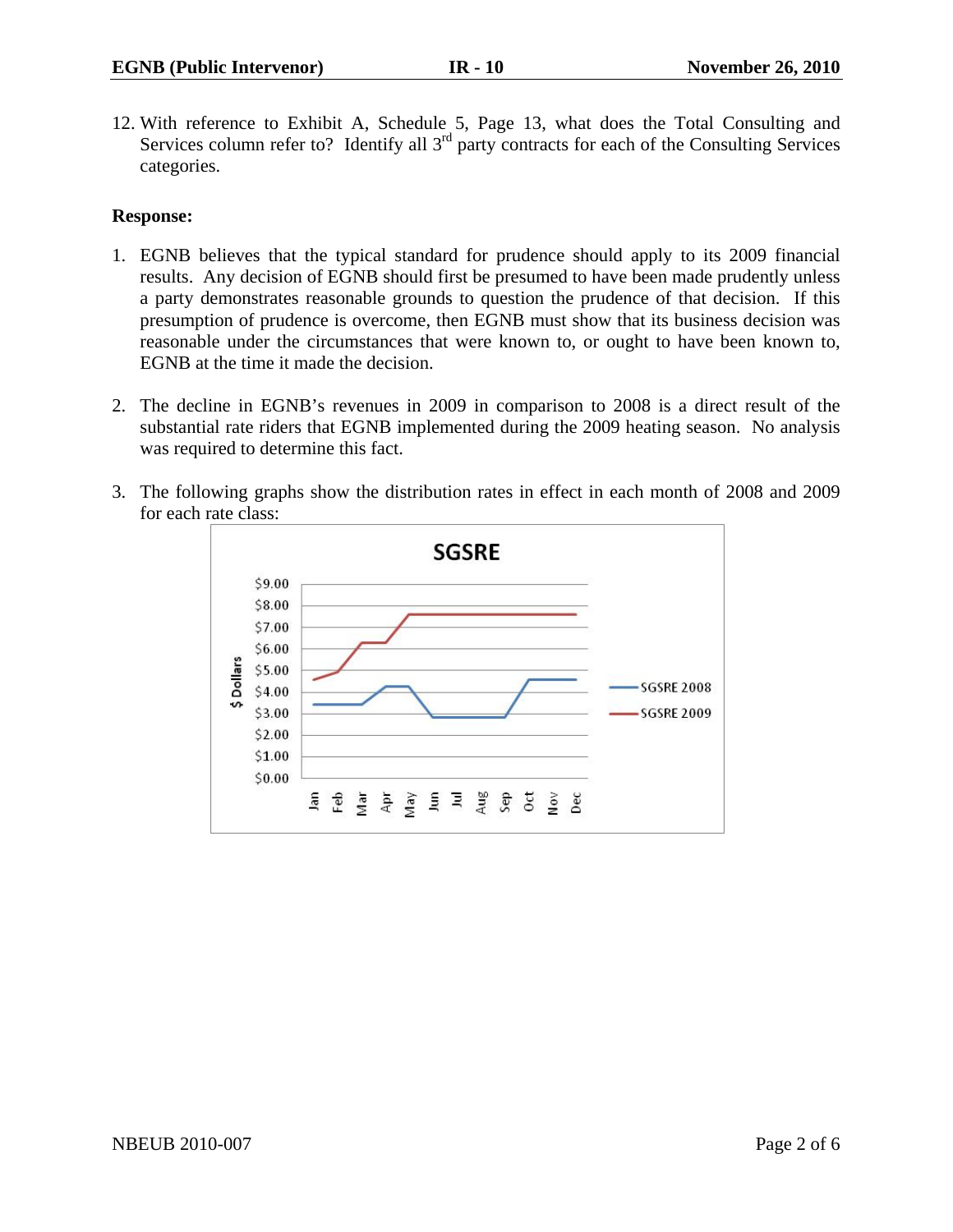



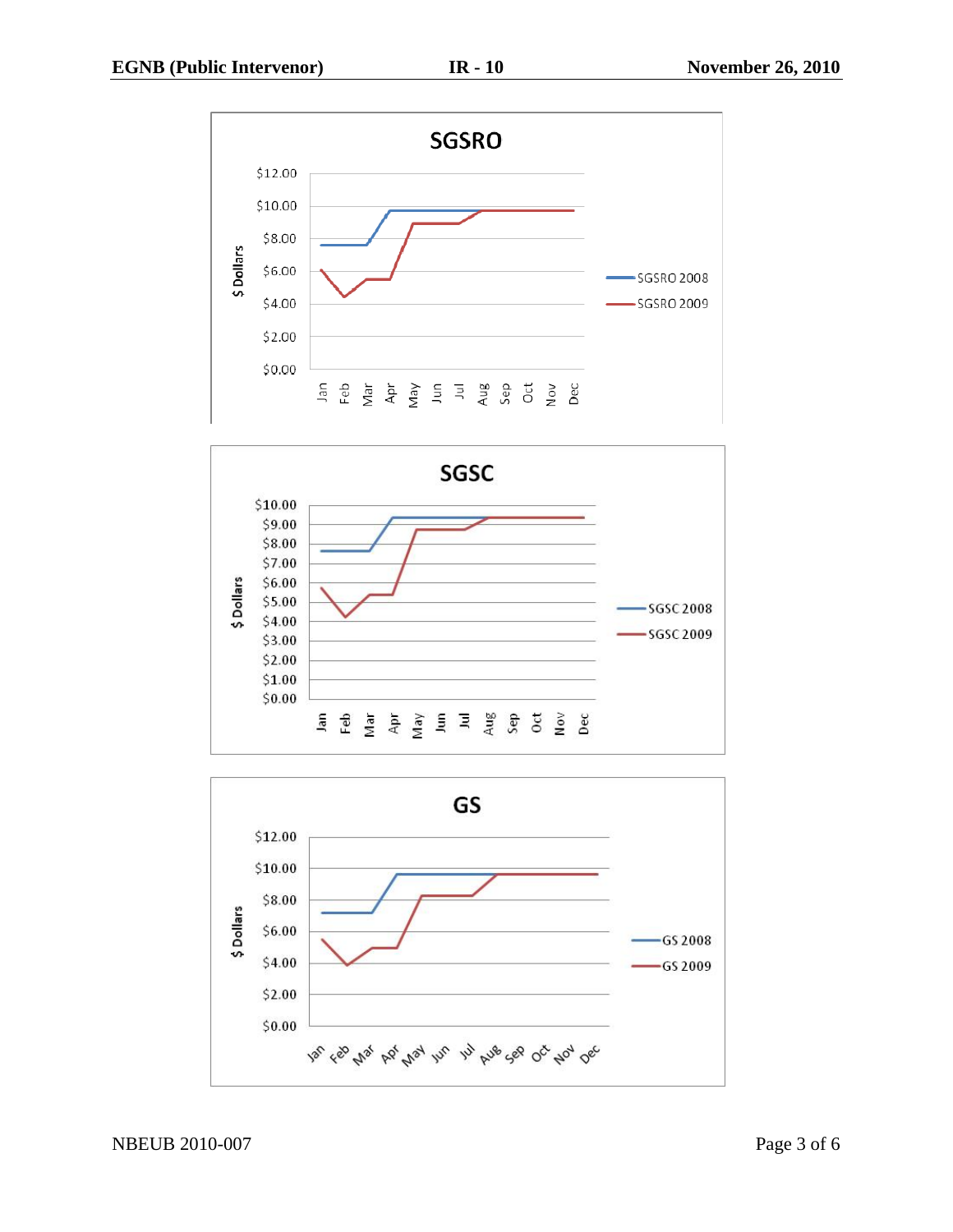



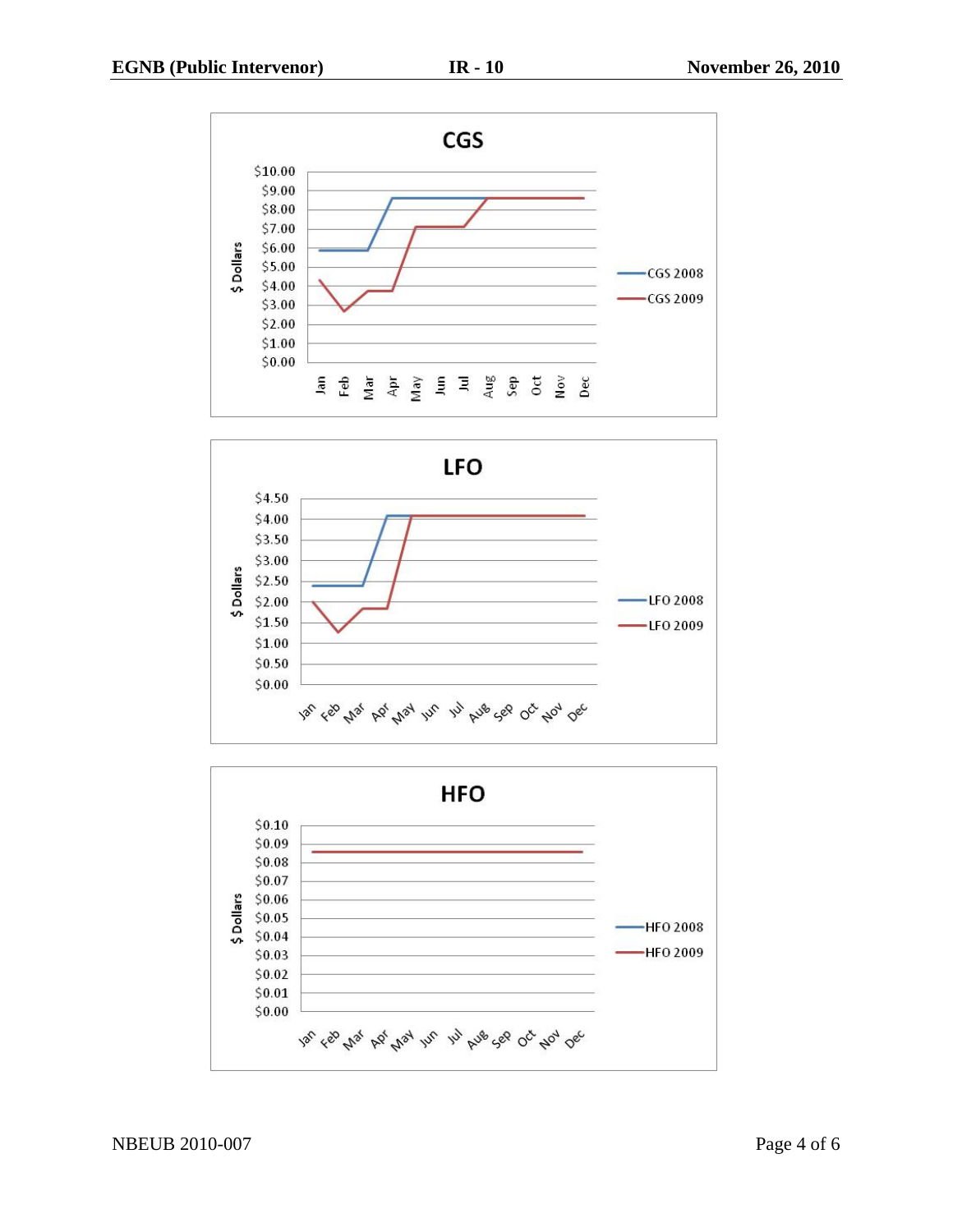- 4.
- a. EGNB recognized that its revenues would be down relative to 2008 after implementing rate riders in January and February of 2009. EGNB recognized that it was unlikely that the reduced revenues during the heating season could be recouped during the remainder of the year.
- b. EGNB did not consider applying to the Board to suspend rate riders in order to reduce the revenue loss. EGNB provides a value proposition to its customers that a target level of savings can be achieved by a typical customer converting to gas. Failure to adjust rates in support of this value proposition would compromise EGNB's integrity with its customers and its position in the marketplace.
- 5. In 2007, EGNB did consider financial hedges to protect against an unfavourable spread between gas and oil. Based on the analysis performed, EGNB determined that the expected costs associated with putting the hedges in place outweighed the benefits. A copy of this analysis is attached.
- 6. EGNB has not performed an analysis of the economic costs and benefits of issuing debt versus retaining earnings. The \$45 million in debt was required to rebalance EGNB's capital structure, provide the necessary cash for operations and fund ratebase in 2009. If EGNB had retained the \$25 million in earnings, an additional \$20 million in debt funding would still have been required to provide cash for operations and to fund ratebase. Also, EGNB would have moved further above the 50% equity threshold than it was at the beginning of 2009. This would have led EGNB to take on \$25 million in debt to buy out the additional equity to rebalance the capital structure to 50/50.
- 7. Customer Care costs increased over the past year primarily due to increased call centre and billing costs arising from two factors. First, EGNB's contract with its provider of call centre and billing services was coming to an end at the end of 2008. Faced with a 40% increase in costs being proposed by the provider, EGNB reviewed all of its options, and decided the most economic approach was to contract its call centre services with Gazifere and bring billing services in-house. While this represented an increase in costs, it provided an overall reduction in the costs for these services going forward as compared to the costs proposed by the previous provider. Second, as part of the transition to Gazifere, there was overlap in service providers during January and February 2009.
- 8. EGNB is assuming that this question refers to "Regulatory & Upstream" Operating and Maintenance costs shown in Note 6 on page 8 of the 2009 Financial Statements (Exhibit A, Schedule 5). The \$520 thousand increase is primarily due to increased regulatory fees (\$428K), which include costs associated with the Public Intervenor, increased legal fees (\$77K) due to increased regulatory activity and increased regulatory professional consulting costs (\$73K) in support of regulatory activities in 2009, partially offset by reduced salary and travel costs (\$50K).
- 9. EGNB does not have any documents used to support the decision to use affiliates rather than third parties. As EGNB has indicated in the past, Enbridge affiliates are well positioned to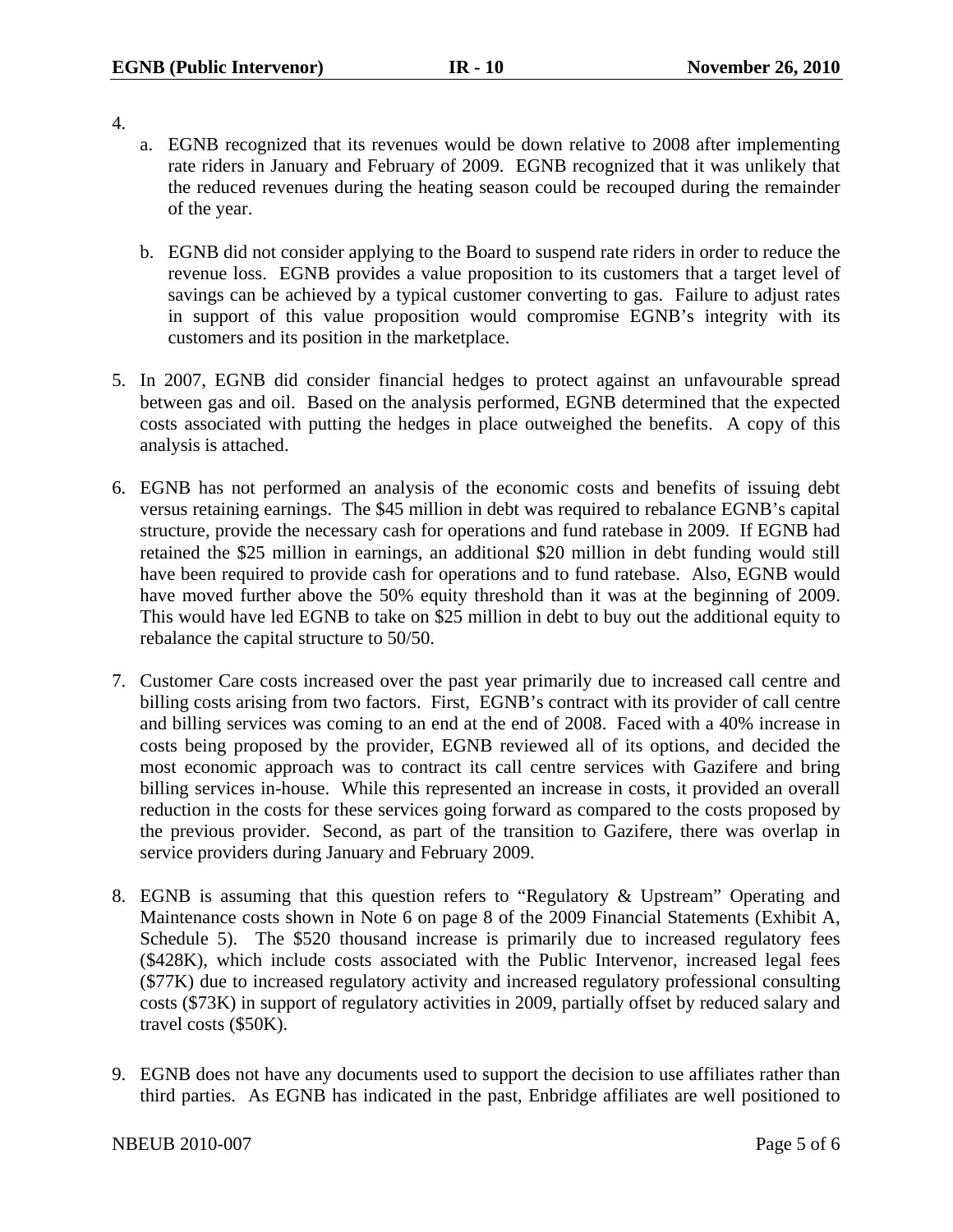provide the services given their experience in gas distribution. The ability to draw on these competencies was one of the strengths seen by the Province in awarding the General Franchise to EGNB. Also, EGNB relied on previous reviews by the Board's consultants and decisions in the financial reviews that approved these costs.

In 2008, EGNB conducted a study that indicated its Customer Care costs would be reduced by performing the functions in house instead of using a third party. Subsequent to the study, Gazifere proposed to provide these services at a cost that was less than what EGNB estimated it cost to perform these functions internally. This provides EGNB with confidence that the use of an affiliate for these services is in the best interest of customers.

- 10. As indicated in the response to 9. above, EGNB does not have any price comparisons, RFPs, or other documents for the affiliate consulting services for the reasons articulated in that response.
- 11. The \$24.5 million represents quarterly distributions to partners. A payment of \$6.1 million was paid to partners in February 2009 in relation to 2008 Q4 earnings, \$6.2 million was paid in May 2009 in relation to 2009 Q1 earnings, \$6.2 million was paid in August 2009 in relation to 2009 Q2 earnings and \$6.0 million was paid in October 2009 in relation to 2009 Q3 earnings.
- 12. The Total Consulting and Services column refers to the total amounts paid to affiliated and non-affiliated consultants and service providers. Consulting services include marketing program development and delivery, market research, financial audit, cost allocation and rate design, business valuation, IT System support, recruitment support and regulatory support. In 2009, third party consulting services were provided by:
	- Black and Veatch
	- Bristol
	- Colour Creative Persuasion
	- Cossette Communication
	- Knightsbridge Human Capital
	- KPMG LLP
	- M5 Marketing Communications
	- MJ Ervin and Associates
	- PriceWaterhouseCoopers LLP
	- Revolution Strategy
	- Robertson Surrette
	- **SGCI Communications**
	- Tectura Canada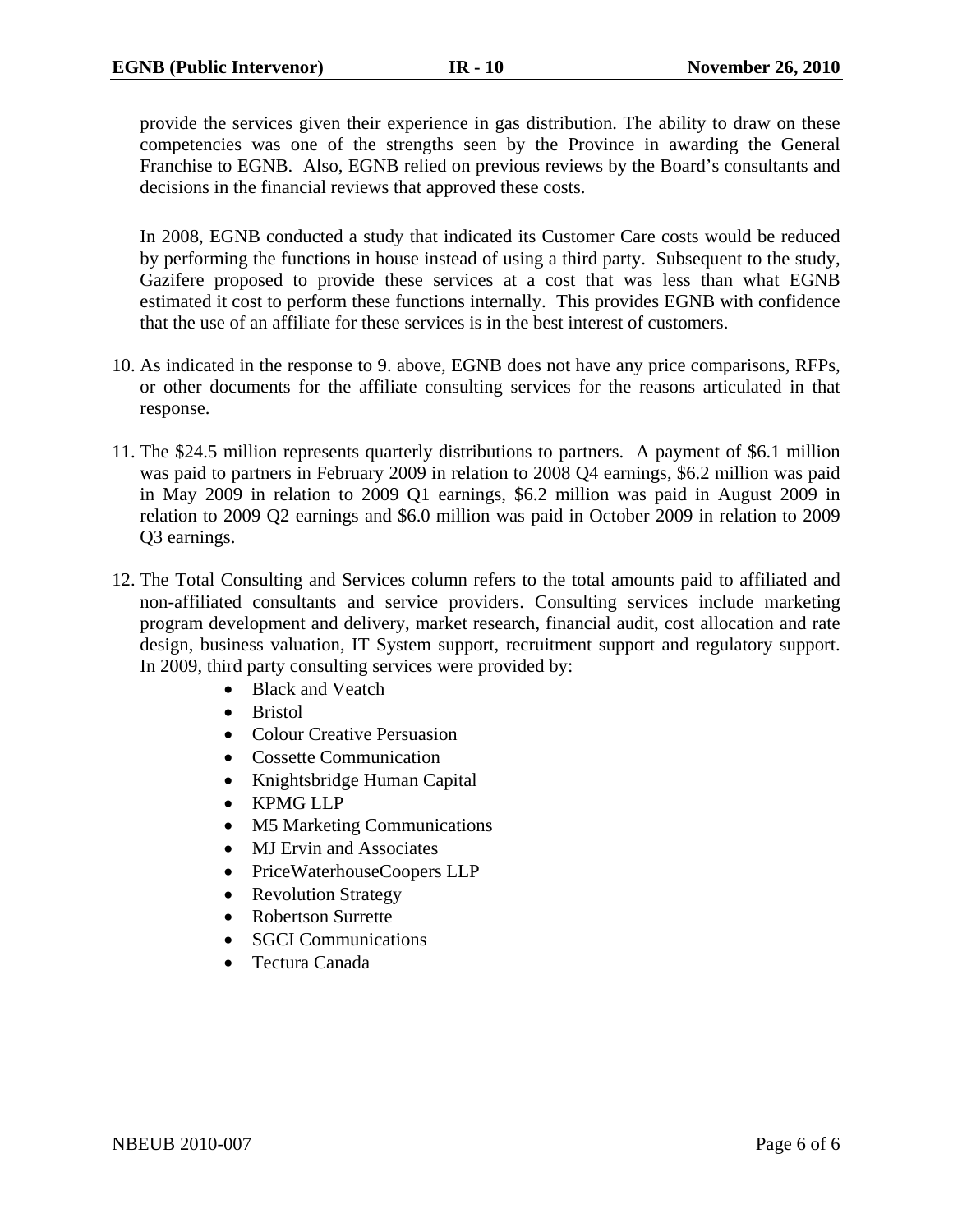**Reference:** EGNB′s Additions to Asset Base in 2009.

## **Question:**

- 1. Please list each major (over \$1M) addition to the Regulated Asset Base during 2009.
- 2. Please provide the internal business cases, cost/benefit analyses, or other documents used Please explain whether and how EGNB proposes to close the gap between revenues and expenses (including regulated return on equity and capitalized O&M).
- 3. Please provide a copy of the spreadsheet analytic tools EGNB used when determining whether to build service lines and meters in 2009.
- 4. Please provide a copy of the spreadsheet analytic tools EGNB used when determining whether to build a new distribution main in 2009.
- 5. Please provide a copy of the spreadsheet analytic tools used by when evaluating each customer incentive program used by EGNB in 2009. Please provide a cost-benefit analysis demonstrating that existing customers are no worse off as a result of each incentive program.
- 6. In 2009, was it EGNB's policy only to add new infrastructure when customer commitments guarantee the recovery of the costs of said infrastructure? If so, please indicate what form such customer commitments take (*e.g.*, signed contract, memorandum of understanding) and provide a copy of each customer commitment received by EGNB to support its expansion activities during 2009. Please also specify what financial security is sought from customers to assure that they perform on their commitments.
- 7. Regarding mains plant additions, please provide
	- a. System map(s) showing each main addition project;
	- b. Plant cost incurred for each project (by year, including 2009);
	- c. New customers served by each project, and estimated throughput for each;
	- d. Economic analysis justifying each expansion.
- 8. Regarding meters and services plant additions in 2009, please provide
	- a. Number of meter and service additions by rate class;
	- b. Cost of meter additions by rate class;
	- c. Cost of service additions by rate class.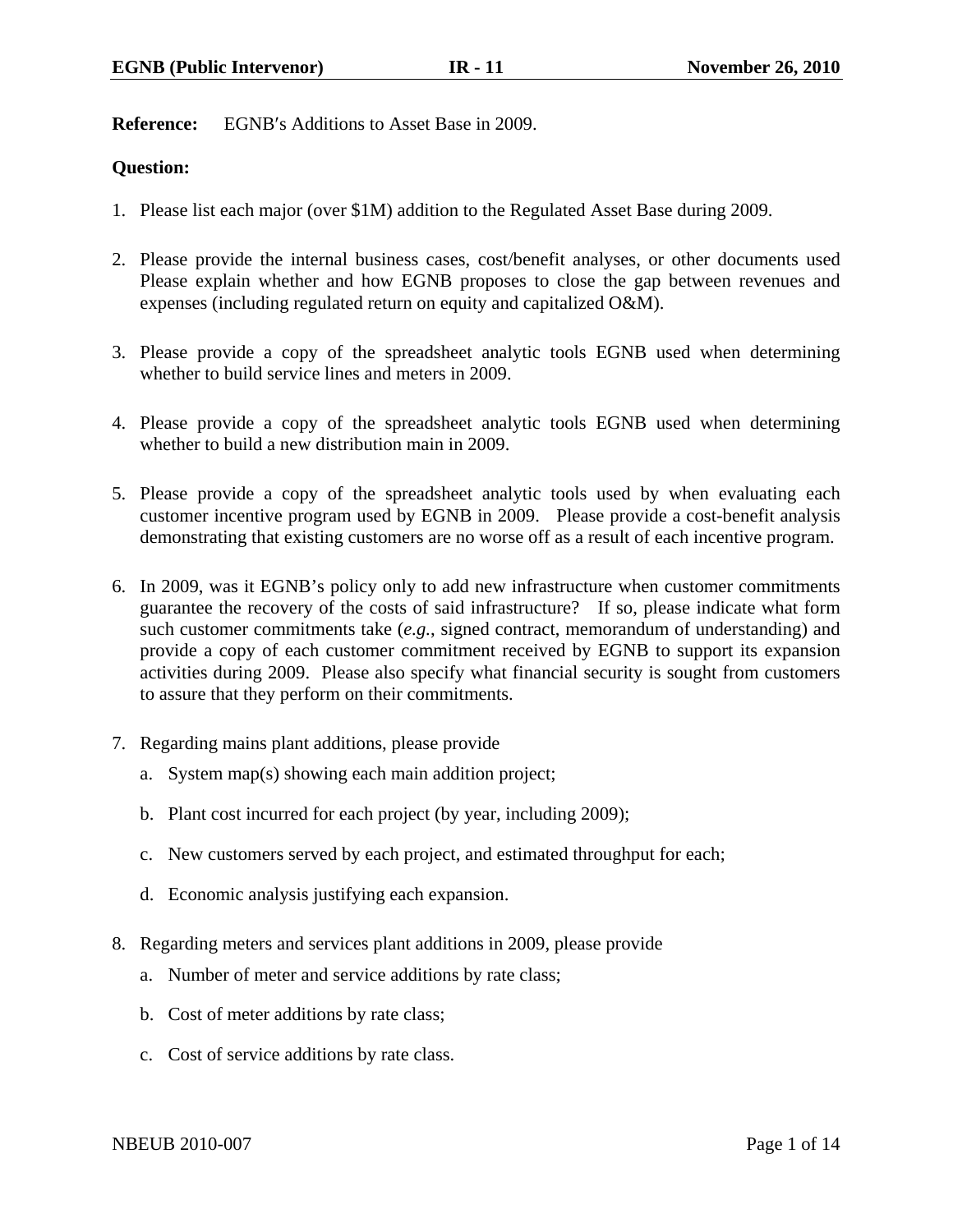- 9. Reference EGNB 2009 Construction Plan, dated December 18, 2008:
	- a. Please provide the actual results for 2009 compared to the forecasts shown in Tables 1 through 6 of the referenced document. Please provide an explanation for any material variances.
	- b. Please provide system maps showing the location of the expansions reported in Tables 4 through 6.
	- c. In Table 3 of the Annual Construction Report for 2009, EGNB forecasts a total addition to Distribution Plant of \$10.28 million. In contrast, the regulatory financial statements show an increase of \$16.61 million in gross Property Plant and Equipment from \$155.58 million in 2008 to \$172.19 million in 2009. Please explain in detail the difference between the forecast additions anticipated in Annual Construction Report for 2009 and the actual additions during 2009.. Please specify how much of the dollar difference is attributable to
		- (1) The addition of more or less mains than anticipated in the Annual Construction Report for 2009.
		- (2) The addition of more or less "Services" than anticipated in the Annual Construction Report for 2009.
		- (3) A difference between the assumed cost of installing mains for planning purposes and the actual cost of installing mains for 2009. Please specify the unit cost for mains assumed for the Annual Construction Report and the actual unit cost incurred in 2009.
		- (4) A difference between the assumed cost of "Services" for planning purposes and the actual cost of "Services" in 2009. Please specify the unit cost assumed for the Annual Construction Report for 2009 and the actual unit cost incurred in 2009.
		- (5) Any other factors that contribute to the difference between forecast and actual distribution plant additions.

Please provide supporting documentation for each difference identified above related to the cost of plant additions during 2009.

- d. EGNB states on page 3 that "actual pipeline construction in 2009 will be based on customer commitment along potential routes prior to constructing additional mains." With respect to this statement:
	- (1) Please provide documentation to support EGNB's apparent position that the 2009 additions were all backed by customer commitments  $-$  e.g., signed contracts, or any other form of evidence that EGNB has to support this position.
	- (2) Please specify the term of customer commitment sought by EGNB. Is it a one-year commitment, a ten-year commitment?
	- (3) Please compare and contrast EGNB's practices with regard to expanding infrastructure in response to customer commitments with those of Heritage Gas.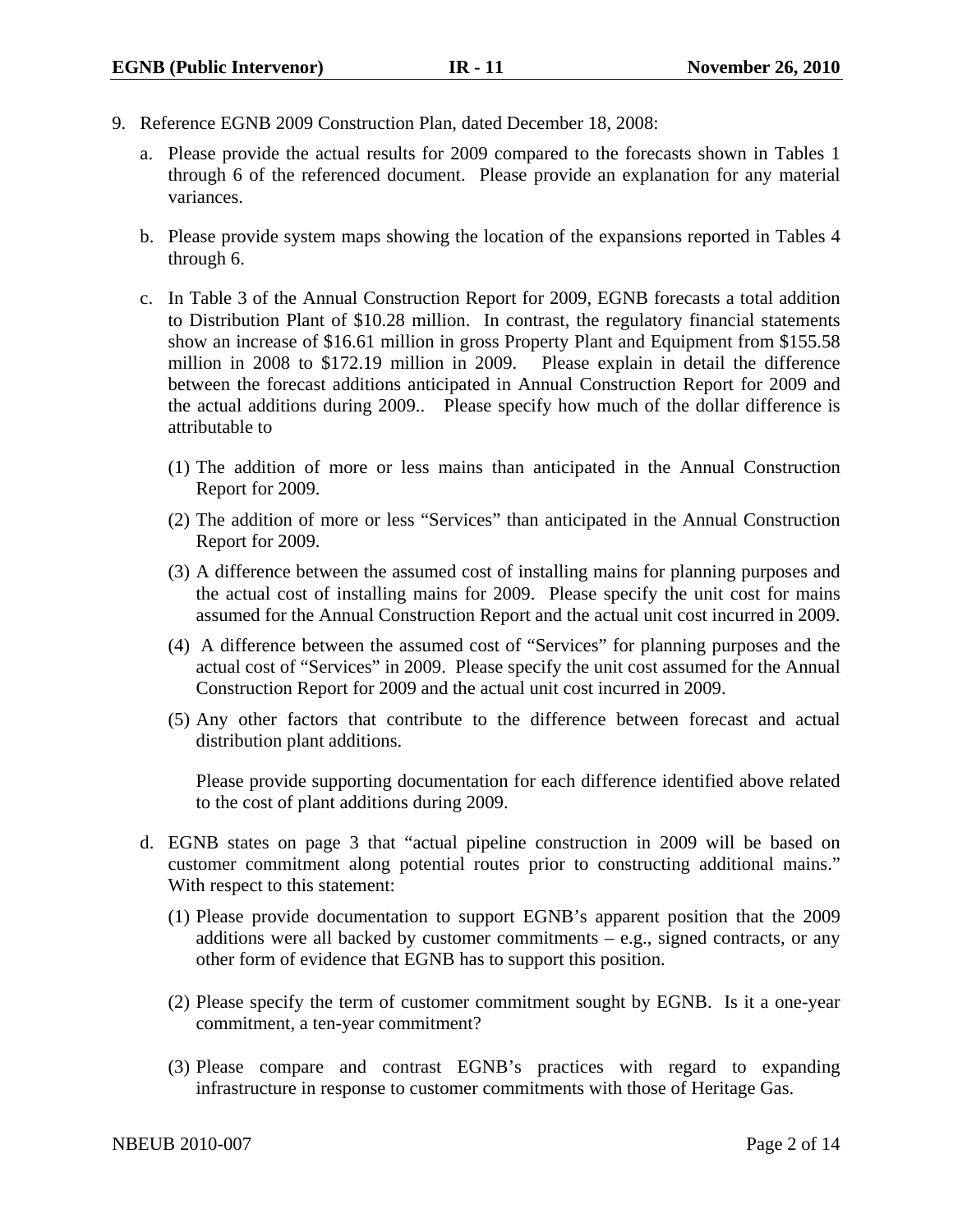- (4) Please provide a copy of the EGNB policies and procedures that document the policy of expanding infrastructure in response to customer commitments.
- (5) Please provide all internal communications between EGNB management and the EGNB sales force related to the policy of requiring customer commitments. What guidance does EGNB management give its sales staff as to what constitutes an acceptable customer commitment?
- 10. Reference EGNB 2010 Construction Plan, dated December 18, 2009:
	- a. Please provide an updated forecast for 2010 compared to the forecasts shown in Tables 1 through 6 of the referenced document. Please provide an explanation for any material variances.
	- b. For each project identified in Tables 4 through 6, please provide the cost of the project, the additional customers served (by rate class), and the incremental annual throughput.
	- c. For each project identified in Tables 4 through 6, please provide the economic analysis of the net revenues, incentives and costs associated with the project, justifying the expansion.
	- d. Please provide the estimated 2010 throughput additions for each municipality shown in Table 1 of the 2010 Annual Construction Report.
	- e. Please provide the estimated construction cost (broken out by mains and services, and on a per unit and total basis) for each of the projects identified in Tables 4-6 of the 2010 Annual Construction Report. Please provide the volume of customer commitments already obtained for each of the projects identified in Tables 4-6 of the 2010 Annual Construction Report. Please provide documentary evidence to support these customer commitments.
- 11. For comparison purposes and to facilitate the evaluation of the reasonableness of the 2011 budget, please provide the forecast unit cost of mains and services embedded in EGNB's proposed budget for 2011. Please provide supporting documentation for the reasonableness of these assumed unit costs.

## **Response:**

- 1. The only major project in 2009 over \$1 million was the Hanwell Road expansion project.
- 2. As described in EGNB's response to part 5. below, EGNB assesses the total value of the new revenues attached in a given year against the carrying cost of the capital employed to attach those customers. Since EGNB is focused on the economic expansion of the distribution system, the gap between revenues and expenses is narrowed when the value of the new revenues exceeds the carrying cost of attaching them.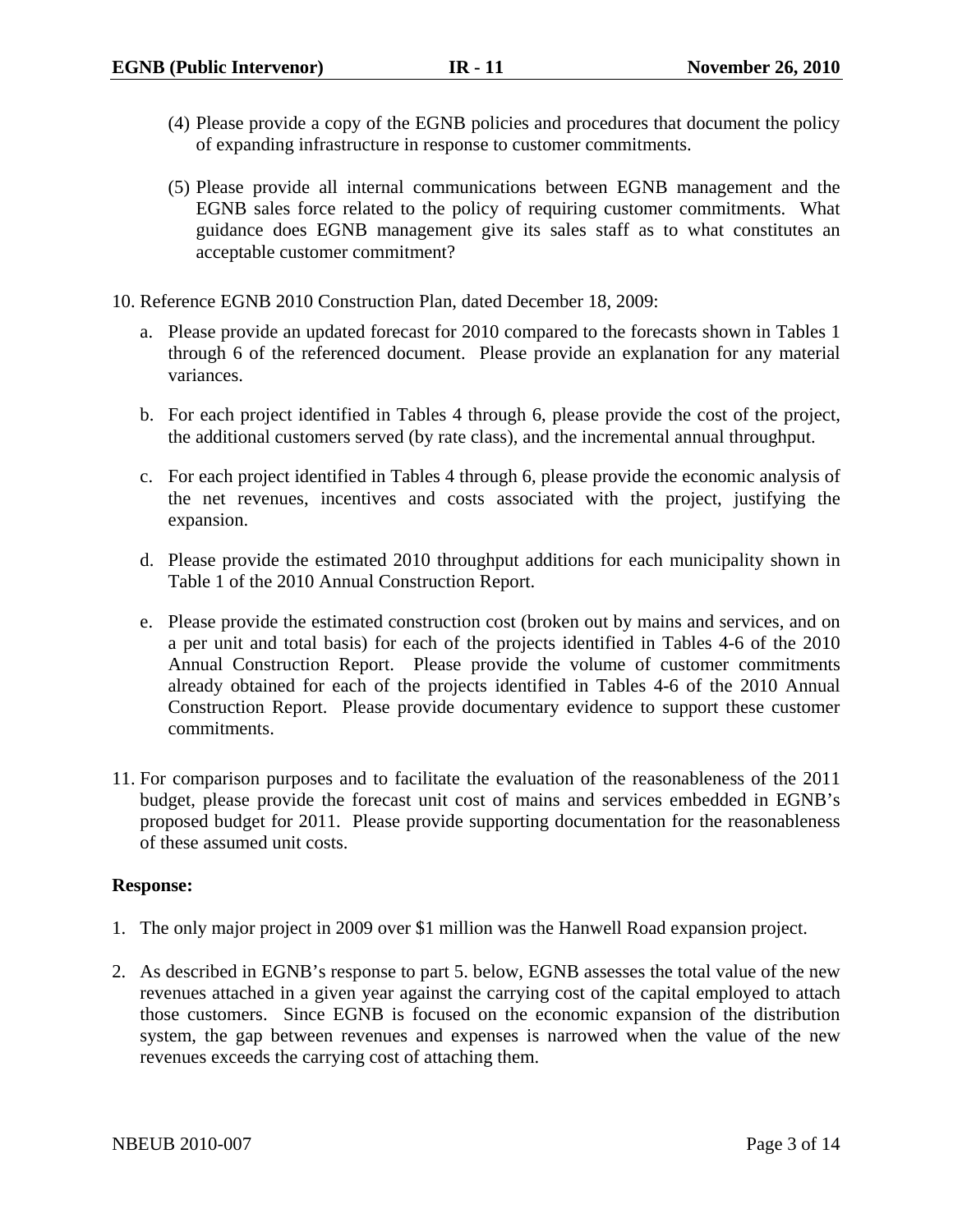- 3. The spreadsheet analytic tool that is used to determine whether to build mains and service lines and install meters is called the Project Return and Capital Request ("PRCR"). The PRCR is used to calculate the expected revenues, by rate class, and all capital costs associated with attaching a customer(s). A different PRCR is used for each of the nine communities to allow for potential differences in construction costs to be reflected. The evaluation resulting from using the PRCR is the Customer Profitability Index ("CPI") and simple internal payback which is noted on the spreadsheet as Payback (in years). The CPI calculation is similar to a net present value ("NPV") calculation where a CPI equal to one is the same as a NPV equal to zero. A sample PRCR is attached.
- 4. Please see the response to 3. above.
- 5. The spreadsheet analytic tool used to evaluate incentive programs and their impact on existing cus**t**omers considers revenues generated by a customer addition and all capital costs, not just incentives. This analysis is performed on a portfolio basis, not on an individual incentive program basis. The following table provides an analysis of 2009 results:

|                | ltem Capital <sup>a</sup>                           |                  |
|----------------|-----------------------------------------------------|------------------|
| 1              | Main                                                | \$<br>5,524,260  |
| $\overline{2}$ | Service Line/ Meter                                 | \$<br>3,163,209  |
| 3              | Sales Incentive                                     | \$<br>4,200,831  |
| 4              | <b>Total Capital</b>                                | \$<br>12,888,300 |
| 5              | Cost of Capital <sup>b</sup>                        | 9.75%            |
|                | Depreciation Rates <sup>c</sup>                     |                  |
| 6              | Main & Sales Incentives                             | 2.43%            |
| $\overline{7}$ | Service Line/ Meter                                 | 3.83%            |
|                | <b>Net Annual Impact on Revenue Requirement</b>     |                  |
|                | Energy (GJs) <sup>d</sup>                           | 330,061          |
|                | Revenue <sup>e</sup>                                | \$<br>1,813,126  |
|                | Less:                                               |                  |
|                | Depreciation: Mains (item 1 * item 6)               | \$<br>134,240    |
|                | Depreciation: Service Line/ Meter (item 2 * item 7) | \$<br>121,151    |
|                | Depreciation: Sales Incentive (item3 * item 6)      | \$<br>102,080    |
|                | Cost of Capital (item 4 * item 5)                   | \$<br>1,256,609  |
|                | Annual Impact <sup>f</sup>                          | \$<br>199,046    |
|                |                                                     |                  |

Notes:

a. Total expenditures on mains, services and incentives in 2009

b. Estimated weighted average cost of capital for 2009

c. Board approved depreciation rates

d. Total throughput attached during 2009

e. Estimated revenue attached in 2009 using effective rates for each class

f. Positive number indicates positive impact on revenue requirement from attaching customer

As the analysis indicates, on a portfolio basis, the 2009 additions to EGNB's distribution system, including the cost of incentive programs, reduced EGNB's revenue requirement by \$0.2 million.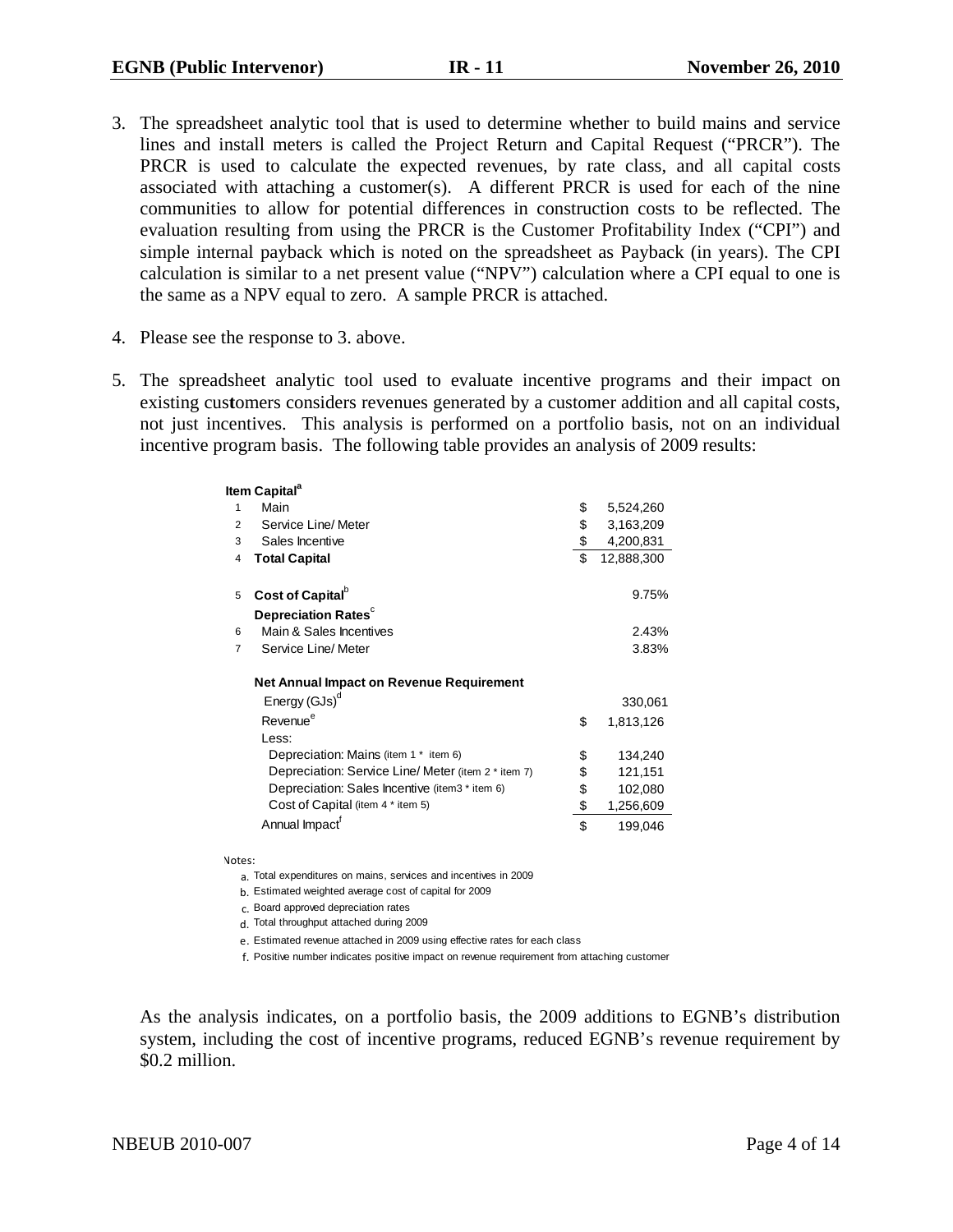6. EGNB's practice is to ensure that in aggregate, the forecast revenues from new customers attached during a given year will exceed the carrying costs on the capital employed to attach customers during that year (e.g. mains, services, meters, incentives). Customers sign a Street Service Application ("SSA"), indicating their desire for natural gas service. As an SSA contains customer specific information, EGNB considers the completed forms to be confidential. However, a copy of a blank SSA is attached. EGNB does not require financial security from most customers as the customer is also investing their own capital to install natural gas equipment. However, for some commercial or industrial customers a security deposit may be required.

7.

- a. The requested system maps are attached.
- b. Please see the response to Board Interrogatory No. 3(a).
- c. In 2009, 115 customers were attached to the 2009 main projects at the time they were installed. EGNB does not track subsequent customer additions to mains based on the original mains project.
- d. Please see the response to 3. above regarding the manner in which the economics of an expansion project are justified. EGNB is unable to provide copies of the PRCRs for each expansion project in 2009 as they contain specific customer information which EGNB considers to be confidential.
- 8.
- a. Please see EGNB's response to Flakeboard Interrogatory No. 11(e) for the total number of customer attachments by class. Each of these attachments would have resulted in a meter addition. In 2009, approximately 93 of these attachments did not require a service line to be installed, as only the installation of a meter was required.
- b. EGNB does not track meter costs by rate class. Although there is some correlation between customer size and meter size, a customer's rate class does not determine the meter that is required by a customer. As a result, EGNB is unable to provide this information.
- c. EGNB does not track actual service additions by rate class. When such costs are recorded they are accounted for in projects based on the municipality the customer resides in, not their rate class. As a result, EGNB is unable to provide the requested information.

9.

a. The following provides the requested comparison of the 2009 Construction Plan:

Table 1:

NBEUB 2010-007 Page 5 of 14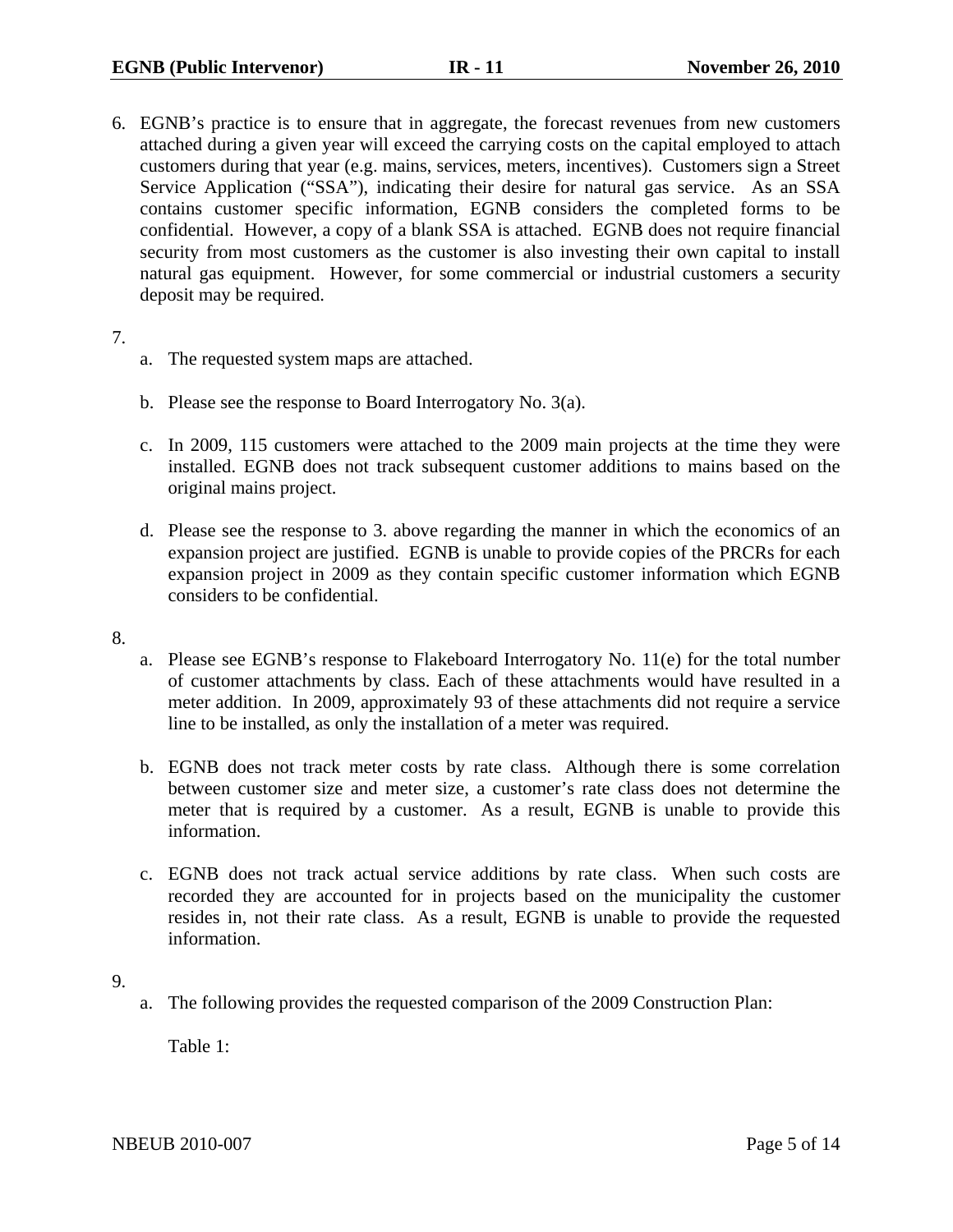| 2009 Forecasted Customer Additions (EGNB 2009 Construction Plan) |              |              |                                                                          |                |                |                |              |                    |  |
|------------------------------------------------------------------|--------------|--------------|--------------------------------------------------------------------------|----------------|----------------|----------------|--------------|--------------------|--|
|                                                                  | <b>SGSRO</b> | <b>SGSRE</b> | <b>SGSNC</b>                                                             | <b>SGSC</b>    | GS             | CGS            | Total        | Total Cumm.        |  |
| Moncton                                                          | 131          | 154          | 194                                                                      | 192            | 118            | 12             | 801          | 3763               |  |
| <b>Dieppe</b>                                                    | 26           | 26           | 39                                                                       | 37             | 23             | 2              | 153          | 713                |  |
| Riverview                                                        | 40           | 42           | 54                                                                       | 10             | 6              | 0              | 152          | 538                |  |
| Fredericton                                                      | 71           | 79           | 98                                                                       | 64             | 40             | 3              | 355          | 2593               |  |
| Oromocto                                                         | 3            | 4            | 5                                                                        | 6              | 3              | 0              | 21           | 1692               |  |
| Saint John                                                       | 52           | 44           | 54                                                                       | 98             | 60             | 5              | 313          | 1709               |  |
| St. George                                                       | 3            | $\mathbf{1}$ | 0                                                                        | 0              | 0              | 0              | 4            | 69                 |  |
| St. Stephen                                                      | 19           | 10           | 3                                                                        | $\overline{4}$ | $\overline{2}$ | 0              | 38           | 201                |  |
| Sackville                                                        | 25           | 13           | 4                                                                        | 18             | $\overline{7}$ | 4              | 71           | 100                |  |
| <b>Total</b>                                                     | 370          | 373          | 451                                                                      | 429            | 259            | 26             | 1,908        | 11,378             |  |
|                                                                  |              |              |                                                                          |                |                |                |              |                    |  |
| <b>2009 Actual Customer Attachments</b>                          |              |              |                                                                          |                |                |                |              |                    |  |
|                                                                  | <b>SGSRO</b> | <b>SGSRE</b> | <b>SGSNC</b>                                                             | SGSC           | GS             | <b>CGS</b>     | <b>TOTAL</b> | <b>Total Cumm.</b> |  |
| Moncton                                                          | 76           | 107          | 0                                                                        | 51             | 22             | 5              | 261          | 3199               |  |
| Dieppe                                                           | 12           | 56           | 0                                                                        | 6              | 8              | $\mathbf{1}$   | 83           | 632                |  |
| Riverview                                                        | 19           | 9            | 0                                                                        | 5              | 5              | $\overline{2}$ | 40           | 422                |  |
| Fredericton                                                      | 73           | 106          | 0                                                                        | 16             | 19             | 3              | 218          | 2431               |  |
| Oromocto                                                         | 3            | 9            | 0                                                                        | 6              | 4              | $\mathbf 0$    | 22           | 1693               |  |
| Saint John                                                       | 73           | 17           | $\mathbf 0$                                                              | 42             | 56             | 10             | 199          | 1542               |  |
| St. Stephen                                                      | 6            | 0            | $\mathbf 0$                                                              | 1              | 1              | 0              | 8            | 167                |  |
| St. George                                                       | 0            | $\mathbf 0$  | $\mathbf 0$                                                              | $\mathbf{1}$   | $\pmb{0}$      | 0              | $\mathbf{1}$ | 62                 |  |
| Sackville                                                        | 6            | 3            | 0                                                                        | 4              | 11             | 2              | 27           | 56                 |  |
| <b>Total</b>                                                     | 268          | 307          | 0                                                                        | 132            | 126            | 23             | 859          | 10,204             |  |
|                                                                  |              |              |                                                                          |                |                |                |              |                    |  |
|                                                                  |              |              | 2009 Actual Customer Attachments vs 2009 Forecasted Customer Attachments |                |                |                |              |                    |  |
|                                                                  | <b>SGSRO</b> | <b>SGSRE</b> | <b>SGSNC</b>                                                             | SGSC           | GS             | <b>CGS</b>     | <b>TOTAL</b> | Total Cumm.        |  |
| Moncton                                                          | 55           | 47           | 194                                                                      | 141            | 96             | $\overline{7}$ | 540          | 1025               |  |
| <b>Dieppe</b>                                                    | 14           | $-30$        | 39                                                                       | 31             | 15             | $\mathbf{1}$   | 70           | 126                |  |
| Riverview                                                        | 21           | 33           | 54                                                                       | 5              | 1              | $-2$           | 112          | 203                |  |
| Fredericton                                                      | $-2$         | $-27$        | 98                                                                       | 48             | 21             | 0              | 137          | 276                |  |
| Oromocto                                                         | 0            | $-5$         | 5                                                                        | 0              | $-1$           | 0              | $-1$         | $-2$               |  |
| Saint John                                                       | $-21$        | 27           | 54                                                                       | 56             | 4              | $-5$           | 114          | 249                |  |
| St. Stephen                                                      | $-3$         | $\mathbf{1}$ | 0                                                                        | $-1$           | $-1$           | 0              | $-4$         | $-5$               |  |
| St. George                                                       | 19           | 10           | 3                                                                        | 3              | $\overline{2}$ | 0              | 37           | 55                 |  |
| Sackville                                                        | 19           | 10           | 4                                                                        | 14             | $-4$           | $\overline{2}$ | 44           | 69                 |  |
| <b>Total</b>                                                     | 102          | 66           | 451                                                                      | 297            | 133            | 3              | 1,049        | 1,996              |  |

In 2009, EGNB attached 859 customers compared to a forecast of 1,908. The lower results were affected by the economic downturn which delayed decision making. Lower oil prices also created a lack of urgency as the average retail oil price in 2009 was 31% lower than 2008.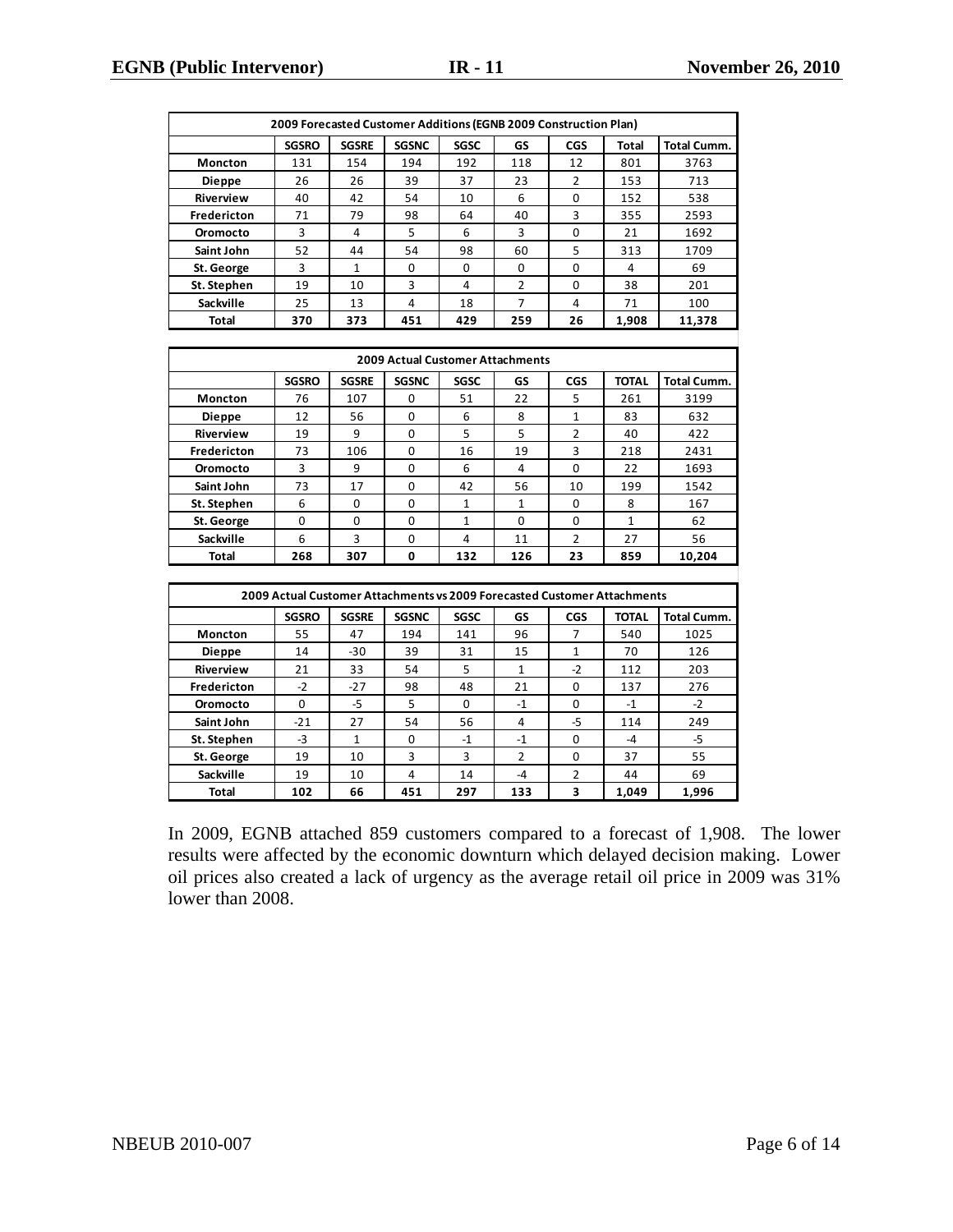## Table 2:

| <b>Rate Class</b>                                  | 2009 Forecasted (GJ's) | 2009 Actual (GJ's) | 2009 Forecasted GJ vs<br>2009 Actual GJ's |  |
|----------------------------------------------------|------------------------|--------------------|-------------------------------------------|--|
| Small General Service Residential Oil (SGSRO)      | 367,291                | 359,352            | 7,939                                     |  |
| Small General Service Residential Electric (SGSRE) | 216,312                | 180,315            | 35,997                                    |  |
| Small General Service Commercial (SGSC)            | 354,073                | 253,589            | 100,484                                   |  |
| General Service (GS)                               | 1,212,259              | 1,062,813          | 149,446                                   |  |
| <b>Contract General Service (CGS)</b>              | 1,146,112              | 1,011,111          | 135,001                                   |  |
| Contract Large General Service (LFO)               | 2,203,330              | 1,366,938          | 836,392                                   |  |
| <b>Contract Large General Service (HFO)</b>        | 905,957                | 973,681            | $-67,724$                                 |  |
| Off Peak Service (OPS)                             | 5,684                  | 3,061              | 2,623                                     |  |
| Contract Large Volume Off Peak Service (CLVOPS)    | 26,396                 |                    | 26,396                                    |  |
| Total                                              | 6,437,414              | 5,210,860          | 1,226,554                                 |  |

Actual throughput to forecast was affected by the lower attachment forecast.

Table 3:

| Municipality   | 2009<br>Forecasted<br><b>Mains (metres)</b> | 2009<br><b>Actual Mains</b><br>(metres) | Variance<br><b>Meters</b> | 2009<br>Forecasted<br>Main Value (\$) | 2009 Actual<br>Main Value (\$) | <b>Variance Main</b> | 2009<br>Forecasted<br>Services Value<br>(\$) | 2009<br><b>Actual Services</b><br>Value<br>(\$) | Variance<br>Services \$ | 2009<br>Forecasted<br><b>Total</b><br>(\$) | 2009<br><b>Actual Total</b><br>(5) | Variance<br>Total \$ |
|----------------|---------------------------------------------|-----------------------------------------|---------------------------|---------------------------------------|--------------------------------|----------------------|----------------------------------------------|-------------------------------------------------|-------------------------|--------------------------------------------|------------------------------------|----------------------|
| <b>Moncton</b> | 21.296                                      | 8.400                                   | 12.896                    | 1.376.427                             | 476.050                        | 900.377              | 1.340.285                                    | 457.786                                         | 882.499                 | 2,716,712                                  | 933.836                            | 1.782.876            |
| <b>Dieppe</b>  | 4,070                                       | 3,910                                   | 160                       | 263.057                               | 217.981                        | 45.076               | 253.377                                      | 168.423                                         | 84,954                  | 516.434                                    | 386,404                            | 130.030              |
| Riverview      | 3,784                                       | 1,560                                   | 2,224                     | 244.572                               | 87,305                         | 157,267              | 203.782                                      | 146,282                                         | 57,500                  | 448.354                                    | 233,587                            | 214,767              |
| Sackville      | 2.486                                       | 3.020                                   | $-534$                    | 193,155                               | 210.517                        | $-17.362$            | 141,240                                      | 47.291                                          | 93,949                  | 334,395                                    | 257,808                            | 76,587               |
| Fredericton    | 13,266                                      | 10,930                                  | 2,336                     | 1,884,489                             | 1.327.820                      | 556.669              | 594.966                                      | 443.991                                         | 150.975                 | 2,479,455                                  | 1.771.811                          | 707.644              |
| Oromocto       | 550                                         | 950                                     | $-400$                    | 42.733                                | 88,617                         | $-45.884$            | 36,751                                       | 63.826                                          | $-27,075$               | 79.484                                     | 152,443                            | $-72.959$            |
| Saint John     | 11,268                                      | 7,310                                   | 3,958                     | 3,008,873                             | 1,897,564                      | 1,111,309            | 634,012                                      | 605.044                                         | 28,968                  | 3,642,885                                  | 2,502,608                          | 1.140.277            |
| St. George     | 0                                           |                                         |                           |                                       |                                |                      | 5,557                                        | 29.424                                          | $-23.867$               | 5,557                                      | 29.424                             | $-23.867$            |
| St. Stephen    | 0                                           | 140                                     | $-140$                    | $\Omega$                              | 12,163                         | $-12,163$            | 60,020                                       | 5,970                                           | 54,050                  | 60,020                                     | 18,133                             | 41,887               |
| Total          | 56.720                                      | 36.220                                  | 20.500                    | \$7,013,306                           | \$4,318,017                    | \$2.695.289          | \$3.269.990                                  | \$1,968,037                                     | \$1,301,953             | \$10.283.296                               | \$6.286.054                        | \$3,997,242          |

A reduction in the amount of mains constructed relates primarily to reduced attachments and a strong focus on adding customers on main. The reduction in the number of services and related costs is the result of reduced customer attachments.

Table 4:

|                     | Fredericton Projects Identified So Far for 2009 |                     |                            |                  |                         |                             |  |  |  |  |  |
|---------------------|-------------------------------------------------|---------------------|----------------------------|------------------|-------------------------|-----------------------------|--|--|--|--|--|
| <b>Project WIP#</b> | On<br>From                                      |                     | To                         | <b>Pipe Size</b> | Estimated<br>Length (m) | <b>Actual Length</b><br>(m) |  |  |  |  |  |
| 3348-08             | Hillcrest Drive Ext.                            | Sunny Brae          | Forbes Drive               |                  | 580                     | 755                         |  |  |  |  |  |
|                     | Sunny Brae                                      | <b>Cliff Street</b> | <b>Hillcrest Drive Ext</b> |                  | 170                     |                             |  |  |  |  |  |
| 2090-10             | MeadowBrook Drive                               | <b>Cliff Street</b> | <b>Hillcrest Drive Ext</b> |                  | 520                     | 361                         |  |  |  |  |  |
| <b>NA</b>           | Kimble Road                                     | Aspendale Lane      | Driveway to 605 Kimble     | 4                | 670                     | 0                           |  |  |  |  |  |
| <b>NA</b>           | Sunset Drive                                    | 83 Sunset Drive     | 51 Sunset Drive            | 4                | 623                     | O                           |  |  |  |  |  |
| <b>NA</b>           | <b>Clements Drive</b>                           | 51Sunset Drive      | 641 Clements Drive         | 4                | 1393                    | 0                           |  |  |  |  |  |
| 4008-08             | Hanwell Road Project                            | <b>Bishop Drive</b> | Timothy Avenue South       | 6                | 4400                    | 5235                        |  |  |  |  |  |

Table 5: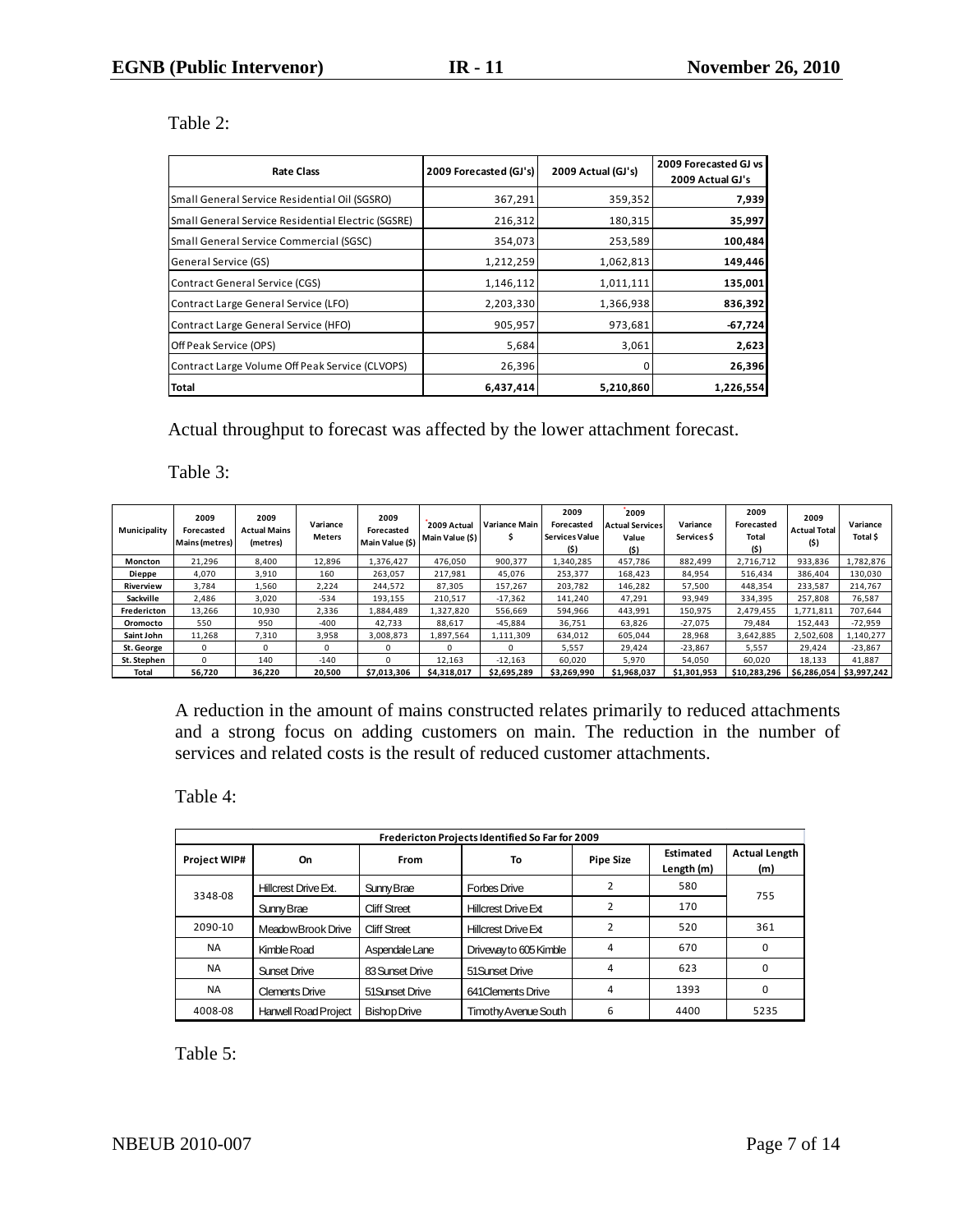|                     | Saint John Projects Identified So Far for 2009 |                       |                        |                |                         |                             |  |  |  |  |  |
|---------------------|------------------------------------------------|-----------------------|------------------------|----------------|-------------------------|-----------------------------|--|--|--|--|--|
| <b>Project WIP#</b> | On                                             | From                  | To<br><b>Pipe Size</b> |                | Estimated<br>Length (m) | <b>Actual Length</b><br>(m) |  |  |  |  |  |
| 3344-09             | Clipper Passage                                | Existing              | End                    | $\overline{2}$ | 100                     | 108                         |  |  |  |  |  |
| 2966-08             | Main Street West                               | <b>Harding Street</b> | <b>TSSimms</b>         | 4              | 140                     | 66                          |  |  |  |  |  |
| 2960-08             | Carmarthen Street                              | <b>Britain Street</b> | 223-225 Carmarthen     | 2              | 40                      | 77                          |  |  |  |  |  |
| 2965-08             | <b>Brunswick Place</b>                         | Douglas Avenue        | End                    | $\overline{2}$ | 120                     | 95                          |  |  |  |  |  |
| 2954-08             | <b>First Street</b>                            | Manawagonish Road     | <b>First Avenue</b>    | 2              | 100                     | 205                         |  |  |  |  |  |
|                     | <b>First Avenue</b>                            | <b>First Street</b>   | Kierstead Road         | 2              | 25                      |                             |  |  |  |  |  |
| 2958-08             | St. James Street                               | 179 St. James Street  | 168 St. James Street   | $\overline{2}$ | 40                      | 208                         |  |  |  |  |  |
| 2944-08             | <b>Bayside Drive</b>                           | Edith Avenue          | Park Avenue            | 2              | 130                     | 152                         |  |  |  |  |  |
| 3358-08             | Woodhaven Drive                                | University Avenue     | Noel Avenue            | $\overline{2}$ | 383                     | 535                         |  |  |  |  |  |
|                     | Noel Avenue                                    | Woodhaven Drive       | End                    | $\overline{2}$ | 150                     |                             |  |  |  |  |  |
| 2948-09             | Ravenscliffe Crescent                          | 11 Ravenscliffe Cres  | 49 Ravenscliffe Cres   | $\overline{2}$ | 60                      | 56                          |  |  |  |  |  |

#### Table 6:

| Moncton Projects Identified So Far for 2009 |                      |                      |                    |      |     |                  |                         |                             |  |  |
|---------------------------------------------|----------------------|----------------------|--------------------|------|-----|------------------|-------------------------|-----------------------------|--|--|
| <b>Project WIP#</b>                         | On                   | From                 |                    | To   |     | <b>Pipe Size</b> | Estimated<br>Length (m) | <b>Actual Length</b><br>(m) |  |  |
| <b>NA</b>                                   | Checker Dr           | Edinburgh Drive      | 45 Checker Dr      |      | 130 | 0                |                         |                             |  |  |
|                                             | Clover St            | Weston Dr            | Northumberland Dr. |      | 250 |                  |                         |                             |  |  |
|                                             | Northumberland Dr.   | Clover <sub>St</sub> | Hammond Ct         |      | 140 |                  |                         |                             |  |  |
| 3343-09                                     | Hammond Ct           | Northumberland Dr.   | end                | 1.25 | 140 | 1258             |                         |                             |  |  |
|                                             | <b>Thomhill Cres</b> | Clover <sub>St</sub> | End                | 1.25 | 180 |                  |                         |                             |  |  |
|                                             | Weston Dr            | Shediac Rd           | Clover St          |      | 500 |                  |                         |                             |  |  |

In tables 4, 5 and 6, actual lengths of zero indicate that the project was not completed in 2009. The variance in length for WIP #4008-08 is the result of more main being constructed to service new customers. The variance in WIP #2090-10 and #2966-08 related to the actual route being significantly shorter than the proposed route in the 2009 Construction Plan. More pipe was installed for WIP # 2954-08 to capture future load potential. For WIP #2960-08 and #2958-08, more pipe was installed due to looping opportunities, improving overall system security. EGNB has not listed all other construction projects that occurred during 2009. These projects were undertaken to satisfy demand that wasn't committed at the time the construction plan was prepared.

- b. Please see the response to 7a. above.
- c. The forecasted capital cost spend of \$10.28 million represents those costs related to the construction of mains and services (i.e. construction capital). The \$16.61 million figure represents all of EGNB's capital spending. The actual spend for construction capital in 2009 was \$8.7 million.
	- (1) In 2009, EGNB did not construct as much main as originally forecasted. The budget assumed the construction of 57 km of main for approximately \$7.0 million. EGNB only constructed 36 km of main at a cost of \$4.3 million.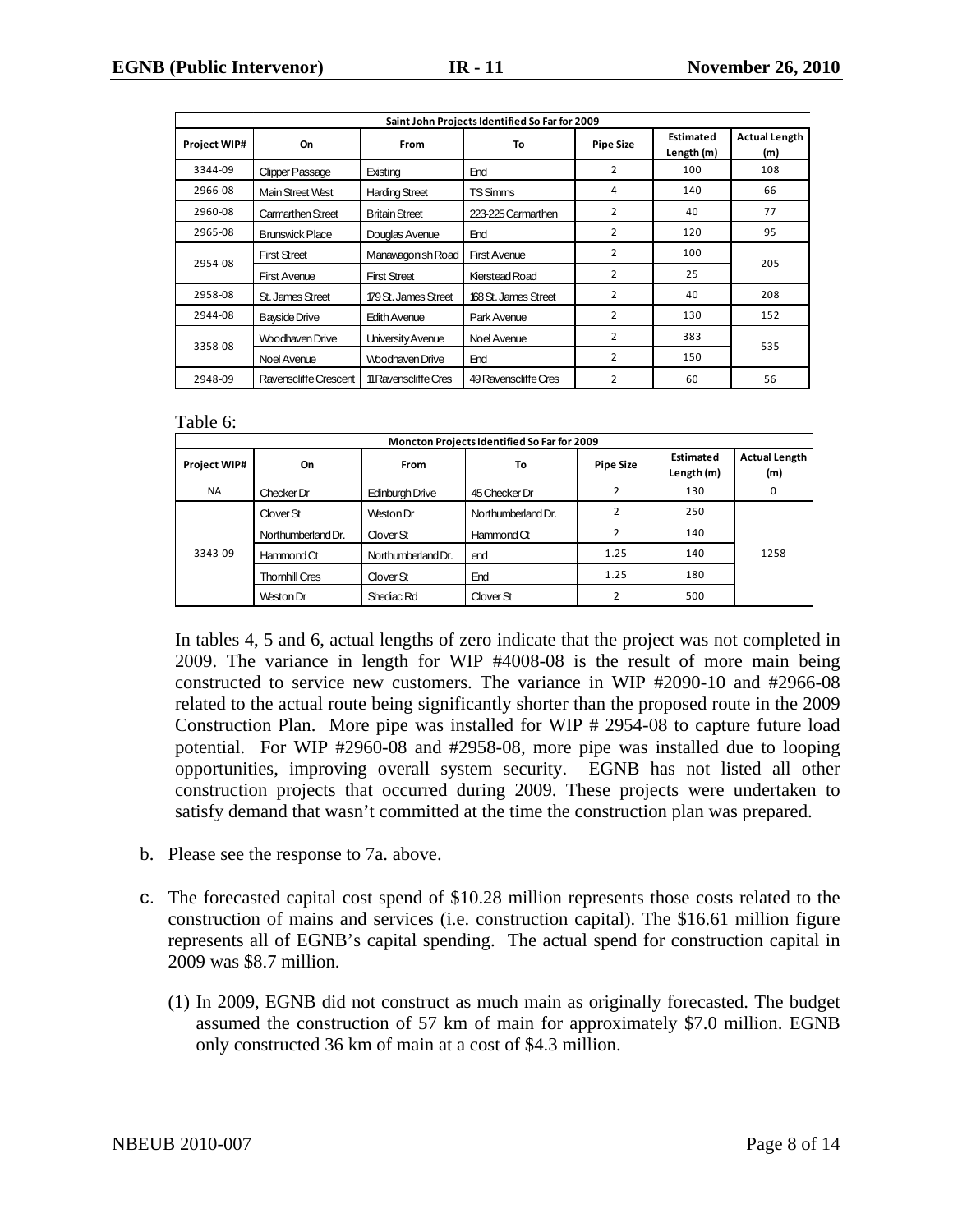- (2) In 2009, EGNB did not construct as many services as originally forecasted. The budget assumed the construction of 1,908 services for approximately \$3.3 million. EGNB only installed 732 services at a cost of \$2.0 million.
- (3) In 2009, EGNB assumed that 57 km of main would be constructed for \$7.0 million (\$123,000/km). The actual cost for constructing 36 km was \$4.3 million (\$119,000/km). EGNB does not track actual unit costs for mains by pipe size and municipality.
- (4) In 2009, EGNB assumed that it would construct 1,908 services for a cost of \$3.3 million (\$1730/service). However, the actuals included the construction of 732 services for \$2.0 million (\$2732/service). EGNB does not track actual unit costs for services by rate class and municipality.
- (5) EGNB does not believe there are any other factors that materially contribute to the difference between forecast and actual plant additions.

EGNB does not have any supporting documentation beyond the financial information provided in the responses above and its records in its accounting systems.

d.

- (1) Please see the response to 6. above.
- (2) In most cases, EGNB does not require a new customer to make a term commitment to receive service. Since the customer is also investing capital to install natural gas equipment, EGNB has a reasonable assurance that the customer will take service for an extended period of time. In cases where a significant expansion project may be required to reach a customer, a term commitment is required that supports the recovery of the capital employed.
- (3) Based on a discussion with Jim Bracken, President, Heritage Gas, EGNB's expansion procedures are very similar to those of Heritage Gas. Both organizations require customer commitments before expanding their respective distribution systems. The profitability of the customers is also assessed in a similar manner. Heritage has two tests that it uses; a Mains Feasibility test for small scale expansions and a Community Feasibility Test for larger projects. This would be similar to EGNB's approach to smaller mains projects and larger expansion projects. In both cases, the economics for a larger expansion project may rely on reasonable expectations for customer signings and not solely on committed customers. For small scale projects, both organizations look at the economics of the expansion in terms of the profitability of the customer.

One difference between the two systems is that the economic justification of each Heritage Gas project is subject to scrutiny, whereas EGNB uses a portfolio approach. Heritage Gas' approach has led to complaints to the Nova Scotia Utility and Review Board from residents that are interested in having access to natural gas and are in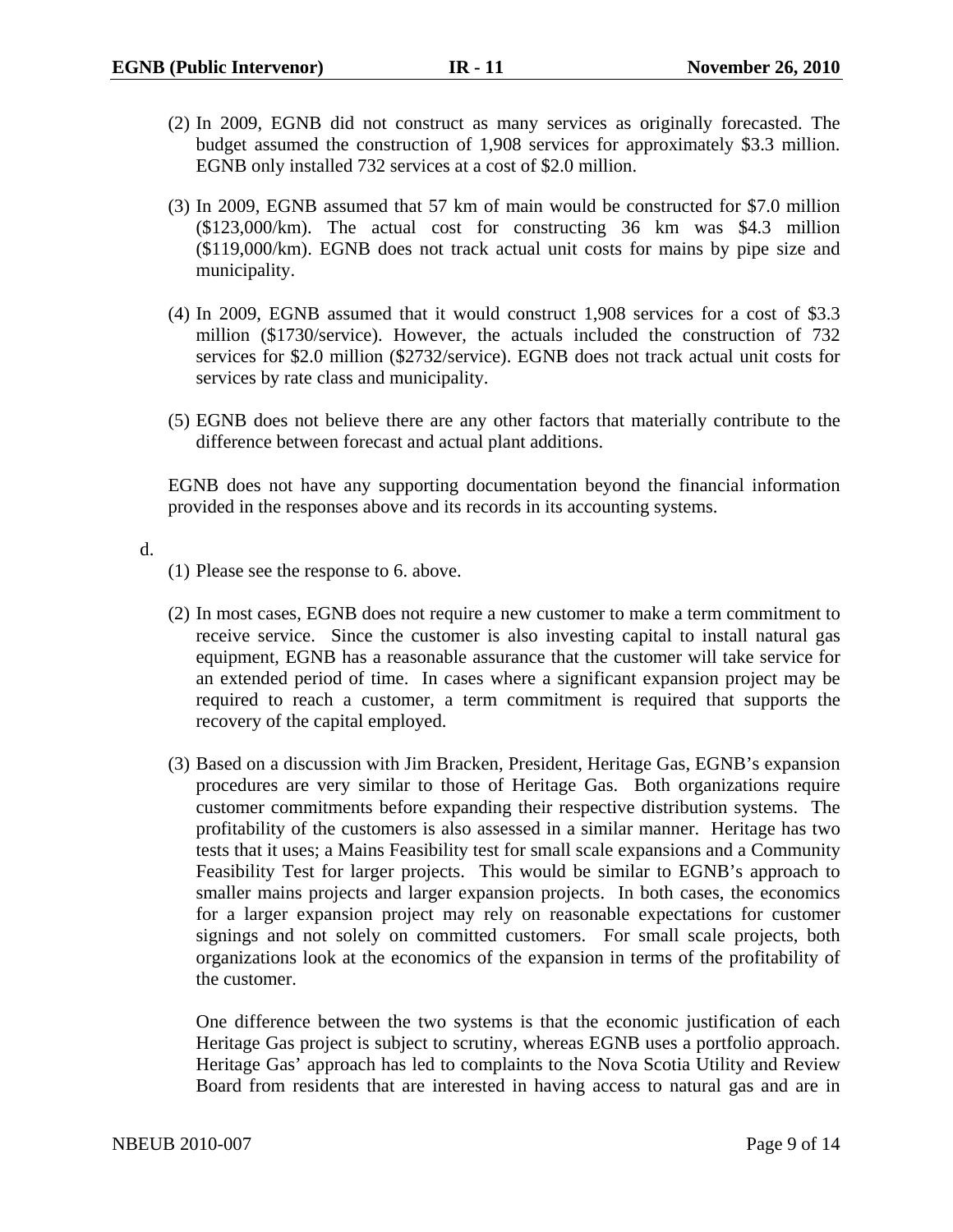reasonable proximity to the distribution system, yet cannot get service due to Heritage's inability to assess its expansion activities on a portfolio basis.

- (4) EGNB does not have a formal policy regarding expanding infrastructure in response to customer commitments. It relies on standard practices that assess the economic feasibility of an expansion project.
- (5) EGNB does not have any written internal communications between EGNB management and the EGNB sales force related to requiring customer commitments. This aspect of the sales role is addressed through training and ongoing coaching. The sales force is trained on the completion of an SSA, described in 6. above, as a demonstration of a customer's commitment.

10.

a. The following provides the requested comparison of the 2010 Construction Plan: Table 1:

| 2010 Forecasted Customer Additions (EGNB 2010 Construction Plan) |                |              |              |             |          |            |       |                    |  |  |
|------------------------------------------------------------------|----------------|--------------|--------------|-------------|----------|------------|-------|--------------------|--|--|
|                                                                  | <b>SGSRO</b>   | <b>SGSRE</b> | <b>SGSNC</b> | <b>SGSC</b> | GS       | <b>CGS</b> | Total | <b>Total Cumm.</b> |  |  |
| <b>Moncton</b>                                                   | 91             | 84           | 110          | 99          | 101      | 20         | 505   | 3707               |  |  |
| <b>Dieppe</b>                                                    | 17             | 15           | 23           | 22          | 22       | 5          | 104   | 748                |  |  |
| <b>Riverview</b>                                                 | 38             | 35           | 45           | 4           | 4        | 0          | 126   | 552                |  |  |
| <b>Fredericton</b>                                               | 43             | 52           | 66           | 48          | 48       | 9          | 266   | 2703               |  |  |
| Oromocto                                                         | 3              | 4            | 5            | 2           | 2        | $\Omega$   | 16    | 1709               |  |  |
| Saint John                                                       | 48             | 36           | 45           | 33          | 33       | 7          | 202   | 1751               |  |  |
| St. George                                                       | $\overline{2}$ | 2            | $\Omega$     | $\Omega$    | $\Omega$ | 0          | 4     | 193                |  |  |
| St. Stephen                                                      | 10             | 8            | 3            | 2           | 2        | $\Omega$   | 25    | 65                 |  |  |
| Sackville                                                        | 13             | 9            | 3            | 0           | 0        | 0          | 25    | 83                 |  |  |
| Total                                                            | 265            | 245          | 300          | 210         | 212      | 41         | 1,273 | 11,511             |  |  |

| <b>2010 Forecast Customer Attachments</b> |                |              |              |      |              |                |              |             |  |  |  |
|-------------------------------------------|----------------|--------------|--------------|------|--------------|----------------|--------------|-------------|--|--|--|
|                                           | <b>SGSRO</b>   | <b>SGSRE</b> | <b>SGSNC</b> | SGSC | GS           | <b>CGS</b>     | <b>TOTAL</b> | Total Cumm. |  |  |  |
| <b>Moncton</b>                            | 49             | 100          | $\Omega$     | 16   | 18           | 10             | 194          | 3393        |  |  |  |
| <b>Dieppe</b>                             | 6              | 72           | $\Omega$     | 7    | 3            | 5              | 93           | 725         |  |  |  |
| <b>Riverview</b>                          | 12             | 12           | 0            | 4    | 3            | $\overline{2}$ | 33           | 455         |  |  |  |
| Fredericton                               | 35             | 80           | $\Omega$     | 13   | 12           | 3              | 144          | 2575        |  |  |  |
| Oromocto                                  | $\Omega$       | 18           | 0            | 3    | 4            | $\overline{2}$ | 27           | 1720        |  |  |  |
| Saint John                                | 22             | 32           | 0            | 18   | 25           | 9              | 106          | 1648        |  |  |  |
| St. Stephen                               | 2              | $\Omega$     | $\Omega$     | 1    | 2            | $\Omega$       | 5            | 172         |  |  |  |
| St. George                                | 0              | 0            | 0            | 0    | $\mathbf{1}$ | $\mathbf{1}$   | 2            | 64          |  |  |  |
| Sackville                                 | $\overline{2}$ | $\mathbf{1}$ | $\Omega$     | 8    | 11           | $\Omega$       | 22           | 78          |  |  |  |
| <b>Unspecified Area</b>                   | 148            | 23           | $\Omega$     | 24   | 21           | 4              | 220          | 220         |  |  |  |
| <b>Total</b>                              | 276            | 338          | 0            | 94   | 100          | 36             | 846          | 11,050      |  |  |  |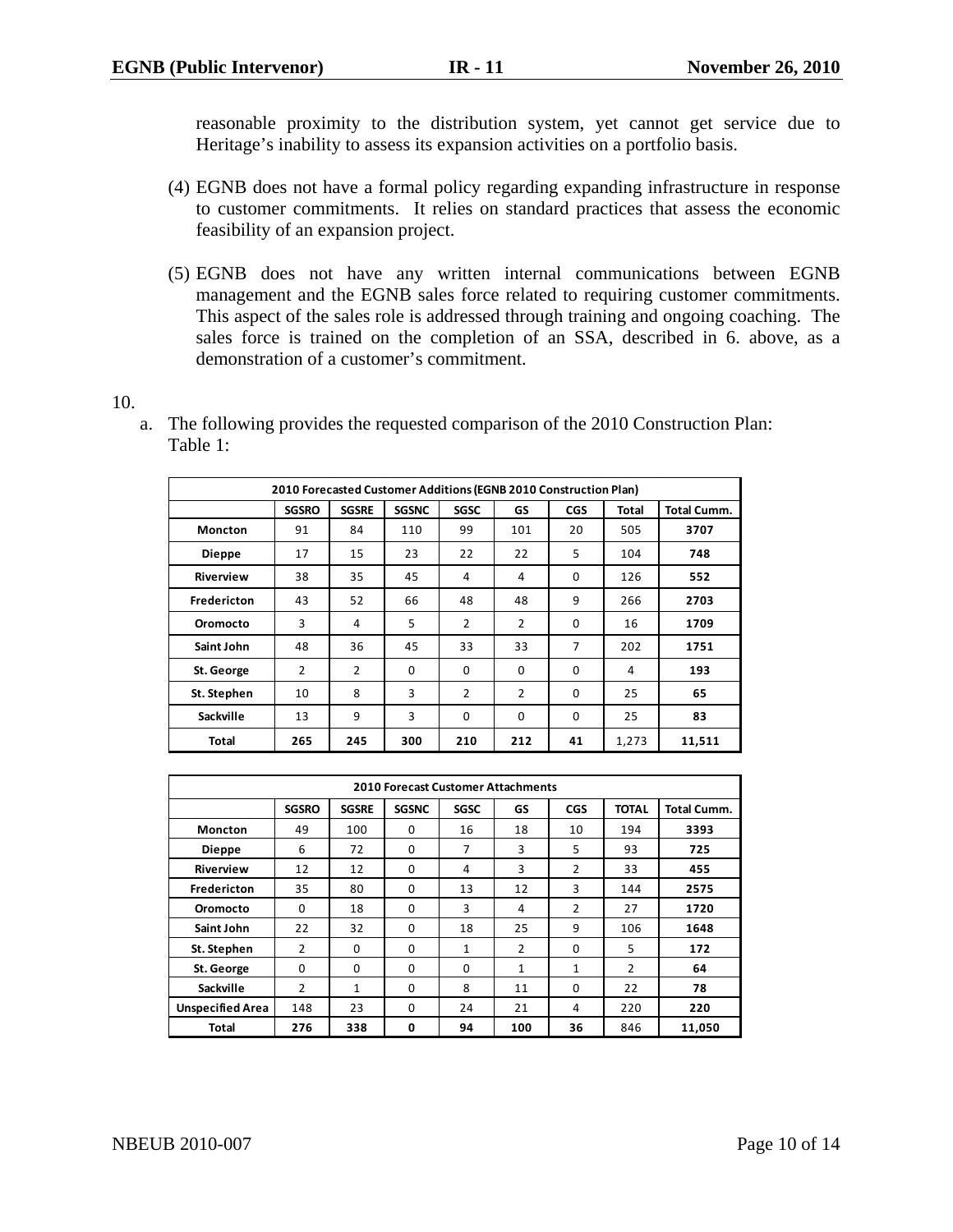|                |                                                                                                                       |       |     |               | 2010 Forecast Customer Additions (EGNB 2010 Construction Plan) |          |       |       |  |  |  |  |
|----------------|-----------------------------------------------------------------------------------------------------------------------|-------|-----|---------------|----------------------------------------------------------------|----------|-------|-------|--|--|--|--|
|                |                                                                                                                       |       |     |               | vs 2010 Forecast Customer Attachments                          |          |       |       |  |  |  |  |
|                | <b>SGSRO</b><br><b>TOTAL</b><br><b>Total Cumm.</b><br><b>SGSRE</b><br><b>SGSNC</b><br><b>SGSC</b><br>GS<br><b>CGS</b> |       |     |               |                                                                |          |       |       |  |  |  |  |
| <b>Moncton</b> | 42                                                                                                                    | $-16$ | 110 | 83            | 83                                                             | 10       | 311   | 314   |  |  |  |  |
| <b>Dieppe</b>  | 11                                                                                                                    | $-57$ | 23  | 15            | 19                                                             | $\Omega$ | 11    | 23    |  |  |  |  |
| Riverview      | 26                                                                                                                    | 23    | 45  | $\Omega$      | 1                                                              | $-2$     | 93    | 97    |  |  |  |  |
| Fredericton    | 8                                                                                                                     | $-28$ | 66  | 35            | 36                                                             | 6        | 122   | 128   |  |  |  |  |
| Oromocto       | 3                                                                                                                     | $-14$ | 5   | $-1$          | $-2$                                                           | $-2$     | $-11$ | $-11$ |  |  |  |  |
| Saint John     | 26                                                                                                                    | 4     | 45  | 15            | 8                                                              | $-2$     | 96    | 103   |  |  |  |  |
| St. Stephen    | $\Omega$                                                                                                              | 2     | 0   | $-1$          | $-2$                                                           | $\Omega$ | $-1$  | 21    |  |  |  |  |
| St. George     | 10                                                                                                                    | 8     | 3   | $\mathcal{P}$ | $\mathbf{1}$                                                   | $-1$     | 23    | 1     |  |  |  |  |
| Sackville      | 11                                                                                                                    | 8     | 3   | -8            | $-11$                                                          | $\Omega$ | 3     | 5     |  |  |  |  |
| <b>Total</b>   | 137                                                                                                                   | $-70$ | 300 | 140           | 133                                                            | 9        | 647   | 681   |  |  |  |  |

The 2010 forecast for customer attachments is 846 compared to an initial forecast of 1,273. The lower attachment forecast is primarily due to slower than expected economic recovery, as well as the negative media around EGNB rates creating uncertainty in the market and discouraging some potential customers from converting to gas.

Table 2:

| <b>Rate Class</b>                                  | 2010 Construction<br>Plan<br>(GJ's) | 2010 Forcast<br>(GJ's) | 2010 Construction<br>Plan vs 2010 Forecast<br>(GJ's) |
|----------------------------------------------------|-------------------------------------|------------------------|------------------------------------------------------|
| Small General Service Residential Oil (SGSRO)      | 391,440                             | 353,160                | 38,280                                               |
| Small General Service Residential Electric (SGSRE) | 214,673                             | 188,164                | 26,509                                               |
| Small General Service Commercial (SGSC)            | 313,737                             | 283,589                | 30,148                                               |
| General Service (GS)                               | 1,275,587                           | 979,494                | 296,093                                              |
| <b>Contract General Service (CGS)</b>              | 1,221,612                           | 1,068,110              | 153,502                                              |
| Contract Large General Service (LFO)               | 1,519,886                           | 1,410,235              | 109,651                                              |
| Contract Large General Service (HFO)               | 904,285                             | 1,049,105              | -144,820                                             |
| Off Peak Service (OPS)                             | 4,110                               | 8,209                  | -4,099                                               |
| Contract Large Volume Off Peak Service (CLVOPS)    | 0                                   | 0                      | 0                                                    |
| Total                                              | 5,845,330                           | 5,340,066              | 505,264                                              |

Actual throughput to forecast was affected by the lower attachment forecast. A mild winter also contributed to the lower throughput.

|                         | 2010 Construction Plan Costs vs. 2010 Forecast Costs  |                                       |                    |                                                   |                                |                        |                                                      |                                  |               |                                         |                                |                        |  |
|-------------------------|-------------------------------------------------------|---------------------------------------|--------------------|---------------------------------------------------|--------------------------------|------------------------|------------------------------------------------------|----------------------------------|---------------|-----------------------------------------|--------------------------------|------------------------|--|
| Municipality            | 2010<br>Construction<br><b>Plan Mains</b><br>(metres) | 2010<br>Forecast<br>Mains<br>(metres) | Variance<br>Meters | 2010<br>Construction<br><b>Plan Mains</b><br>(\$) | 2010<br>Forecast<br>Mains (\$) | Variance<br>Mains (\$) | 2010<br>Construction<br><b>Plan Services</b><br>(\$) | 2010<br>Forecast<br>Services(\$) | Variance (\$) | 2010<br>Construction<br>Plan Total (\$) | 2010<br>Forecast<br>Total (\$) | Variance<br>Total (\$) |  |
| <b>Moncton</b>          | 6,204                                                 | 7,700                                 | $-1,496$           | 519,480                                           | 847,000                        | $-327,520$             | 1,196,667                                            | 482,672                          | 713,995       | 1,716,147                               | 1,329,672                      | 386,475                |  |
| Dieppe                  | 1,650                                                 | 2,200                                 | -550               | 138,160                                           | 242,000                        | $-103,840$             | 253,556                                              | 231,384                          | 22,172        | 391,716                                 | 473,384                        | $-81,668$              |  |
| Riverview               | 2,200                                                 | 2.800                                 | $-600$             | 184,213                                           | 308,000                        | $-123.787$             | 224,126                                              | 82,104                           | 142,022       | 408.339                                 | 390,104                        | 18,235                 |  |
| Sackville               | 572                                                   | 600                                   | $-28$              | 51,796                                            | 60,000                         | $-8,204$               | 38,071                                               | 54,736                           | $-16,665$     | 89,867                                  | 114,736                        | $-24,869$              |  |
| Fredericton             | 4,994                                                 | 6,400                                 | $-1,406$           | 452,215                                           | 640,000                        | $-187,785$             | 676,579                                              | 358,272                          | 318,307       | 1,128,794                               | 998,272                        | 130,522                |  |
| Oromocto                | 176                                                   | 300                                   | $-124$             | 15,937                                            | 30,000                         | $-14,063$              | 33,857                                               | 67,176                           | $-33,319$     | 49,794                                  | 97,176                         | $-47,382$              |  |
| Saint John              | 3,124                                                 | 3,900                                 | $-776$             | 961,604                                           | 1,170,000                      | $-208,396$             | 665,962                                              | 263,728                          | 402,234       | 1,627,566                               | 1,433,728                      | 193,838                |  |
| St. George              | 0                                                     | 0                                     | $\Omega$           | 0                                                 |                                | 0                      | 7,321                                                | 4,976                            | 2,345         | 7,321                                   | 4,976                          | 2,345                  |  |
| St. Stephen             | $\Omega$                                              | 100                                   | $-100$             | 0                                                 | 17,500                         | $-17,500$              | 50,773                                               | 12,440                           | 38,333        | 50,773                                  | 29,940                         | 20,833                 |  |
| <b>Unspecified Area</b> | $\Omega$                                              | $\Omega$                              | $\Omega$           | 0                                                 |                                | 0                      | 0                                                    | 547,360                          | $-547.360$    | $\Omega$                                | 547.360                        | $-547,360$             |  |
| Total                   | 18,920                                                | 24,000                                | $-5,080$           | \$2,323,405                                       | \$3,314,500                    | $-$991,095$            | \$3,146,912                                          | \$2,104,848                      | \$1,042,064   | \$5,470,317                             | \$5,419,348                    | \$50,969               |  |

NBEUB 2010-007 Page 11 of 14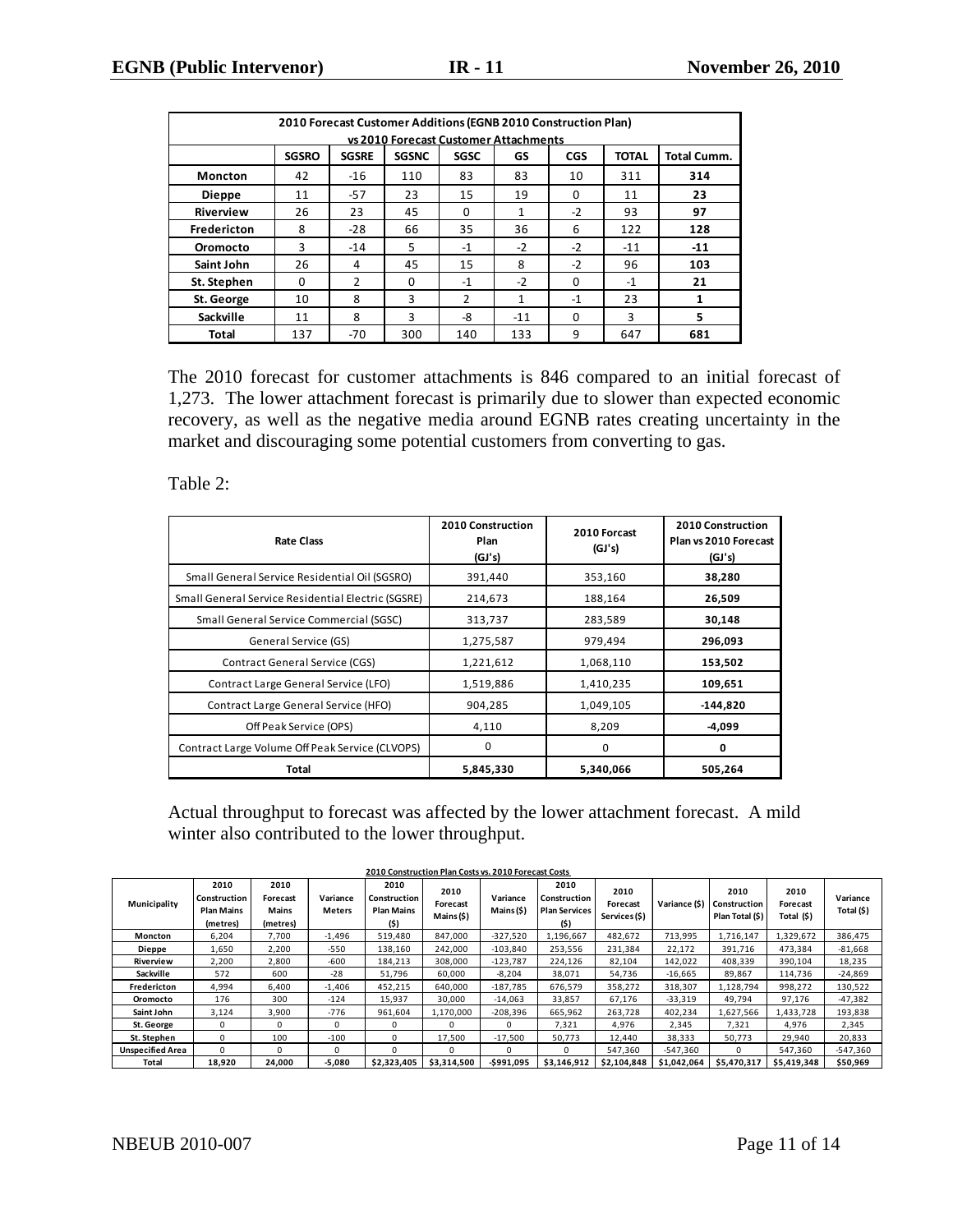The increase in main construction is primarily due to more distribution mains being required to reach signed customers. The reduction in the number of services and related costs is the result of reduced customer attachments.

Table 4:

|                     | Saint John Projects Identified So Far for 2010                                          |                                  |               |   |     |     |           |  |  |  |  |  |
|---------------------|-----------------------------------------------------------------------------------------|----------------------------------|---------------|---|-----|-----|-----------|--|--|--|--|--|
| <b>Project WIP#</b> | <b>Actual Length</b><br>Estimated<br><b>Pipe Size</b><br>To<br>From<br>On<br>Length (m) |                                  |               |   |     |     |           |  |  |  |  |  |
| 2058-09             |                                                                                         | St. John Street   City Line Road | Ludlow Street | 4 | 405 | 414 | \$86,248  |  |  |  |  |  |
| 2054-09             | Cranston                                                                                | Sixth Street                     | Thornborough  |   | 380 | 353 | \$113,339 |  |  |  |  |  |
| 2048-09             | Sand Cove                                                                               | Lawrence                         | Windsor       | າ | 80  | 78  | \$17,398  |  |  |  |  |  |
|                     |                                                                                         |                                  |               |   |     |     |           |  |  |  |  |  |

Table 5:

|              |               |               | Moncton Projects Identified So Far for 2010 |                  |                         |                             |                                  |
|--------------|---------------|---------------|---------------------------------------------|------------------|-------------------------|-----------------------------|----------------------------------|
| Project WIP# | On            | <b>From</b>   | To                                          | <b>Pipe Size</b> | Estimated<br>Length (m) | <b>Actual Length</b><br>(m) | Contractor<br><b>Labor Costs</b> |
|              | Brydes Street | 29 Brydes St  | Bonaccord St                                | 1.25             | 27                      | 128                         |                                  |
| 2083-09      | Bonaccord St  | Brydges St    | 174                                         | 1.25             | 102                     |                             | \$25,485                         |
|              | Acacia Drive  | Lotus Row     | End                                         | 2                | 195                     |                             | \$92,849                         |
| 3335-08      | Lotus Row     | Salisbury     | Acacia Drive                                | $\overline{2}$   | 325                     | 1318                        |                                  |
|              | Salisbury     | Llangollen St | Lotus Row DR                                | 4                | 765                     |                             |                                  |
|              | Ryan St       | 1364 Ryan St  | 1460 Ryan St                                | 4                | 300                     |                             |                                  |
| 3407-09      | Sunshine Dr   | 27 Sunshine   | Augusta                                     | 2                | 550                     | 716                         | \$71,273                         |
|              | Augusta       | Sunshine Dr   | Ryan St                                     | $\overline{2}$   | 530                     |                             |                                  |

Table 6:

| Dieppe Projects Identified So Far for 2010                                                                                                                |              |         |     |   |      |      |           |  |  |  |  |
|-----------------------------------------------------------------------------------------------------------------------------------------------------------|--------------|---------|-----|---|------|------|-----------|--|--|--|--|
| <b>Actual Length</b><br>Estimated<br>Contractor<br>To<br><b>Project WIP#</b><br><b>Pipe Size</b><br>On<br>From<br>Length (m)<br>(m)<br><b>Labor Costs</b> |              |         |     |   |      |      |           |  |  |  |  |
| 3419-10                                                                                                                                                   | Aviation Ave | Airport | End | 4 | 1500 | 1312 | \$101.787 |  |  |  |  |
|                                                                                                                                                           |              |         |     |   |      |      |           |  |  |  |  |

In tables 4, 5 and 6, the variance in length compared to the 2010 Construction Plan for WIP #3407-09 is the result of an alternate route selection. EGNB has not listed all other construction projects that are forecast to occur during 2010. These projects are to satisfy demand that wasn't committed at the time the construction plan was prepared.

- b. Please see Tables 4 through 6 in a. above for costs by project. EGNB does not track new customer additions and throughput for each new main project. As a result, the requested information cannot be provided.
- c. Please see the response to 3. above regarding the manner in which the economics of an expansion project are justified. EGNB is unable to provide copies of the PRCRs for each expansion project in 2010 as they contain specific customer information which EGNB considers to be confidential.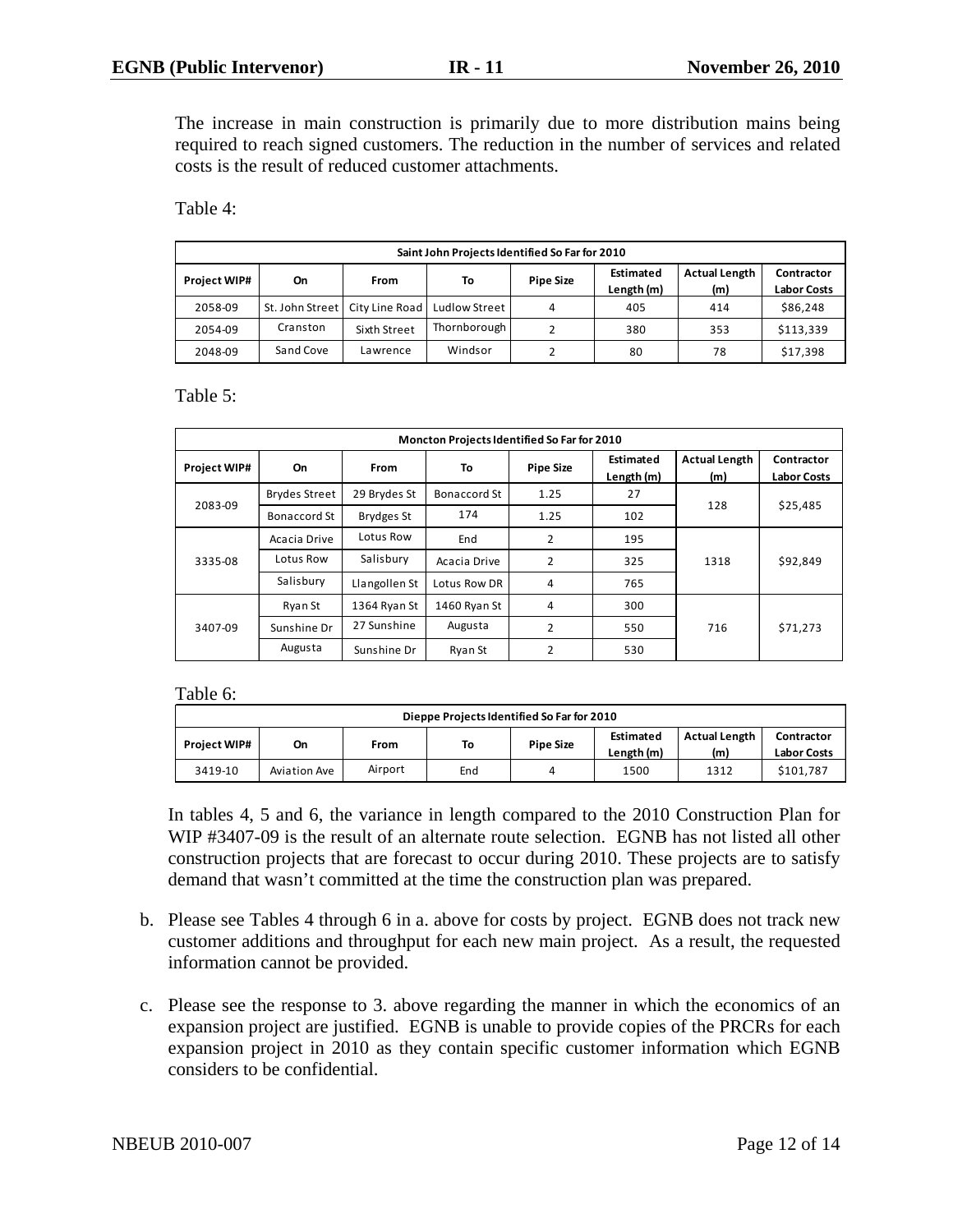| 2010 Forecast Annualized Throughput GJ's Based on 2010 Construction Plan<br><b>Customer Additions</b> |              |              |              |             |              |              |              |  |  |  |  |  |
|-------------------------------------------------------------------------------------------------------|--------------|--------------|--------------|-------------|--------------|--------------|--------------|--|--|--|--|--|
|                                                                                                       | <b>SGSRO</b> | <b>SGSRE</b> | <b>SGSNC</b> | <b>SGSC</b> | GS           | <b>CGS</b>   | <b>Total</b> |  |  |  |  |  |
| 19,305<br>90,900<br>208,695<br>10,374<br>9,576<br>12,540<br>66,000<br><b>Moncton</b>                  |              |              |              |             |              |              |              |  |  |  |  |  |
| 1,710<br>2,622<br>4,290<br>19,800<br>16,500<br>46,860<br>1,938<br><b>Dieppe</b>                       |              |              |              |             |              |              |              |  |  |  |  |  |
| <b>Riverview</b>                                                                                      | 4,332        | 3,990        | 5,130        | 780         | 3,600        | 0            | 17,832       |  |  |  |  |  |
| <b>Fredericton</b>                                                                                    | 4,902        | 5,928        | 7,524        | 9,360       | 43,200       | 29,700       | 100,614      |  |  |  |  |  |
| Oromocto                                                                                              | 342          | 456          | 570          | 390         | 1,800        | <sup>0</sup> | 3,558        |  |  |  |  |  |
| Saint John                                                                                            | 5,472        | 4,104        | 5,130        | 6,435       | 29,700       | 23,100       | 73,941       |  |  |  |  |  |
| St. George                                                                                            | 228          | 228          | <sup>0</sup> | O           | <sup>0</sup> | <sup>0</sup> | 456          |  |  |  |  |  |
| St. Stephen                                                                                           | 1,140        | 912          | 342          | 390         | 1,800        | 0            | 4,584        |  |  |  |  |  |
| <b>Sackville</b>                                                                                      | 1,482        | 1,026        | 342          | O           | 0            | 0            | 2,850        |  |  |  |  |  |
| Total                                                                                                 | 30.210       | 27.930       | 34.200       | 40.950      | 190,800      | 135.300      | 459,390      |  |  |  |  |  |

d. The following table provides the requested throughput information for the Construction Plan:

- e. Please see the responses to a. above for costs by project. These projects are main construction projects only, so they do not have service costs associated with them. Please see the response to Public Intervenor Interrogatory No. 11(11) for 2010 forecast unit main costs by municipality. EGNB does not track new customer additions and throughput for each new main project. Rather an aggregate forecast is completed that identifies expected customer attachments and the associated throughput to be added both on existing main, as well as those attached from the installation of new mains.
- 11. Please see the response to AWL Interrogatory No. 17 for information regarding unit costs of mains and Board Interrogatory No. 15 (2(i)) for information regarding services.

To determine the unit costs for mains, EGNB first reviewed the estimated average mains costs for the last three years by community and pipe size.

| 2006 to 2009 Avgerage Main Costs \$/Metre |                     |          |                |               |           |            |            |                                |        |  |  |
|-------------------------------------------|---------------------|----------|----------------|---------------|-----------|------------|------------|--------------------------------|--------|--|--|
|                                           | <b>IFredericton</b> | Oromocto | <b>Moncton</b> | <b>Dieppe</b> | Riverview | Saint John | St. George | <b>ISt. Stephen ISackville</b> |        |  |  |
| 2" Plastic                                | 69.01               | 69.01    | 58.71          | 58.71         | 58.71     | 251.32     | 85.49      | 85.49                          | 69.01  |  |  |
| 4" Plastic                                | 109.18              | 109.18   | 84.46          | 84.46         | 84.46     | 289.43     | 164.80     | 164.80                         | 109.18 |  |  |

A new construction contract came into effect in May, 2010 resulting in increased pricing for EGNB. For mains, the increase was 23%. As a result, the 2011 budgeted main line prices were developed by inflating the historic main costs by 23% to arrive at the unit prices as shown below:

|            | 2011 Budgeted Main Costs \$ / Metre |                 |           |               |           |            |                    |                                |        |  |  |  |
|------------|-------------------------------------|-----------------|-----------|---------------|-----------|------------|--------------------|--------------------------------|--------|--|--|--|
|            | <b>I</b> Fredericton                | <b>Oromocto</b> | l Moncton | <b>Dieppe</b> | Riverview | Saint John | <b>ISt. George</b> | <b>ISt. Stephen ISackville</b> |        |  |  |  |
| 2" Plastic | 84.88                               | 84.88           | 72.21     | 72.21         | 72.21     | 309.12     | 105.15             | 105.15                         | 84.88  |  |  |  |
| 4" Plastic | 134.29                              | 134.29          | 103.89    | 103.89        | 103.89    | 356.00     | 202.70             | 202.70                         | 134.29 |  |  |  |

A similar approach was used for determining service line unit costs. The estimated average service costs for the past three years was reviewed: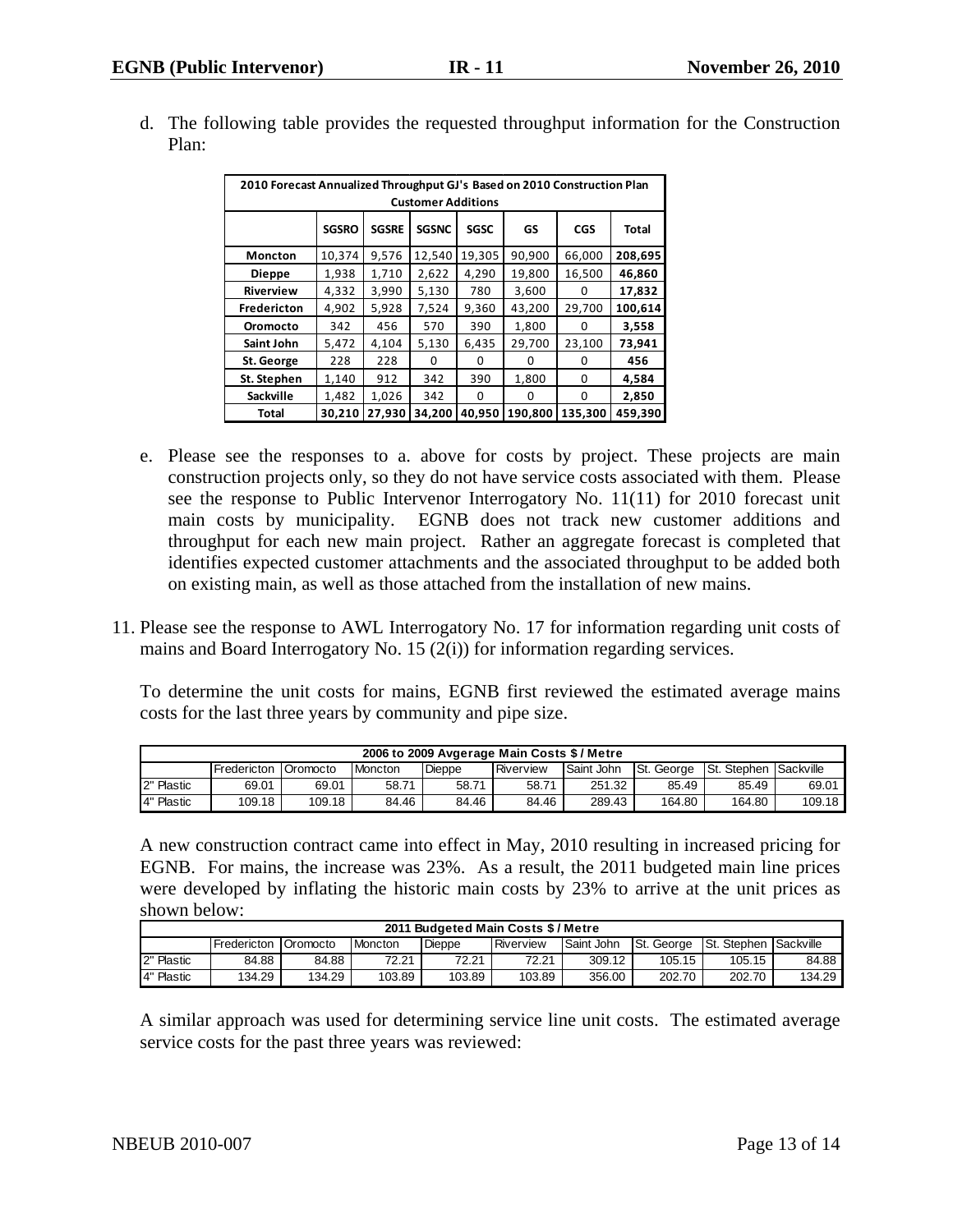|                   | 2006 to 2009 Average Service Line Labor Costs |                 |         |               |                  |            |            |             |                  |  |  |  |  |
|-------------------|-----------------------------------------------|-----------------|---------|---------------|------------------|------------|------------|-------------|------------------|--|--|--|--|
| <b>Rate Class</b> | Fredericton                                   | <b>Oromocto</b> | Moncton | <b>Dieppe</b> | <b>Riverview</b> | Saint John | St. George | St. Stephen | <b>Sackville</b> |  |  |  |  |
| <b>SGSRE</b>      | .150                                          | .310            | .235    | .322          | .276             | 1.742      | .579       | .527        | .190             |  |  |  |  |
| <b>SGSRO</b>      | .334                                          | 933             | .134    | .901          | 1.143            | 2.563      | .326       | .453        | 1,232            |  |  |  |  |
| <b>SGSNC</b>      | .334                                          | 933             | .134    | .901          | .143             | 2.563      | .686       | .453        | 1,232            |  |  |  |  |
| SGSC              | .526                                          | 4.434           | .622    | 2.283         | 1.779            | 2.216      | 2.273      | 2.273       | 2,112            |  |  |  |  |
| GS                | 4.272                                         | 3.577           | 2.214   | 4.509         | 2.856            | 2.536      | 2.443      | 2.443       | 3,548            |  |  |  |  |
| CGS               | 7.703                                         | 2,533           | 5,597   | 4.528         | 2.286            | 8.136      | 6.109      | 6.109       | 7.624            |  |  |  |  |

The 2010 budget service line costs to April 30 were determined by inflating the historic actuals by 5% to allow for extra work costs resulting from construction activities. Also, Fredericton average costs were used for Oromocto as it was determined that these costs better reflected expected costs going forward. The three year average costs for Moncton, Riverview and Dieppe were averaged together to develop budgeted 2010 costs for these areas. In May, these costs were inflated by 20% for an expected contractual increase in construction costs.

A new construction contract came into effect in May, 2010 resulting in increased pricing for EGNB. For services, the increase was 42%. As a result, the 2011 budgeted service line prices were developed by inflating the 2010 budget service costs by 42% to arrive at the unit prices as shown below:

|                   | 2011 Budgeted Service Line Labor Costs |          |                |               |                  |            |            |             |                  |  |  |  |  |
|-------------------|----------------------------------------|----------|----------------|---------------|------------------|------------|------------|-------------|------------------|--|--|--|--|
| <b>Rate Class</b> | Fredericton                            | Oromocto | <b>Moncton</b> | <b>Dieppe</b> | <b>Riverview</b> | Saint John | St. George | St. Stephen | <b>Sackville</b> |  |  |  |  |
| <b>SGSRE</b>      | .715                                   | 1.715    | .905           | .905          | .905             | 2,598      | 2,355      | 2.276       | 1.775            |  |  |  |  |
| <b>SGSRO</b>      | .989                                   | .989     | 2.076          | 2.076         | 2.076            | 3.822      | 1.977      | 2.167       | 1,837            |  |  |  |  |
| <b>SGSNC</b>      | .989                                   | .989     | 2.076          | 2.076         | 2.076            | 3.822      | 2.514      | 2.167       | 1,837            |  |  |  |  |
| <b>SGSC</b>       | 2.275                                  | 2.275    | 2.825          | 2.825         | 2.825            | 3.304      | 3,389      | 3.389       | 3,149            |  |  |  |  |
| GS                | 6.369                                  | 6.369    | 4.761          | 4.761         | 4.761            | 4.998      | 3.642      | 3.642       | 5,289            |  |  |  |  |
| CGS               | 11.485                                 | 11,485   | 6.168          | 6.168         | 6,168            | 12,130     | 9.108      | 9,108       | 11,367           |  |  |  |  |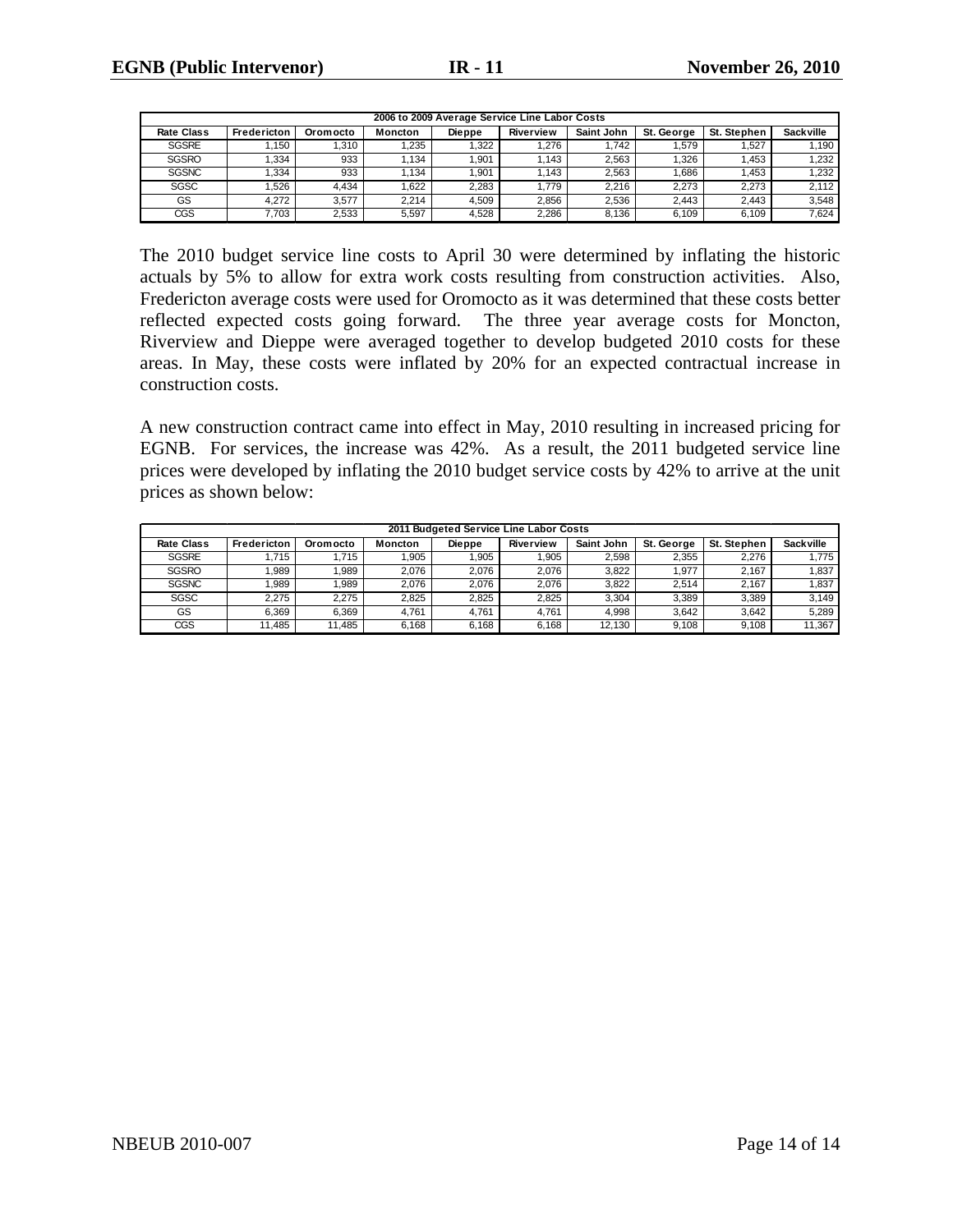**Reference:** EGNB′s Installation Services Report.

## **Question:**

- 1. With respect to EGNB's belief that installation services are an "as an integral part of its overall utility operations and the development of the gas market in New Brunswick."
	- a. Please provide a citation to where in EGNB's proposal to the Province, EGNB states its opinion that installation services are (or could become) an integral part of overall utility operations and the development of the gas market in New Brunswick. Did Enbridge foresee that the unbundled model may fail?
	- b. Please provide a citation to the specific section of the General Franchise Agreement that specifies installation services as being (or foresees them potentially becoming) an integral part of overall utility operations and the development of the gas market in New Brunswick. Please provide copies of the relevant sections and/or amendments.
	- c. Please provide references to those sections of the legislation specifying that EGNB is to treat installation services as part of its regulated operations;
	- d. Please provide a copy of the Board order directing EGNB to treat installation services as part of its regulated operations; and
	- e. Please provide all findings of fact made by the Board relating to the competitiveness of the installation services market(s).
- 2. Is it the opinion of senior management that any activity EGNB perceives to be "an integral part of its overall utility operations" can be deemed a customer service and regulated by the Board if the Board so deems it appropriate? If so, on what basis?
- 3. Please provide a detailed list of all products and services that EGNB considers to be potentially part of its overall utility operations. Please include products and services that are currently offered (including ancillary products such as workmanship guarantees), as well as products and services that may be offered in the future. For example, if were to begin to offer customers energy efficiency services, could these be considered a part of EGNB's overall utility operations and hence subject to regulation? What other products and services would EGNB consider to be in the scope of what the Company may offer and what the Board may regulate? Please explain.
- 4. Please list all firms other than EGNB that currently perform or have in the past performed installation services in New Brunswick.
- 5. For each firm listed above, please provide the number of installations made by that firm in each community for each type of customer in each year from 2003 to 2010. Please also include the comparable data for EGNB by year, by type of customer, and by community. Please include the following communities: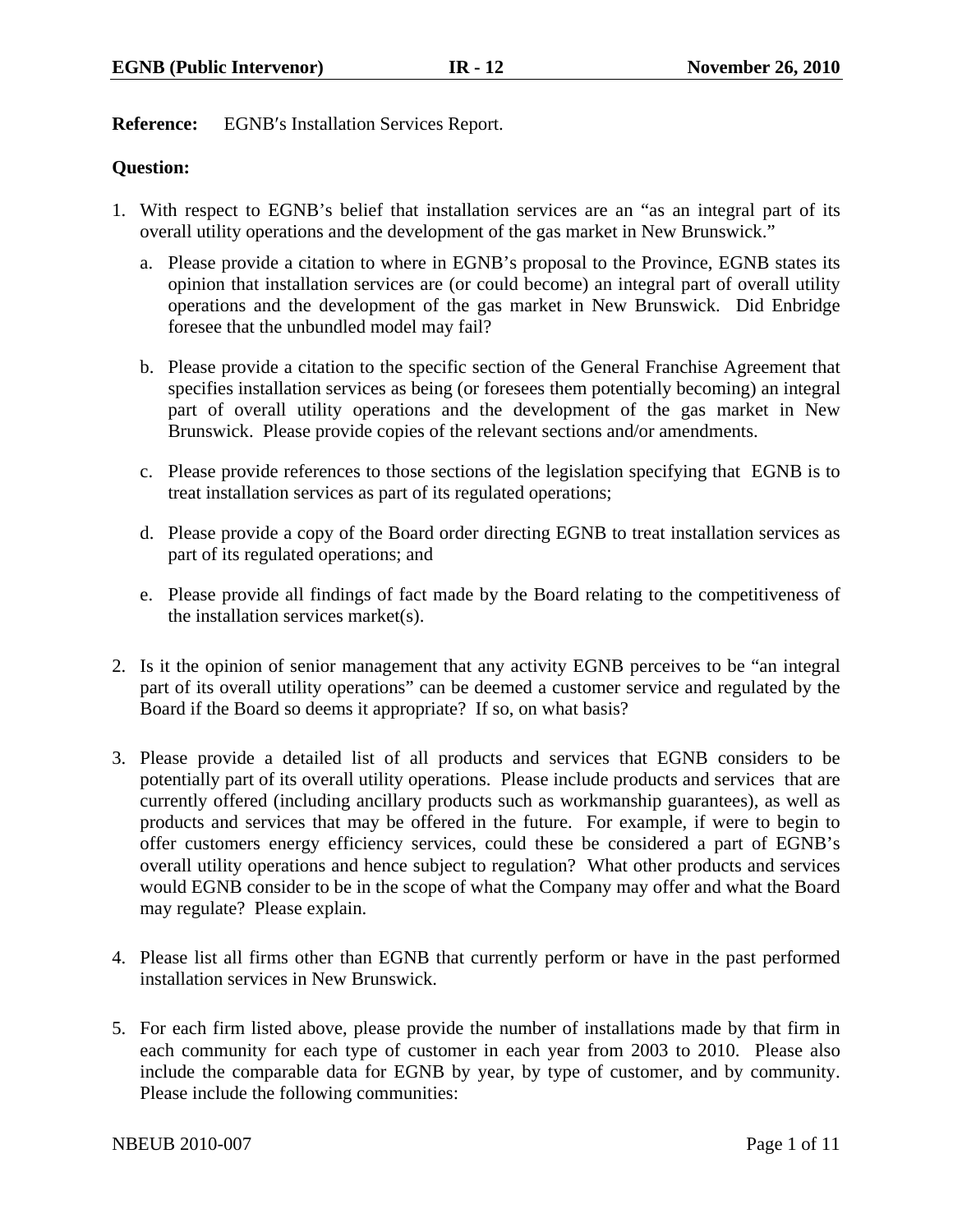- Dieppe,
- Fredericton.
- Moncton,
- Oromocto,
- Riverview,
- Sackville,
- Saint John,
- St. George and
- St.Stephen.
- 6. Please provide all information EGNB has regarding the other firms that perform installation services in New Brunswick. Please include financial information, pricing information, cost information, strategy and any other information EGNB has. If EGNB does not collect information on its competitors, please explain why not.
- 7. Please provide all analyses that EGNB has performed or reviewed relating to competition in the installation services market in New Brunswick since it began providing installation services.
- 8. Please list all asset accounts in rate base that contain investments or other assets related to installation services. Please provide all entries to those asset accounts for installation activities from 2003 through the present.
- 9. Please list all cost accounts that contain operating costs related to installation services. Please provide all entries to those cost accounts for installation activities from 2003 through the present.
- 10. Please provide copies of the "time and labour records" reviewed by EGNB and cited on the top of page 3 of the Installation Services report.
- 11. Please confirm that EGNB's installation equipment inventories are carried at an imputed capital structure of 50% debt and 50% equity. Please confirm that the return on the imputed equity financing of equipment inventories is currently 13%.
- 12. Is EGNB aware of any other equipment supplier that is guaranteed a return of 13% on imputed equity?
- 13. Is EGNB aware of any other gas distributor (Greenfield or not) that includes installation services assets such as inventories in its regulated asset base and installation services costs in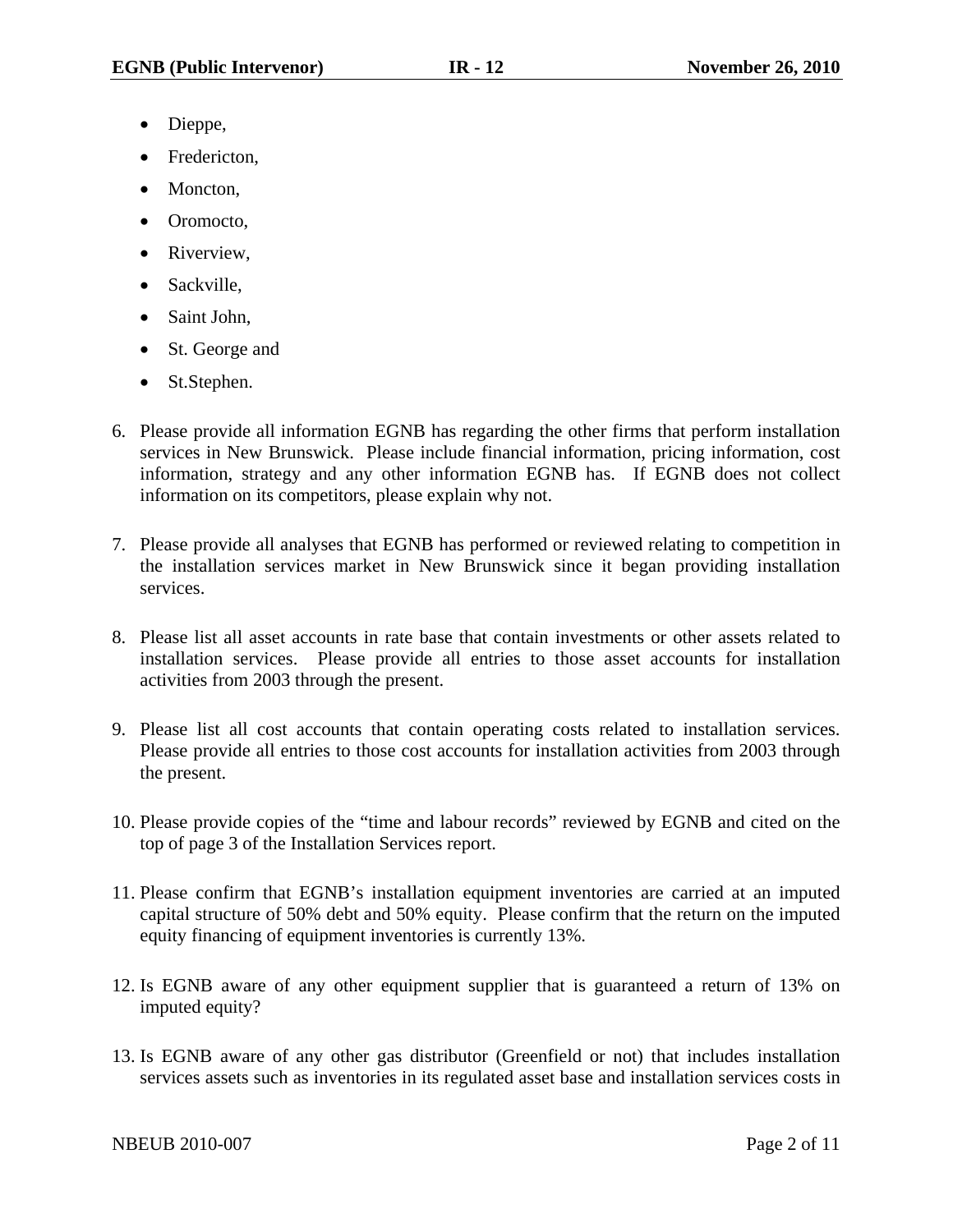its as regulated revenue requirement? If yes, please provide source documents and/or citations to the relevant docket numbers before the relevant regulatory commissions.

- 14. EGNB has experience separating out the costs and revenues of certain activities that EGNB performed on behalf of shareholders and not ratepayers, and hence appeared in the partnership financials but not the regulatory financials. Please explain why EGNB elected not to do this for installation services. Please provide supporting documents outlining the business case for this decision.
- 15. Did EGNB consider establishing an affiliate company to perform installation services? If yes, why did EGNB choose not to establish an affiliate? Please provide supporting documents outlining the business case for this decision. If no, why didn't EGNB consider establishing an affiliate? Please provide supporting documents outlining the business case for this decision.
- 16. Please describe the due diligence efforts performed by EGNB when it decided to enter into the installation services market. Please provide supporting documentation for EGNB's due diligence efforts.
- 17. Please provide copies of all legal, market and regulatory analysis of installation services performed or reviewed by EGNB in and around the time when EGNB first entered into the installation services market.
- 18. Please provide copies of all legal, market and regulatory analysis of installation services performed or reviewed by EGNB since EGNB entered into the installation services market.
- 19. Please provide all financial analyses performed by EGNB to support the 2005 change from offering customers a 5-year guarantee to a 1-year guarantee, as described in Note 1. Please show what EGNB's expectations were regarding projected effects of this change on the net revenues from installation services (and hence the reductions in the deferral account) for each year from 2006 to 2016. Please include year-by-year details comparing the costs of providing the guarantee with the revenues associated with the guarantee.
- 20. Please provide a copy of all promotional materials that EGNB currently provides to customers relating to its installation services business.
- 21. EGNB mentions that in 2008, it only performed installation services for 22% of the new attachments. Does EGNB consider this market share to be low? If so, why is it necessary for EGNB to stay in the installation services business?
- 22. Please explain why EGNB believes that a 22% market share "suggests" that its installation activities are not causing harm to the competitive market. In other words, why are a 22% market share for EGNB and unfair competition mutually exclusive? Please cite to all economics or antitrust treatises and legal precedents upon which EGNB bases its answer.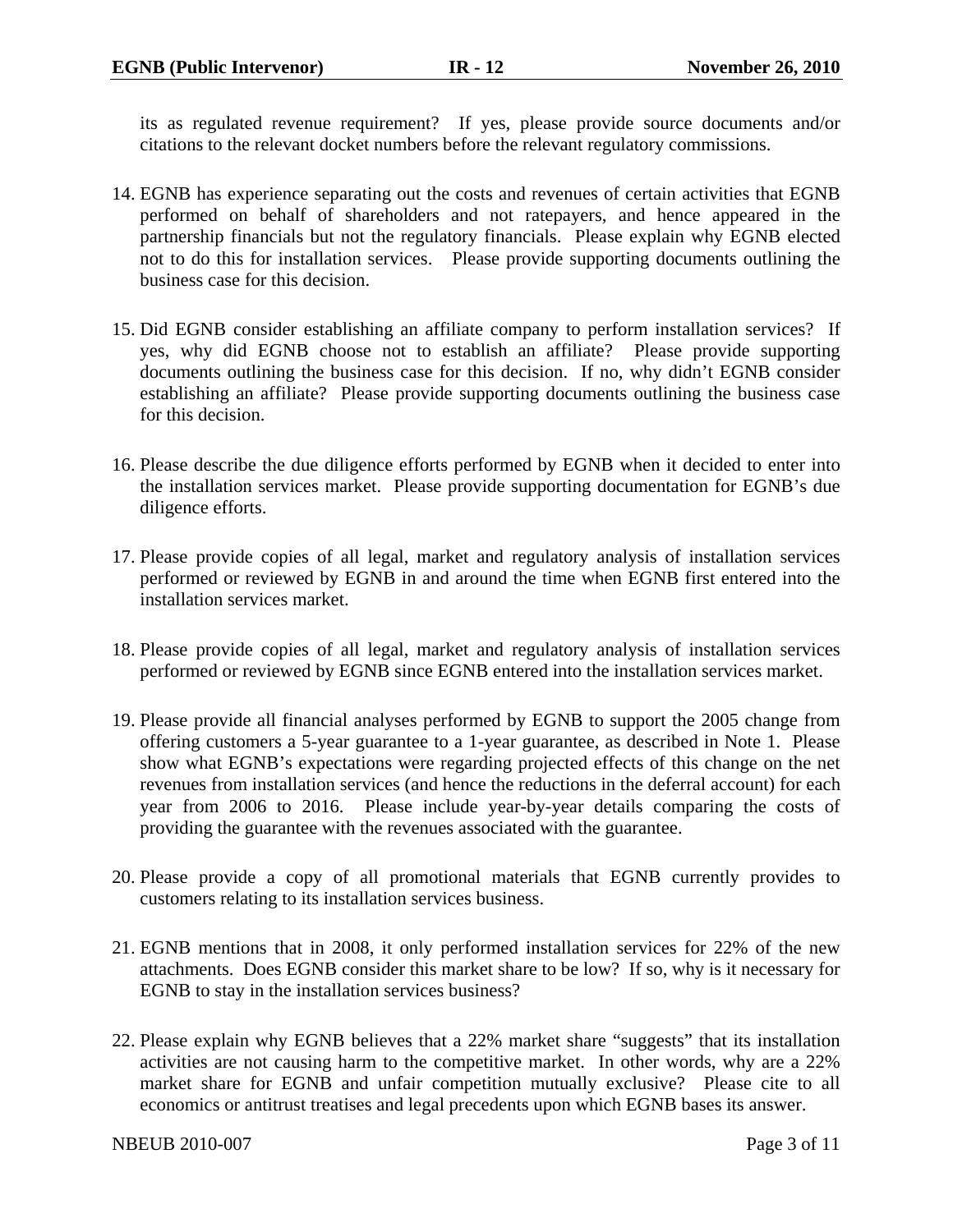23. With regard to EGNB's statement on Page 4:

"… in 2003 legislative changes were made to allow EGNB to provide system gas and installation services in a relatively unencumbered manner. EGNB was permitted to offer installation services without having to get prices approved by the Board. This recognized the competitive nature of these activities and the need to be able to offer competitive and responsive pricing. "

- a. Who "permitted" EGNB to offer installation services without having to get prices approved by the Board? If it was the Board, please provide a copy of the Board Order or correspondence from the Board.
- b. Is it EGNB's opinion that it has indeed offered responsive pricing to its customers? If so, please explain how?
- c. With respect to the statement on page 2 that "the Board's role should be similar to the role it plays vis-à-vis Gas Marketers" please clarify whether Gas Marketers have the right to make up any shortfalls from their competitive businesses in a Board-regulated revenue requirement?
- d. Please provide a schedule of prices showing the charges for each type of installation product and service offered by EGNB. Please provide these prices historically (going back to 2003 when EGNB first entered the market) and indicate how the prices for each product and service have changed over time. Please describe the trends in the competitive marketplace to which such price changes were responsive.
- e. Which officer within EGNB approves the EGNB pricing policy for installation products and services? Please provide the corporate governance document (policy or procedure) that gives that person authority to approve installation services pricing. Please also provide a copy of said pricing policy.
- f. What is EGNB's discounting policy? When are discounts permitted? Who approves discounts?
- g. Does EGNB have a price matching policy? If so, is this price matching policy advertised to the customer? Please provide supporting documentation.
- 24. With regard to EGNB's letter to the Board dated May 27, 2003, which is attached to the Installation Services report:
	- a. Did EGNB receive confirmation from the Board that its proposal to treat installation services as regulated utility services was acceptable to the Board? If so, please provide supporting documentation.
	- b. Is EGNB aware of any other regulated entity that provides services in an "unencumbered manner" (i.e., without price controls) yet still puts the business risks on ratepayers, or as EGNB puts it: "embarks in these activities with the clear expectation that any surplus or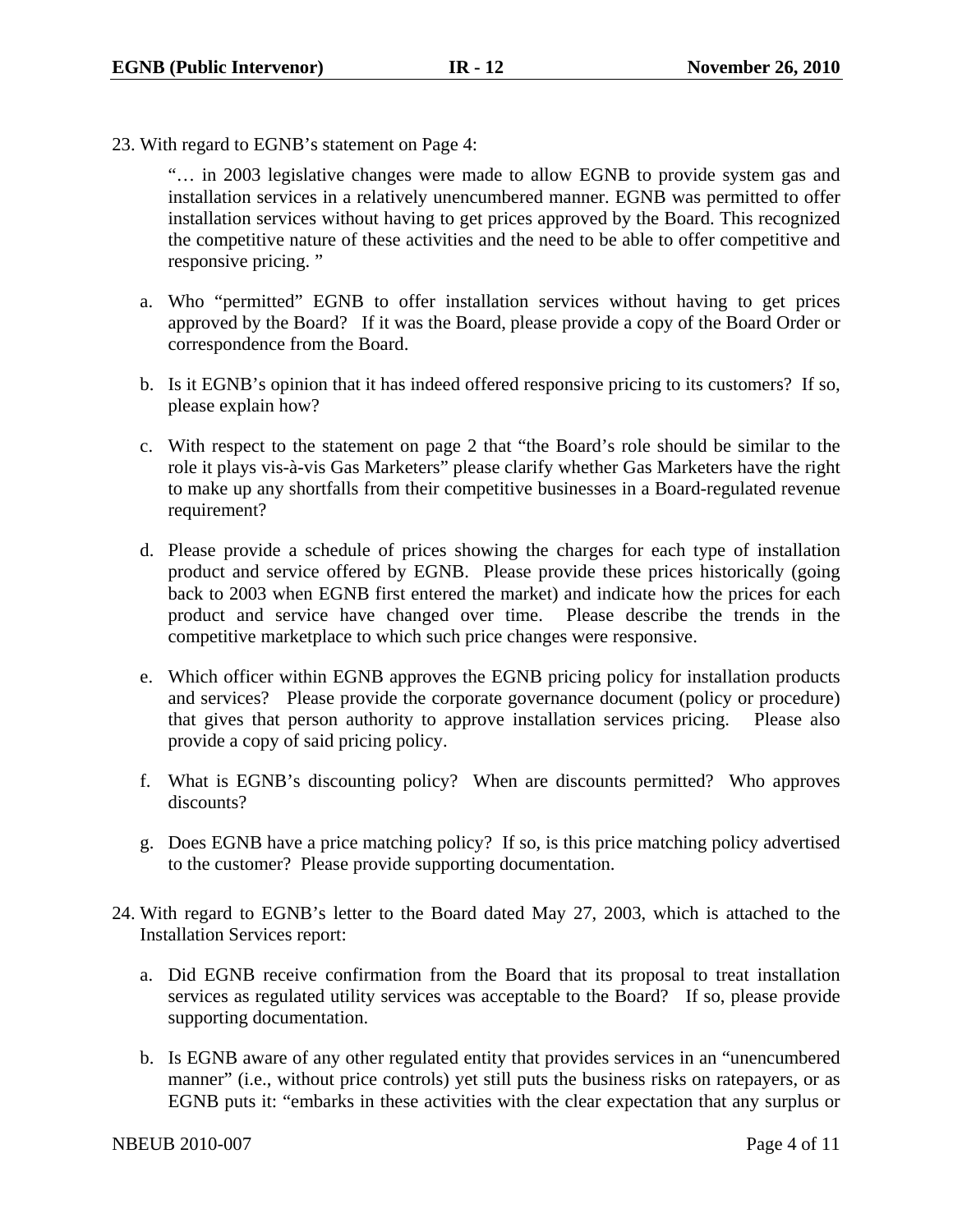shortfall resulting from these activities will be integrated with the results of the distribution activity, i.e. added to or deducted from the deferral account."

- c. Please provide a copy of EGNB's Customer Management Proposal presenting its proposed exit strategy for when it can no longer sell gas; as referenced on the top of Page 3 of the letter.
- d. With respect to the statement on Page 2 that "Naturally, EGNB will keep separate accounting records that will allow it to report separately on these activities," please explain the steps that EGNB has taken to keep separate accounting records. Please provide a copy of the installation services general ledger for each year from 2003 through the present. Please also provide a copy of all internal policies relating to accounting for installation services.
- e. Please provide a copy all enclosures associated with the letter, including the study of Dr. Pierre-Marcel Desjardins addressing EGNB's market power.
- f. Please provide a copy of EGNB's business plan relating to the introduction of the Authorized Dealer Network mentioned on Pages 3 and 4.
- g. With respect to the statement on Page 1 that legislative changes "*allow Enbridge Gas New Brunswick ("EGNB") to sell natural gas (as per regulation) and offer customer services without having to get prices approved by the Board*," please provide a copy of all legal opinions that EGNB relied upon in reaching these conclusions about the effects of the legislation. If no legal opinion was sought, why was no legal opinion sought? Did EGNB make these representations regarding the effects of the legislation to the Board without the advice of counsel?

# **Response:**

- 1.
- a. Section 4.1.3.7 of EGNB's Proposal to the Province states:

"GNB proposes to provide gas distribution service through an unbundled pure utility which would not undertake activities such as commodity supply or provision of equipment and related services. These latter functions, while essential to successful development of a gas distribution system, are amenable to competition between unregulated service providers.

In the event that unregulated third party service providers do not become established quickly enough, or are ineffective, GNB will arrange a fall back alternative to ensure that these essential functions are available as required to support development of the distribution system.

One fallback alternative would be the provision of these functions through an unregulated affiliate of GNB which would coordinate closely with the regulated utility. *Another fallback alternative would be the provision of these functions directly*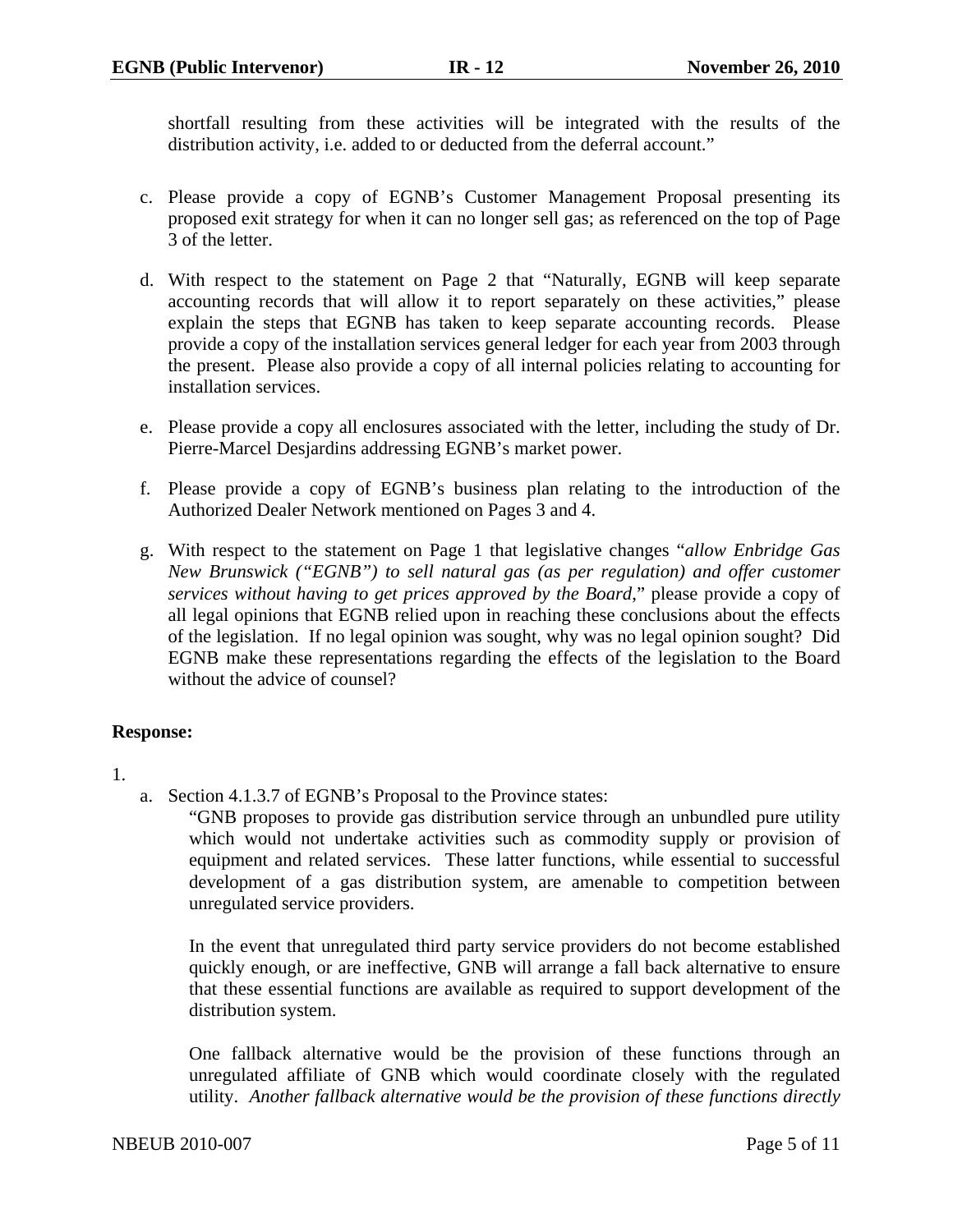*by the regulated utility, in which case the profitability of these functions would be regulated under the cost of service model*." (emphasis added)

EGNB believes that this clearly indicates that Enbridge foresaw that the unbundled model could fail.

- b. Since an unbundled model was in place at the time the General Franchise Agreement was put in place, there are no provisions within the General Franchise Agreement addressing installation services.
- c. EGNB is not aware of any legislation that directs EGNB to treat installation services as part of its regulated activities. Similarly, it is not aware of any legislation that precludes this.
- d. EGNB is not aware of any Board order directing EGNB to treat installation services as part of its regulated operations. However, the Board has approved EGNB's financial results since 2004 in which installations services revenues and expenses were an integrated part of EGNB's regulated operations. In 2008, the Board requested additional information regarding installation services, but to date has not disallowed any costs associated with the provision of these services on an integrated basis.
- e. EGNB is not aware of any finding of fact made by the Board relating to the competitiveness of the installation services market(s).
- 2. It is not the opinion of senior management "that any activity EGNB perceives to be "an integral part of its utility operations" can be deemed a customer service". There are many activities that EGNB believes are an integral part of its utility operations that it would not contemplate deeming, or would be considered by definition in the legislation, as a customer service.
- 3. EGNB would consider the following existing products and services to be part of its overall utility operations and subject to regulation:
	- Distribution of natural gas
	- Sales, installation and service of natural gas equipment
	- Equipment protection plans offered as part of installation and service activities
	- Agent billing and collection services
	- Commodity sales

EGNB cannot speculate on what products or services it may offer in the future and how they may, or may not, be subject to regulation by the Board.

4. The following lists all firms that currently perform or have in the past performed natural gas installation services in New Brunswick that EGNB is aware of: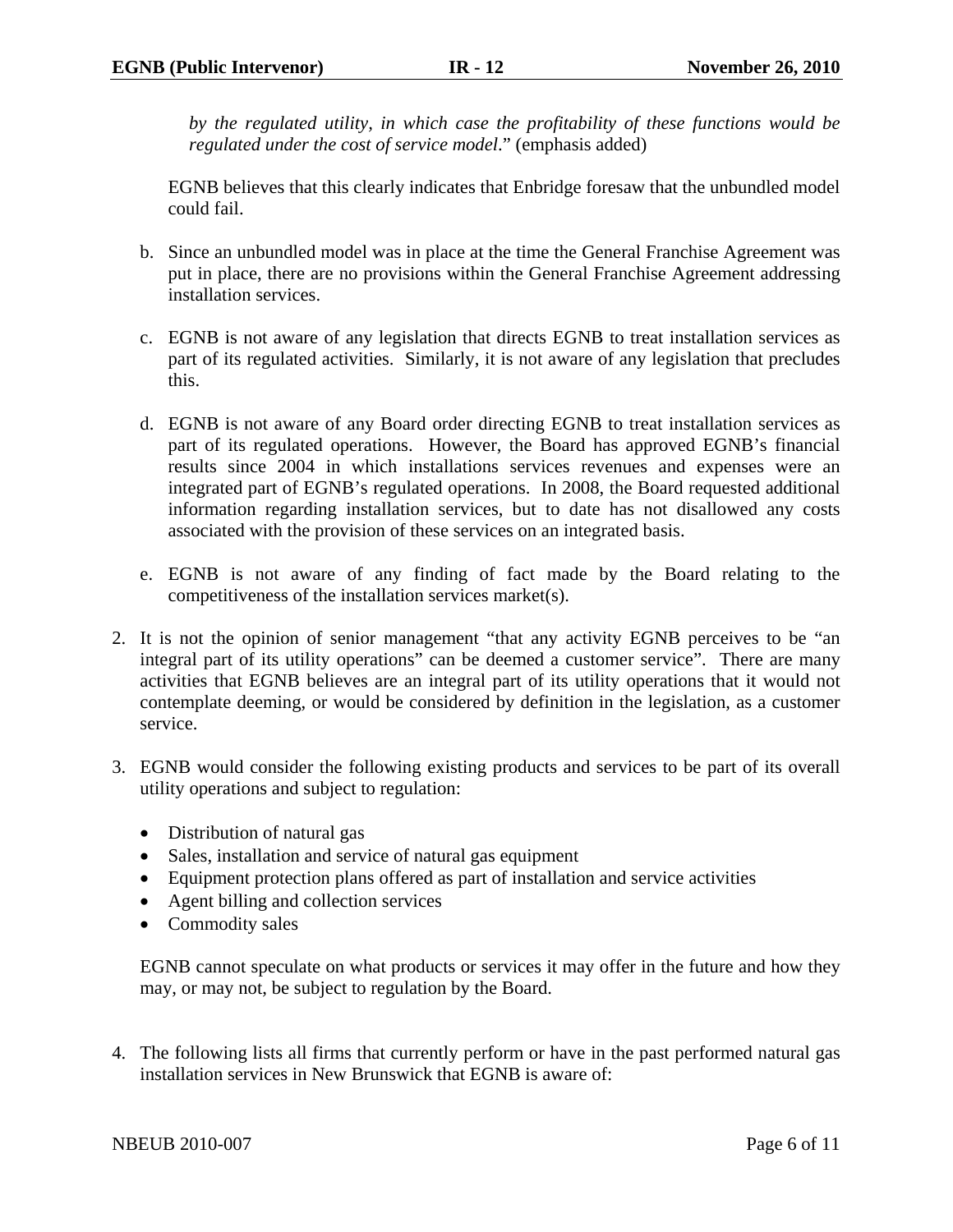A-1 Gas Works Air-Care Alternatives ATL Plumbing & Gas Fitting Inc Atlantic HVAC Services Atlantic Restaurant Equipment Atlantica & Mechanical Beaulieu Plumbing Billings Mechanical Black & McDonald Limited Blakeny Fuels / Fundy Energy Blue Flame Gas Products Bob's Heating Bruce Sutherland Associates Brunswick Gas Services BSM- Gilles Leblanc Campbell's Plumbing Carl Fox Plumbing Carmichael Engineering Ltd. CES Capitol Energy Services In Classic Heating & Air Conditioning Climate Control Tech. Services Complete Heat Conair Ventilation & Gas Cosy Comfort Gas Heating D&B Mechanical Ltd Dependable Gas Direct Energy Doug Forgrave Plumbing Doug White Plumbing & Heating E. T. Mechanical E.G. Stairs Ltd E.W. Clowater & Sons(1981 Ltd) Eastern Propane Electrical & Refrigeration Ser Energy Tech Sales & Services Ermen Construction Ermen Sam Plumbing & Heating Expert Gas Services Ltd. E-Zee Gas Services Ltd. Fundy Gas Electric Services Lt G&E Gas Gary. C. Wilson Heating Gas Guys GASPRO Installers Gas-Tek Services Ltd.

George Freeze Plumbing & Heat George's Plumbing Glowing Embers Stoves & Fire Harbour City Propane Ltd. Heat Source de Chaleur Inc. Henderson Gas Works Hogan's Mechanical ICS State Industrial Boiler-Tech Inc Irving Oil Limited Joe Corrigan Mechanical JRI Mechanical Keezer Home Energy Centre Lawsons Ledoux Mechanical LeRoy's Heating Services Ltd. MacEachern Ent. Ltd. Madnat Gas Services Maritime Fireplaces Ltd. Master Mechanical Maxon Gas Work Inc. Moncton Plumbing Moncton Propane Northeastern Gas Oral Crossman Contracting Park Fuels Pro Nat Installers Quality Gas Services Rebel Gas Services Reg Plumbing & Heating Salesse Heating SBH Enterprises Sica Ventilation Inc Squires Home Improvements Summit Energy Sunpoke Energy Systems Ltd. Superior Propane T & M Gas Works Thermal Mediums Inc Thermech Systems Limited Tymeg Services Valley Home & Hearth Vienneau Flooring W.L. Falconer's Heating Wilson's Heating Riverview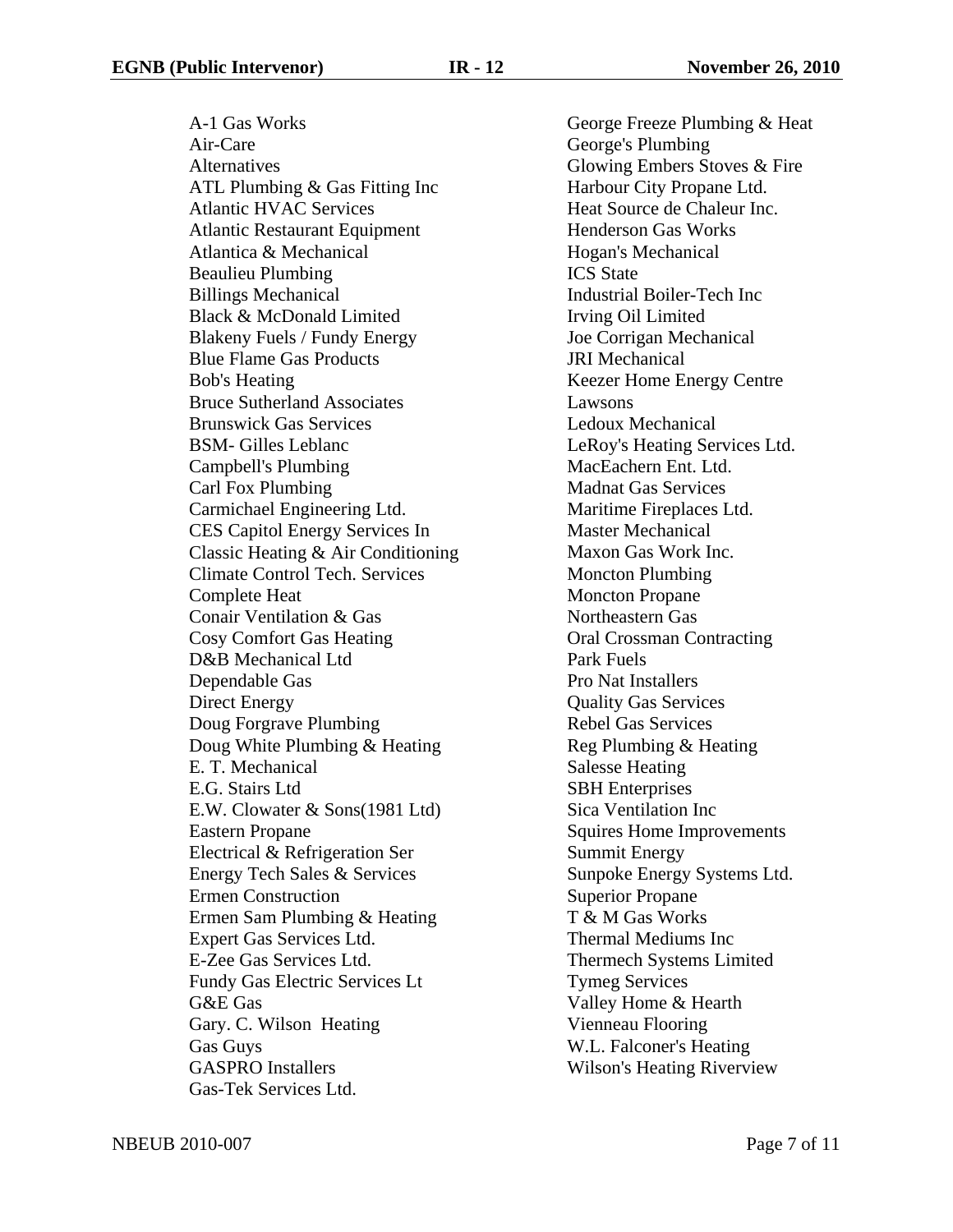- 5. The requested information for 2009 and year-to date October 31, 2010 is attached. EGNB does not believe that information from 2003 to 2008 is relevant to this proceeding.
- 6. EGNB does not collect such information on other firms that perform installation services in New Brunswick. Such information would not typically be available as most businesses would consider it to be confidential.
- 7. EGNB has not performed or reviewed analyses related to competition in the installation services market in New Brunswick. However, as demonstrated in the response 5. above, EGNB has performed only 33% and 36% of the 2009 and 2010 year-to-date installations. EGNB believes this is an indicator that a competitive market for installations exists. The slight increase from previous years is attributable to EGNB temporarily taking over work for a residential new construction contractor that shut down its business.
- 8. EGNB considers all assets in rate base to be utility related. EGNB does not track investment in rate base according to the function of the asset, but the type of asset so that it is assigned the appropriate amortization rates. The one exception to this would be the Inventory for the Installation and Service business which is contained in a separate balance sheet account. EGNB does not believe it is appropriate or necessary to provide all entries from 2003 to the present for the Inventory account.
- 9. All cost accounts within EGNB are associated with cost centres and are directly assigned to the cost centre that drives their costs. Operating costs directly tied to the Installation and Services line of the business are captured and recorded to Cost of Goods Sold within EGNB's accounting records. EGNB does not believe it is appropriate or necessary to provide all entries from 2003 to the present for the Inventory account.
- 10. Copies of the time and labour records reviewed by EGNB and cited on the top of page 3 of the Installation Services report are attached. EGNB notes that the fitter names in the one report have been changed to identify a specific individual within EGNB.
- 11. Confirmed.
- 12. EGNB is not aware of any equipment supplier that is guaranteed a return of 13% on imputed equity. However, EGNB is also not aware of any equipment supplier whose return would be limited to 13% either.
- 13. EGNB has not conducted research regarding the treatment of installation and services assets, revenues and costs in regulated revenue requirements in other jurisdictions. EGNB is aware that prior to exiting these businesses in 2000, Enbridge Gas Distribution did include these activities in its utility results.
- 14. EGNB has established separate accounts for Installation Services revenues and direct Cost of Goods Sold. However, since Installation Services is considered an integral part of EGNB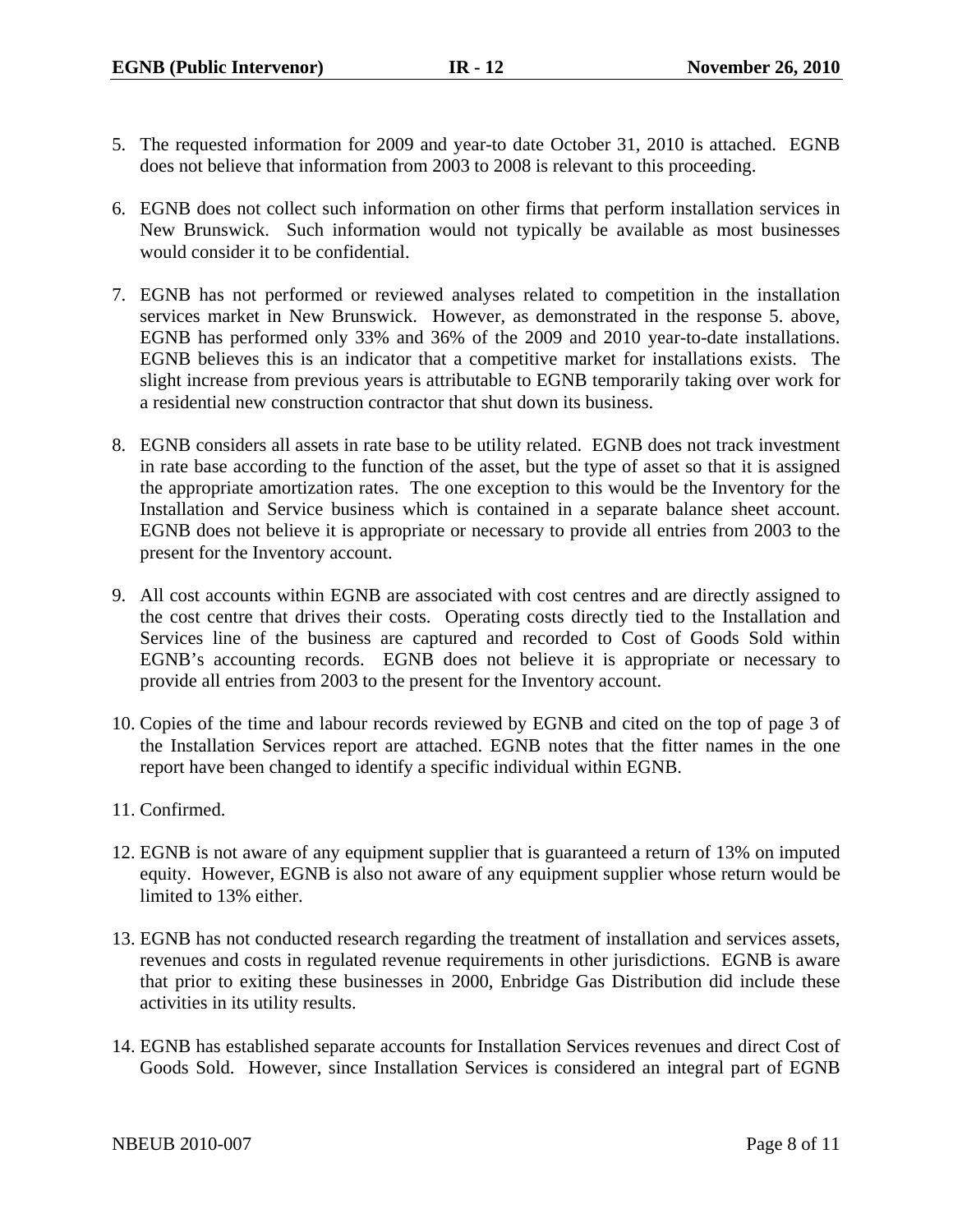these accounts are included in the regulatory financials. EGNB does not have any supporting documents for this decision.

- 15. Given that EGNB was requesting legislation amendments, EGNB did not consider establishing an affiliate at that time.
- 16. EGNB does not believe the requested information is relevant to this proceeding. The Board has accepted installation services as a part of the utility since the services commenced and has approved all costs up to and including 2008.
- 17. Please see the response to 16. above.
- 18. EGNB is not aware of any such analysis having been performed.
- 19. In 2005, EGNB discontinued offering a five year workmanship guarantee on its installation work, in favour of a one year workmanship warranty. At the time, it was noted by EGNB that the industry standard was to offer a one year warranty on workmanship. As well, EGNB was dealing with suppliers who were offering extended warranties on their equipment. As EGNB was moving in line with the industry standard, it did not conduct any analysis that would show the effects of this change on the net revenues of installation services from 2006 to 2016.
- 20. EGNB currently only provides promotional materials related to its residential and commercial protection plans. Copies of these materials are attached.
- 21. EGNB considers this to be a relatively low market share. As the contractor industry gains experience, expertise, and financial strength, it is expected that they will increase their share of the installations. However, it is necessary for EGNB to remain in the installation services business at this time in order to support the development of underserved markets and regions. The residential retrofit market is one example of a market that still requires EGNB's direct involvement, as EGNB continues to perform a significant number of those installations. Conversely, EGNB continues to place emphasis on the development of the contractor industry, and in fact has created and staffed a Channel Manager role, whose main objectives are to engage, train and develop programs in support of the contractor industry.
- 22. EGNB does not believe that its current share of the market is causing harm to the competitive market. EGNB's 22% market share in 2008 means that the overwhelming majority of the market was served by other market participants. Also, EGNB actively encourages the development of the contractor industry.

23.

- a. The government amended the Gas Distribution Act, 1999 to allow EGNB to provide these services without having to get prices approved by the Board.
- b. EGNB believes that it has offered responsive pricing to its customers. Natural gas solutions are developed on a labour, material and equipment "cost plus" basis which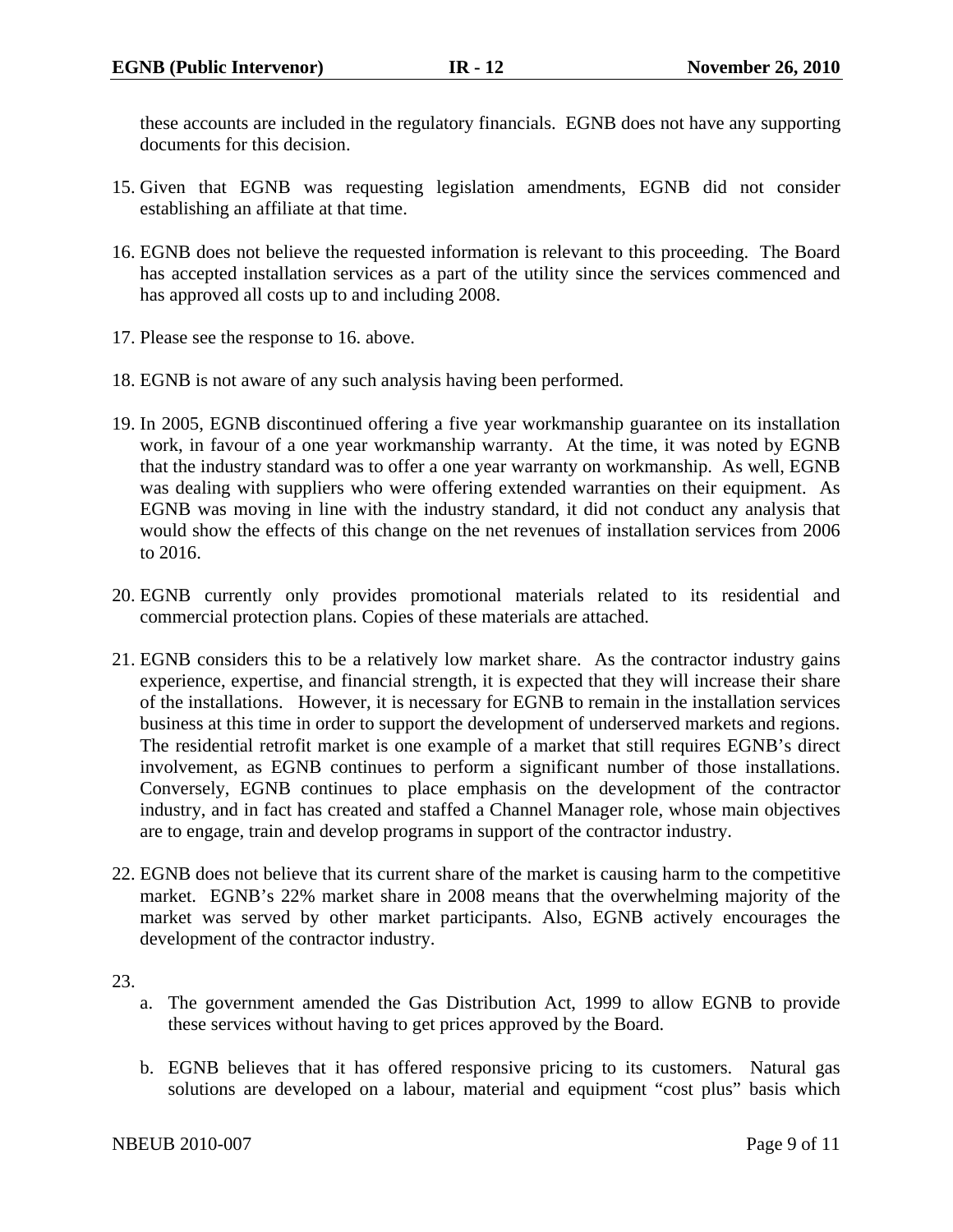provides a small margin to cover overheads. This approach, as well as EGNB's material and equipment buying strategy helps provide low cost solutions to customers, while supporting the growth of the industry as a whole.

- c. Gas Marketers do not have a regulated revenue requirement and, as such, do not have the right to make up any shortfalls through a regulated revenue requirement.
- d. EGNB is unable to provide the requested schedule of prices as prices will vary by installation based on the specific circumstances associated with the installation. Also, since these services are offered in the competitive marketplace, EGNB considers this information to be commercially sensitive.
- e. The Manager, Installation and Service approves the pricing strategy for installation products and services offered by EGNB in consultation with the Manager, Marketing and Sales. EGNB does not have a pricing policy document.
- f. EGNB does not have a discounting policy. However, discounts, or acceptance of lower margins on installations, may occur in cases of innovative technology trials, where new equipment is being market tested, or in cases of customer discontent surrounding installation or equipment performance. The Manager, Installation and Service approves any such discounting.
- g. EGNB does not have a price matching policy.

## 24.

- a. EGNB is not aware of any response being received to its May 27, 2003 letter. However, this is not unexpected, as the letter was intended to document discussion that occurred at a May 26, 2003 meeting. EGNB believes that if it had not accurately reflected the discussion, a response would have been provided.
- b. EGNB has not conducted any research into the manner in which other utilities may provide such services. EGNB is in a unique situation where it is still developing the market, which requires regulatory approaches that support the growth and development of EGNB's customer base.
- c. EGNB has not prepared the Customer Management Proposal referenced in the letter. At the time the letter was written, the legislation contemplated EGNB filing with the Board a Customer Management Proposal by December 31, 2007. Since that time the legislation has been changed to remove any sunset date. Given that a Customer Management Proposal is only required if EGNB were to decide it will no longer sell gas to customers, it has not prepared such a proposal as it has no intention of ceasing to sell gas to customers.
- d. Operating costs directly associated with the installation services activities are captured and recorded to cost of goods sold within EGNB's accounting records. Similarly, installation services are captured separately with EGNB's accounting records. A separate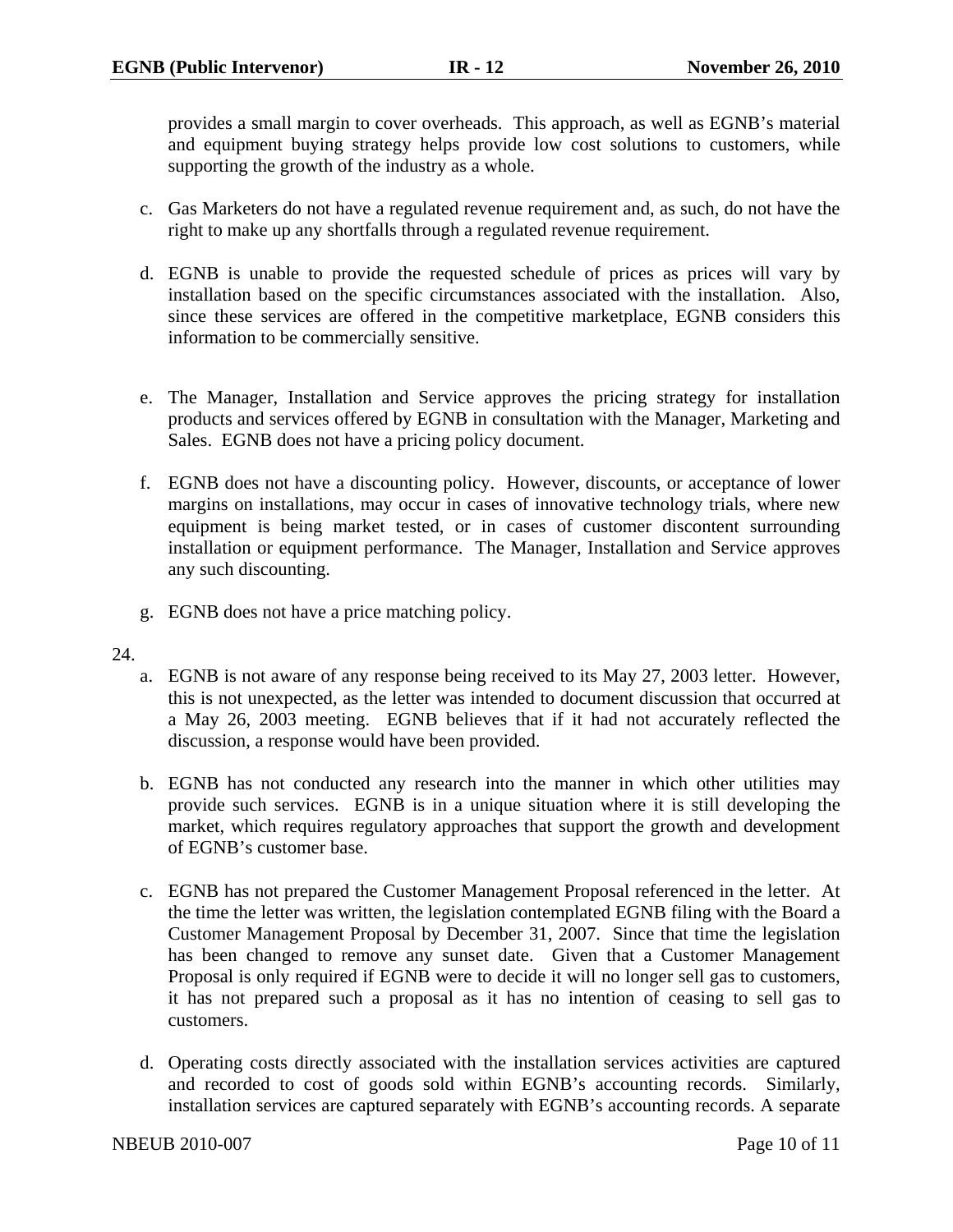general ledger does not exist, nor is it required, for installation services activities as these activities are integrated in the regulated utility operations. There are no internal policies specifically dealing with installation services accounting.

- e. A copy of the Dr. Pierre-Marcel Desjardins study is attached. This was the only enclosure with the May 27, 2003 letter.
- f. EGNB did not have a formal business plan relating to the introduction of the Authorized Dealer Network as it expected to duplicate what had been done in Ontario.
- g. EGNB did not obtain any legal opinions on the changes to the legislation. EGNB had worked with the government over a period of time to effect changes to the legislation and as a result was quite clear on what the changes to the legislation were intended to permit.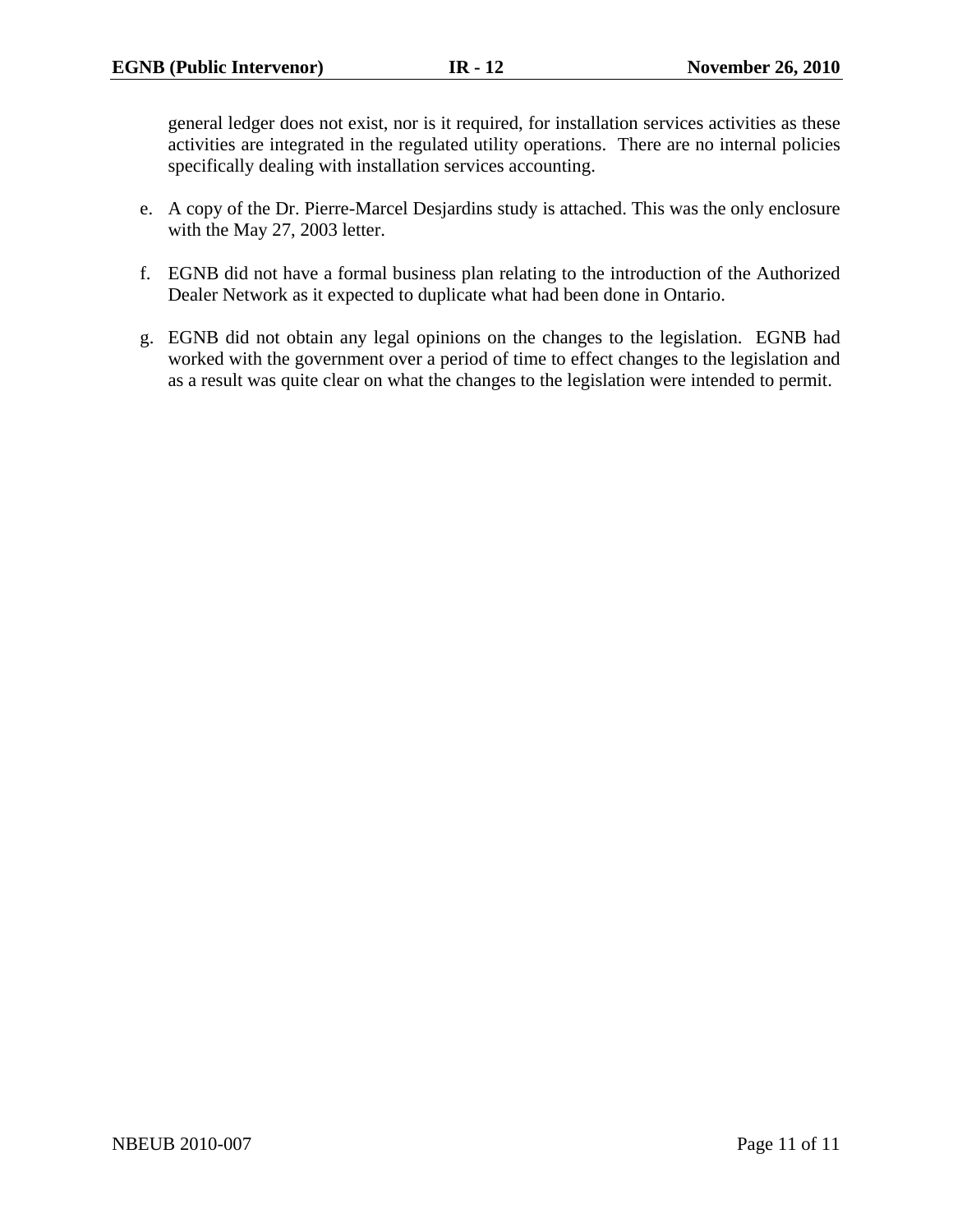**Reference:** EGNB′s Gas Purchasing Plan.

## **Question:**

- 1. Does EGNB believe that EGNB's Gas Purchasing Plan advances the objective of providing security of supply to its customers? If so, on what basis? Please provide documentation (studies, memoranda, reports) to support EGNB's opinion in this regard.
- 2. Would security of supply be at risk if EGNB did not enter into any forward contracts for the purchase of commodity gas? Please provide documentation (studies, memoranda, reports) to support EGNB's opinion in this regard.
- 3. EGNB's third principle underlying the Gas Purchasing Plan is to "minimize EGNB's financial exposure." EGNB also states that the plan is designed to minimize financial risk to its customers. Please list each of the risks EGNB perceives to exist in the supply of commodity gas and indicate for each risk whether it is customers or EGNB who bear the risk. Please provide an explanation and include at least the following risks, as well as the other risks perceived by EGNB to exist:
	- a. market price risk
	- b. basis price risk
	- c. variable load shape risk
	- d. balancing cost risk
	- e. execution risk
	- f. collateral cost risk
	- g. liquidity risk
	- h. counterparty credit risk
	- i. settlement risk
	- j. risk that premium above index embedded in supply contract paid is above the prevailing premium in the market
- 4. Please demonstrate how EGNB's Gas Purchasing Plan minimizes, for EGNB and/or for customers, each risk cited in EGNB's answer to 3. above.
- 5. Please provide a list of all gas commodity procurement strategies evaluated by EGNB prior to selecting its preferred procurement strategy.
- 6. Please demonstrate how EGNB's preferred procurement strategy better advances its three guiding principles than the other procurement strategies evaluated by EGNB.
- 7. Please explain in detail how EGNB's Gas Purchasing Plan advances the goal of being able to offer a price that is reflective of market conditions in Atlantic Canada.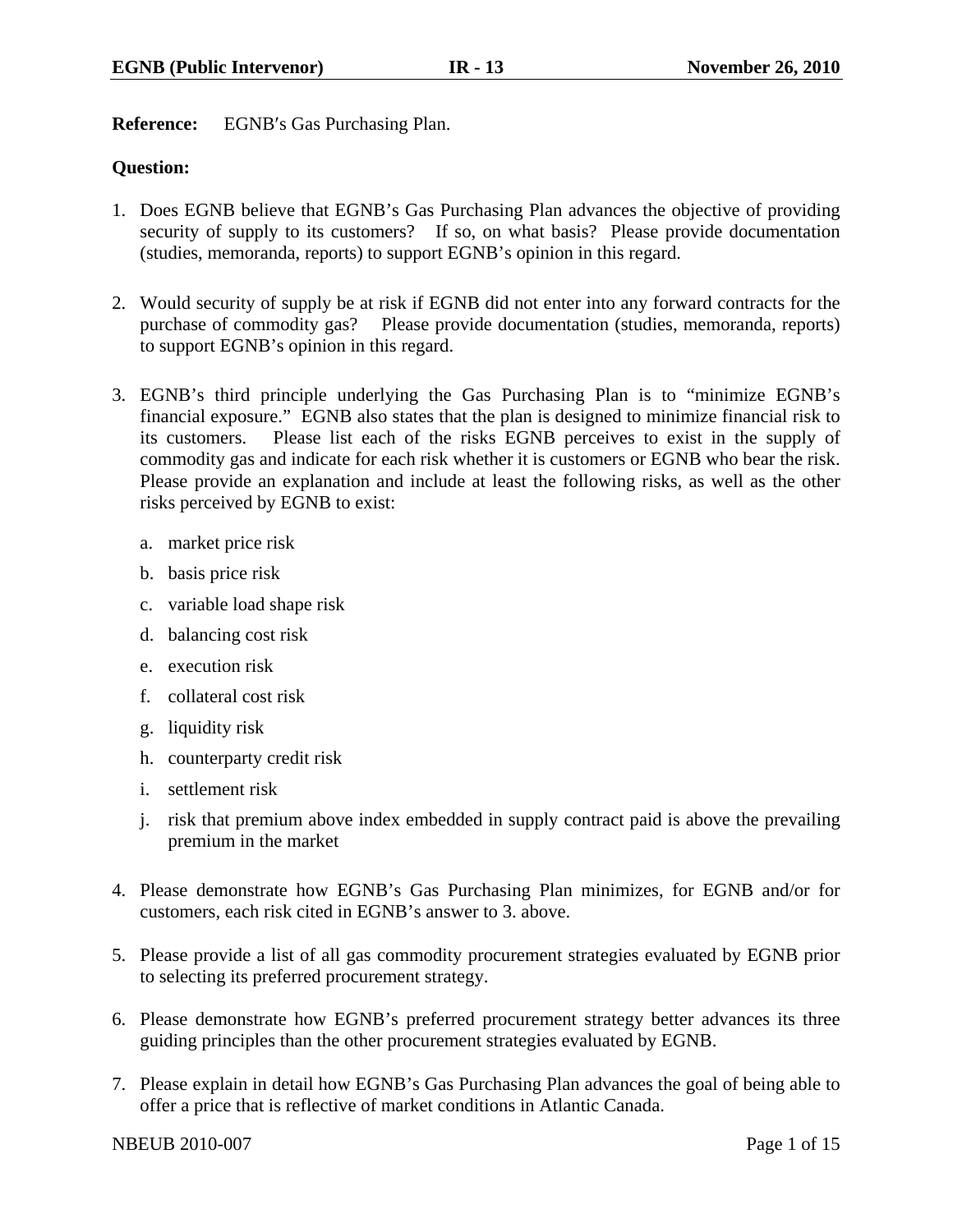- 8. Does EGNB believe that the spot price at Dracut, Massachusetts is reflective of market conditions in Atlantic Canada? Please explain.
- 9. Does EGNB believe that the spot price at Tetco-M3 is reflective of market conditions in Atlantic Canada? Please explain.
- 10. Does EGNB believe that the spot price at Transco Zone 6 is reflective of market conditions in Atlantic Canada? Please explain.
- 11. With respect to EGNB's statement that: "The selected Boston trading points are Dracut, Transco Zone 6, and Tetco M3" Given the physical configurations of the Tetco and Transco pipelines, please describe the risks that the prices for Transco Zone 6, and Tetco M3 could diverge from prices at delivery points in the Boston area.
- 12. How does EGNB evaluate whether to use a daily or monthly index when buying index gas? Please provide a list of pros and cons for each. Please justify answer with supporting analyses, reports and other documents, as appropriate. Please show how the settlement terms of EGNB's current supply contracts are consistent with this rationale.
- 13. Please state whether the gas volumes cited in Attachment A are intended to be measured at the retail meter, or at an alternative location. If an alternative location, please specify which one.
- 14. Please state whether the gas volumes shown in the Regulatory Financial Statements for 2009 are intended to be measured at the retail meter, or at an alternative location. If an alternative location, please specify which one.
- 15. Please explain how EGNB converts quantities required at the customer meter to procurement volumes needed in the wholesale gas market. Please provide supporting documentation to support the calculations.
- 16. The total market forecast value included in Attachment A for 2011 is greater than the amount included in the 2011 budget. Please reconcile these two forecasts. Which forecast is EGNB relying on for planning purposes?
- 17. Please specify the policies and procedures EGNB has in place to modify its gas purchases in response to changes in its forecast demands. Please provide copies of all relevant policies and procedures, as well as any other supporting documentation.
- 18. Please specify how many times since EGNB began purchasing gas EGNB has exited any of its gas commodity positions when it became clear that EGNB had excess purchase volumes.
- 19. Please provide the forecast gas volumes shown in Attachment A on a daily basis by type of product and by rate class.

NBEUB 2010-007 Page 2 of 15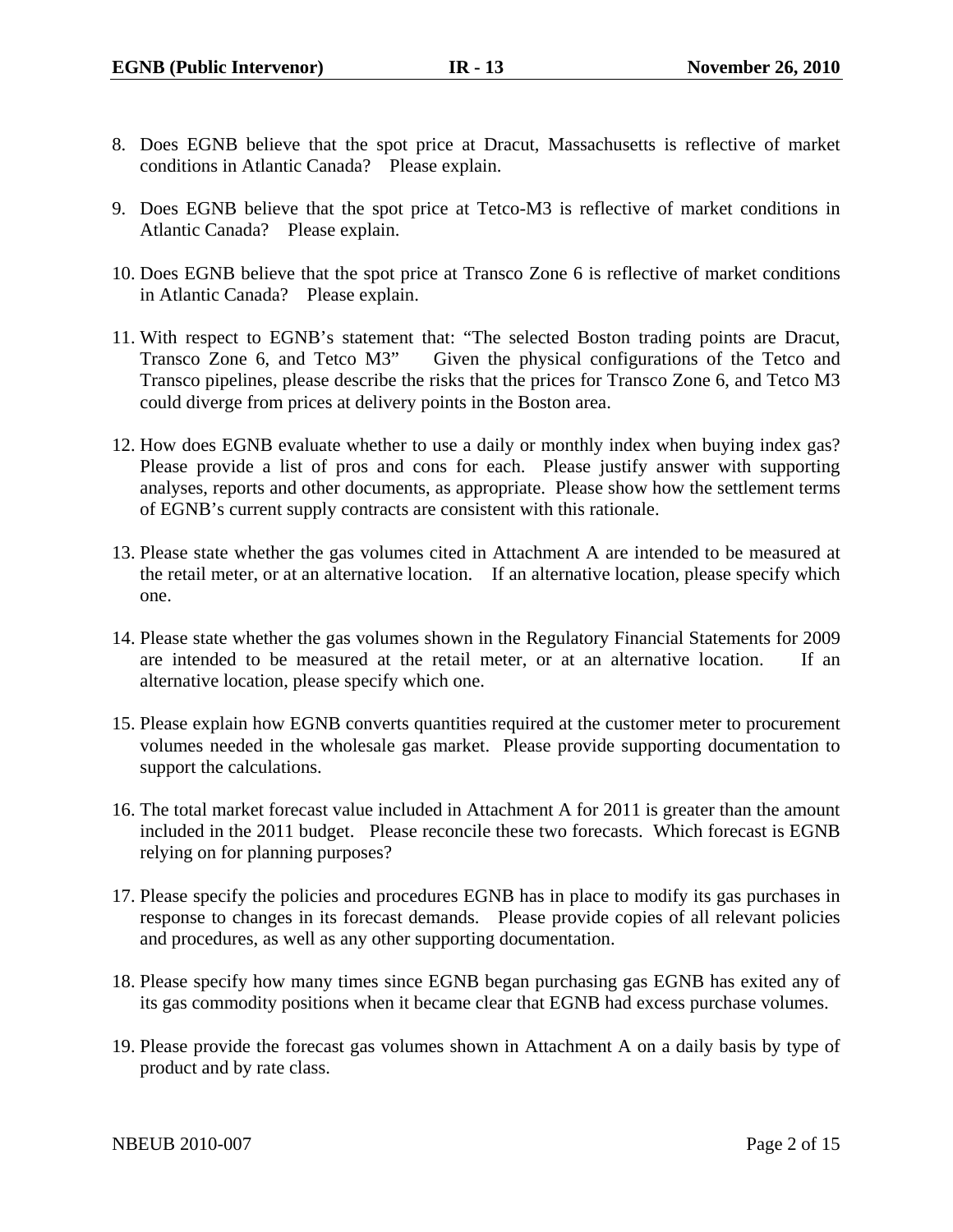- 20. Please provide all analyses performed by EGNB or an EGNB affiliate related to the variability of the forecast commodity gas sales volumes referred to in 19. above. Please explain in detail how EGNB manages the various sources of variability (weather, economic activity, customers' switching to non-EGNB suppliers, customers' switching to another fuel source, and so forth) and how those variability risks are addressed in its commodity gas purchasing strategy.
- 21. Please provide the actual historical EGNB commodity sales volumes by day, by product and by rate class from 2003 through the present.
- 22. Please fill in the tables below with respect to gas quantity forecasts and gas forward purchases for each month during the time period January 2003 through the present.

|     | Forecast             | from       | Gas     | Forecast    | from       | Annual  |        | Actual Throughput (GJ) |         |
|-----|----------------------|------------|---------|-------------|------------|---------|--------|------------------------|---------|
|     | Purchasing Plan (GJ) |            |         | Budget (GJ) |            |         |        |                        |         |
| Mo  | Total                | <b>EUG</b> | Alterna | Total       | <b>EUG</b> | Alterna | Total  | <b>EUG</b>             | Alterna |
| nth | market               |            | tive    | market      |            | tive    | market |                        | tive    |
|     |                      |            | Offer   |             |            | Offer   |        |                        | Offer   |
|     |                      |            |         |             |            |         |        |                        |         |
|     |                      |            |         |             |            |         |        |                        |         |
|     |                      |            |         |             |            |         |        |                        |         |
|     |                      |            |         |             |            |         |        |                        |         |

## **Table 1: Forecast Volumes**

## **Table 2: Purchase Volumes**

| Month | Purchase Anticipated in<br>Gas Purchasing Plan (GJ) |             | Purchase Anticipated in<br>Annual Budget (GJ) |             | Actual Purchase (GJ) |             |
|-------|-----------------------------------------------------|-------------|-----------------------------------------------|-------------|----------------------|-------------|
|       | <b>EUG</b>                                          | Alternative | EUG                                           | Alternative | <b>EUG</b>           | Alternative |
|       |                                                     | Offer       |                                               | Offer       |                      | Offer       |
|       |                                                     |             |                                               |             |                      |             |
|       |                                                     |             |                                               |             |                      |             |
|       |                                                     |             |                                               |             |                      |             |
|       |                                                     |             |                                               |             |                      |             |

- 23. The summary of supply contracts in Attachment A shows a total contracted volume of 2.184 TJ for 2009, whereas the Commodity Sales Report shows customer volumes of only 2.093 TJ. On what date did EGNB realize it was overcontracted for 2009?
- 24. The summary of supply contracts in Attachment A shows a total supply position of 10,550 GJ/d for December 2009 and 8,440 GJ/d for November 2009. For each day in November and December 2009, please provide the EUG standard offer customer volume, Alternative Offer customer volume, and aggregate EGNB commodity customer volume, where the aggregate is merely the sum of EUG standard offer and Alternative Offer volumes. Please provide the net short or net long position relative to the contract quantity on a day-by-day basis for this period.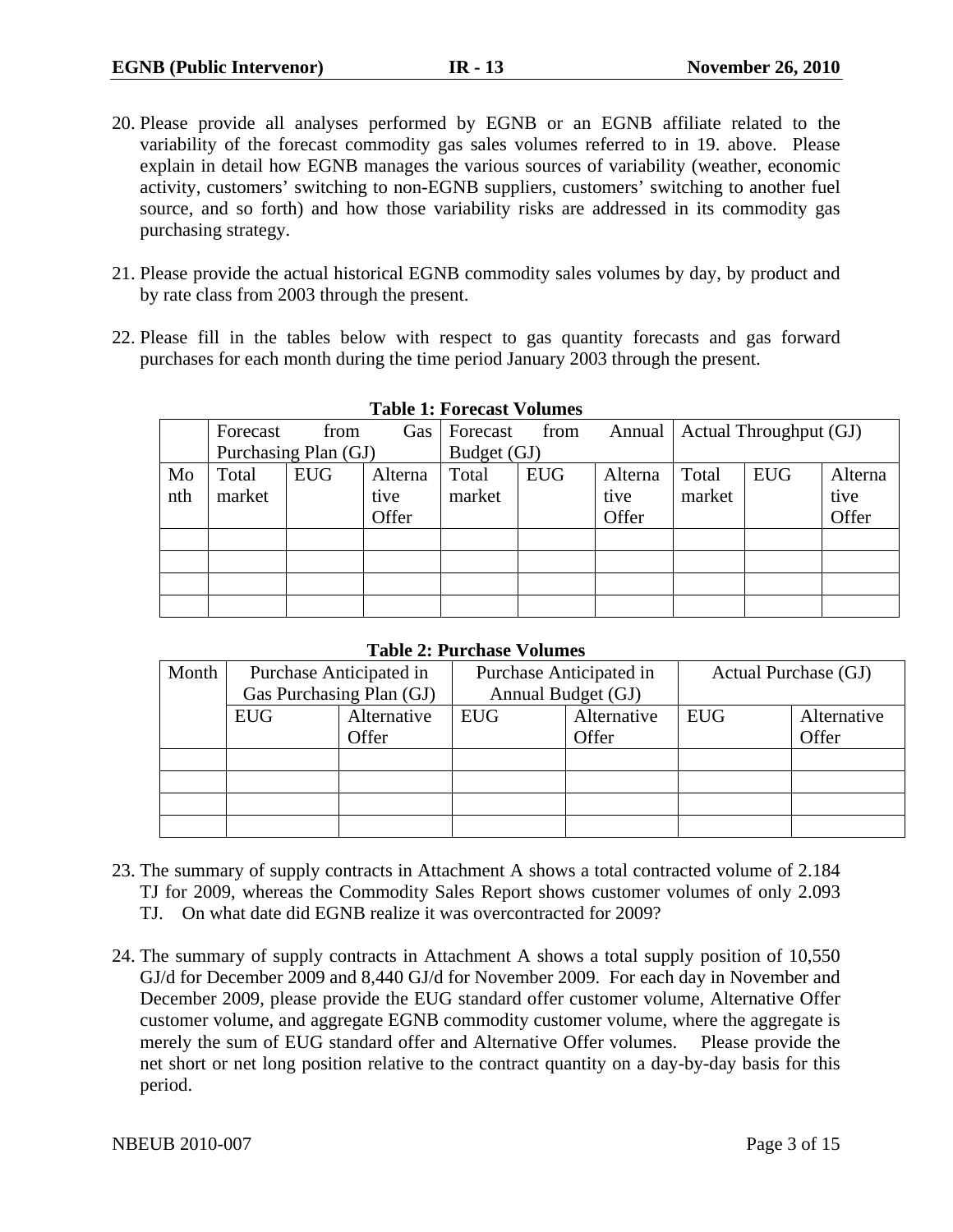- 25. Please explain EGNB's strategy for liquidating its excess commodity purchases.
- 26. Please describe how EGNB evaluated the options available to it for managing its excess contract position, including, for example, liquidating in the forward market with an offsetting sale, negotiating contract quantity reductions with EGNB's counterparties, and any other options considered by EGNB. Please describe the effect on EGNB's cash flow from each alternative and explain the considerations that drove EGNB to choose one of these options over the others.
- 27. Table 2 of Attachment A shows two seasonal Block 2 contracts expiring in March 2010. Please specify whether EGNB has replaced those contracts for the winter 2010/2011 season? For the 2011/2012 season? For the 2012/2013 season? For the 2013/2014 season? If so, please specify the contract quantities and delivery terms and for the new contracts.
- 28. If EGNB has replaced the contracts cited in 27. above, please demonstrate how the new contracts entered into meet EGNB's daily gas needs by product and by rate class. Are they flat for the whole season, or shaped to the monthly load?
- 29. Please provide copies of all load and resource analyses performed by EGNB at the time it entered into the 7-year Block 1 contract. Please demonstrate how that contract was forecast to meet EGNB's daily gas needs by product and by rate class at the time it was entered into.
- 30. With respect to EGNB's efforts to secure storage on behalf of its commodity customers.
	- a. Please provide a detailed explanation of EGNB's efforts.
	- b. Please provide a copy of all written analyses related to storage prepared or reviewed by EGNB.
	- c. Please describe all negotiations in which EGNB is or has been engaged.
	- d. Please indicate whether EGNB has signed any contracts related to storage. If so, please provide a copy of the contract.
	- e. Please provide copies of all press releases and/or press articles related to EGNB's efforts to secure storage on behalf of its gas commodity customers.
- 31. Please provide a 90% confidence interval for EGNB's commodity gas volumes for each month from December 2010 through December 2014. Please specify in detail all assumptions made when calculating the confidence interval.
- 32. Please show the net long or net short positions for each month at the low and high end of the confidence interval calculated in Question 31 above, based on the supply contracts EGNB currently has entered into. Please also specify those supply contracts that EGNB expects to enter into for those delivery periods and provide a comparable analysis of the net short or net long for each month based on how EGNB expects to fill its needs.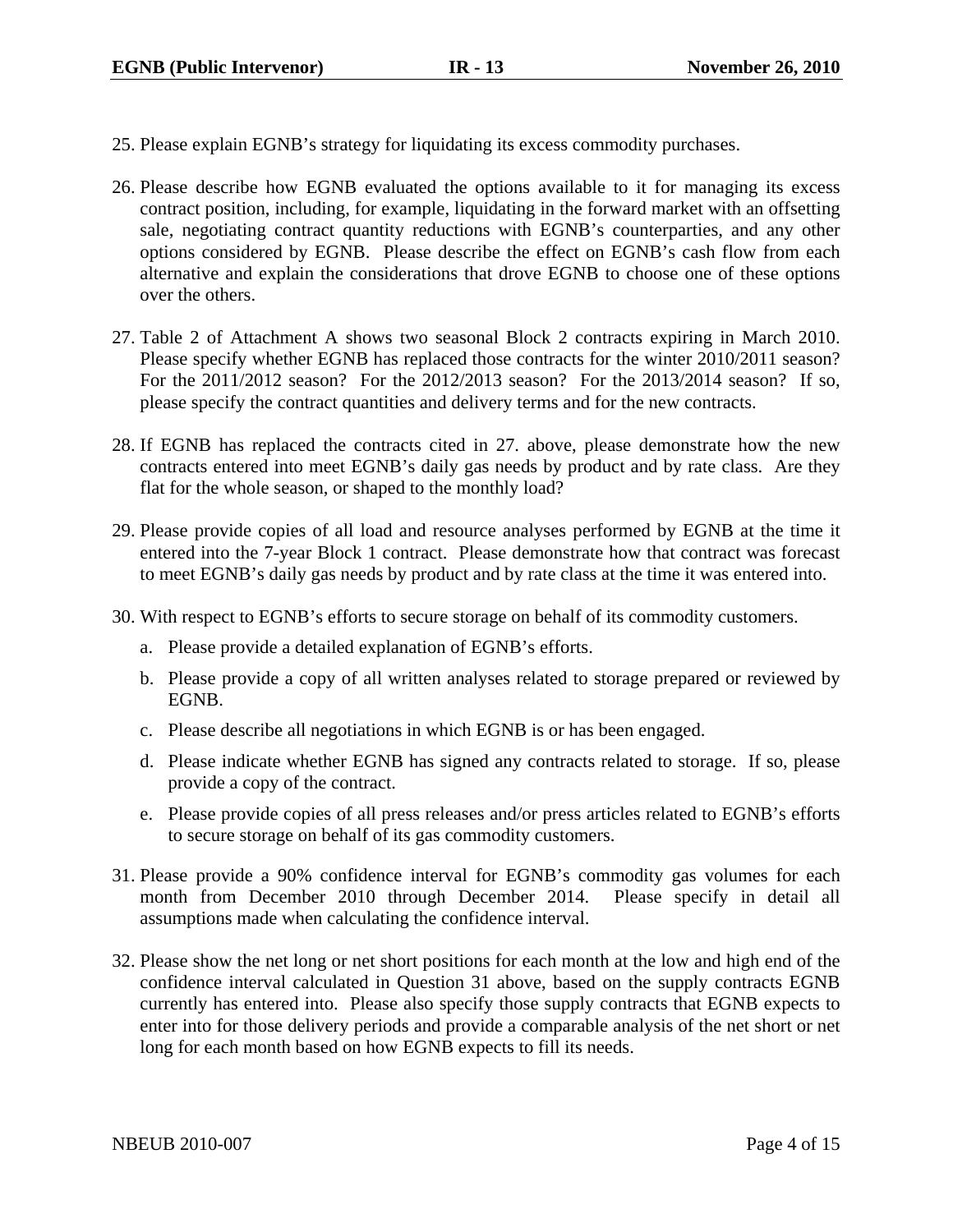- 33. Please provide a value-at-risk analysis of EGNB's existing supply portfolio and EGNB's customer obligations for each month from December 2010 through December 2014. Please specify in detail all assumptions made when calculating value at risk.
- 34. In light of the value-at-risk analysis shown in 33. above, please comment on the financial risks to EGNB and to its customers for each month between December 2010 and December 2014.
- 35. Please provide all analyses performed by EGNB or reviewed by EGNB of the effects of exploration and production in the Marcellus shale on prices in the Northeast United States.
- 36. Please list the new pipelines that are being planned to bring the Marcellus shale gas to load centres. Please specify the status of each pipeline (in planning stage, permitting stage, under construction) and the projected commercial operation dates.
- 37. Please describe the projected effects of the developments cited in 35. and 36 above on prices at Dracut, MA, Tetco-M3, Transco Zone 6 (NY) and Transco Zone-6 (non-NY). Please specify the timing of the projected price effects.
- 38. Please describe how the developments price cited in 35. and 36 above will affect security of supply for EGNB's gas commodity customers.
- 39. Please describe how the developments price cited in Questions 35 and 36 above affect EGNB's commodity gas procurement strategy on behalf of its commodity gas customers.

## **Response:**

- 1. EGNB believes that its Gas Purchasing Plan advances the objective of providing security of supply to its customers by entering into longer term commitments and staggering contract periods as this ensures ongoing market participation of natural gas sellers into New Brunswick. Since EGNB believes this conclusion is self-evident, it does not have any documentation that supports this opinion.
- 2. While EGNB does not have any specific documentation to provide, EGNB believes that security of supply would be at risk if EGNB did not enter into forward contracts for gas. The basis for this opinion rests with the general understanding that the natural gas market in Atlantic Canada is comprised of a limited number of market participants on both the supply and demand side of the equation. By committing to longer term gas purchase agreements, EGNB demonstrates to market participants, its intention to remain engaged as a market purchaser in Atlantic Canada, thus contributing to maintaining an active natural gas market.

While the absence of these commitments by EGNB would not necessarily leave the market without access to gas supply, the lack of an active natural gas market in New Brunswick may make it more difficult for parties to access supply on reasonable pricing terms.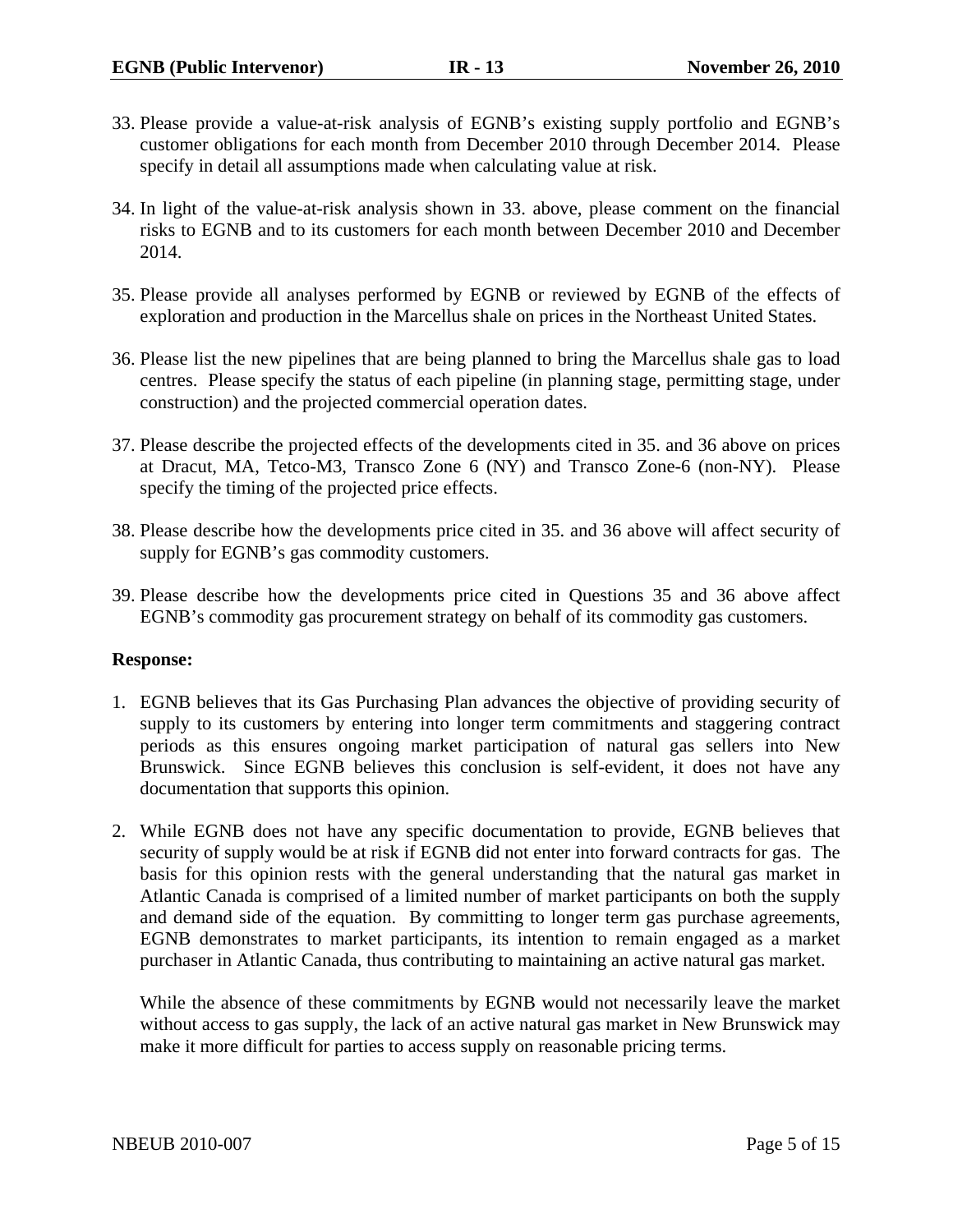3. EGNB believes that all of the risks identified, with the exception of execution risk, are generally borne by EUG customers in the near term. The use of the PGVA captures any price variations that may occur due to the risks identified, which is then expected to be recovered from EUG customers. However, over the longer term, EGNB bears the risk that that the realization of the individual risks results in a higher EUG price. If this situation occurs, under market-based rates EGNB would have to have lower delivery rates to continue to deliver target savings levels. These lower delivery rates result in increased contributions to the Deferral Account. Any increase in the size of the Deferral Account increases EGNB's risk that it will ultimately be able to recover the full Deferral Account. Also, if EUG prices increase significantly due to the realization of the identified risks, EGNB bears the risk that EUG customers will acquire their gas supply from a marketer at the end of their contract term. A significant exodus from EUG would make it increasingly difficult for EGNB to recover the PGVA balance without further erosion of its EUG customer base. This would compound the Deferral Account risk identified above, while also increasing the risk that EGNB may not be able to ultimately recover the PGVA balance due to the loss of EUG customers.

In the case of execution risk, EGNB believes that it bears this risk. By entering into longer term gas purchase contracts, EGNB could be faced with purchase obligations without having customer commitments to purchase gas (i.e. all customers supplied by other marketers). While EGNB would have the opportunity to resell this gas into the market, there is no guarantee that EGNB would fully recover the price paid for the gas.

EGNB believes there is one additional risk that has not been identified, which is regulatory risk. This risk is borne by EGNB. EGNB's commodity purchases and sales are subject to review by the Board. To the extent that the Board determined that EGNB had not acted appropriately in the provision of its commodity services, EGNB would be at risk for any ruling of the Board related to this.

- 4. EGNB's Gas Purchasing Plan does not serve the business as a risk management document. However, through the execution of the Gas Purchasing Plan and the use of its guiding principles, EGNB may simultaneously reduce the risks to itself and its customers. As described in the answer to 3. above, EGNB manages its business risks through such means as its contracting practices, credit/security practices, operational practices and product pricing practices. Ultimately, the effectiveness of EGNB's Gas Purchasing Plan would be demonstrated through the growth of the New Brunswick natural gas industry, while maintaining a minimal PGVA balance.
- 5. EGNB did not evaluate a list of formal commodity procurement strategies prior to selecting its preferred strategy. EGNB's Gas Purchasing Plan originated from the recognition of the unique market conditions which exist in Atlantic Canada (i.e. limited infrastructure, limited market participants and limited supply sources). The outcome of this recognition was a plan which would best address these market limitations.
- 6. EGNB is unable to demonstrate how its procurement strategy better advances its three guiding principles as no other procurement strategies were evaluated.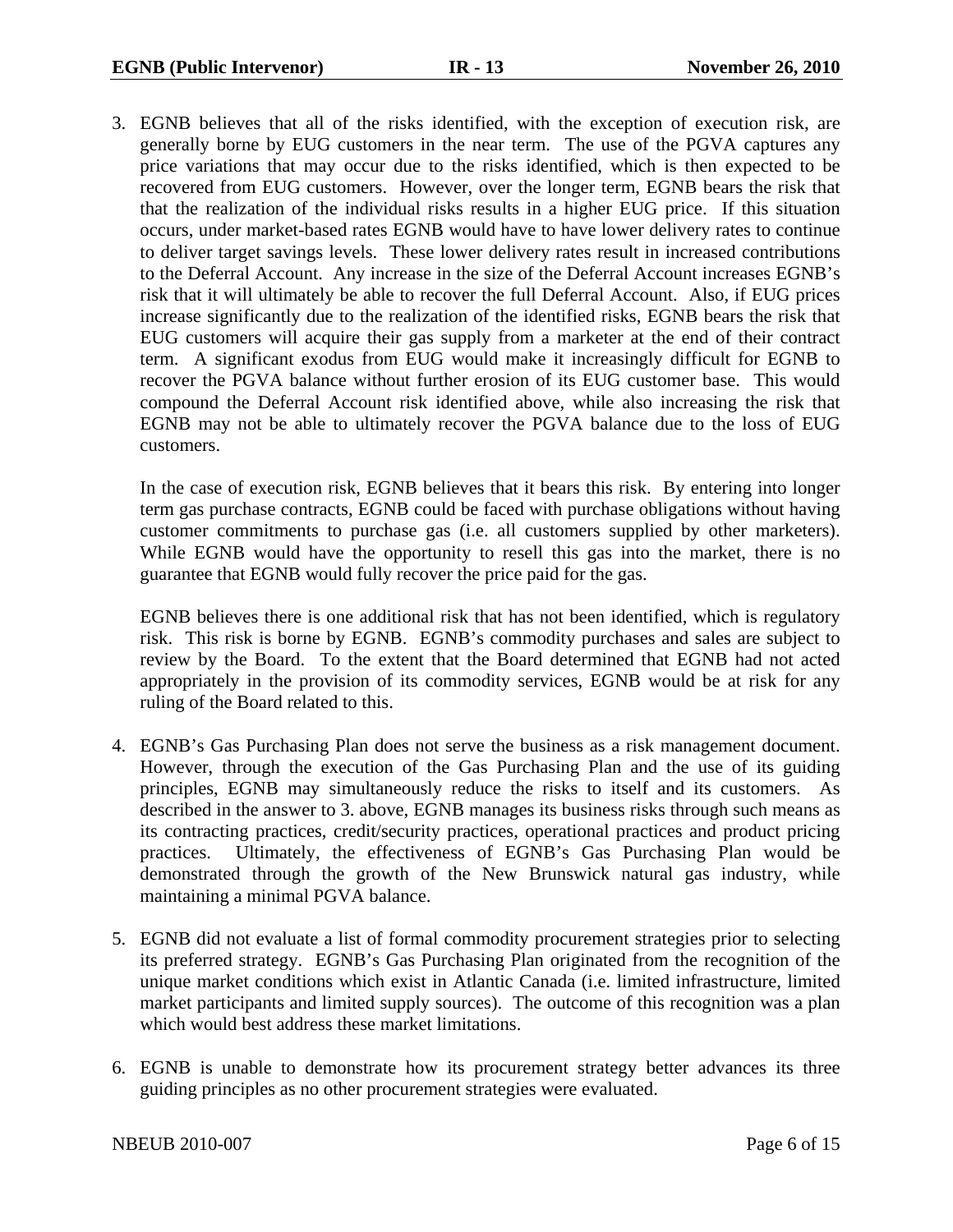- 7. EGNB's Gas Purchasing Plan offers gas pricing reflective of market conditions in the following ways:
	- Diversity of Supply By maintaining active contracts with existing counterparties and fostering relationships with new market participants, EGNB will help sustain a competitive environment for the purchase and sale of natural gas in Atlantic Canada.
	- Staggered Contract Terms –By having different start and end dates for various contracts, EGNB will be entering into agreements at different points in time, both throughout a calendar year and over the course of market development to ensure that it reduces the impacts of seasonal volatility and economic volatility on EGNB's gas portfolio, while also integrating current market dynamics into its portfolio.
	- Variety of Price Indices For EGNB, it is important to seek liquid and stable points to contract gas purchases at. While choosing more than one trading point will increase the chance of basis gap between the contract price and a reflective market price, this can be offset if this point has increased liquidity, which inherently reduces volatility. Also, by using both daily and monthly index pricing, EGNB can further diversify these indices, thus lessening the impact of trading point volatility to EGNB's gas portfolio.
- 8. EGNB believes that the spot price at Dracut, Massachusetts is reasonably reflective of market conditions in Atlantic Canada. Since the majority of gas supplied into the Dracut market is sourced from Atlantic Canada through the Maritimes & Northeast Pipeline ("M&NP"), the pricing at Dracut reasonably reflects the value that suppliers moving gas through M&NP are able to obtain. In general, but not in all cases, the market price of spot gas in Atlantic Canada is equal to the difference between the market price at Dracut and the cost of transportation from Atlantic Canada to Dracut.
- 9. EGNB believes that a reasonable relationship exists between the spot price at Tetco-M3 and the market price of spot gas purchased in Atlantic Canada. This relationship exists because there is a physical (pipeline) connection between the Tetco-M3 trading point and Atlantic Canada.

Throughout North America, there is a pricing relationship between all trading points (i.e. interconnecting points between two or more pipelines where custody of gas can change hands from one counterparty to another) commonly referred to as a "basis differential" or "basis". This value is relative to a spot price at a central trading location in North America know as "Henry Hub", located in Louisiana. While there is a relationship between the "basis" values across North America and the associated costs of transportation throughout all of the interconnected pipelines in North America, the "basis" values do not equal the transportation costs. Depending on localized supply/demand economics, the "basis" value for any trading point in North America could trade at a discount or premium to the actual cost associated with moving gas from supply source (wellhead) to demand source (market).

Given Tetco-M3's proximity and physical connection to the Atlantic Canadian market, EGNB believes that the spot price at Tetco-M3 will be reasonably reflective of pricing options for Atlantic Canadian natural gas.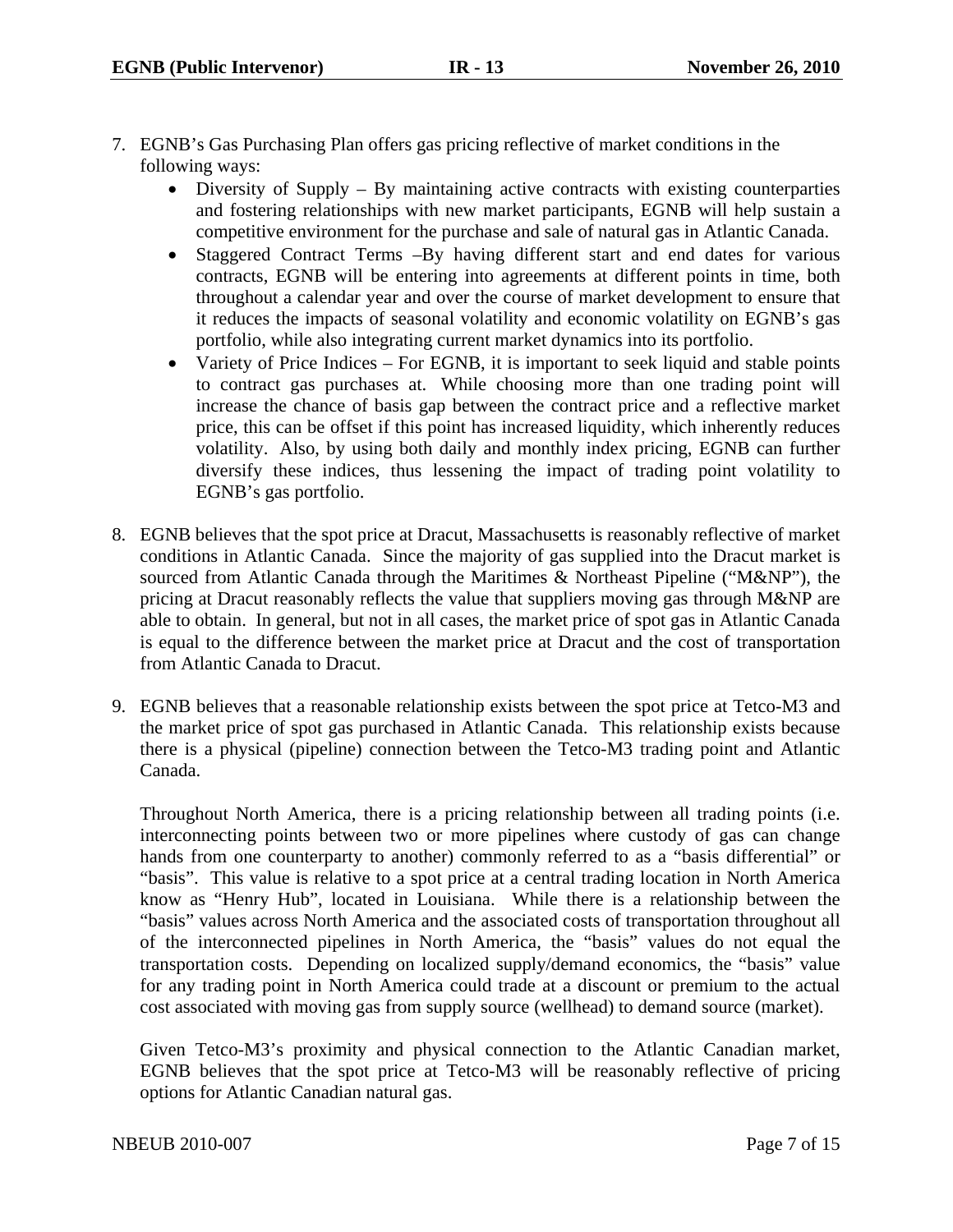- 10. EGNB believes that a reasonable relationship exists between the spot price at Transco Zone 6 and the market price of spot gas purchased in Atlantic Canada for the same reasons articulated in 9. above. There is a physical connection between the Transco Zone 6 trading point and Atlantic Canada.
- 11. There are risks that Transco Zone 6 and Tetco M3 could diverge from prices at Dracut due to the impact of local supply/demand fundamentals. EGNB would expect to see this divergence occur on an intra-month basis, when these fundamentals will have the most volatility. There is less risk of divergence on a monthly basis, as the trading points are connected by pipeline capacity and the markets will tend to move towards equilibrium.
- 12. EGNB evaluates its use of daily or monthly indices based on the term over which the contracted volume will remain consistent. If the volume of gas purchased will not vary on a daily basis throughout a contract month, EGNB generally chooses to purchase at the monthly index price. The primary reasoning for this is that the contract price is established at the start of the month rather than the end of the month, reducing the risk of market volatility from start to end of month.
- 13. The volumes cited in Table 1 Forecast Customer Additions & Volumetric Requirements of Attachment A are intended to be measured at the retail meter, or the customer meter, as that is the only basis by which EGNB can distinguish the market segment being served.
- 14. Gas volumes shown in Note 5 of the Regulatory Financial Statements for 2009 are measured at the retail meter, or the customer meter, as that is the only basis by which EGNB can distinguish the market segment being served.
- 15. EGNB considers the aggregate quantity of gas required at the customer meter to equal the procurement volumes needed in the wholesale gas market. As a result, no conversion is required.
- 16. EGNB's 6,205 TJ forecast of the total market in the Gas Purchasing Plan is 391 TJ greater than the 5,814 TJ included in the 2011 budget. This variance is primarily due to updated projections of customer attachments and existing customer consumption between March and October 2010 based on updated market and forecast information available when the budget was prepared. For planning and procurement purposes, EGNB always relies on its most recent forecast information.
- 17. EGNB does not have set policies outside the Gas Purchasing Plan that govern how and when modifications are formally made to procurement volumes. Discussion between the Gas Supply Analyst and the appropriate senior managers occurs prior to contracting for supply in response to changes in demand.
- 18. Since EGNB began purchasing gas, it has managed purchases and sales as a combined portfolio, rather than as a series of individual contracts. To clarify, EGNB considers exiting a gas commodity position to be the same as selling excess gas back to the counterparty it is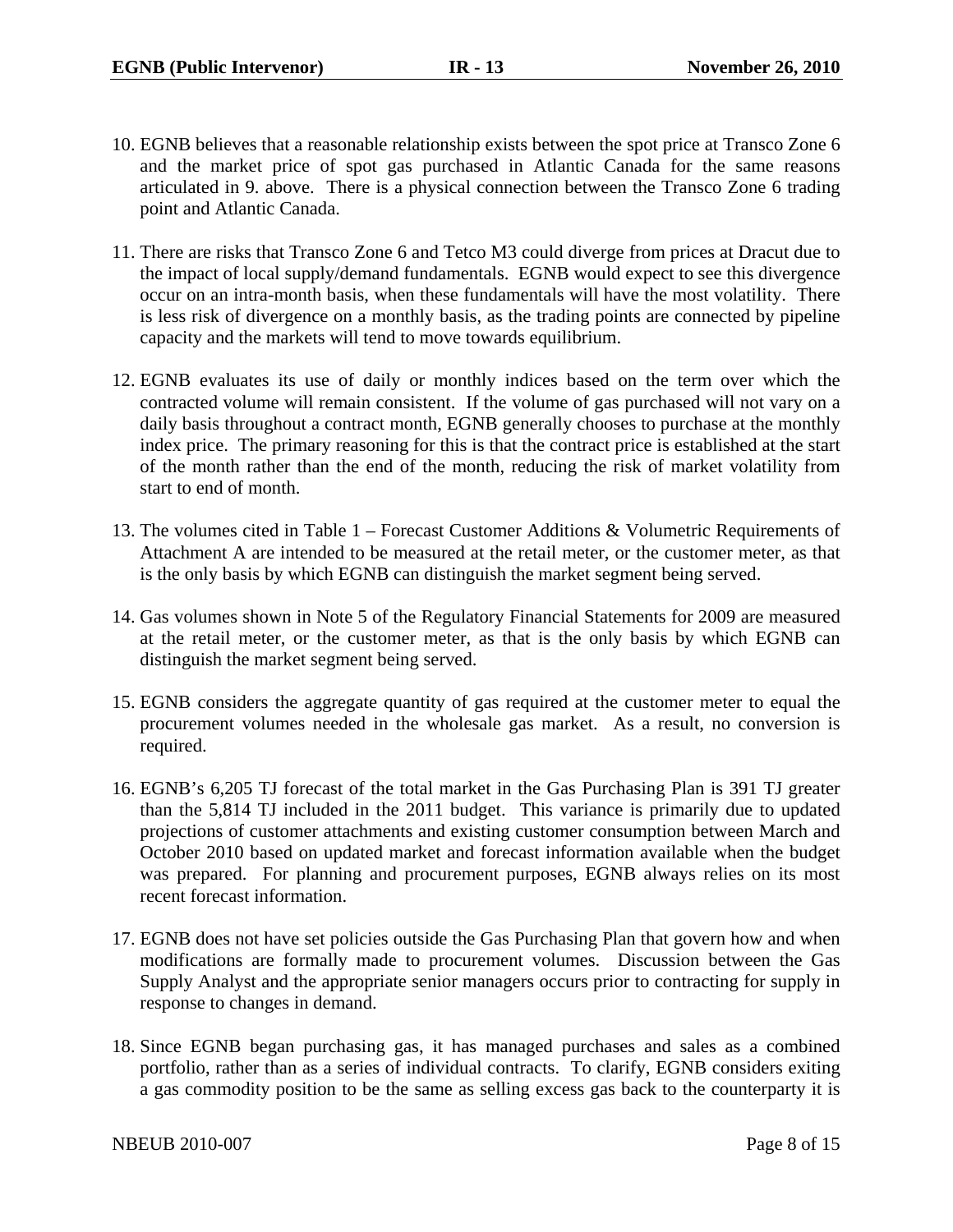purchased from at prevailing market rates. EGNB has not restricted excess gas sale activities to any one party based on the origin of the gas. Rather EGNB has been in a constant state of either buying or selling volumes on a daily basis to meet its market demand.

- 19. EGNB is unable to provide the requested information as it does not develop its forecast on a daily basis by product and rate class.
- 20. Neither EGNB nor an EGNB affiliate has performed specific analysis related to the variability of the forecast commodity gas sales volumes referred to in 19. above. EGNB, as provided in the Gas Purchasing Plan, uses guiding principles as an elastic approach to achieving its objective of procuring optimal supply of natural gas to meet its market requirements. EGNB acknowledges that there are various sources of variability associated with long term forecasting. For this reason, EGNB prefers to take this operational approach.
- 21. EGNB is unable to provide the requested information as it requires information at an individual customer level, which is only collected on a monthly basis through a meter reading. Also, if this information were available, EGNB would not consider the information from 2003 to 2008 to be relevant for this proceeding as the Board has already reviewed and rendered decisions on EGNB commodity sales activities for these years.
- 22. Please see the requested information for 2009 and year-to-date 2010. Since EGNB's previous Gas Purchasing Plan did not include a forecast for 2009 consumption and the updated Gas Purchasing Plan is addresses the years 2010 to 2014, EGNB is unable to provide a forecast from the Gas Purchasing Plan. EGNB does not believe information for the years 2003 to 2008 is relevant to this proceeding as the Board has already reviewed and rendered decisions on EGNB commodity sales activities for these years.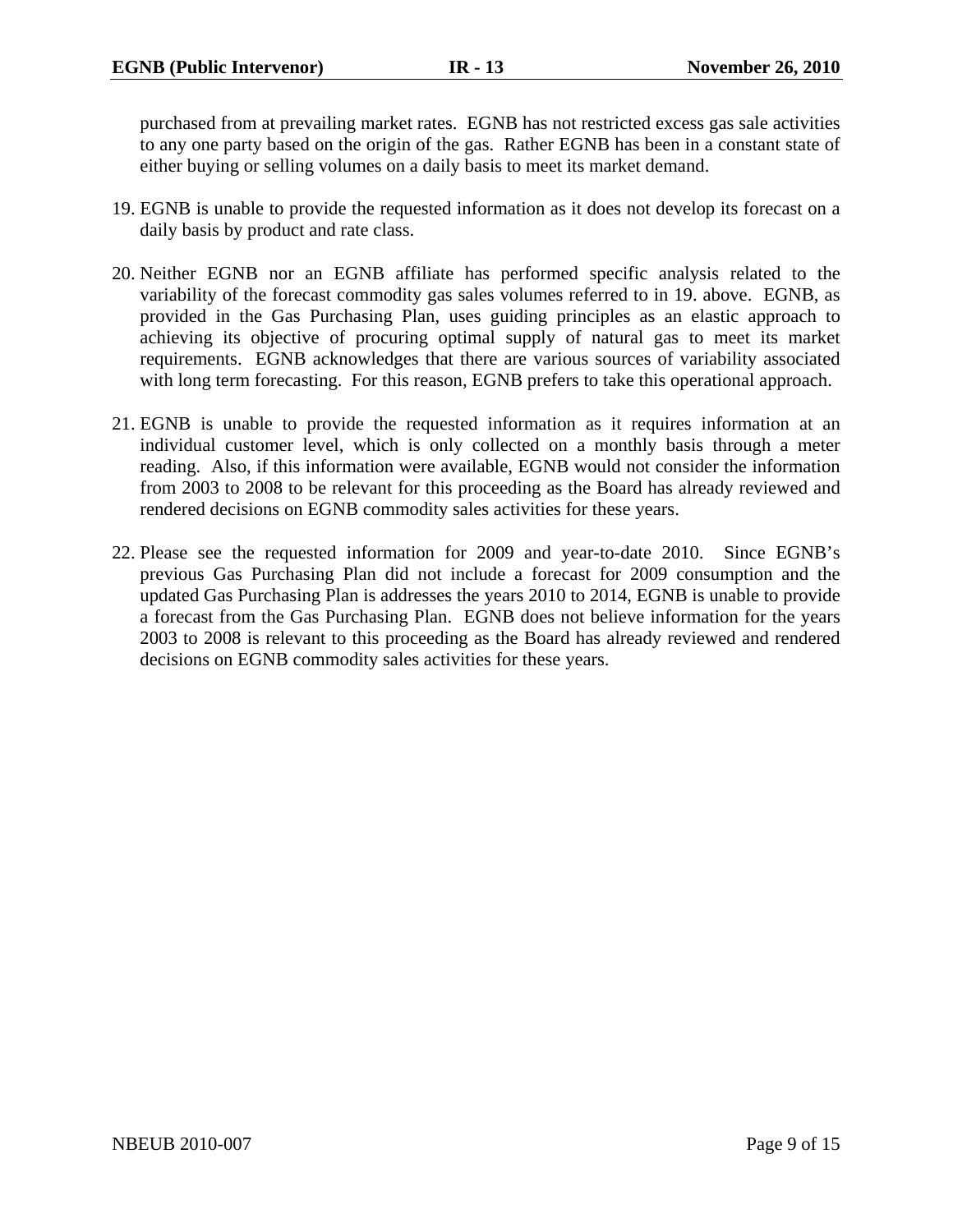|               | Forecast from Annual Budget (GJ) |            | Actual Throughput (GJ) |                     |            |                      |
|---------------|----------------------------------|------------|------------------------|---------------------|------------|----------------------|
| Month         | <b>Total market</b>              | <b>EUG</b> | Alternative<br>Offer   | <b>Total market</b> | <b>EUG</b> | Alternative<br>Offer |
| Jan-09        | 857,638                          | 212,469    | 113,213                | 847,115             | 186,641    | 142,315              |
| Feb-09        | 818,564                          | 186,332    | 109,979                | 682,723             | 147,562    | 120,097              |
| Mar-09        | 749,483                          | 158,028    | 114,412                | 610,716             | 115,712    | 98,031               |
| Apr-09        | 598,361                          | 107,058    | 98,044                 | 455,909             | 70,124     | 108,068              |
| May-09        | 401,517                          | 62,280     | 83,865                 | 286,175             | 52,630     | 81,218               |
| <b>Jun-09</b> | 293,027                          | 32,449     | 57,313                 | 198,058             | 16,097     | 50,213               |
| $Jul-09$      | 275,623                          | 29,556     | 57,562                 | 163,631             | 19,478     | 46,862               |
| Aug-09        | 276,243                          | 30,547     | 55,814                 | 208,293             | 11,033     | 54,747               |
| Sep-09        | 297,361                          | 34,304     | 58,232                 | 220,047             | 22,033     | 54,064               |
| Oct-09        | 482,557                          | 81,907     | 81,178                 | 391,401             | 27,070     | 92,692               |
| Nov-09        | 599,902                          | 121,167    | 95,731                 | 480,323             | 115,475    | 138,349              |
| $Dec-09$      | 787,139                          | 193,067    | 109,211                | 666,470             | 151,517    | 171,086              |
| $Jan-10$      | 842,335                          | 169,191    | 120,582                | 842,185             | 153,819    | 230,997              |
| Feb-10        | 804,651                          | 169,809    | 110,008                | 633,722             | 113,923    | 199,243              |
| <b>Mar-10</b> | 686,283                          | 131,316    | 103,832                | 646,168             | 111,673    | 197,192              |
| Apr-10        | 505,352                          | 80,973     | 94,900                 | 409,016             | 47,009     | 148,866              |
| May-10        | 331,492                          | 45,325     | 77,022                 | 303,934             | 29,823     | 99,050               |
| $Jun-10$      | 226,310                          | 24,932     | 46,962                 | 571,202             | 127,780    | 58,715               |
| $Jul-10$      | 215,863                          | 23,995     | 46,762                 | (178, 708)          | (103, 709) | 52,310               |
| Aug-10        | 217,558                          | 23,637     | 46,035                 | 176,353             | 5,895      | 59,490               |
| Sep-10        | 247,130                          | 26,589     | 47,654                 | 243,952             | (23,063)   | 68,149               |
| Oct-10        | 394,605                          | 55,786     | 80,597                 | 378,825             | 51,645     | 118,592              |

### **Table 1: Forecast Volumes**

### **Table 2: Purchase Volumes**

| Month         | Purchase Anticipated in |             | Actual Purchase (GJ) |             |  |
|---------------|-------------------------|-------------|----------------------|-------------|--|
|               | Annual Budget (GJ)      |             |                      |             |  |
|               | <b>EUG</b>              | Alternative | <b>EUG</b>           | Alternative |  |
|               |                         | Offer       |                      | Offer       |  |
| Jan-09        | 163,927                 | 113,213     | 185,459              | 142,315     |  |
| Feb-09        | 140,341                 | 109,979     | 170,066              | 120,097     |  |
| Mar-09        | 147,228                 | 114,412     | 205,625              | 98,031      |  |
| Apr-09        | 60,206                  | 98,044      | 94,167               | 108,068     |  |
| May-09        | 79,660                  | 83,865      | 124,178              | 81,218      |  |
| <b>Jun-09</b> | 100,937                 | 57,313      | 144,231              | 50,213      |  |
| <b>Jul-09</b> | 105,963                 | 57,562      | 151,392              | 46,862      |  |
| Aug-09        | 107,711                 | 55,814      | 145,466              | 54,747      |  |
| Sep-09        | 100,018                 | 58,232      | 145,210              | 54,064      |  |
| Oct-09        | 82,347                  | 81,178      | 111,729              | 92,692      |  |
| Nov-09        | 157,469                 | 95,731      | 155,120              | 138,349     |  |
| Dec-09        | 159,435                 | 109,211     | 138,508              | 171,086     |  |
| Jan-10        | 141,058                 | 120,582     | 72,694               | 230,997     |  |
| Feb-10        | 137,512                 | 110,008     | 85,998               | 199,243     |  |
| <b>Mar-10</b> | 157,808                 | 103,832     | 112,816              | 197,192     |  |
| Apr-10        | 63,350                  | 94,900      | 47,948               | 148,866     |  |
| <b>May-10</b> | 86,503                  | 77,022      | 103,878              | 99,050      |  |
| $Jun-10$      | 111,288                 | 46,962      | 133,466              | 58,715      |  |
| $Jul-10$      | 116,763                 | 46,762      | 145,196              | 52,310      |  |
| Aug-10        | 117,490                 | 46,035      | 143,506              | 59,490      |  |
| Sep-10        | 110,596                 | 47,654      | 129,627              | 68,149      |  |
| Oct-10        | 82,928                  | 80,597      | 79,592               | 118,592     |  |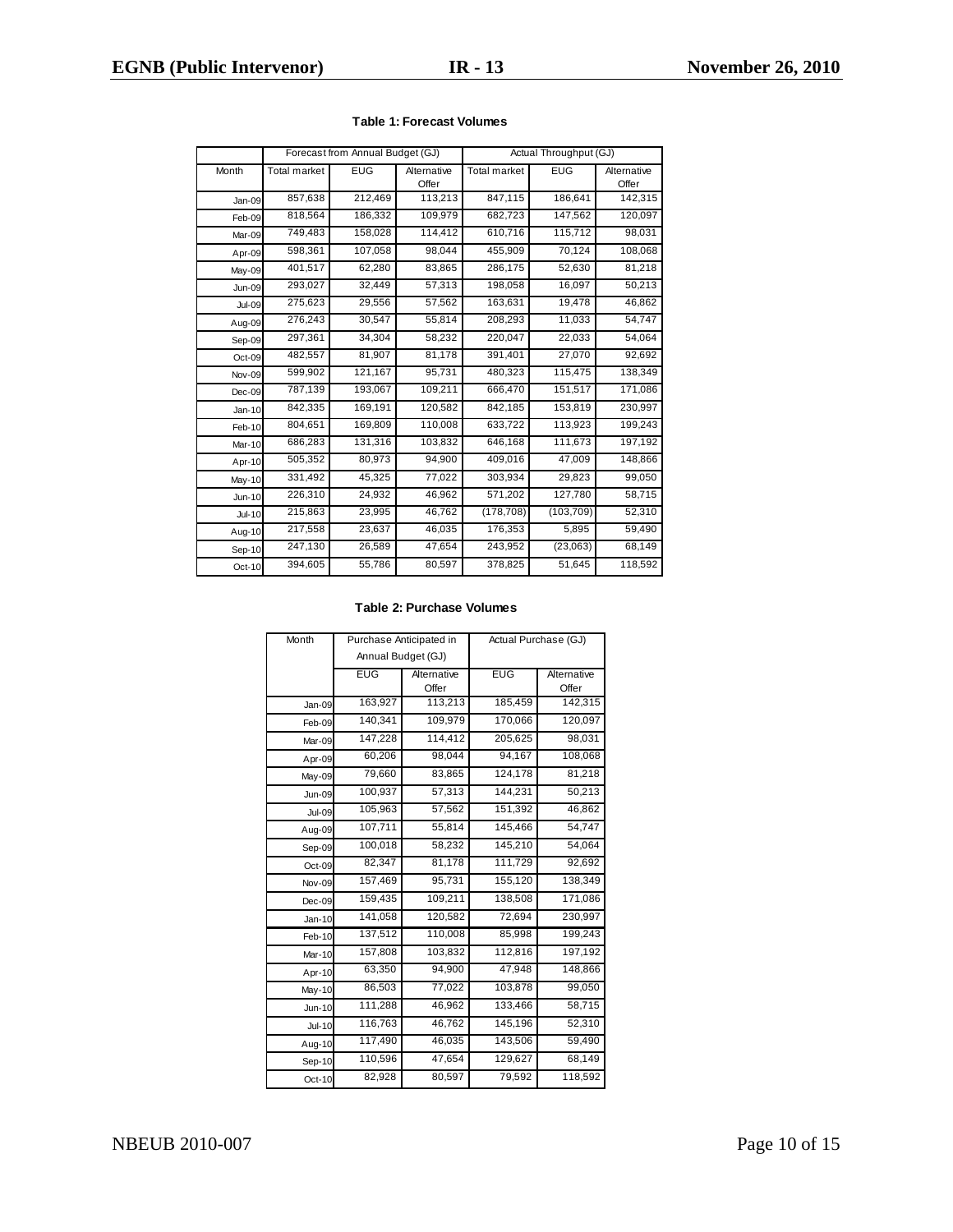- 23. EGNB did not, at any point in 2009, consider itself to be over contracted. In total for 2009, EGNB purchased net excess volumes of 91 TJ (4%), which converts to an average of 250 GJ/d of excess sales. EGNB expects to have a certain level of excess volumes that it will have to sell during the summer months as this allows for a greater portion of EGNB's winter needs to be met through an annual contract, rather than a seasonal contract that will typically attract a premium price.
- 24. EGNB does not distinguish between standard offer and alternative offer customers during daily operations for supplying gas to customers. Also, EGNB does not have actual consumption on a daily basis as metering reading information is only collected monthly. For managing gas supply, EGNB is allocated a volume of the total volumes received into the distribution system at the various city gates. This information is used for measuring supply and demand operationally between different gas suppliers. The following table provides the requested information on this basis:

|                   | Contracted | Total       | Net      |
|-------------------|------------|-------------|----------|
| Date              | Volume     | Consumption | Position |
| November 1, 2009  | 8,440      | 5,497       | 2,943    |
| November 2, 2009  | 8,440      | 7,743       | 697      |
| November 3, 2009  | 8,440      | 7,730       | 710      |
| November 4, 2009  | 8,440      | 9,452       | (1,012)  |
| November 5, 2009  | 8,440      | 8,809       | (369)    |
| November 6, 2009  | 8,440      | 8,361       | 79       |
| November 7, 2009  | 8,440      | 7,264       | 1,176    |
| November 8, 2009  | 8,440      | 8,221       | 219      |
| November 9, 2009  | 8,440      | 6,983       | 1,457    |
| November 10, 2009 | 8,440      | 7,411       | 1,029    |
| November 11, 2009 | 8,440      | 6,445       | 1,995    |
| November 12, 2009 | 8,440      | 7,061       | 1,379    |
| November 13, 2009 | 8,440      | 6,484       | 1,956    |
| November 14, 2009 | 8,440      | 4,982       | 3,458    |
| November 15, 2009 | 8,440      | 4,612       | 3,828    |
| November 16, 2009 | 8,440      | 8,348       | 92       |
| November 17, 2009 | 8,440      | 9,895       | (1, 455) |
| November 18, 2009 | 8,440      | 8,754       | (314)    |
| November 19, 2009 | 8,440      | 7,198       | 1,242    |
| November 20, 2009 | 8,440      | 4,878       | 3,562    |
| November 21, 2009 | 8,440      | 5,083       | 3,357    |
| November 22, 2009 | 8,440      | 6,560       | 1,880    |
| November 23, 2009 | 8,440      | 9,870       | (1, 430) |
| November 24, 2009 | 8,440      | 9,103       | (663)    |
| November 25, 2009 | 8,440      | 8,758       | (318)    |
| November 26, 2009 | 8,440      | 7,900       | 540      |
| November 27, 2009 | 8,440      | 5,496       | 2,944    |
| November 28, 2009 | 8,440      | 6,016       | 2,424    |
| November 29, 2009 | 8,440      | 7,737       | 703      |
| November 30, 2009 | 8,440      | 10,409      | (1,969)  |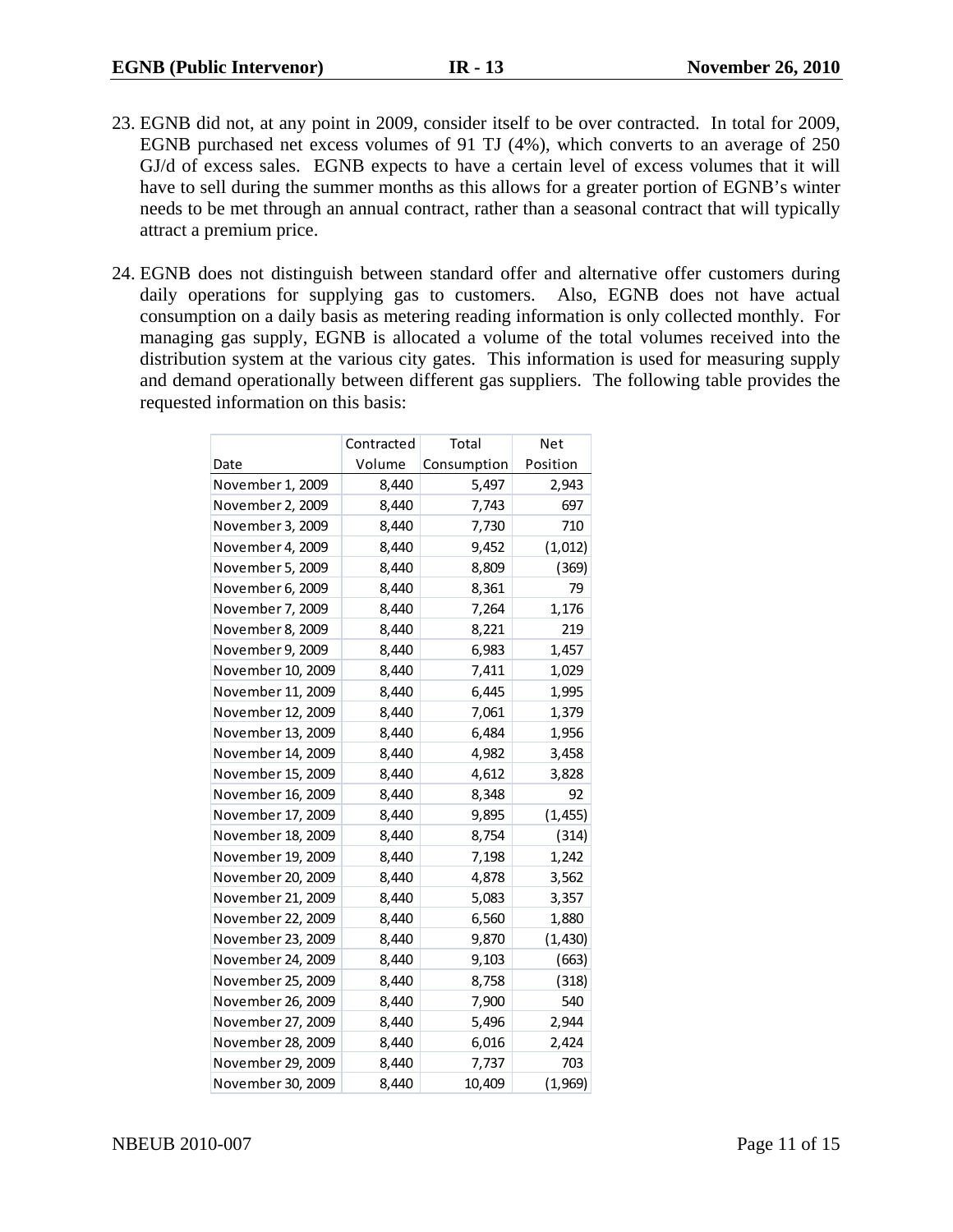|                   | Contracted | Total       | Net      |
|-------------------|------------|-------------|----------|
| Date              | Volume     | Consumption | Position |
| December 1, 2009  | 10,550     | 11,369      | (819)    |
| December 2, 2009  | 10,550     | 9,897       | 653      |
| December 3, 2009  | 10,550     | 9,419       | 1,131    |
| December 4, 2009  | 10,550     | 6,501       | 4,049    |
| December 5, 2009  | 10,550     | 7,215       | 3,335    |
| December 6, 2009  | 10,550     | 9,087       | 1,463    |
| December 7, 2009  | 10,550     | 12,500      | (1,950)  |
| December 8, 2009  | 10,550     | 13,190      | (2,640)  |
| December 9, 2009  | 10,550     | 12,760      | (2, 210) |
| December 10, 2009 | 10,550     | 11,425      | (875)    |
| December 11, 2009 | 10,550     | 12,049      | (1, 499) |
| December 12, 2009 | 10,550     | 11,434      | (884)    |
| December 13, 2009 | 10,550     | 9,415       | 1,135    |
| December 14, 2009 | 10,550     | 11,746      | (1, 196) |
| December 15, 2009 | 10,550     | 11,810      | (1,260)  |
| December 16, 2009 | 10,550     | 15,724      | (5, 174) |
| December 17, 2009 | 10,550     | 17,267      | (6, 717) |
| December 18, 2009 | 10,550     | 13,490      | (2,940)  |
| December 19, 2009 | 10,550     | 11,058      | (508)    |
| December 20, 2009 | 10,550     | 10,689      | (139)    |
| December 21, 2009 | 10,550     | 12,684      | (2, 134) |
| December 22, 2009 | 10,550     | 11,513      | (963)    |
| December 23, 2009 | 10,550     | 11,186      | (636)    |
| December 24, 2009 | 10,550     | 8,519       | 2,031    |
| December 25, 2009 | 10,550     | 8,834       | 1,716    |
| December 26, 2009 | 10,550     | 8,436       | 2,114    |
| December 27, 2009 | 10,550     | 7,745       | 2,805    |
| December 28, 2009 | 10,550     | 8,075       | 2,475    |
| December 29, 2009 | 10,550     | 12,349      | (1,799)  |
| December 30, 2009 | 10,550     | 13,462      | (2, 912) |
| December 31, 2009 | 10,550     | 11,262      | (712)    |
| Total             | 580,250    | 565,170     | 15,080   |

- 25. EGNB contracts for the sale of its excess volumes as part of the overall Gas Purchasing Plan, using the Plan For Procuring Gas as outlined on page 2 of the Gas Purchasing Plan. During 2009, EGNB sold 95% of its excess volumes to one counterparty.
- 26. EGNB did not evaluate options such as liquidating positions, negotiating reduced quantities or other options, as it did not, at any point in 2009 consider itself to be in an over contracted position that may require evaluating such options.
- 27. EGNB has entered into a gas supply contract for 6,330 GJ/d for the term November 1, 2010 through March 31, 2011 (5 months) and is currently exploring further contracting options beyond March 31, 2011 which consider gas supply over a longer term. At this point however, EGNB has not contracted for winter volumes beyond March 31, 2011.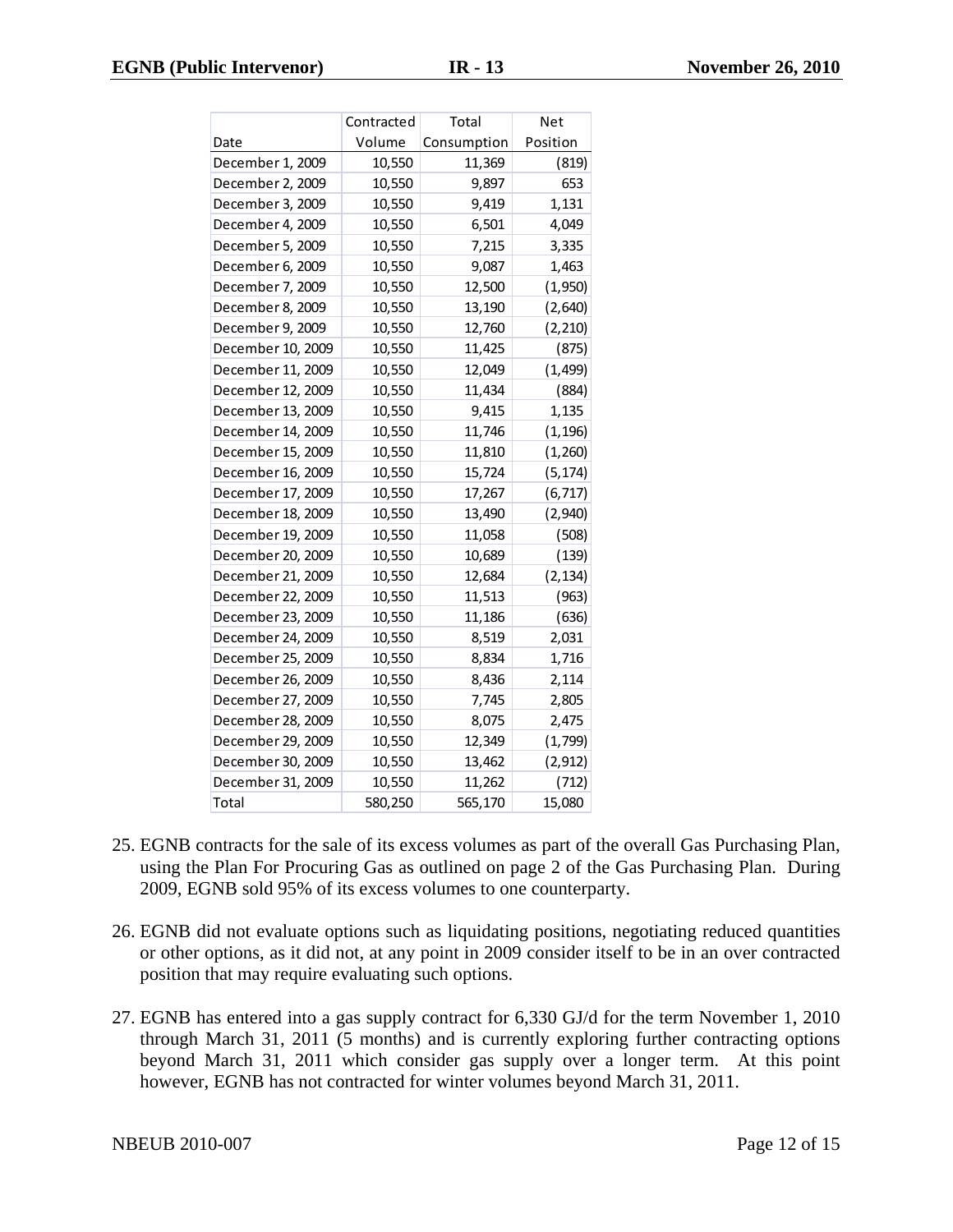- 28. EGNB's new contract, described in 27. above, is flat for the whole season, and is not expected to meet 100% of EGNB's daily gas needs over this term. EGNB expects to meet the remainder of its daily gas needs by making spot purchases when necessary over this winter.
- 29. At the time EGNB was evaluating the 7-year Block 1 contract, EGNB graphed its current supply contracts, with the addition of the 7-year Block 1 contract against its forecast demand over the next 5 years. This analysis did not distinguish demand by product or rate class as EGNB contracts for supply to meet aggregate customer demand, resulting in the following graph:



As the chart clearly indicates, the 7-year Block 1 contract was expected to satisfy a portion of EGNB's daily gas needs during the contract term. It was not expected to satisfy all of EGNB's daily needs.

30.

a. EGNB had discussions over an extended period of time with Alton Gas Storage ("Alton") regarding their proposed storage project near Truro, Nova Scotia. These discussions and subsequent negotiations resulted in EGNB entering into a Precedent Agreement with Alton in May 2009 for capacity at the storage facility once it was constructed. Since that time, the Alton project has not progressed and at the end of June 2010 the Precedent Agreement expired.

EGNB also evaluated the non-binding open season conducted by Corridor Resources in the spring of 2008 for a salt cavern storage project near Sussex, New Brunswick. Based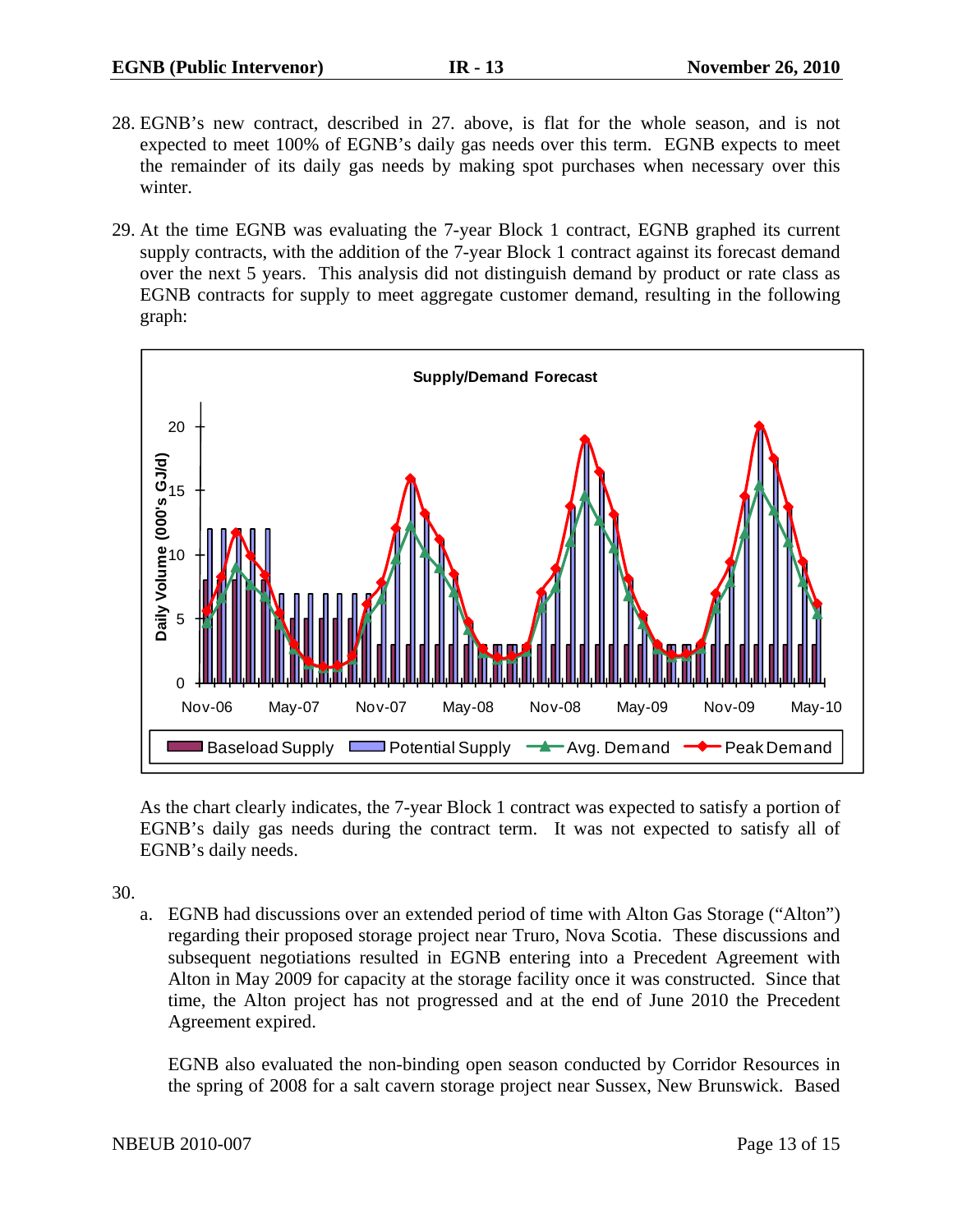on the proposed pricing of the storage, EGNB did not believe the storage would be an economic alternative for EGNB and as a result did not respond to the open season.

- b. EGNB does not have any written analyses related to storage
- c. Please see the response to 30(a) above.
- d. Please see the response to 30(a) above. Since the contract is commercially sensitive, subject to confidentiality and no longer in effect, EGNB does not believe the contract is relevant to this proceeding and is therefore not provided.
- e. EGNB believes that Alton issued a press release in June 2008 that indicated that EGNB and Alton were pursuing an agreement for EGNB to lease storage at the Alton facility. EGNB is unable to locate a copy of Alton's release. EGNB is also unable to locate any press articles related to this.
- 31. EGNB does not have experience in calculating the requested confidence interval. As a result, EGNB is unable to provide the requested interval.
- 32. As EGNB is unable to provide the confidence interval in 31. above, EGNB is unable to provide the requested information.
- 33. EGNB cannot provide a value-at-risk (VaR) analysis for December 2010 to December 2014 as it is not familiar with this type of analysis. EGNB's understanding of this analysis is that it would be to attach a value to a risk that EGNB would be unable to sell its contracted commodity in the future. Given that this proceeding is only reviewing information through 2011 and EGNB does not expect to see a dramatic change in its base of EUG customers during that period, EGNB does not believe such an analysis (based on its understanding) is relevant to this proceeding.
- 34. EGNB cannot comment on the financial risk to itself and its customers in this instance, as EGNB is unable to provide the VaR analysis in 33. above.
- 35. EGNB has not performed or reviewed any analyses of the effects of exploration and production in the Marcellus Shale on prices in the Northeast United States. Fundamentally, any increase in North American natural gas supply will act to suppress natural gas prices.
- 36. EGNB has not researched any new pipelines that may be planned to bring the Marcellus shale gas to load centres as EGNB does not believe it has a direct impact on EGNB's operations or gas supply activities. As a result, EGNB does not have the requested information.
- 37. EGNB cannot describe the projected effect of the developments cited in 35. and 36. above, as no analyses have been performed or reviewed by EGNB. Given the general industry discussion surrounding the Marcellus Shale development, EGNB believes the long term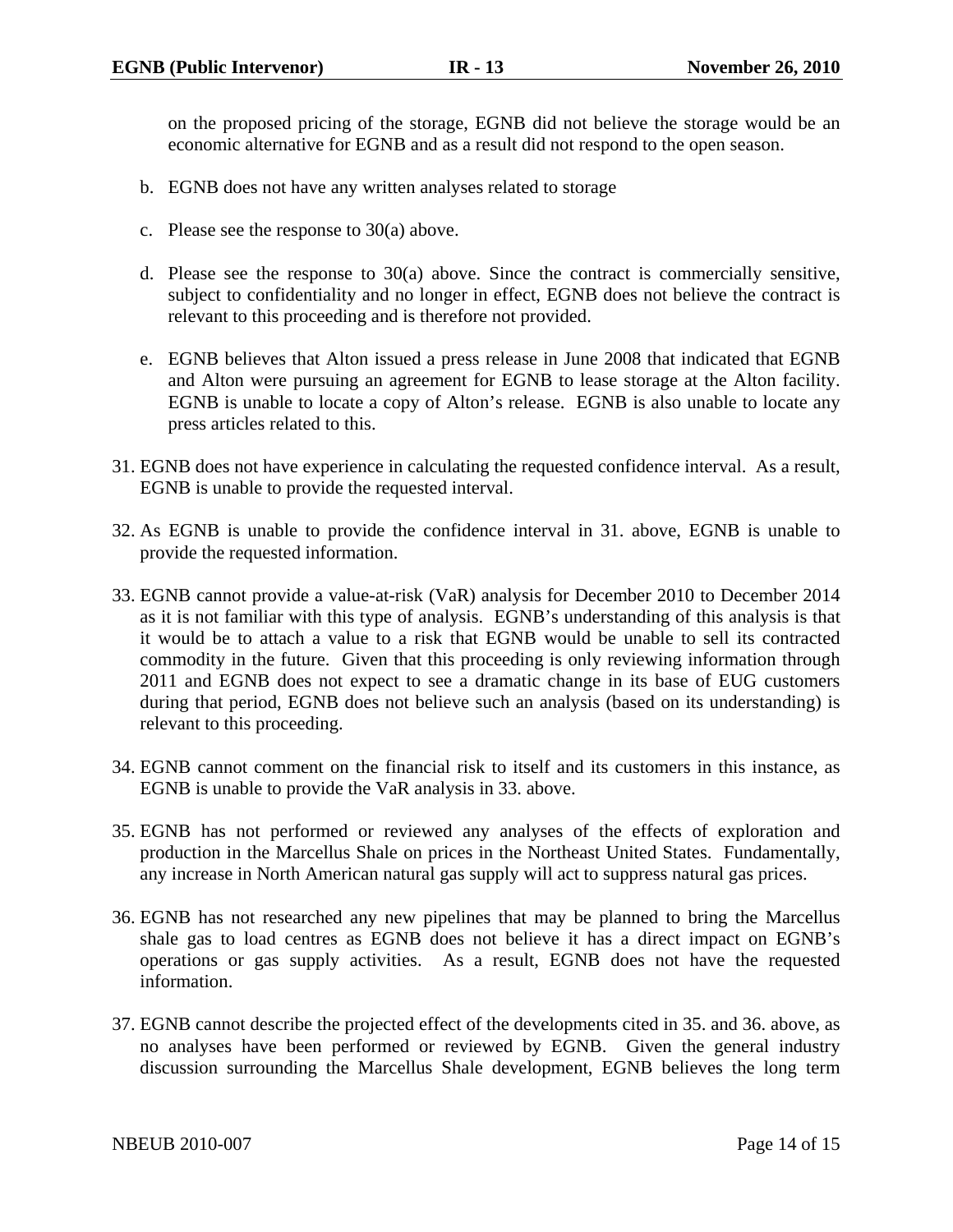effects of this project have already been reflected in current (NYMEX) futures market and forward North American basis curves.

- 38. EGNB is unclear as to what the "developments price cited in 35. and 36. above" refers to. EGNB does not expect the development of the Marcellus Shale project to have any effect on security of supply for EGNB's gas commodity customers as EGNB is not aware of any projects that are planned to move this gas into the New Brunswick market.
- 39. As stated in 38. above, EGNB is unclear as to what the "developments price cited in 35. and 36. above" refers to. Also, given that EGNB is not aware of any projects that would attach Marcellus Shale supply to the New Brunswick market, EGNB does not believe the project's development will have any effect on its commodity gas procurement strategy. EGNB will continue to explore the most economic options for New Brunswick customers with respect to its procurement policy. To the extent that the development of the Marcellus Shale does provide other supply opportunities for EGNB in the future, EGNB would purse them at that time.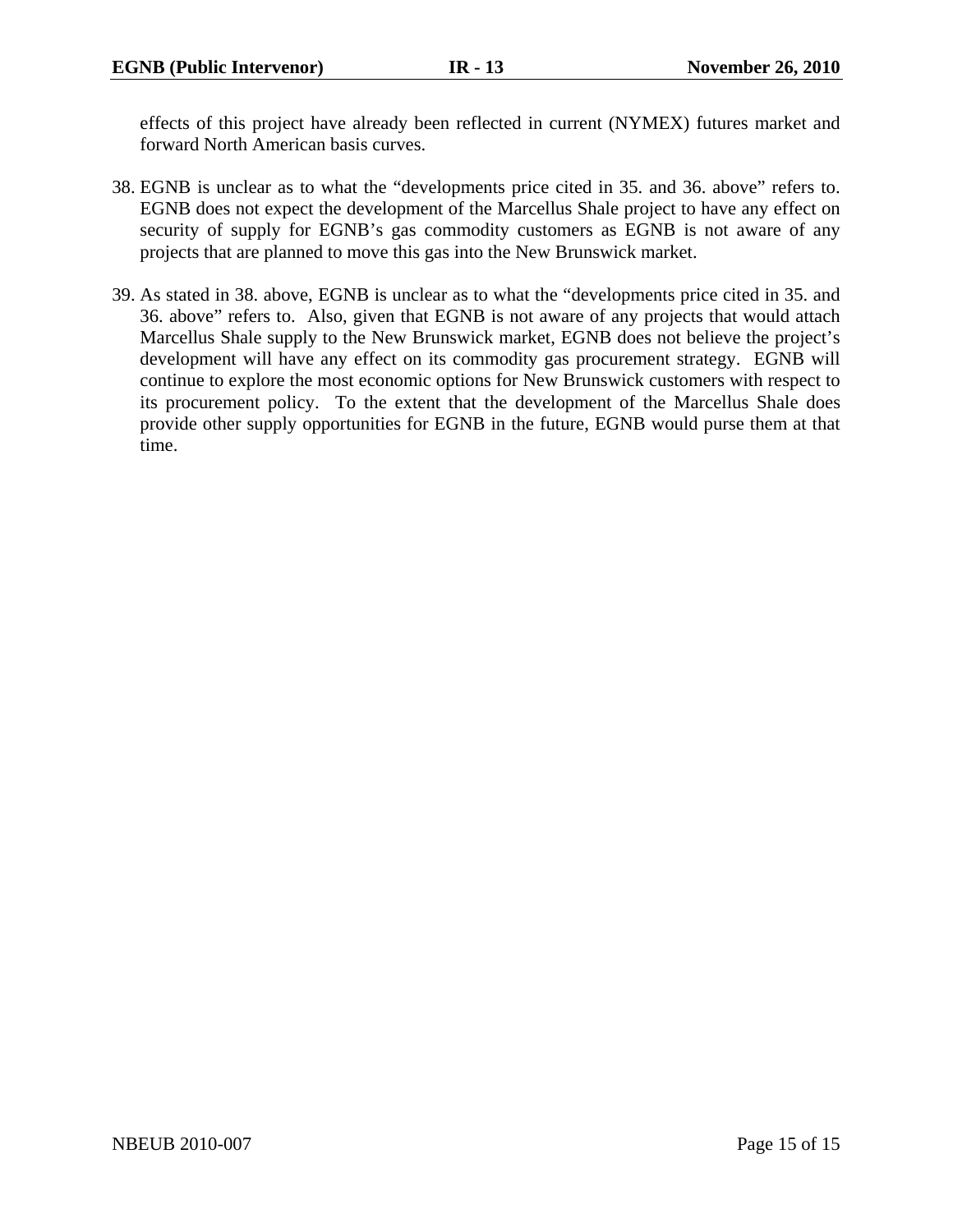**Reference:** EOS Fee Allocation.

# **Question:**

1. With reference to Exhibit A, Page 8, Answer 14, please provide copies of emails, notes, or correspondence between EGNB and EOS manager or employees related to the adjustment to the allocation of the EOS fees.

## **Response:**

1. EGNB is not able to provide copies of emails, notes or correspondence on this matter. As stated in Mr. Butler's report and in Exhibit A, page 8, the adjustment to the allocation of EOS fees was a result of an informal telephone conversation, whereby EGNB was discussing the impact of system improvements to EOS workload and overall time requirements to provide EGNB services.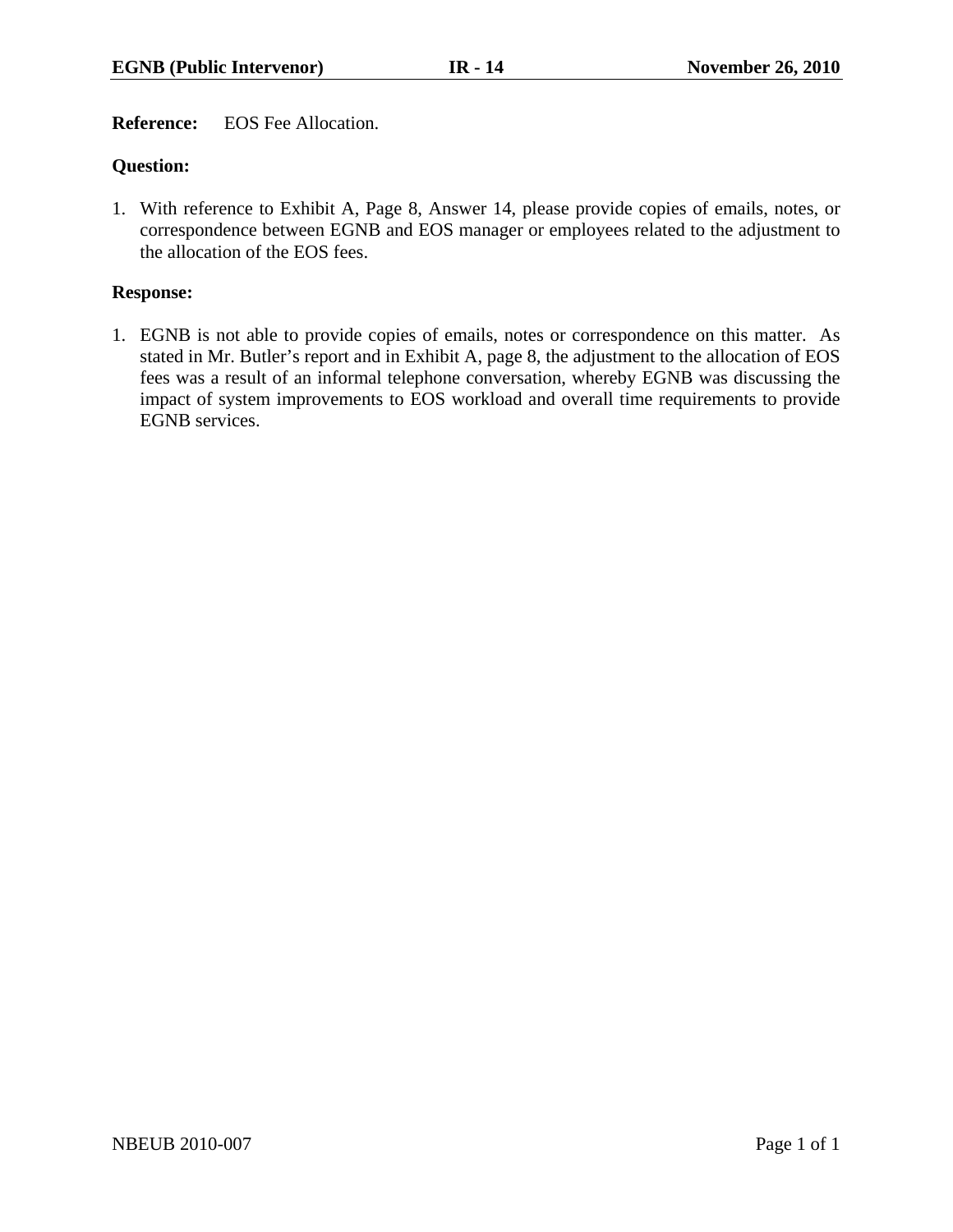**Reference:** Regulated Activities.

# **Question:**

1. With reference to Exhibit A, Page 4, Answer 9, please provide documentation to support the statement that, with respect to EGNB, "all of its business activities are regulated." Are there any business activities, over which EGNB has control, that are not regulated?

## **Response:**

1. All aspects of EGNB's operations are regulated in some manner. Distribution services, installation and service activities, including associated equipment protection plans, and agent, billing and collection services are all included in the utility revenue requirement reviewed and approved by the Board and EGNB's commodity sales are also subject to review by the Board.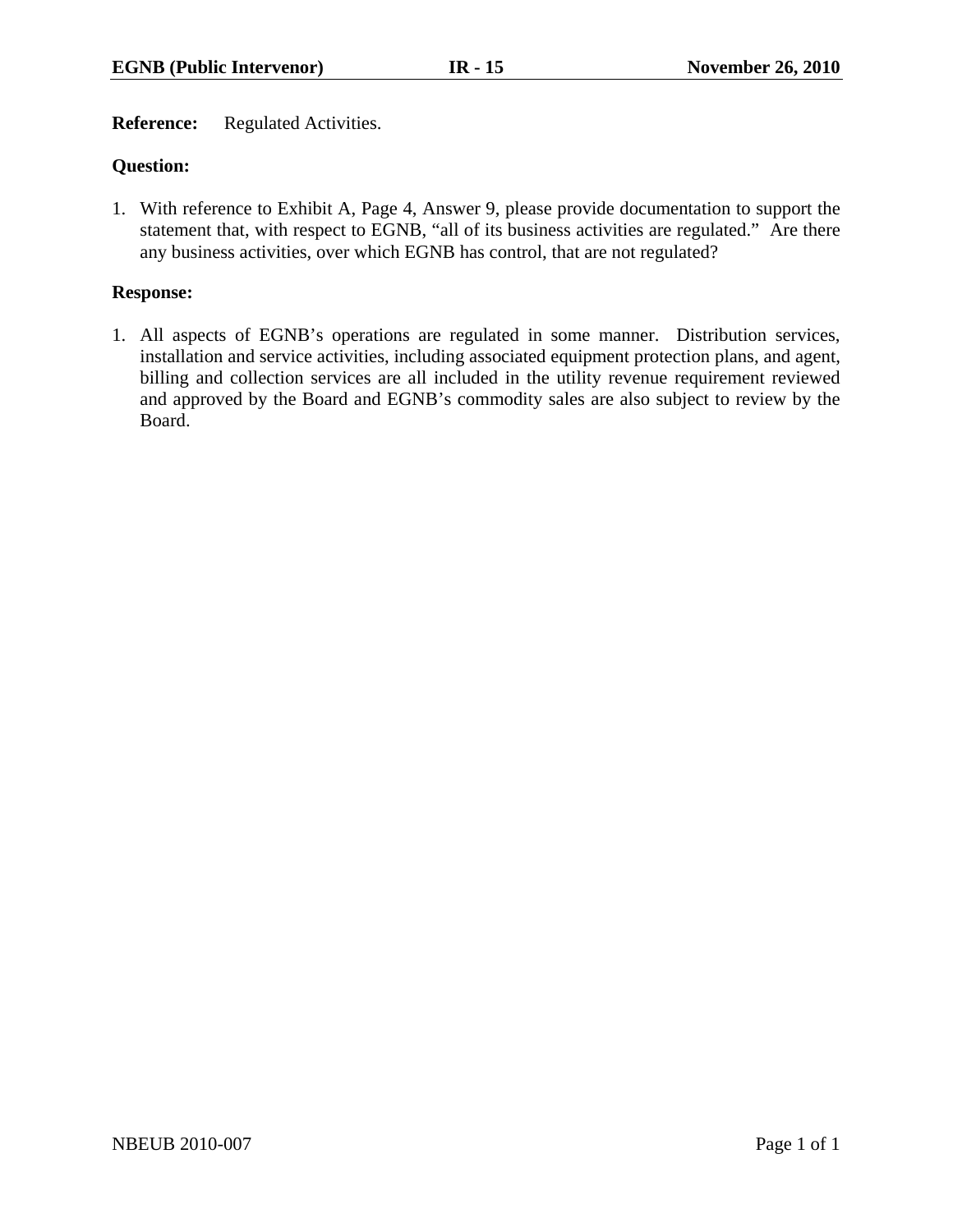**Reference:** John Butler Report on Purchase and Sale of Natural Gas.

## **Question:**

- 1. Please provide an electronic copy of EGNB's workpapers showing the calculation of the standard offer prices for each month of 2009 in spreadsheet form, with formulas intact. These should correspond to the standard offer prices posted on the EGNB website.
- 2. Please provide an electronic copy of EGNB's workpapers showing the calculation of the PGVA in spreadsheet form, with formulas intact, on a monthly basis during 2009.
- 3. Please provide an electronic copy of EGNB's workpapers showing the calculation of the PGVA for Alternative Products in spreadsheet form, with formulas intact, on a monthly basis during 2009.
- 4. Please provide an electronic copy of the activity in the EUG and EGNBLP General Ledgers during 2009.
- 5. Please provide the report from EOS with timesheets justifying the charges to EUG, as described in the Butler report at p. 15.
- 6. With regard to the gas purchasing plan for 2009,
	- a. Please provide a copy of the detailed gas purchasing plan that governed EGNB's purchases for 2009. (Note: Mr. Butler states on page 17 that the plan filed with the Board does not address 2009.)
	- b. If EGNB did not have a plan for 2009, why did it not have one?
	- c. Please specify the dates in 2009 on which EGNB entered into new gas supply contracts, as referred to by Mr. Butler on page 17 of the report ("it can be disclosed that new gas supply contracts signed by EGNBLP in 2009 and existing purchase and sales contracts were reviewed and discussed with EGNBLP personnel.")
	- d. How can Mr. Butler deem EGNB to be in compliance with the regulations if as he states "although the gas purchases in 2009 could be reviewed they could not be tested for compliance with the UGPP as filed with the Board."?
- 7. Please provide copies of all email exchanges between Butler and Paul Hamilton and other EGNB employees related to this engagement
- 8. Please decompose the EUG price change for each month during 2009 into:
	- a. Change related to movement in the average forward price for the next 12-months at Tetco-M3 and Transco Zone 6;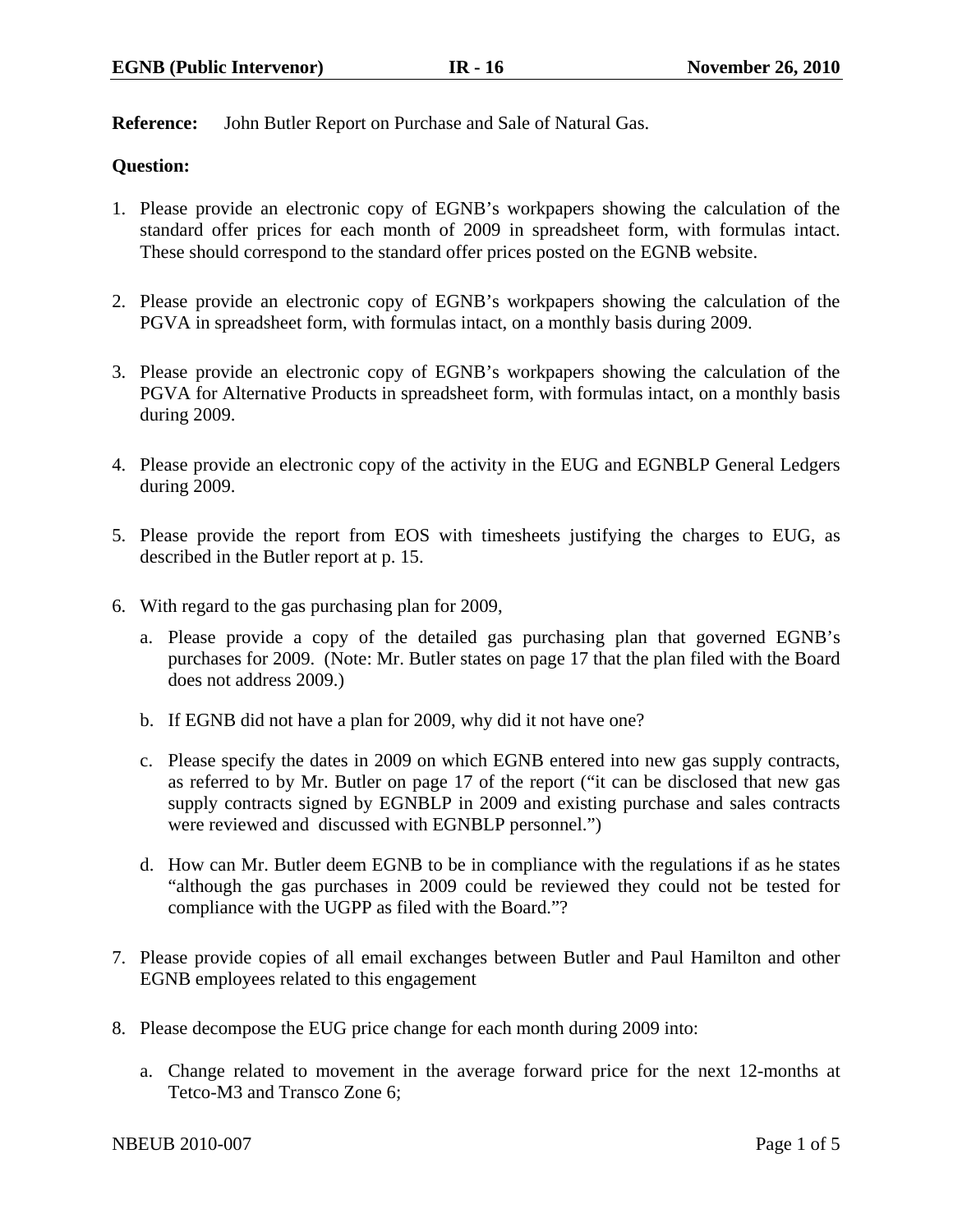- b. Change related to the implied basis to Dracut based on spot price developments;
- c. Change related to FX forward price movements;
- d. Change related to forecast pipeline transportation costs;
- e. Change related to forecast EGNB administrative costs; and
- f. Change related to EGNB PGVA.

Please express each component of the price change in \$/GJ. Please provide all supporting calculations in spreadsheet format.

- 9. Please demonstrate why the EUG price did not move from June 2009 to July 2009 and then again during the period August 2009 and December 2009. Please refer to the movements citing each of the factors referred to in 16. above.
- 10. Please explain how EGNB attributes its commodity-related expenses to EUG *versus* Alternative Offers. Which expenses are directly assigned or which are allocated? Please provide a detailed description of all factors that are taken into account and how those factors are used to attribute expenses to EUG or Alternative Offers.
- 11. Please provide a copy of the full firewall policy cited in Appendix C as being located on "the company's shared drive at Q:\Regulatory Documents\EGNB Firewall Document."
- 12. Is there any information cited in the full firewall policy that is not mentioned in Mr. LeBlanc's March 15 correspondence (Appendix C of the Butler report)? If so, which information is cited in the full firewall policy but not mentioned in Mr. LeBlanc's March 15 correspondence?
- 13. With respect to Appendix C, when does EGNB learn the date on which a customer's contract with a non-EGNB gas supplier will end? What are EGNB's policies with regard to information required of competitive suppliers?
- 14. With reference to the following statement on page 23 of the Partnership financial statements: "As at December 31, 2009, the Partnership had transacted two fixed price forward physical commodity contracts to manage exposure to change in natural gas prices. The first contract covers the period of December 1, 2009 through October 31, 2010, to manage the price for one of its large natural gas customers with a contract value of \$206. The second contract covers the period of November 1, 2009 to October 31, 2010 to manage the price for approximately 1,000 residential customers, with a contract value of \$755."
	- a. Are the contracts directly assigned to EGNB commodity offerings or does the gas purchase cost get aggregated and allocated to the different commodity offerings?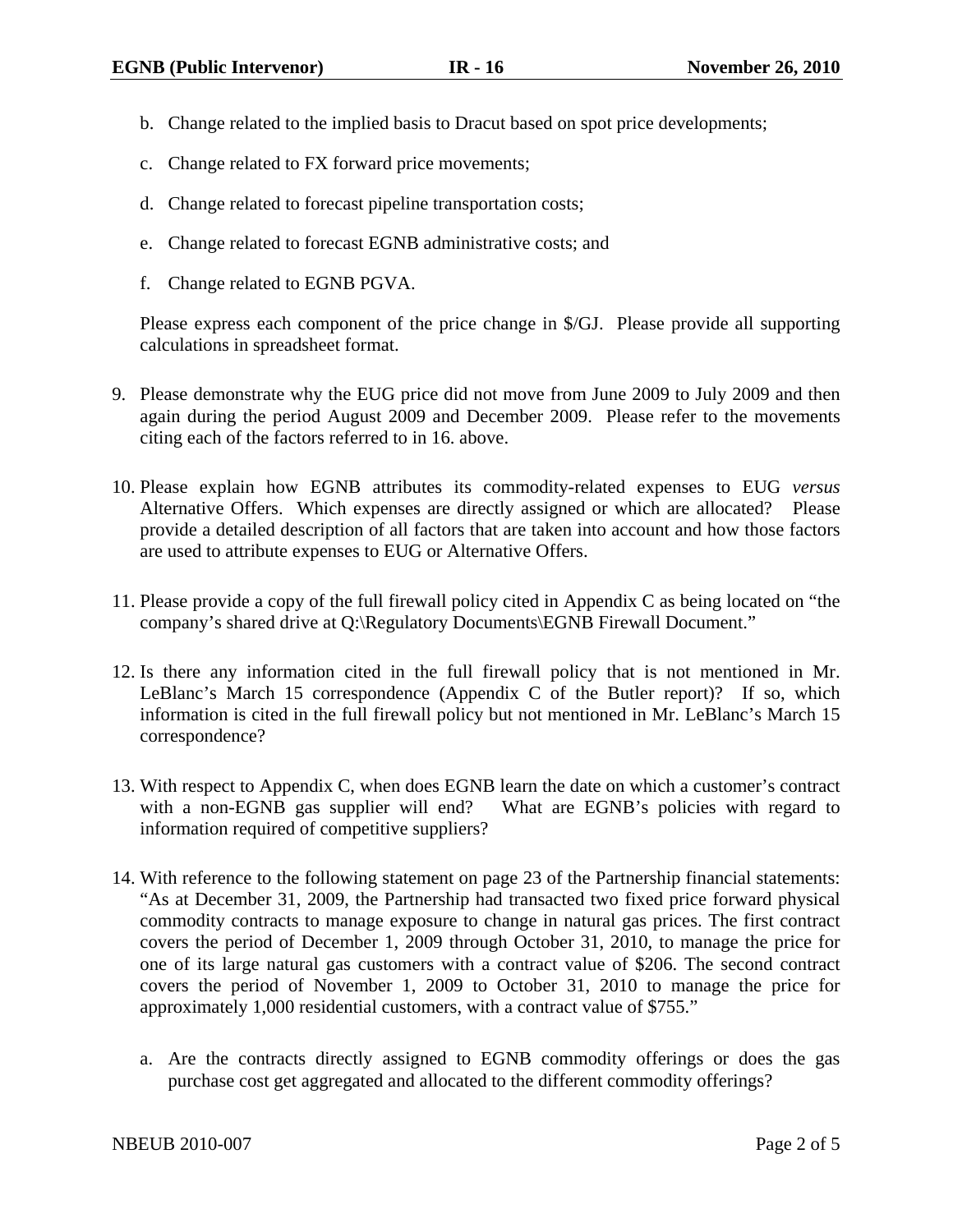- b. With respect to the second contract entered into on behalf of residential customers, please specify the date on which the forward physical was entered into, the fixed price agreed to for each month of delivery, and the delivery location.
- c. Please provide a copy of all analyses performed by EGNB, an EGNB affiliate or a thirdparty contractor to assure that the transaction prices for these contracts were reasonable, prudent, and consistent with prevailing market conditions.
- d. Please show how the quantity of gas procured under each fixed-price contract fulfills the needs of those customers on whose behalf the contracts were entered into. Please show for each day in 2009 the projected daily aggregate customer demand compared to the daily supply procured under the contracts.

## **Response:**

- 1. EGNB is unable to provide the requested electronic copy of EGNB's workpapers showing the calculation of the standard offer prices as they contain confidential information. This information has been provided in electronic format to Mr. Butler, on behalf of the Board, and has been reviewed in this form by Mr. Butler.
- 2. EGNB does not have workpapers associated with the calculation of the PGVA. The PGVA balance arises from the general ledger entries associated with payments for gas supply related transactions and revenues from commodity sales.
- 3. Please see the response to 2. above. EGNB did not have a separate PGVA for its alternate products in 2009.
- 4. EGNB has one single general ledger for EGNBLP and there is no separate ledger for EUG. EGNB considers the general ledger activity for its gas purchase and sales activity to be confidential as many transactions identify specific suppliers. Also, this information was available for review by Mr. Butler. As a result, the requested information has not been provided.
- 5. Mr. Butler's report states on page 15, "…more detailed information would be needed, possibly a report from EOS with timesheets, to permit unqualified acceptance of the changes." This statement suggests a report from EOS may assist in the evaluation of the allocation of EOS fees, however it does not indicate that such a report exists. As indicated in EGNB's evidence, "EOS does not document the time spent performing each discrete activity" (Exhibit A, page 8). In other words, no report from EOS exists.
- 6.
- a. EGNB's purchasing practices for 2009 were governed by EGNB's original Gas Purchasing Plan, filed in 2003.
- b. As indicated in the response to a. above, the original Gas Purchasing Plan governed purchasing practices in 2009. The Board's November 13, 2009 decision required an updated Plan be filed with the Board prior to the next review.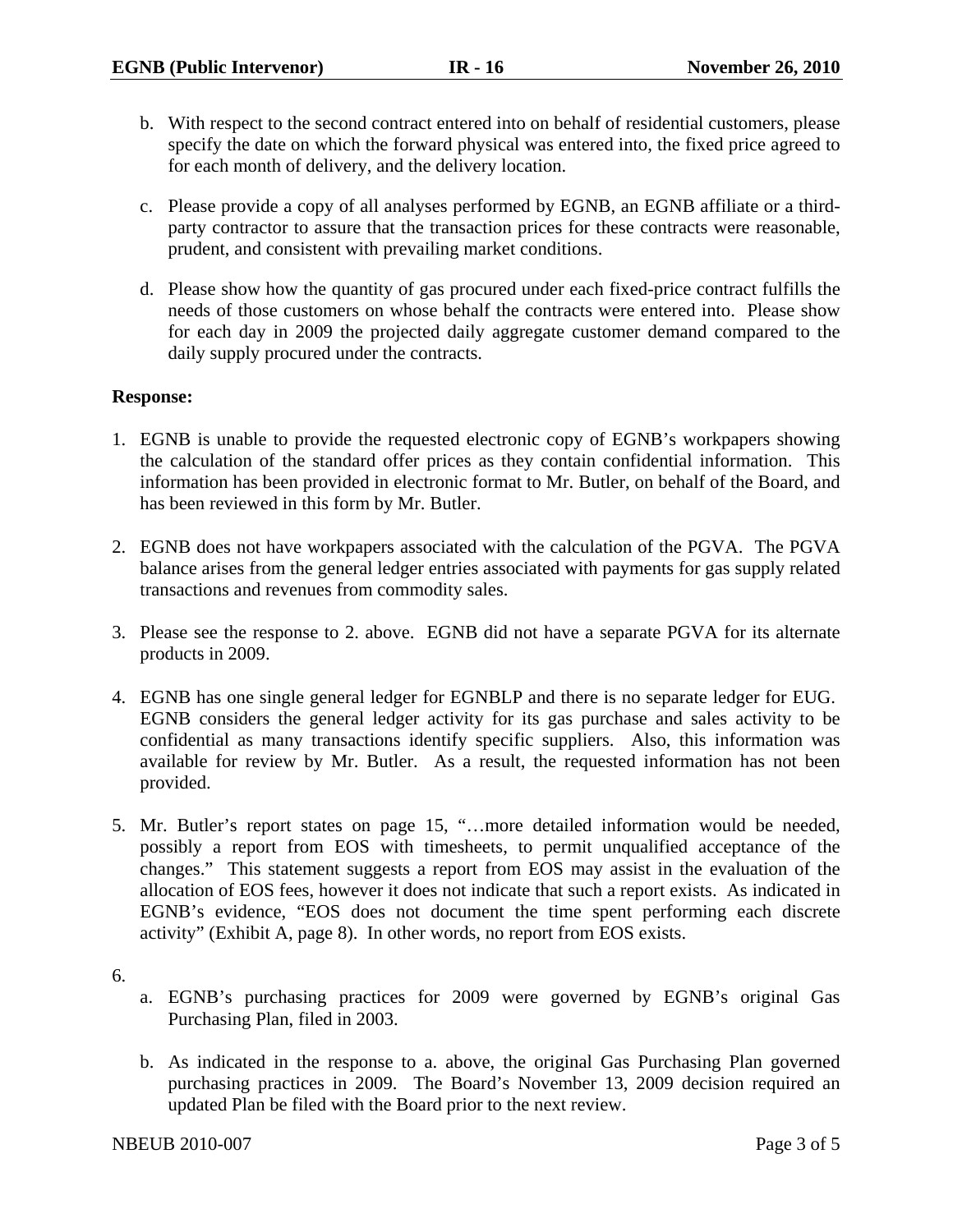- c. EGNB entered into new gas supply contracts on July 22, 2009 and November 6, 2009.
- d. EGNB believes that this question would need to be answered by Mr. Butler. EGNB cannot speak on his behalf. However, as mentioned in b. above, EGNB believes the previous Gas Purchasing Plan was applicable during 2009 and could have been used to assess EGNB's 2009 gas purchasing activities.
- 7. Copies of the requested email exchanges that EGNB does not consider to be confidential are attached. Some of the email exchanges contain specific information related to bid responses from commodity suppliers which EGNB considers to be confidential. These will be provided in confidence to the Board.
- 8. EGNB is unable to provide the requested decomposition of the EUG price for each month during 2009. EGNB's monthly calculation of EUG price is arrived at using the following steps:
	- the total expected cost of gas for the next 12 month period is calculated (in  $$CAD)$ )
	- the last known balance of the PGVA is added (e.g. the November 2008 PGVA balance is used for the January 2009 calculation)
	- This total is divided by the expected customer demand for the next 12 month period (in GJ)

While EGNB recognizes that all of the factors identified in the question contribute to a change in the EUG price, EGNB cannot isolate the magnitude by which each factor contributes to this change in \$/GJ. Both the purchase volumes and EUG demand volumes change month to month on a rolling 12 month basis. This fluctuation in volume changes the overall weighting from one month to the next of each of the contributing factors identified in this question, making it virtually impossible to attribute an amount to a discrete factor with any degree of accuracy.

- 9. The EUG price did not move from June 2009 to July 2009 and then again during the period August 2009 to December 2009 as the aggregate impact of all of the factors that can impact the EUG price resulted in a price change that was less than the 3% threshold employed for making a change to the EUG price charged to customers.
- 10. EGNB attributes its commodity-related expenses to EUG and Alternate Offers on the basis of which offering caused the cost. ABC and contract renewal expenses are directly assigned based on the commodity offering being used by the customer. Hedge expenses are only related to Alternate Offers and as such are assigned directly to Alternate Offers. Volume related expenses such as commodity expenses and transportation expenses are assigned based on GJ consumption by EUG and Alternate Offers. Other administrative expenses are allocated based on estimated time spent by the Gas Supply Analyst on the different products. In 2009, the allocation of EOS fees was assigned on an arbitrary basis to EUG and Alternate Offers as the costs being allocated to either category were not considered material in comparison to the total costs and any revenue to cost variances would ultimately end up in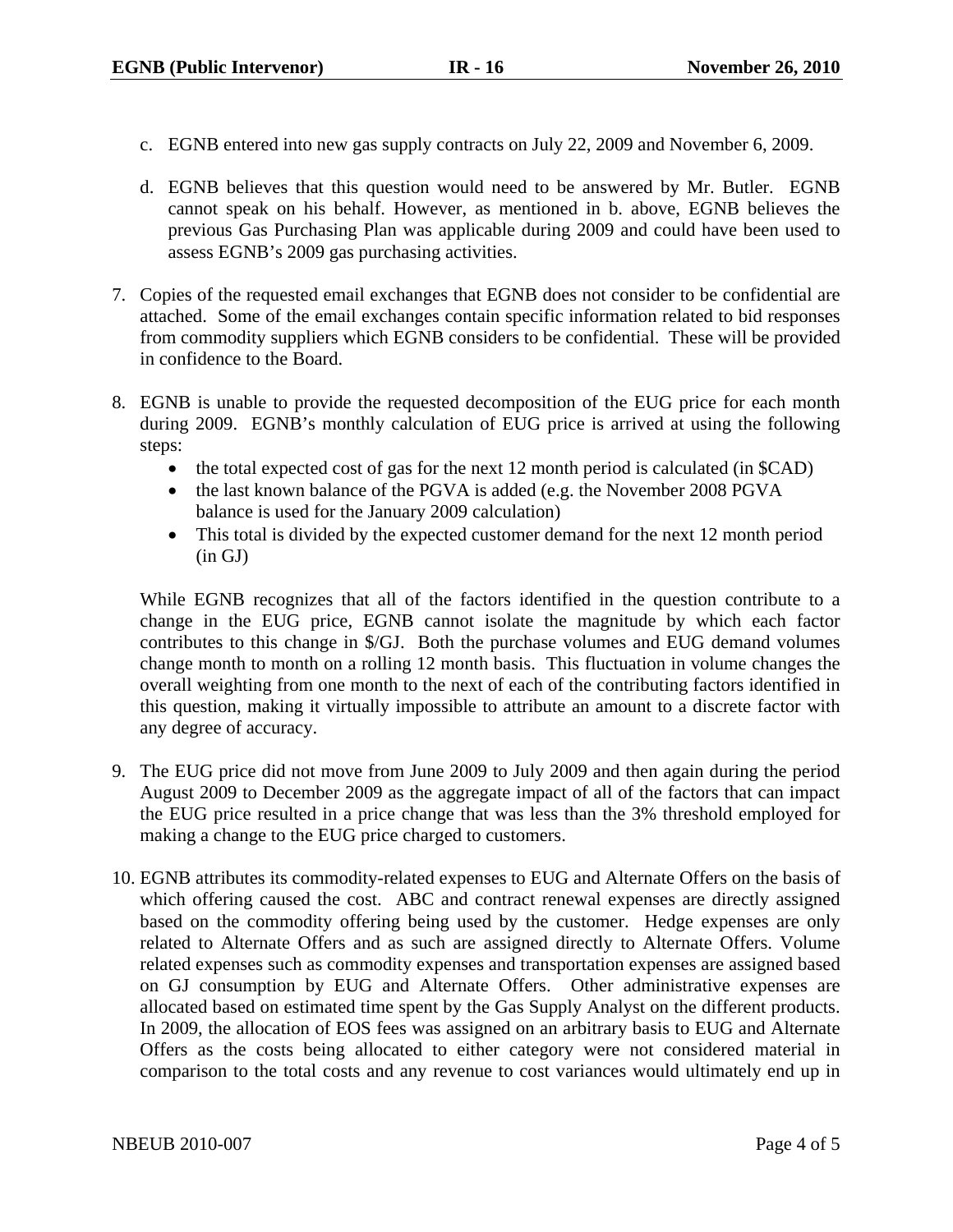the PGVA. With the change in treatment for excess revenues from Alternate Offers in 2010, EOS fees are now being allocated on a volumetric basis.

- 11. A copy of EGNB's firewall policy is attached.
- 12. The full firewall policy, which is attached to the response to 11. above, is seven pages long. As a result there is information in the policy that is not contained in the two paragraph synopsis provided in Jamie Leblanc's March 15 correspondence that highlights the key elements of the firewall policy. Given that the firewall policy has been provided, EGNB will not reiterate it in this response.
- 13. EGNB, and for clarity this does not include the employees associated with EUG, learns the date on which a customer's contract with a non-EGNB gas supplier will end on at the time a Modification to Distribution Services Agreement and Collection Services Agreement is submitted to EGNB by the non-EGNB gas supplier. EGNB requires licensed gas marketers to provide information in accordance with the distribution service agreements with each marketer.

14.

- a. The costs for the contracts referred to in the quoted statement are directly assigned to Alternative Offers in aggregate. They are not allocated to different commodity offerings.
- b. The second contract referenced was entered into on August 20, 2009. EGNB is unable to provide the fixed price agreed to in the contract as this information is confidential.
- c. EGNB had discussions with its suppliers to test the price of this contract as reasonable, prudent or consistent with prevailing market conditions. EGNB also considers participation by 976 customers to be a valid indication of price reasonableness and consistency with prevailing market conditions.
- d. EGNB does not have this information available on a daily basis. However, the following table provides the information for each of these contracts by month during the relevant months of 2009.

| Fixed Price Contract #1 - Single Large Customer         |          |          |
|---------------------------------------------------------|----------|----------|
|                                                         | Nov-09   | $Dec-09$ |
| Contracted Volume (GJ)                                  |          | 2,617    |
| Consumption Volume (GJ)                                 |          | 1,770    |
| Difference Long/(Short) (GJ)                            |          | 846      |
| Fixed Price Contract #2 - Residential Fixed Price Offer |          |          |
|                                                         | $Nov-09$ | Dec-09   |
| Contracted Volume (GJ)                                  | 5,381    | 11,447   |
| Consumption Volume (GJ)                                 | 6,037    | 8,317    |
| Difference Long/(Short) (GJ)                            | (657)    | 3,130    |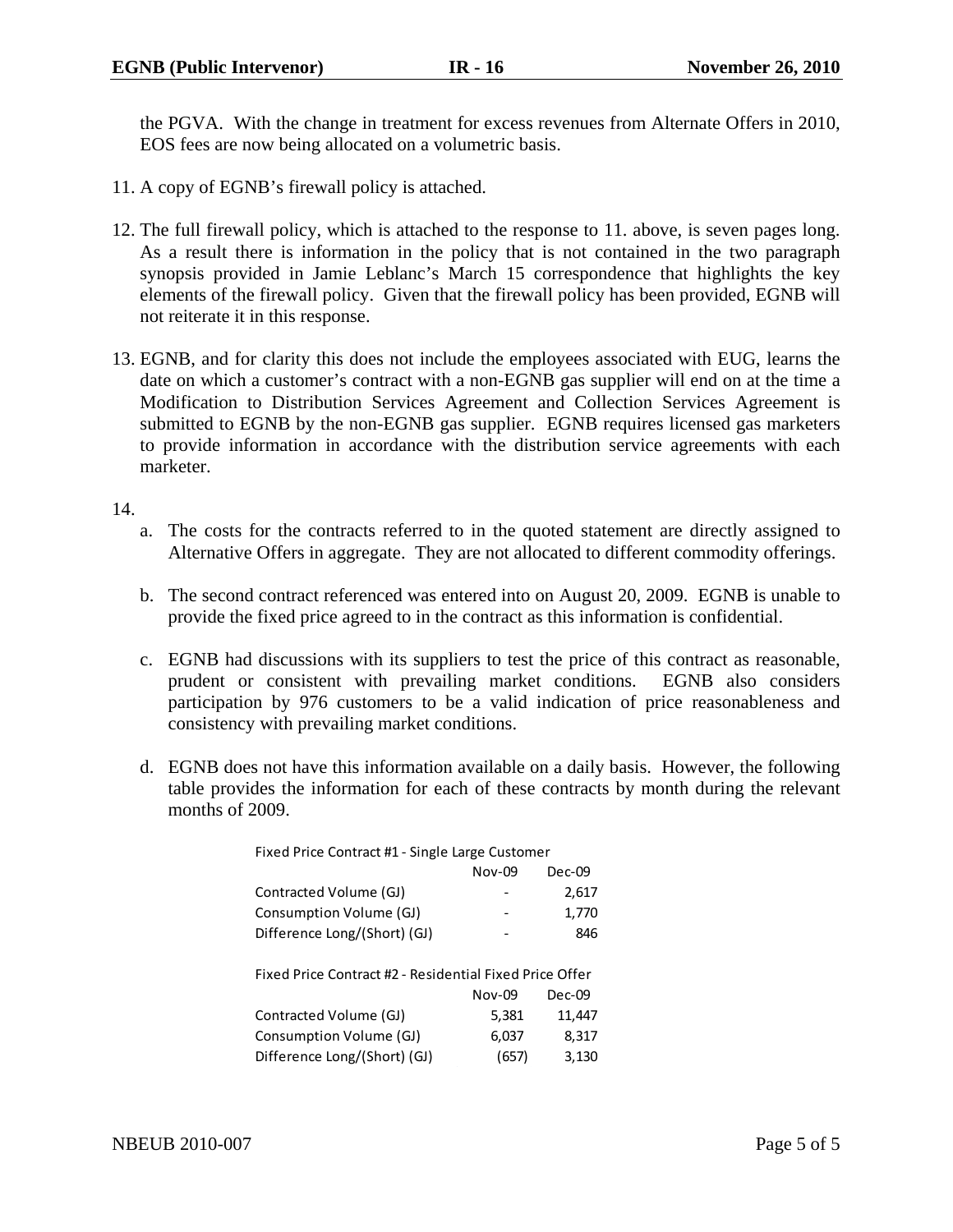**Reference:** Partnership Financial Statements.

## **Question:**

- 1. With reference to the following statement on Page 23 of the partnership financial statements: "As at December 31, 2009, the Partnership had transacted two fixed price forward physical commodity contracts to manage exposure to change in natural gas prices. The first contract covers the period of December 1, 2009 through October 31, 2010, to manage the price for one of its large natural gas customers with a contract value of \$206. The second contract covers the period of November 1, 2009 to October 31, 2010 to manage the price for approximately 1,000 residential customers, with a contract value of \$755."
	- a. In which line item of the Commodity Sales Report is the cost of each physical hedge cited above included?
	- b. Are the contracts directly assigned to EGNB commodity offerings or does the gas purchase cost get aggregated and allocated to the different commodity offerings?
	- c. With respect to the second contract entered into on behalf of residential customers, please specify the date on which the forward physical was entered into, the fixed price agreed to for each month of delivery, and the delivery location.
	- d. Please provide a copy of all analyses performed by EGNB to assure that the transaction prices for these contracts were reasonable, prudent, and consistent with prevailing market conditions.
- 2. Please show how the quantity of gas procured under each fixed-price contract fulfills the needs of those customers on whose behalf the contracts were entered into. Please show for each day in 2009 the projected daily aggregate customer demand compared to the daily supply procured under the contracts.
- 3. "On page 22, EGNB states Thc Partnership's customers taking EGNB's system gas ("EUG") are exposed to movements of the price of energy commodities. In order to manage these exposures for EUG customers, Enbridge Inc., on behalf of the Partnership, utilizes derivative financial instruments to create offsetting positions to specific exposures." With respect to this statement,
	- a. Please clarify whether these derivative transactions are only entered into on behalf of EUG customers to manage customers' commodity gas price risk.
	- b. Please clarify whether Enbridge Inc. also enters into derivative transactions hedges to protect against the risk of an unfavorable development in the spread between the market price of gas and oil-related products that would cause EGNB to lower its market-based distribution rates. Has Enbridge Inc. in the past ever entered into hedges on behalf of the partnership to protect against unfavorable commodity market developments that lower EGNB's market-based distribution rates? If so, please describe these hedges and note when they were entered into and for what time periods.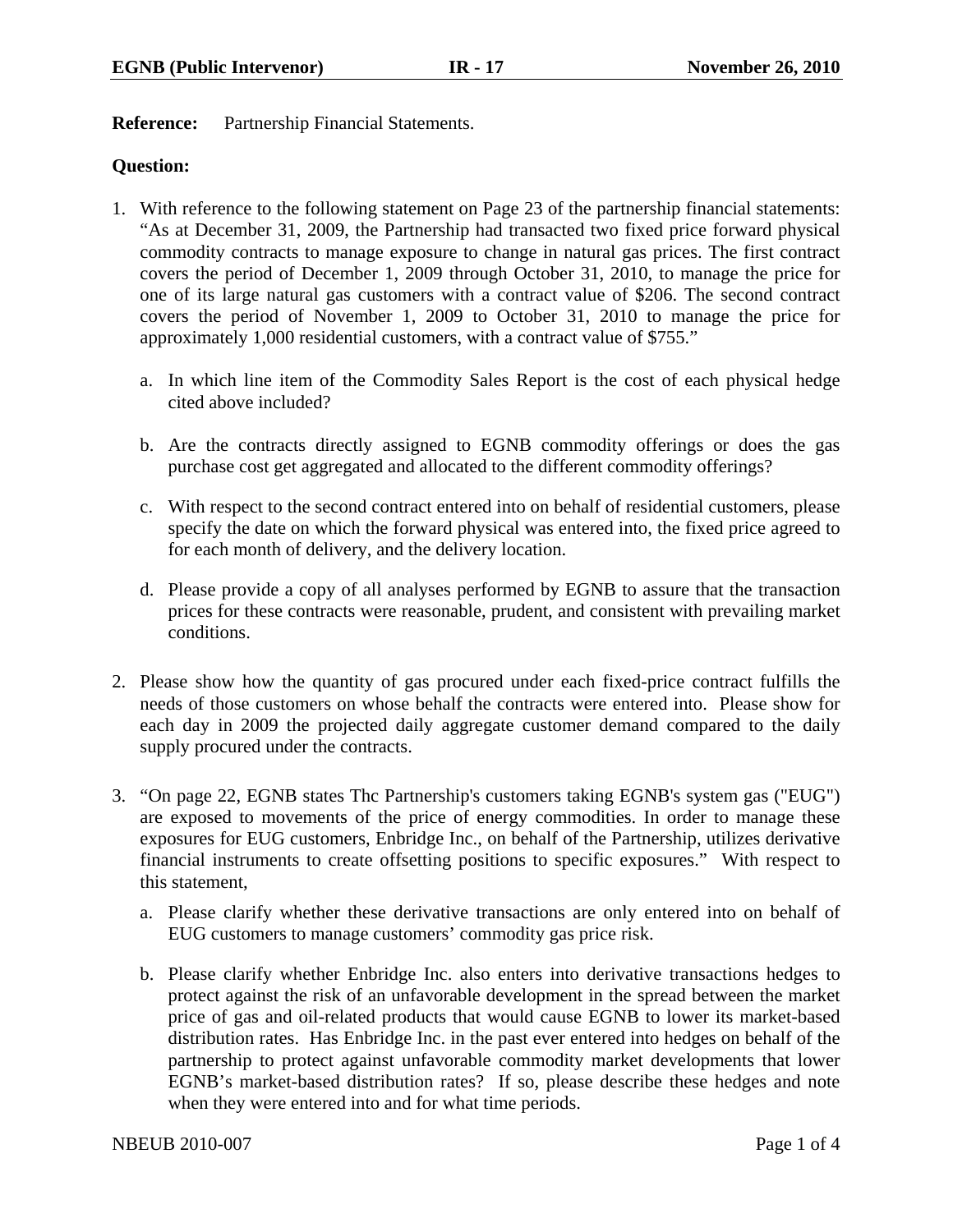- c. If Enbridge Inc. were to enter into derivative financial instruments on behalf of the EGNB Partnership, how would EGNB (and/or its customers as the case may be) receive the benefits of those derivative instruments?
- d. Please clarify whether the derivative financial instruments to which EGNB refers (to the extent they are indeed used) would appear on both the financial statements of Enbridge Inc. and EGNB LP, or whether they would only appear on the financial statements of Enbridge Inc.
- e. Please explain in detail how both EGNB LP and Enbridge Inc. would account for those instruments. Please address the accounting during the period leading up to settlement, as well as the accounting at the time of settlement. Please also explain the regulatory treatment of the EGNB LP accounting entries related to these derivatives.
- f. Did Enbridge Inc. employ any derivative financial instruments on behalf of the EGNB partnership for 2009? Please interpret "for 2009" to include any derivative financial instruments whose settlement makes reference to a day, week, month, season or any time period during 2009, and without regard to the date on which the derivative instrument was entered into. If yes, please specify the terms and conditions of the derivative financial instruments entered into by Enbridge Inc. on behalf of the partnership. When describing the terms and conditions, please specify the type of derivative (*e.g.*, swap, option, future, forward), the time periods covered, the notional delivery location, the prices agreed to, and any relevant indices to which the derivatives refer. Please specify each line item in the EGNB partnership financial statements and regulatory financial statements where these derivatives costs or benefits appear?
- 4. The partnership financials state on page 23 that "The Partnership did not have any effective cash flow hedging instruments as at December 31, 2009." Please clarify whether the partnership had any effective or ineffective cash flow hedging instruments at any time during 2009. Please specify the terms and conditions of the hedge instruments and identify when they were held and for what purpose.
- 5. Please specify the nature of the commitment and contingency that has been redacted from section 14 f) of the Notes to the Partnership financials. Why does EGNB believe that this information cannot be disclosed to parties who sign a confidentiality undertaking? Please specify the harm that would be caused from disclosure and to whom such harm would ensue.
- 6. With respect to section 14 e) of the Notes to the Partnership financials:
	- a. Is Louisbourg Pipelines an affiliated company? Please specify all owners of Louisbourg Pipelines.
	- b. Has Louisbourg Pipelines agreed to fixed rates for labour under that agreement? If not, how do the labour rates change over time during the contract term?
	- c. Has Louisbourg Pipelines agreed to fixed rates for materials under that agreement? If not, how do the rates for materials change over time during the contract term?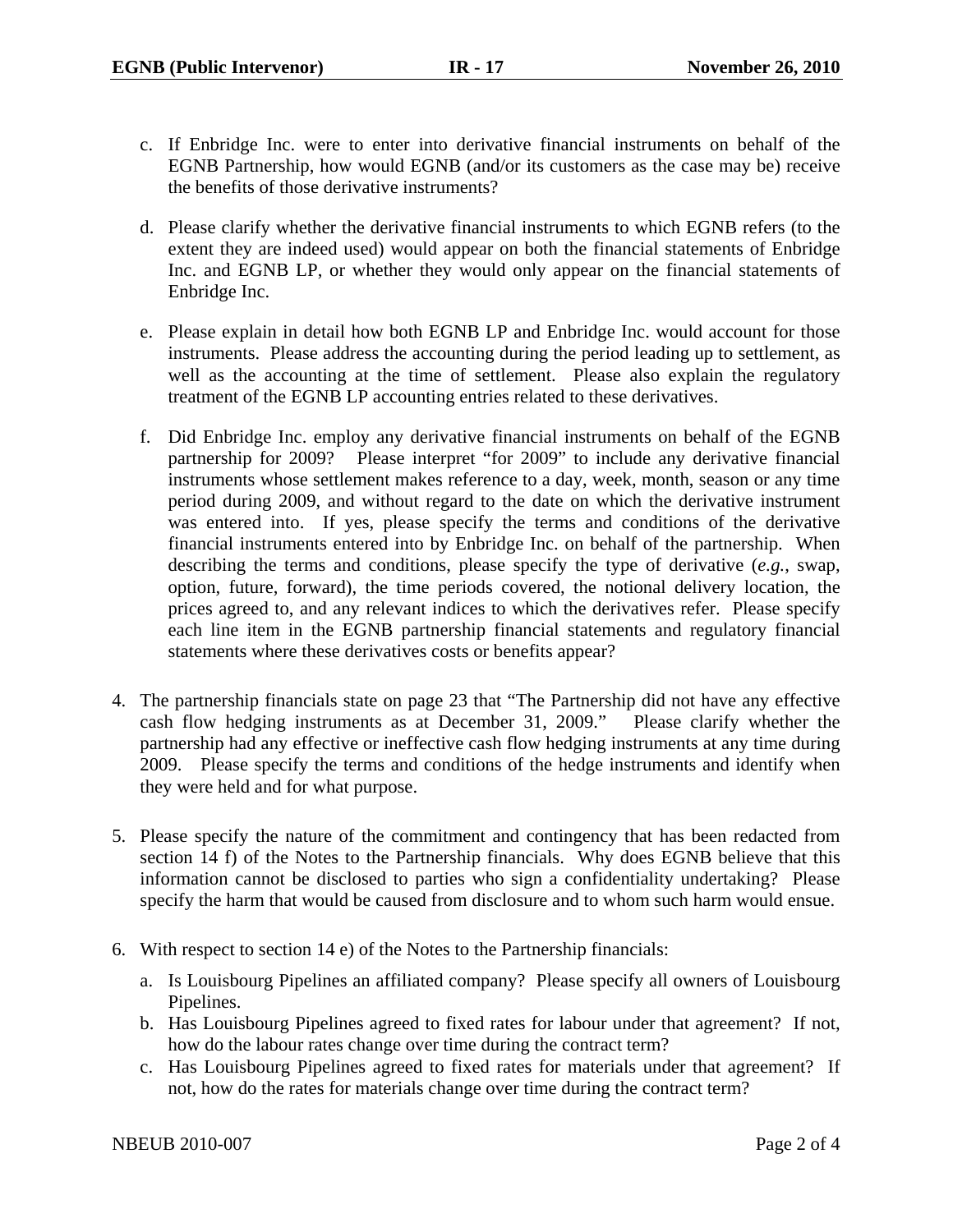## **Response:**

- 1.
- a. The cost of these hedges is included as part of the total Commodity Expenses on page 2 of the Commodity Sales Report.
- b. Please see EGNB's response to Public Intervenor Interrogatory No. 16(14(a)).
- c. Please see EGNB's response to Public Intervenor Interrogatory No. 16(14(b)).
- d. Please see EGNB's response to Public Intervenor Interrogatory No. 16(14(c)).
- 2. Please see EGNB's response to Public Intervenor Interrogatory No. 16(14(d)).
- 3.
- a. The referenced derivative transactions are only entered into on behalf of customers taking commodity service from EGNB to manage customers' commodity price risk. In the context of the Partnership statements, this encompasses both the Standard Offering and Alternate Products.
- b. Enbridge Inc. has not entered into derivative transactions on behalf of EGNB to protect against the risk of an unfavourable spread between the market price of gas and oil-related products at any time.
- c. EGNB cannot speculate on how such transactions would provide benefits to EGNB and/or its customers as no such transactions have been contemplated.
- d. The derivative instruments would only appear on the statements of EGNB LP.
- e. As the derivative instruments mentioned are only associated with the provision of EUG (Standard Offer and Alternate Products) all costs would be recorded to the accounts of EUG.
- f. The only derivative transactions used by EGNB LP in 2009 are the two transactions described in the text referenced in question 1. above. Please see EGNB's response to Public Intervenor Interrogatory No. 16(14) for additional information related to these transactions.
- 4. During 2009, the Partnership did not have any effective hedges, however it did have fixed price forward physical commodity contracts (hedges) which for accounting purposes were deemed ineffective. During 2009, EGNB had entered into gas contracts where they set out to secure locked in pricing for customers. Although these hedges did not meet the definition of effective hedges under hedge accounting rules, these hedges were effective in the sense that the difference between the fair value of the cash flows of the contracts (ie. purchase of the gas, and sale of the gas to the customers) was very insignificant and not deemed to be material in the eyes of the Partnership's auditors.